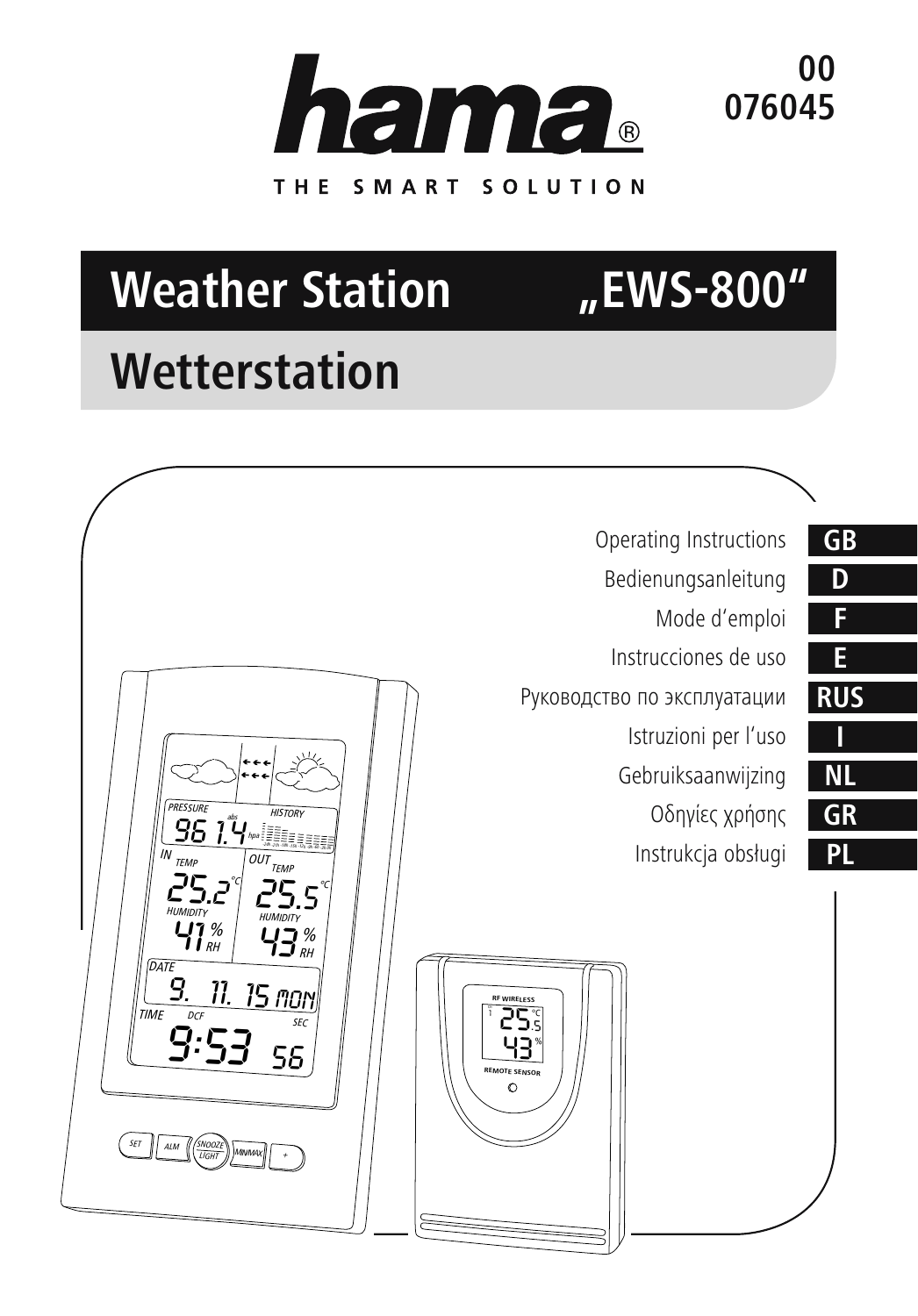





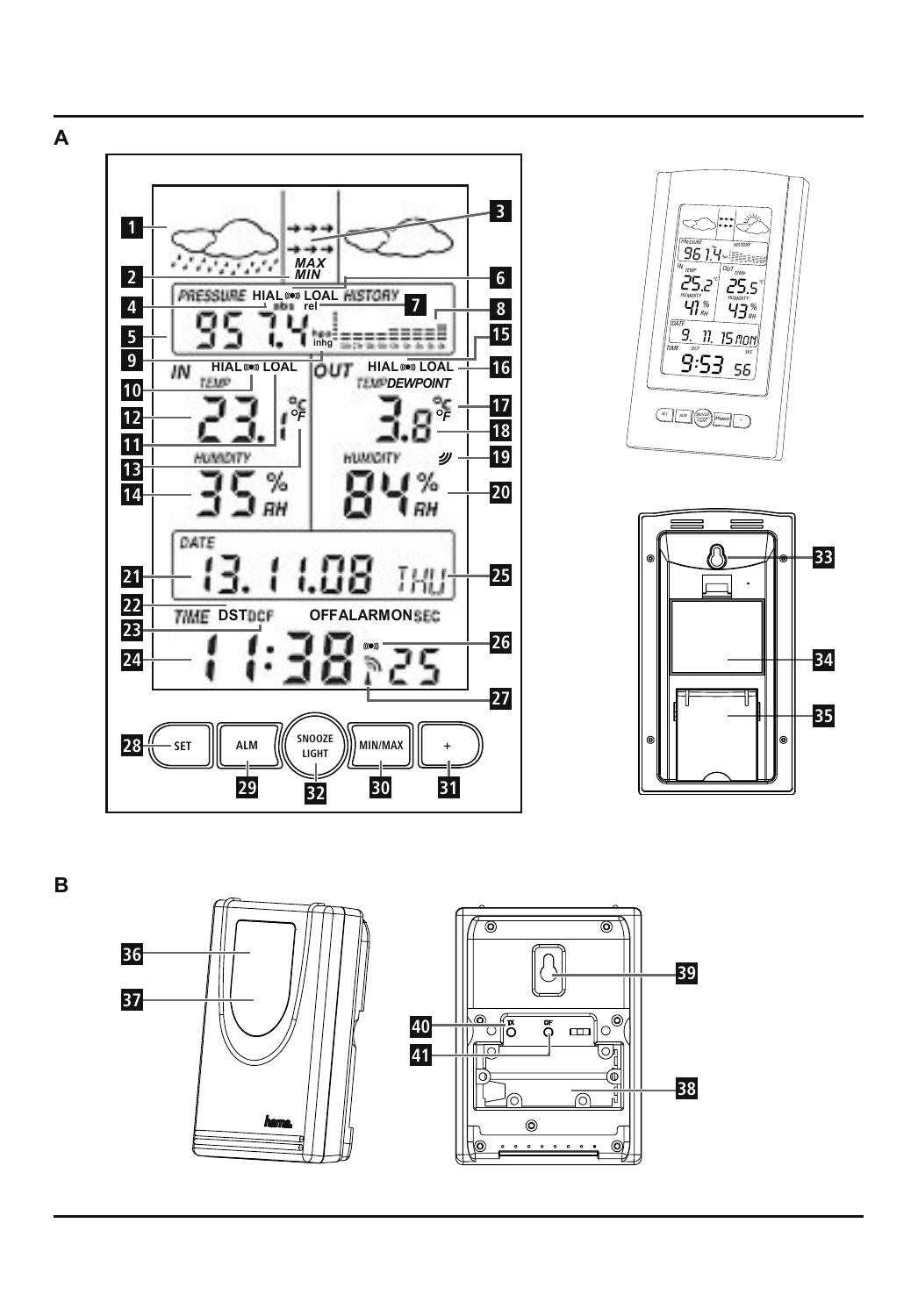#### **Controls and Displays**

#### **A Base station**

- 1. Weather forecast symbol
- 2. Minimum/maximum data
- 3. Atmospheric pressure trend
- 4. Low **(LO)**/ high **(HI)** atmospheric pressure alarm
- 5. Atmospheric pressure value
- 6. Low **(LO)**/ high **(HI)** atmospheric pressure alarm, active
- 7. Relative/absolute atmospheric pressure
- 8. 24 hour (atmospheric pressure history)
- 9. Atmospheric pressure unit
- 10. Low **(LO)**/ high **(HI)** room temperature/room humidity alarm, active
- 11. Low **(LO)**/ high **(HI)** room temperature/room humidity alarm
- 12. Room temperature
- 13. Room temperature unit
- 14. Relative room humidity
- 15. Low **(LO)**/ high **(HI)** outdoor temperature/outdoor humidity alarm, active
- 16. Outdoor temperature/outdoor humidity lower **(LO)**/ higher **(HI)** alarm
- 17. Outdoor temperature unit
- 18. Outdoor temperature/dew point temperature
- 19. Outdoor transmitter signal
- 20. Relative outdoor humidity
- 21. Date
- 22. Summer time
- 23. DCF-controlled time
- 24. Time
- 25. Weekday
- 26. Alarm time, active
- 27. Wireless symbol
- 28. **SET** button = switching display mode/confirmation of set value
- 29. **ALM** button = displaying/setting/deactivating/activating the alarm functions
- 30. **MIN/MAX** button = accessing the saved maximum/minimum values/reduction of the current set value
- 31. **+** button = increasing the current set value
- 32. **SNOOZE / LIGHT** button = stopping the alarm/activating the backlight (approx. 10 seconds)/stopping Settings
- 33. Opening for wall mounting
- 34. Battery compartment
- 35. Base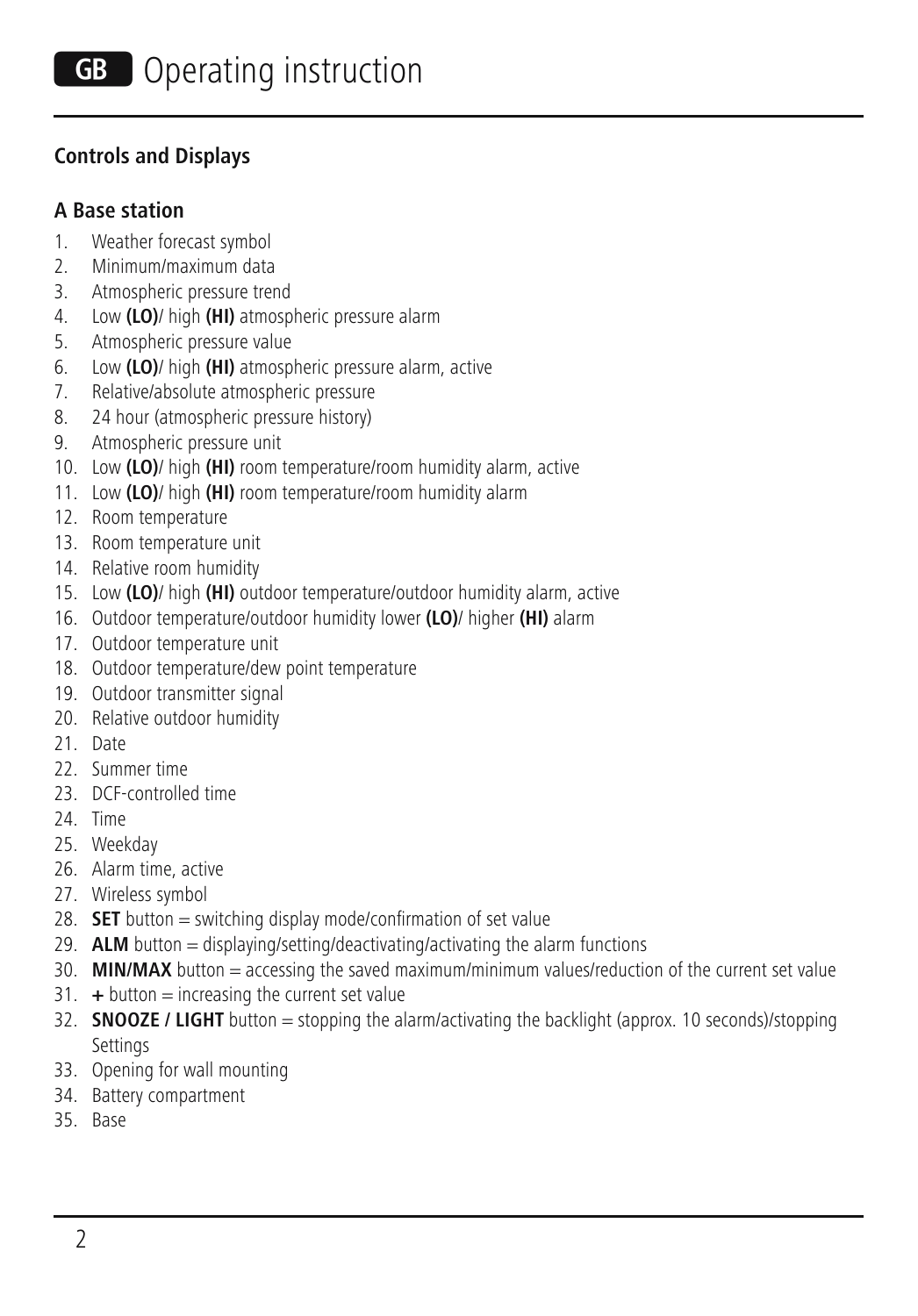#### **B Measuring station**

- 36. Outdoor temperature
- 37. Outdoor humidity
- 38. Battery compartment
- 39. Opening for wall mounting
- 40. **TX** button = not used
- 41. **C/F** button = switching between°C and°F

Thank you for choosing a Hama product.

Take your time and read the following instructions and information completely. Please keep these instructions in a safe place for future reference. If you sell the device, please pass these operating instructions on to the new owner.

### **1. Explanation of Warning Symbols and Notes**

**Warning**

This symbol is used to indicate safety instructions or to draw your attention to specific hazards and risks.



This symbol is used to indicate additional information or important notes.

#### **2. Package Contents**

- Weather station EWS-800 (base station for indoors / outdoor measuring station)
- These operating instructions

#### **3. Safety Notes**

- The product is intended for private, non-commercial use only.
- Do not operate the product outside the power limits given in the specifications.
- Do not use the product in moist environments and avoid splashes.
- Do not use the product in the immediate vicinity of heaters or other heat sources or in direct sunlight.
- Do not use the product in areas where the use of electronic devices is not permitted.
- Only connect the product to a socket that has been approved for the device. The socket must be installed close to the product and easily accessible.
- Do not drop the product and do not expose it to any major shocks.
- Do not open the device or continue to operate it if it becomes damaged.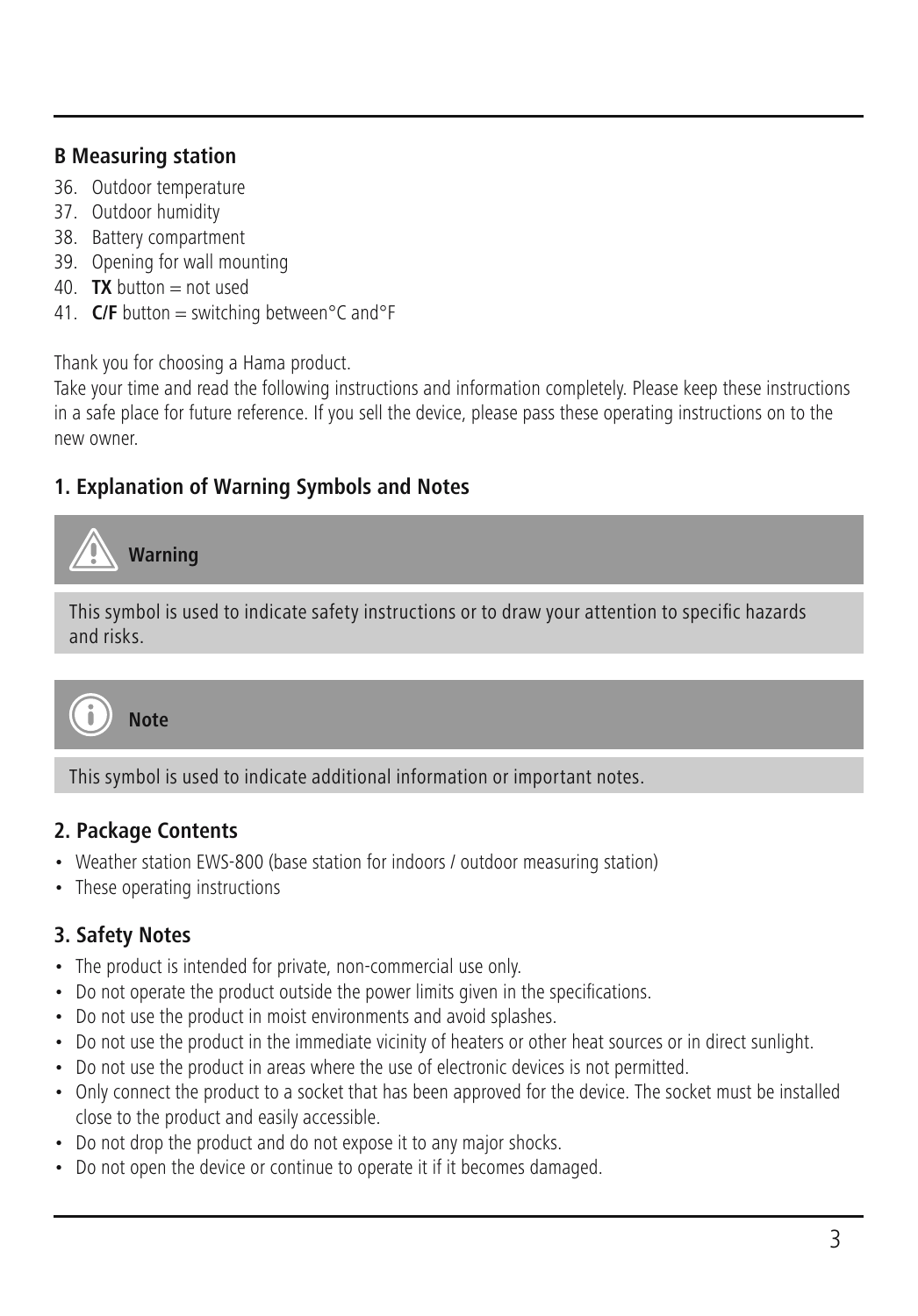- Do not attempt to service or repair the product yourself. Leave any and all service work to qualified experts.
- Keep the packaging material out of the reach of children due to the risk of suffocation.
- Dispose of packaging material immediately according to locally applicable regulations.
- Do not modify the product in any way. Doing so voids the warranty.

### **Warning – Batteries**

- Immediately remove and dispose of dead batteries from the product.
- Only use batteries (or rechargeable batteries) that match the specified type.
- Do not mix old and new batteries or batteries of a different type or make.
- When inserting batteries, note the correct polarity (+ and markings) and insert the batteries accordingly. Failure to do so could result in the batteries leaking or exploding.

# **4. Getting Started**

#### **4.1 Measuring station**

- Unscrew the screw on the battery compartment (38) on the back of the measuring station and open it.
- Insert two AAA batteries and close the battery compartment (38) and then secure the screw again.

**Note**

• Before use, ensure you insert the batteries in the measuring station first and then in the base station.

### **4.2 Base station**

• Open the battery compartment (34) and insert three AA batteries with the correct polarity into the battery compartment. Close the battery compartment.

# **5. Installation**



- We recommend initially placing the base and measuring stations in the intended locations without installing them and making all the settings described in **6. Operating the Base Station**
- Only install the stations once the appropriate settings have been made and a stable wireless connection is established.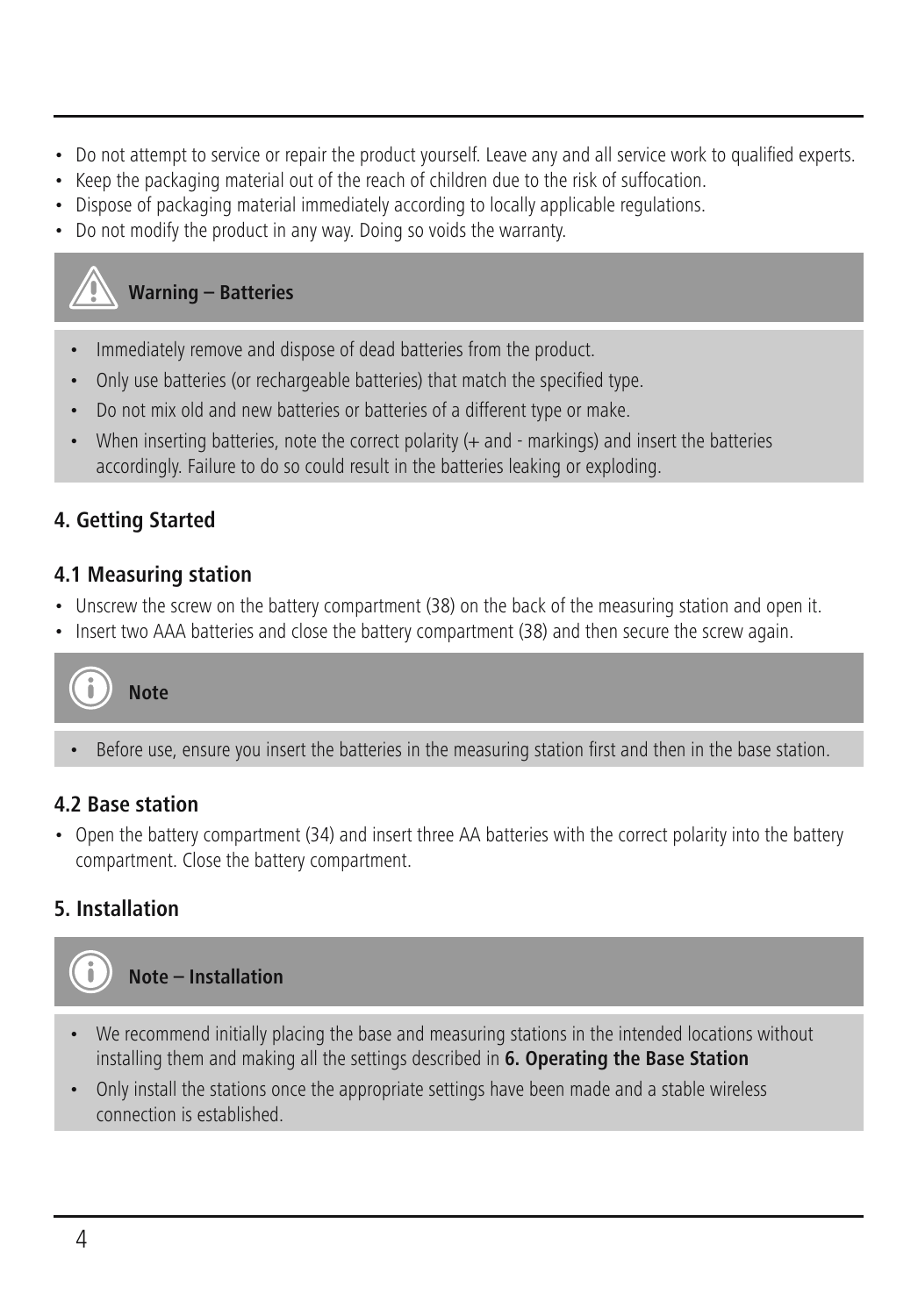# **Note**

- The wireless transmission range between the measuring and base stations is up to 30 m in open spaces. Before installation, ensure that wireless transmission will not be disrupted by interference or obstacles like buildings, trees, vehicles, high-voltage lines, etc.
- Before the final installation, ensure that there is sufficient reception between the intended installation locations.
- When installing the measuring station, ensure that it is protected from direct sunlight and rain.
- The international standard height for measuring air temperature is 1.25 m (4 ft) above ground.

# **Warning**

- Buy special or suitable installation material from a specialised dealer for wall-mounting.
- Ensure that no faulty or damaged parts are installed.
- Never apply force during mounting. This could damage the product.
- Before mounting, ensure that the chosen wall is suitable for the weight to be mounted, and make sure that there are no electrical wires, water, gas or other lines at the installation site on the wall.

#### **5.1 Base station**

- Use the base (35) to position the base station on a level surface.
- Alternatively, you can install the basestation on a wall using the opening (33) on the back.

#### **5.2 Measuring station**

- You can also position the measuring station on a level outdoor surface using the base.
- We recommend installing the measuring station securely on an outdoor wall.
- Install an anchor, screw, nail, etc. in the wall of your choice.
- Hang up the base/measuring station using the opening (33/39) intended for this purpose.

### **6. Operating the Base Station**

**Note – Input**

• Hold down the **MIN/MAX** button (30) or the **+** button (31) to select the values faster.

If you press the **SNOOZE / LIGHT** button (32), the display will light up for approx. 10 seconds.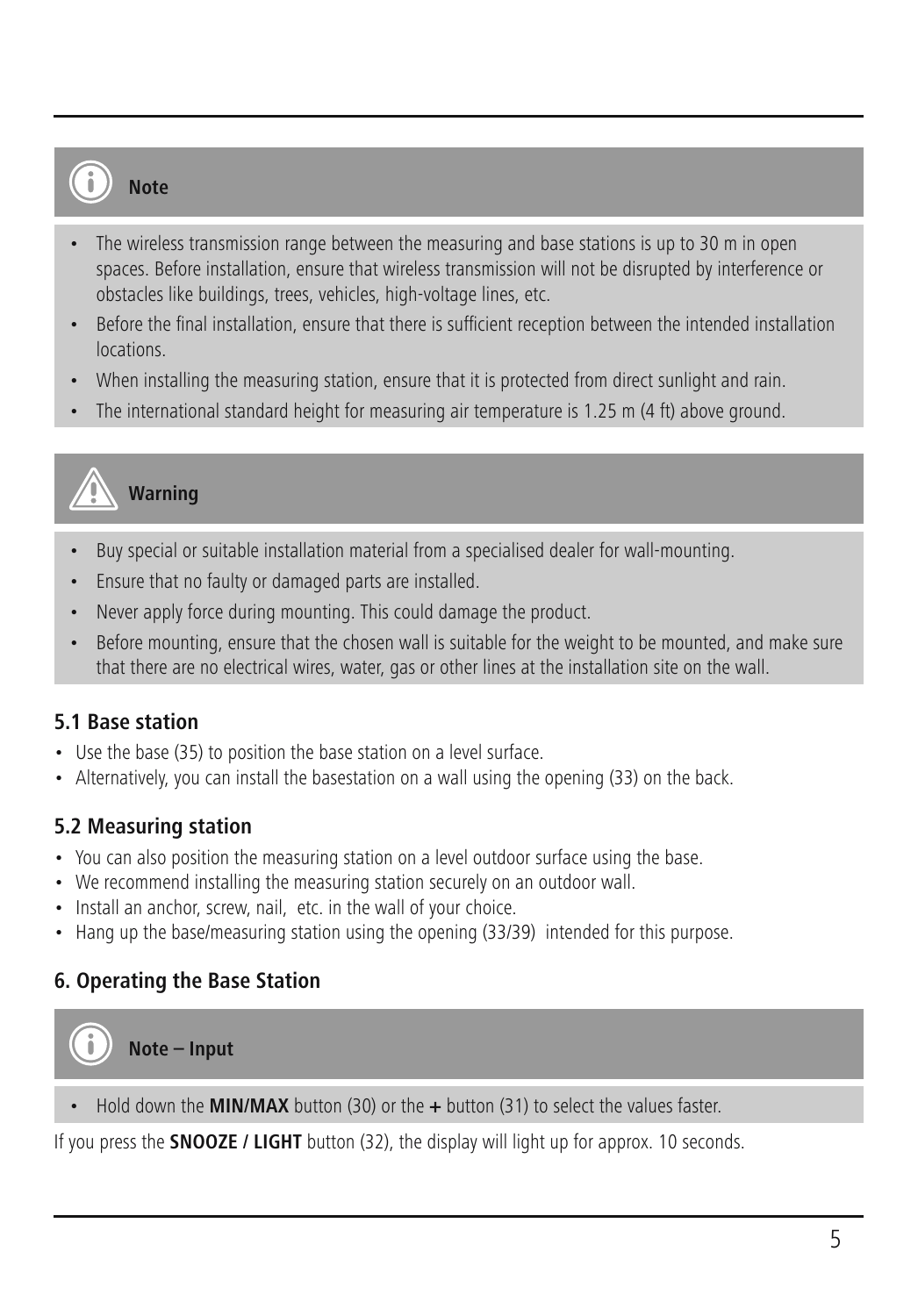#### **6.1. Automatic initial setup**

- All available LCD segments on the display are displayed briefly after turning the measuring station on for the first time.
- The base station then performs automatic initial setup. During setup, the base station performs measuring station synchronisation, the pressure measurement values are stabilised and factory settings are set.



- Initial setup takes approx. 3 minutes.
- Do not press any buttons during setup. Otherwise, values may not be transmitted correctly and there is a risk of value errors and inaccuracies.
- The setup process is completed when the indoor (12, 14) and outdoor (18, 20) measurement data is displayed
- After the first time the base station is switched on and successful transmission is established between the base station and the measuring station, the clock will automatically search for a DCF signal. During the search, the wireless symbol (27) will flash.

| Display               | Searching for the DCF signal          |
|-----------------------|---------------------------------------|
| Flashing display<br>Ñ | Active                                |
| Constant display<br>戸 | Successful - signal is being received |
| No display            | Error - signal search ended           |

# **Note – Time settings**

- If, during the first minute of the initial setup, no DCF signal can be found, the search is stopped and repeated every two hours. The wireless symbol will go out.
- You can, however, set the time and the date manually.
- The clock automatically continues to search for the DCF signal on a daily basis. If the signal is received successfully, the manually-set time and date are overwritten.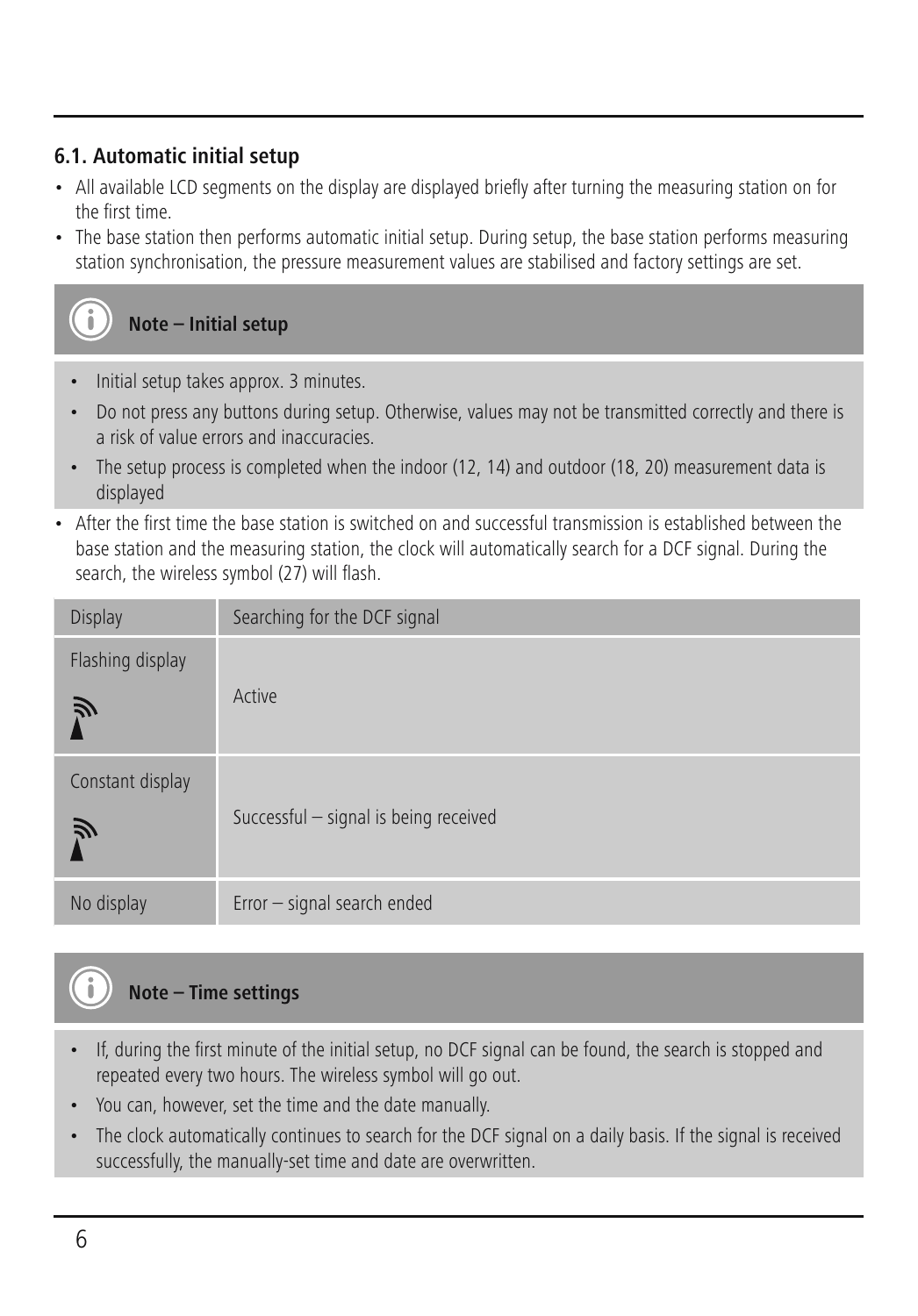#### **Note – Summer time**

```
The clock automatically switches to summer time. \Box appears on the display as long as summer time
is activated.
```
#### **6.2. Basic and manual settings**

- Press and hold the **SET** button (28) for approx. 3 seconds to make the following settings one after the other:
	- Time zone (24)
	- 12/24 hour format (24)
	- $\cdot$  Hours (24)
	- Minutes (24)
	- Year (21)
	- Month (21)
	- Day (21)
	- Temperature unit (°C / °F) (13+17)
	- Room temperature value (12)
	- Room humidity value (14)
	- Outdoor temperature value (18)
	- Outdoor humidity value (20)
	- Atmospheric pressure unit (hPa / inHg) (5+9)
	- Relative atmospheric pressure reference value (5)
	- Atmospheric pressure threshold value (5)
	- Storm threshold value (5)
- To select the individual values, press the **MIN/MAX** button (30) or the **+** button (31) and confirm each selection by pressing the **SET** button (28).
- Press the **SET** button (28) to adopt the set value displayed and to skip.
- If you do not make an entry for 20 seconds, you automatically exit setup mode. Alternatively, press the **SNOOZE / LIGHT** button (32) to exit setup mode before selecting all the values.

**Note – Time zone**

- The DCF signal can be received over a wide range, but always corresponds to the applicable Central European Time in Germany. Make sure you account for the time difference in countries with another time zone.
- If you are in Moscow, the time is 3 hours later than in Germany. This means that you should set +3 for the time zone. The clock then automatically sets itself 3 hours ahead after receiving the DCF signal or according to the manually set time.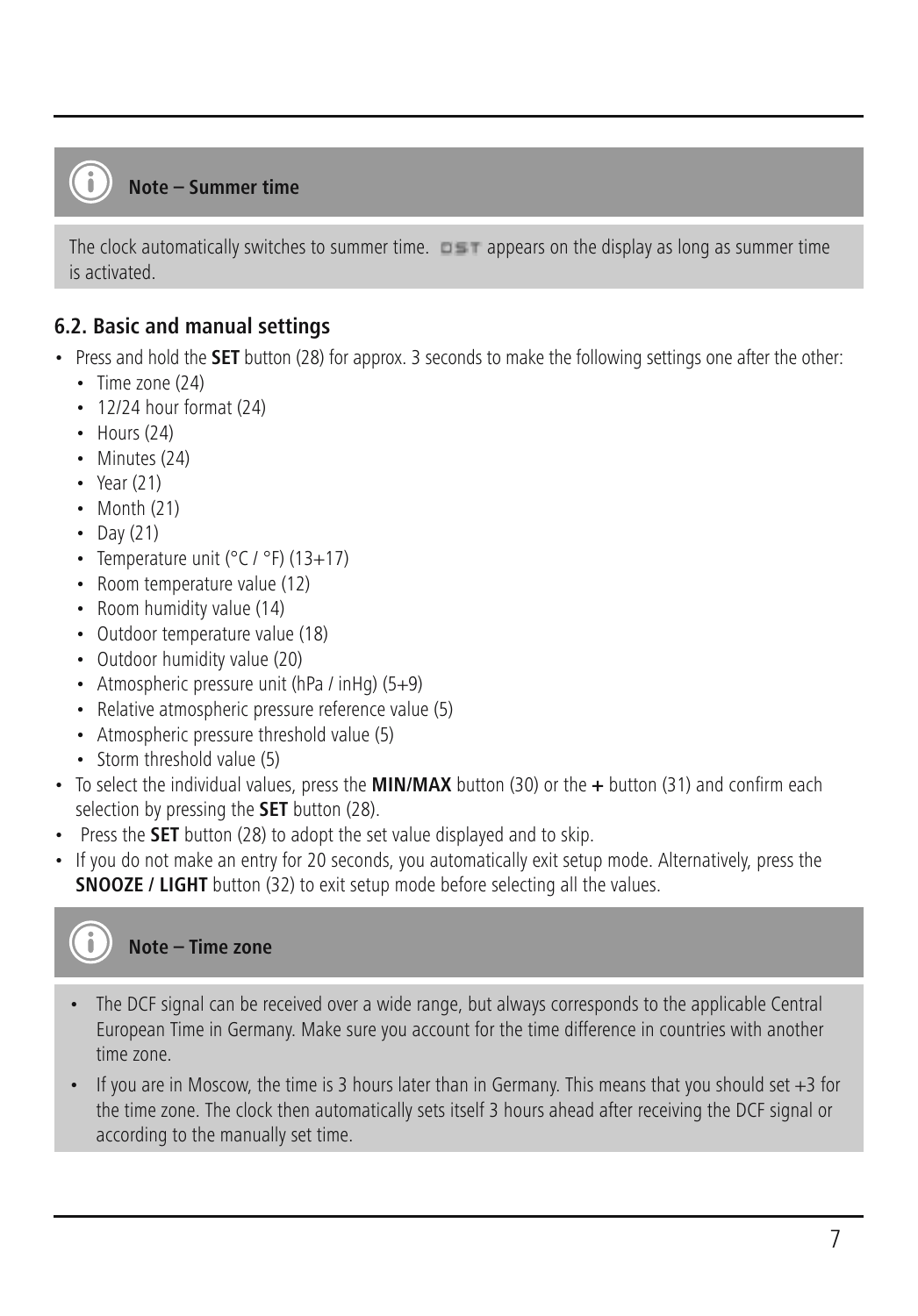# **Note – Temperature and humidity**

- In terms of accuracy, the temperature and air humidity measurement is intended for private, noncommercial use.
- In individual cases, the measured values displayed may differ slightly from comparison values, e.g. values from a calibrated measuring device. Using the Basic and manual settings, you can adjust and recalibrate the values for the room/outdoor temperature and/or the humidity.
- We recommend that you do not manually calibrate the measured values, press the **SET** button (28) during manual setup to skip this step.

#### **Note – Atmospheric pressure**

- The absolute atmospheric pressure (**abs**) is a value measured at the installation location that cannot be changed.
- The relative atmospheric pressure (**rel**) is the absolute atmospheric pressure at the installation location corrected to the atmospheric pressure at sea level (msl).
- The reference value for relative atmospheric pressure is set to 1013.2 hPa as standard. For an exact measurement, adapt the reference value to your location. You can manually set the reference value to within a range of 919.0 hPa and 1080.0 hPa.
- Information on the current relative atmospheric pressure for you location is available on the Internet, from your local meteorological office, on the radio, etc.

### **Note – Atmospheric pressure threshold value**

- The weather forecast is based on atmospheric pressure changes, and you individually set their threshold values between 2 hPa and 4 hPa. The threshold value is set to 3 hPA as standard.
- A decrease or increase in the atmospheric pressure by at least the set threshold value is registered as a change in the weather.
- For locations with frequent changes in atmospheric pressure, we recommend you set a higher atmospheric threshold value than for locations with a relatively constant atmospheric pressure.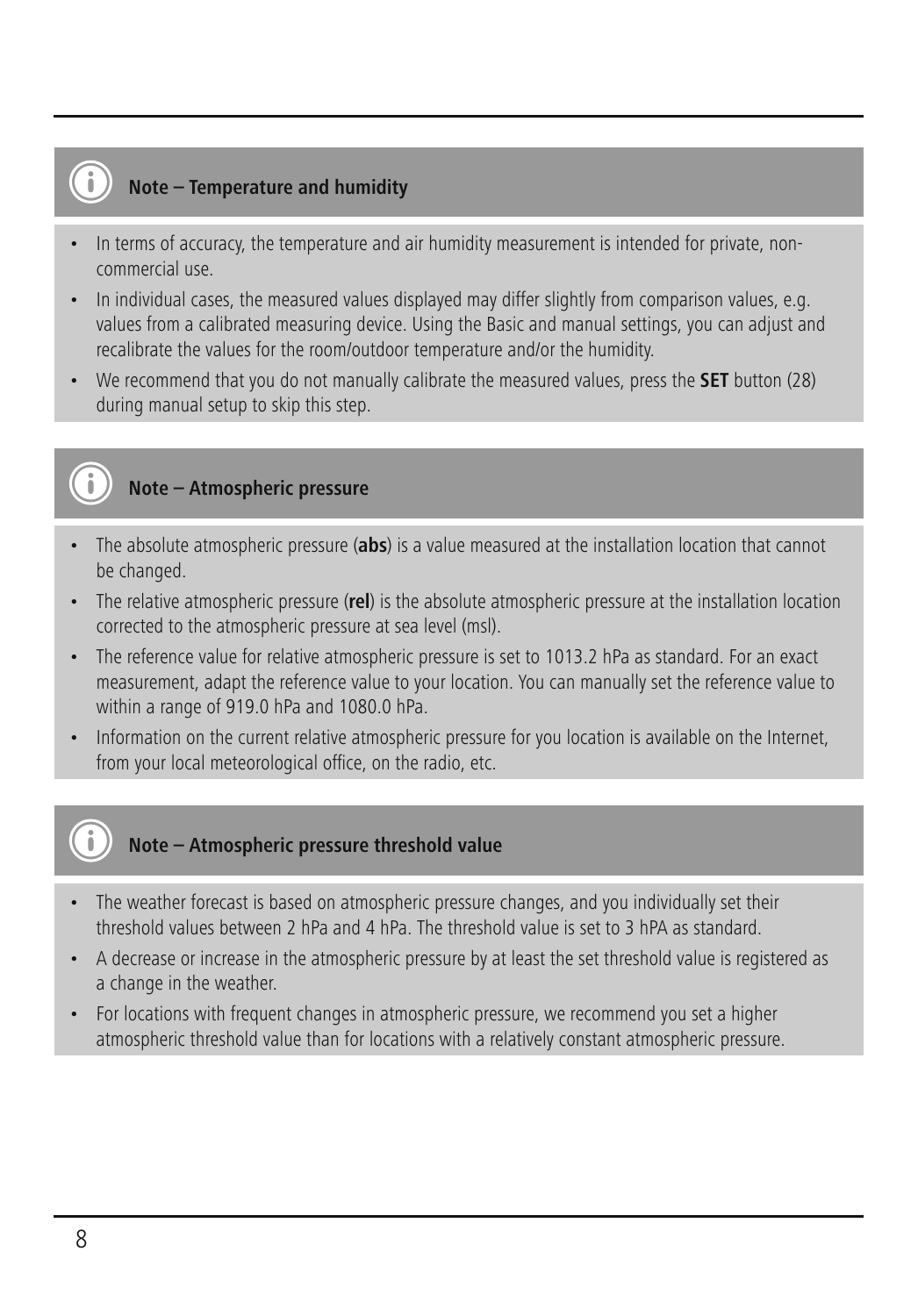# **Note – Storm threshold value**

- The storm forecast is also based on atmospheric pressure changes, and you individually set their threshold values between 3 hPa and 9 hPa. The threshold value is set to 6 hPA as standard.
- The storm warning display is activated if, over a period of three hours, there is a decrease or increase in the atmospheric pressure by at least the set threshold value.
- When the storm warning display is activated, the rain symbol and the trend arrow flash for three hours.

#### **6.3. Weather forecast**

• Based on changes in the atmospheric pressure and the data saved, the base station is able to make weather forecasts for the next 12 to 24 hours.

# **Note – Weather forecast**

- The weather forecast function is not available during the first few hours of operation because it requires data that is collected during operation.
- The weather forecast and the current weather are indicated by four different symbols (1):

| Symbol (1) | Weather         |
|------------|-----------------|
| 11         | Sun             |
|            | Slightly cloudy |
|            | Cloudy          |
|            | Rain            |

• Based on the measured barometer values, the atmospheric pressure trend for the next few hours is displayed between the weather forecast symbols.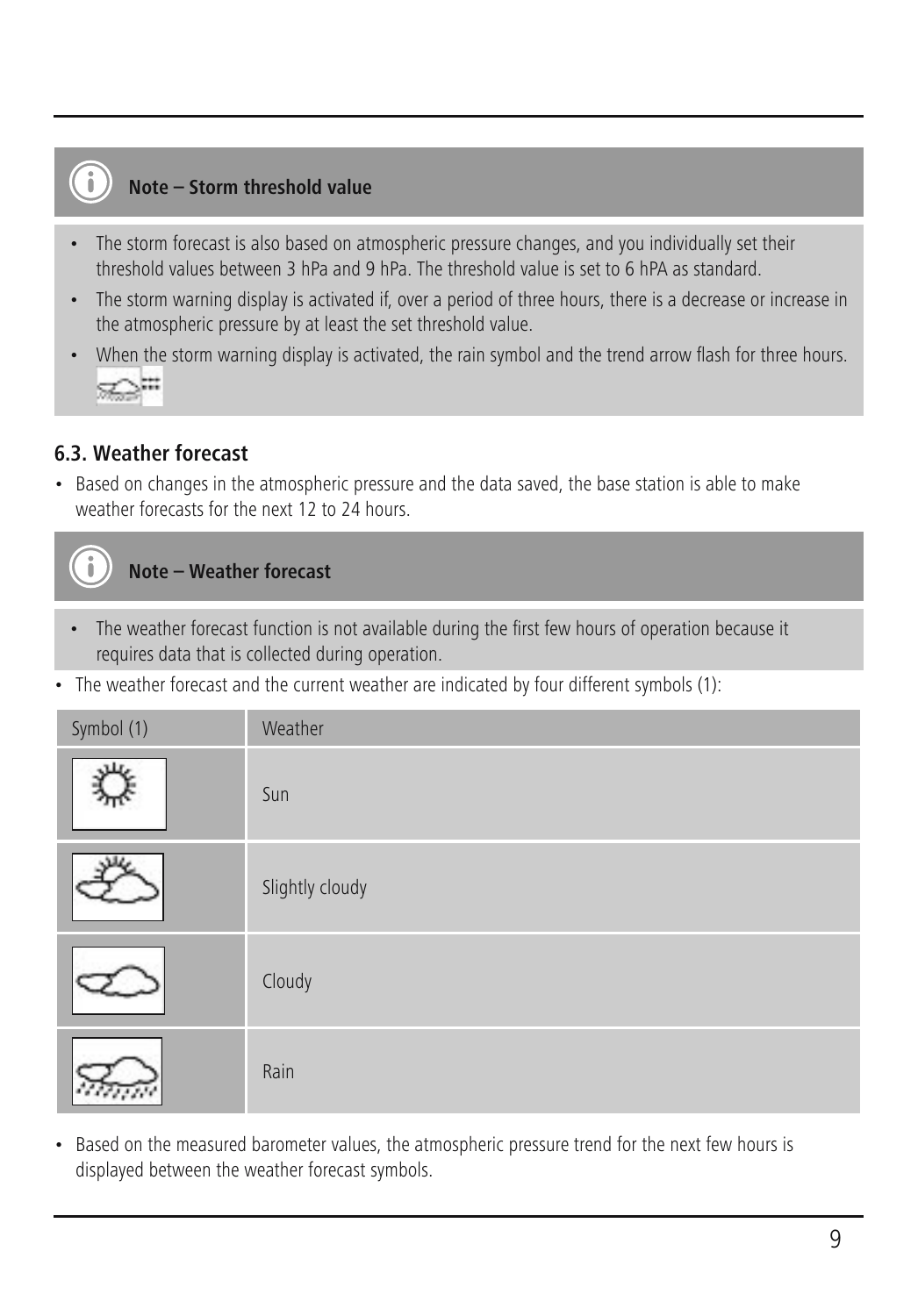| Display (3) | Atmospheric pressure trend / weather forecast |
|-------------|-----------------------------------------------|
| _           | Increasing / Weather is improving             |
|             | Decreasing / Weather is getting worse         |

• The weather symbols change depending on the current relative atmospheric pressure and atmospheric pressure changes within the past six hours. If the weather is changing, the atmospheric pressure trend arrows (3) flash for three hours to indicate the change in weather. The arrows (3) stop flashing when the weather conditions have subsequently stabilised and the station has not detected any further changes in weather.

Examples:

| <b>Display</b> | Meaning                                                                                                                    |
|----------------|----------------------------------------------------------------------------------------------------------------------------|
|                | Weather forecast: Rain<br>Atmospheric pressure trend: Decreasing / Weather is getting worse<br>Current weather: Cloudy     |
|                | Current weather: Slightly cloudy<br>Atmospheric pressure trend: Increasing / Weather is improving<br>Weather forecast: Sun |

• The bar graph (8) shows the history of the relative atmospheric pressure within the last 24 hours.

#### **6.4. Temperature / atmospheric pressure display mode**

- Press the **SET** button (28) repeatedly to change between the following displays:
	- Outdoor temperature (18: **TEMP**)/ Dew point temperature (18: **DEWPOINT**)
	- Absolute atmospheric pressure (7: **abs**)/Relative atmospheric pressure (7: **rel**) The applicable display begins to flash.
- While the display is flashing, press the **MIN/MAX** button (30) or the + button (31) to switch between the outdoor temperature and the dew point or between the absolute and relative atmospheric pressure.
- Confirm your display selection by pressing the **SET** button (28).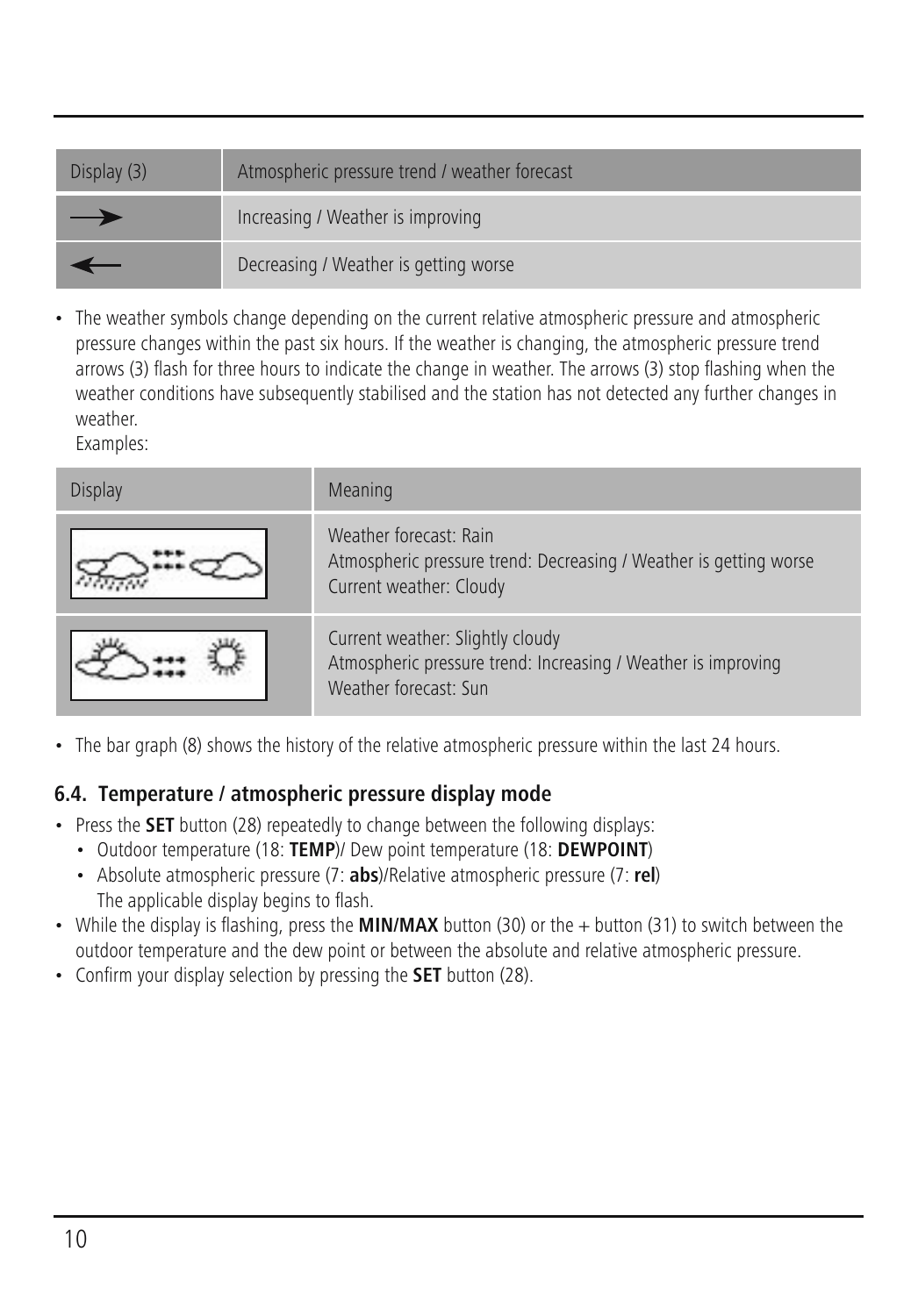#### **Note – Dew point**

• The dew point temperature indicates a value to which, with the current humidity level, the outside temperature would have to increase/decrease in order to reach 100% relative humidity.

#### **6.5 Alarm mode**

- Repeatedly press the **ALM** button (29) to access **HI AL** (4/11/16/21) or **LO AL** (4/11/16/21) alarm mode.
- In alarm mode **HI AL** (4/11/16/21), repeatedly press the **SET** button (28) to switch between the following alarm functions:
	- Alarm (hour/minute) (24)
	- High room humidity alarm (14)
	- High room temperature alarm (12)
	- High outside humidity alarm (20)
	- High outdoor temperature alarm (18)
	- High absolute atmospheric pressure alarm (5)

The applicable display begins to flash.

- In alarm mode **LO AL** (4/11/16/21), repeatedly press the **SET** button (28) to switch between the following alarm functions:
	- Alarm (hour/minute) (24)
	- Low room humidity alarm (14)
	- Low room temperature alarm (12)
	- Low outside humidity alarm (20)
	- Low outdoor temperature alarm (18)
	- Low absolute atmospheric pressure alarm (5)

The applicable display begins to flash.

- In the corresponding display, press the **MIN/MAX** button (30) or the **+** button (31) to change the alarm value, and confirm your selection by pressing the **SET** button (28).
- In the corresponding display, press the **ALM** button (29) to activate/deactivate the corresponding alarm function.
- If the alarm is activated, the corresponding symbol (6/10/15/26), **HI AL** (4/11/16) and/or **LO AL** (4/11/16) is displayed.
- If you do not make an entry for 20 seconds, you automatically exit setup mode. Alternatively, press the **SNOOZE / LIGHT** button (32) to exit setup mode before selecting all the values.

**Note**

• The set value is displayed for alarms that are already set, deactivated alarms are indicated by --- or --.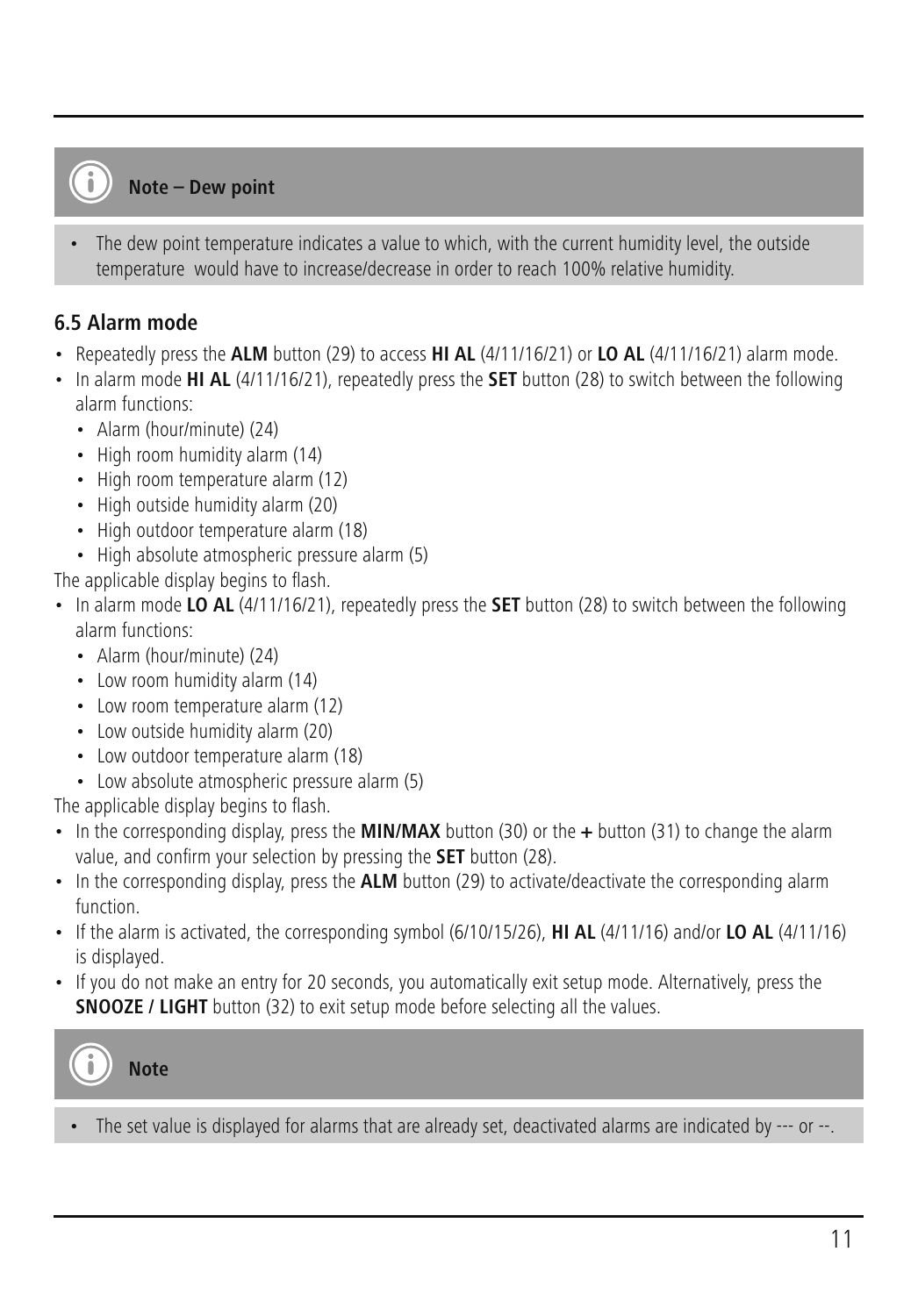- The corresponding alarm triggers when the weather conditions or the time reaches the set values for an active alarm. An alarm will sound and the corresponding symbols (6/10/15/26), **HI AL** (4/11/16) and/or **LO AL** (4/11/16) and the alarm value will flash for 2 minutes.
- Press any button to stop the alarm.

#### **Note – Alarm due to weather conditions**

- The alarm signal does not sound again if the same alarm function is triggered again within 10 minutes. The symbol and the alarm value flash so long until the weather conditions have stabilised.
- The alarm is automatically triggered again if the weather conditions exceed or fall below the set alarm value.
- If the dew point temperature triggers the low/high outdoor temperature alarm, the **DEW POINT** symbol also begins to flash.

# **Note – Snooze function**

While the alarm signal is sounding, press the **SNOOZE / LIGHT** button (32) to activate the snooze function. The alarm signal will be stopped for 5 minutes, after which it will sound again. The corresponding alarm symbol will start to flash.

#### **6.6. Maximum and minimum temperature and humidity values**

- The base station automatically stores the maximum and minimum temperature and humidity values.
- Repeatedly press the **MIN/MAX** button (30) to switch between the current temperature and humidity, minimum temperature and humidity (2: **MIN**) and the maximum temperature and humidity (2: **MAX**).
- In the maximum value display (2: **MAX**), repeatedly press the **+** button (31) to display the following values with the date (21) and time (24) they were recorded.
	- Maximum room humidity (14)
	- Maximum room temperature (12)
	- Maximum outdoor humidity (20)
	- Maximum outdoor temperature (18)
	- Maximum absolute/ relative atmospheric pressure (5)
- In the minimum value display (2: **MIN**), repeatedly press the **+** button (31) to display the following values with the date (21) and time (24) they were recorded.
	- Minimum room humidity (14)
	- Minimum room temperature (12)
	- Minimum outdoor humidity (20)
	- Minimum outdoor temperature (18)
	- Minimum absolute/ relative atmospheric pressure (5)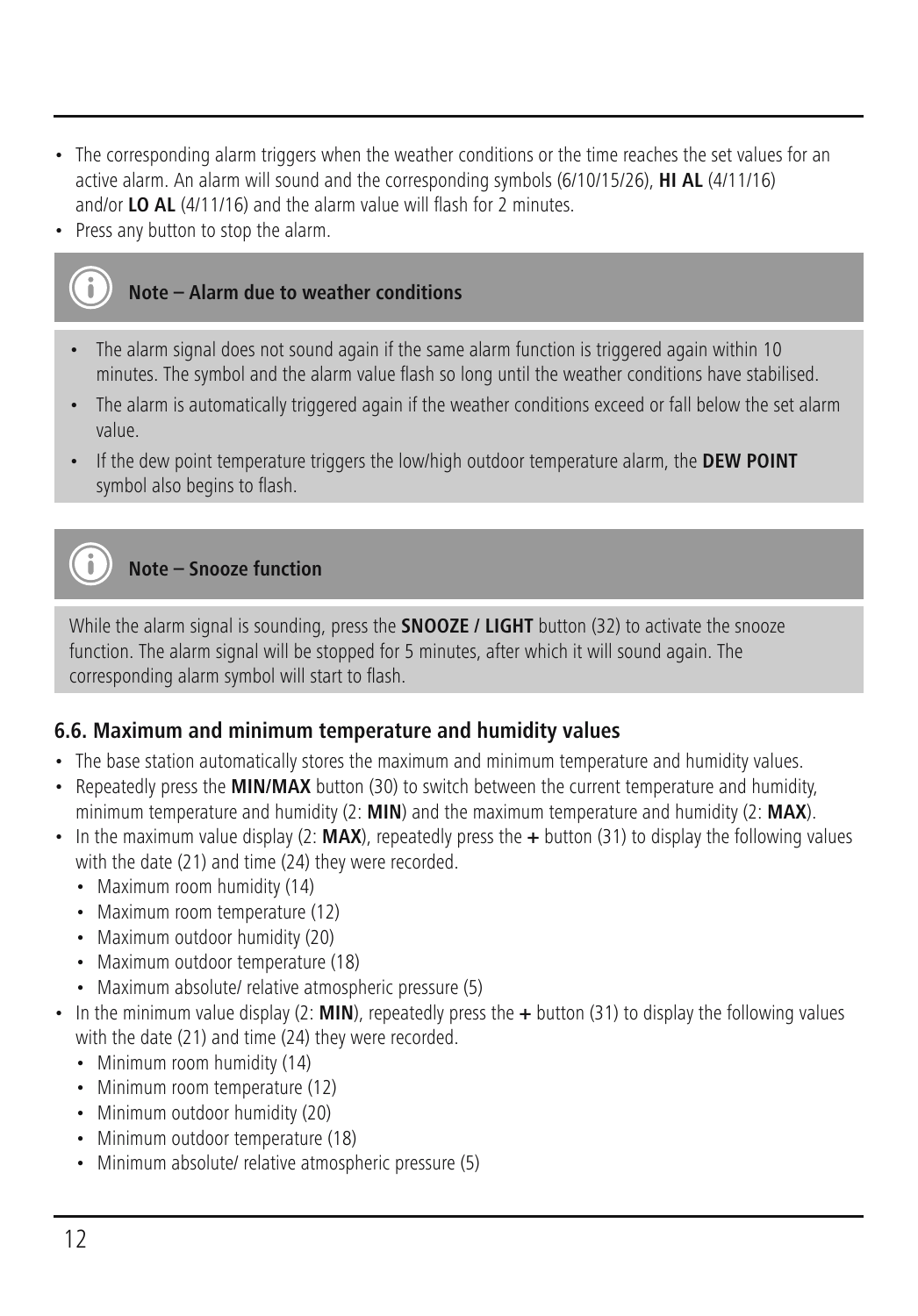- In the individual maximum and minimum value display, press the **SET** button (28) for approx. 3 seconds to delete the corresponding values with the date (21) and time (24) they were recorded.
- Press the **SNOOZE / LIGHT** button (32), or wait for approx. 20 seconds to return to the display of the current measurement values.

# **Note – Replacing the batteries**

Note, the stations have to be resynchronised each time after you change the batteries in the measuring or base station. To do this, remove the batteries from the other station and then reinsert them, or change them as required.



# **Note – Faulty transfer of measured values**

In isolated cases, interference—e.g. from a WLAN network, a computer or a television set—can cause the transfer of measured values between the measuring station and the base station to fail.

In this case, you must resynchronise the stations by briefly removing the batteries from both stations and reinserting them.

If the measured values are not transferred again once the batteries are inserted, replace the batteries with new ones.

If necessary, select a new location for the base station in order to avoid possible interference in the future.

### **7. Care and Maintenance**

Only clean this product with a slightly damp, lint-free cloth and do not use aggressive cleaning agents. Make sure that water does not get into the product.

#### **8. Warranty Disclaimer**

Hama GmbH & Co. KG assumes no liability and provides no warranty for damage resulting from improper installation/mounting, improper use of the product or from failure to observe the operating instructions and/ or safety notes.

## **9. Service and Support**

Please contact Hama Product Consulting if you have any questions about this product. Hotline: +49 9091 502-115 (German/English) Further support information can be found here: www.hama.com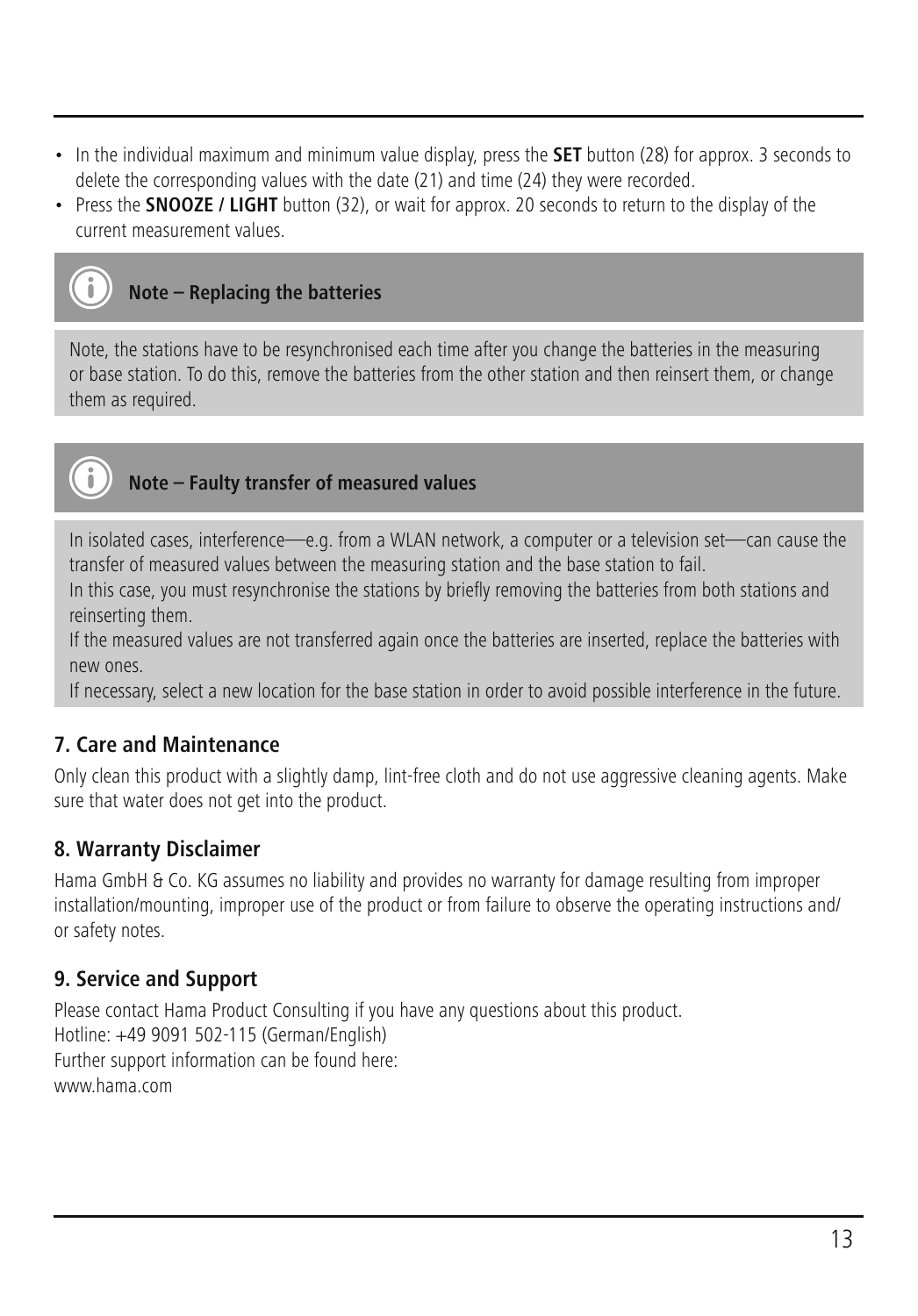# **10. Technical Data**

|                                                            | <b>Base station</b>                                        | <b>Measuring station</b>                               |
|------------------------------------------------------------|------------------------------------------------------------|--------------------------------------------------------|
| Power supply                                               | 4.5V<br>3 x AA hatteries                                   | 3.0 V<br>2 x AAA hatteries                             |
| Measuring range<br>Temperature<br>Humidity                 | $0^{\circ}$ C - +50°C/32°F - 122°F<br>$20% - 95%$          | $-20^{\circ}$ C - +60°C/ -4°F - 140°F<br>$20\% - 95\%$ |
| Measuring increments<br>Temperature<br>Humidity            | $0.1^{\circ}$ C / $0.2^{\circ}$ F<br>1%                    | $0.1^{\circ}$ C / $0.2^{\circ}$ F<br>1%                |
| Temperature and humidity<br>measuring cycle                | 30<                                                        | 57 <sub>5</sub>                                        |
| Barometer measurement range<br><b>Measuring increments</b> | 919 - 1080 mbar/hPa<br>$(27.14 - 31.89$ inHq)<br>$0.1$ hPa |                                                        |
| Radio-controlled DCF clock                                 | Yes                                                        | No                                                     |
| Hygrometer                                                 | Yes                                                        | Yes                                                    |
| Thermometer                                                | Yes                                                        | Yes                                                    |
| <b>Barometer</b>                                           | Yes                                                        | No                                                     |
| Alarm function                                             | Yes                                                        | No                                                     |
| Frequency                                                  | 433 MHz                                                    |                                                        |
| Range                                                      | < 100 m                                                    |                                                        |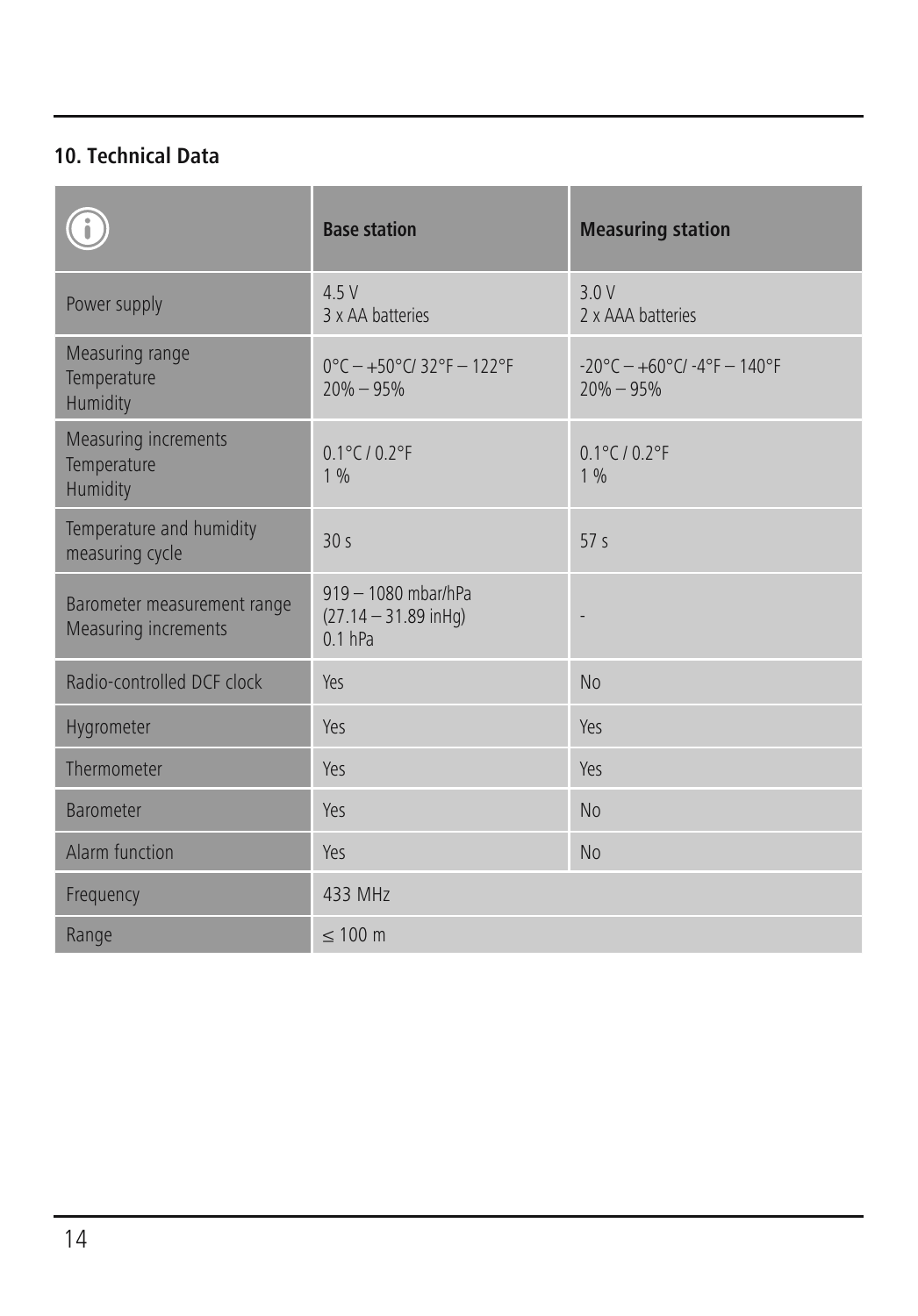# **11. Recycling Information Note on environmental protection:**



After the implementation of the European Directive 2012/19/EU and 2006/66/EU in the national legal system, the following applies: Electric and electronic devices as well as batteries must not be disposed of with household waste. Consumers are obliged by law to return electrical and electronic devices as well as batteries at the end of their service lives to the public collecting points set up for this purpose or point of sale. Details to this are defined by the national law of the

respective country. This symbol on the product, the instruction manual or the package indicates that a product is subject to these regulations. By recycling, reusing the materials or other forms of utilising old devices/ Batteries, you are making an important contribution to protecting our environment.

# **12. Declaration of Conformity**

Hama GmbH & Co. KG hereby declares that the device complies with the essential requirements and other relevant provisions of Directive 2014/53/EU. See www.hama.com for the declaration of conformity with the relevant directive.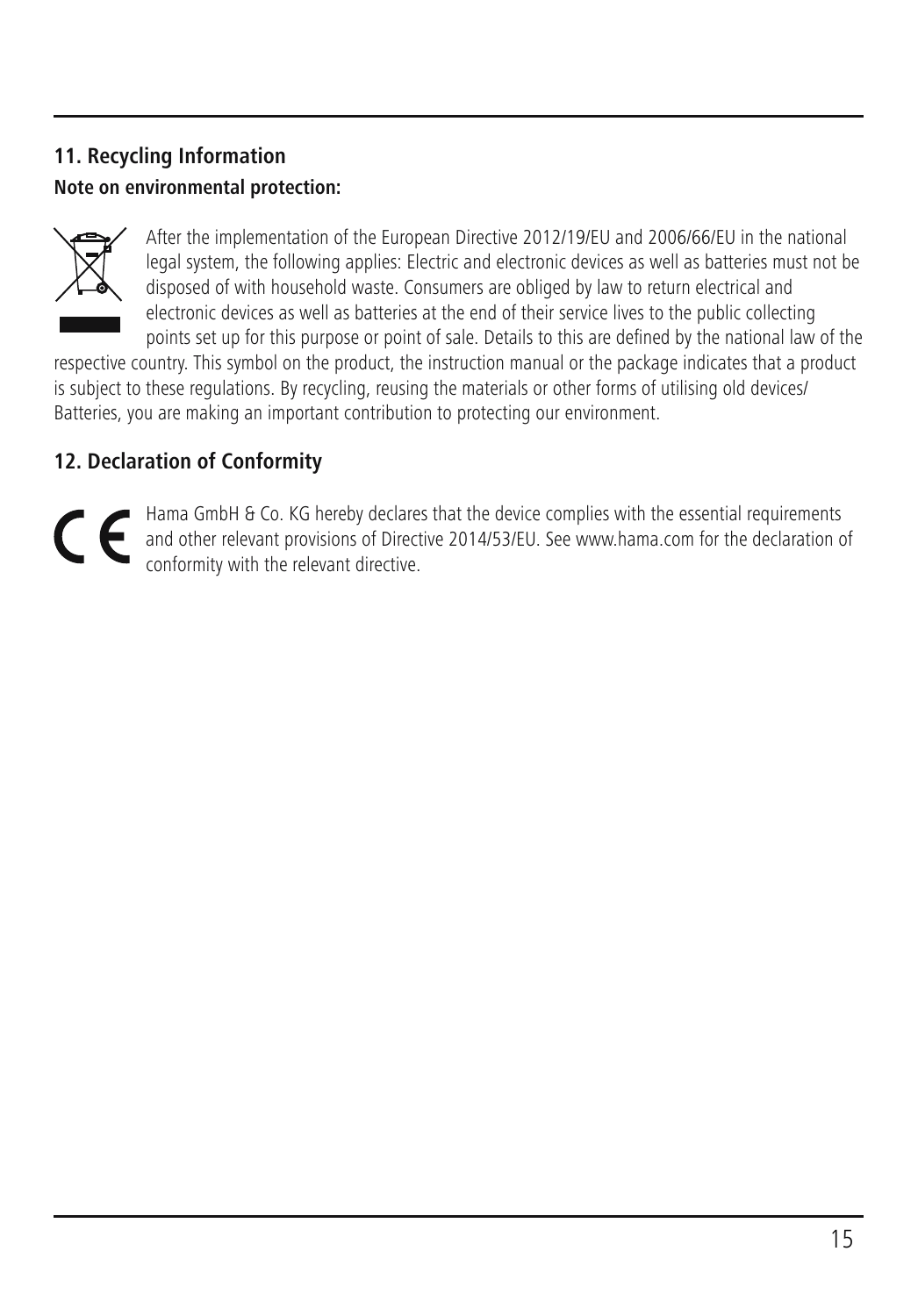#### **Bedienungselemente und Anzeigen**

#### **A Basisstation**

- 1. Wettervorhersagesymbol
- 2. Minimal-/ Maximaldaten
- 3. Luftdrucktendenz
- 4. Alarm geringer **(LO)**/ hoher **(HI)** Luftdruck
- 5. Luftdruckwert
- 6. Aktiver Alarm geringer **(LO)**/ hoher **(HI)** Luftdruck
- 7. Absoluter/ relativer Luftdruck
- 8. Luftdruckverlauf 24 Stunden
- 9. Luftdruckeinheit
- 10. Aktiver Alarm geringe **(LO)**/ hohe **(HI)** Raumtemperatur/ Raumluftfeuchtigkeit
- 11. Alarm geringe **(LO)**/ hohe **(HI)** Raumtemperatur/ Raumluftfeuchtigkeit
- 12. Raumtemperatur
- 13. Raumtemperatureinheit
- 14. Relative Raumluftfeuchtigkeit
- 15. Aktiver Alarm geringe **(LO)**/ hohe **(HI)** Außentemperatur/ Außenluftfeuchtigkeit
- 16. Alarm geringe **(LO)**/ hohe **(HI)** Außentemperatur/ Außenluftfeuchtigkeit
- 17. Außentemperatureinheit
- 18. Außentemperatur/ Taupunkttemperatur
- 19. Außensendersignal
- 20. Relative Außenluftfeuchtigkeit
- 21. Datum
- 22. Sommerzeit
- 23. DCF-gesteuerte Uhrzeit
- 24. Uhrzeit
- 25. Wochentag
- 26. Aktiver Alarm Weckzeit
- 27. Funksymbol
- 28. **SET**-Taste = Wechsel Anzeigemodus/ Bestätigung des Einstellungswerts
- 29. **ALM**-Taste = Anzeige/ Einstellung/ Deaktivierung/ Aktivierung Alarmfunktionen
- 30. **MIN/MAX**-Taste = Abruf der gespeicherten Höchst-/ Tiefwerte / Verringerung des aktuellen Einstellungswertes
- 31. **+** -Taste = Erhöhung des aktuellen Einstellungswertes
- 32. **SNOOZE / LIGHT**-Taste = Unterbrechung des Wecksignals / Aktivierung Hintergrundbeleuchtung (ca. 10 Sekunden)/ Abbruch Einstellungen
- 33. Aussparung für Wandmontage
- 34. Batteriefach
- 35. Standfuß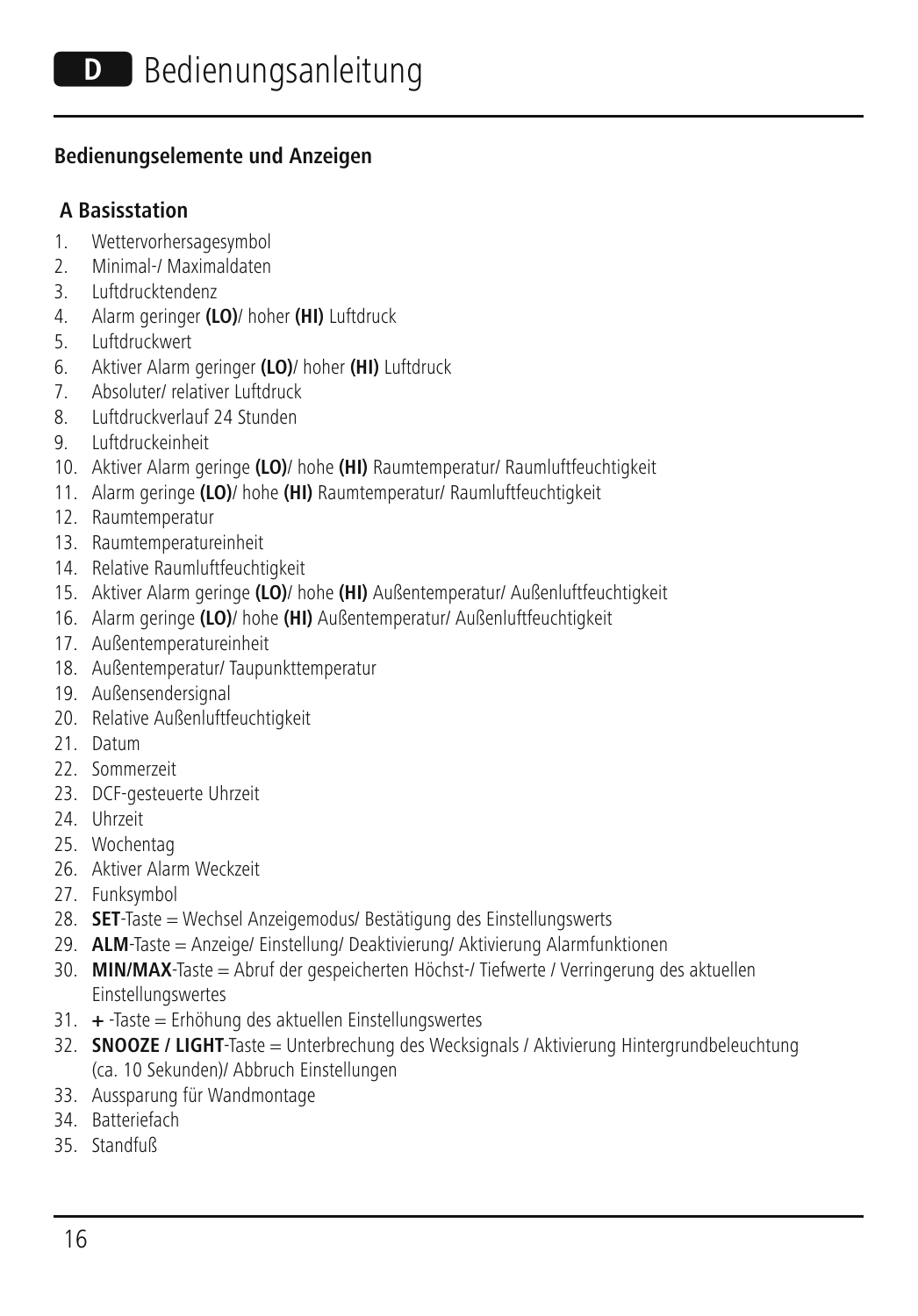#### **B Messstation**

- 36. Außentemperatur
- 37. Außenluftfeuchtigkeit
- 38. Batteriefach
- 39. Aussparung für Wandmontage
- 40. **TX-**Taste = bietet keine vom Anwender nutzbare Funktion
- 41. **C/F**-Taste
	- = Wechsel zwischen °C und °F

Vielen Dank, dass Sie sich für ein Hama Produkt entschieden haben!

Nehmen Sie sich Zeit und lesen Sie die folgenden Anweisungen und Hinweise zunächst ganz durch. Bewahren Sie diese Bedienungsanleitung anschließend an einem sicheren Ort auf, um bei Bedarf darin nachschlagen zu können. Sollten Sie das Gerät veräußern, geben Sie diese Bedienungsanleitung an den neuen Eigentümer weiter.

# **1. Erklärung von Warnsymbolen und Hinweisen**

# **Warnung**

Wird verwendet, um Sicherheitshinweise zu kennzeichnen oder um Aufmerksamkeit auf besondere Gefahren und Risiken zu lenken.



**Hinweis**

Wird verwendet, um zusätzlich Informationen oder wichtige Hinweise zu kennzeichnen.

# **2. Packungsinhalt**

- Wetterstation EWS-800 (Basisstation für den Innenbereich / Messstation für den Außenbereich)
- Diese Bedienungsanleitung

# **3. Sicherheitshinweise**

- Das Produkt ist für den privaten, nicht-gewerblichen Haushaltsgebrauch vorgesehen.
- Betreiben Sie das Produkt nicht außerhalb seiner in den technischen Daten angegebenen Leistungsgrenzen.
- Verwenden Sie das Produkt nicht in einer feuchten Umgebung und vermeiden Sie Spritzwasser.
- Betreiben Sie das Produkt nicht in unmittelbarer Nähe der Heizung, anderer Hitzequellen oder in direkter Sonneneinstrahlung.
- Benutzen Sie das Produkt nicht in Bereichen, in denen elektronische Produkte nicht erlaubt sind.
- Positionieren Sie das Produkt nicht in der Nähe von Störfeldern, Metallrahmen, Computern und Fernsehern etc. Elektronische Geräte sowie Fensterrahmen beeinträchtigen die Funktion des Produktes negativ.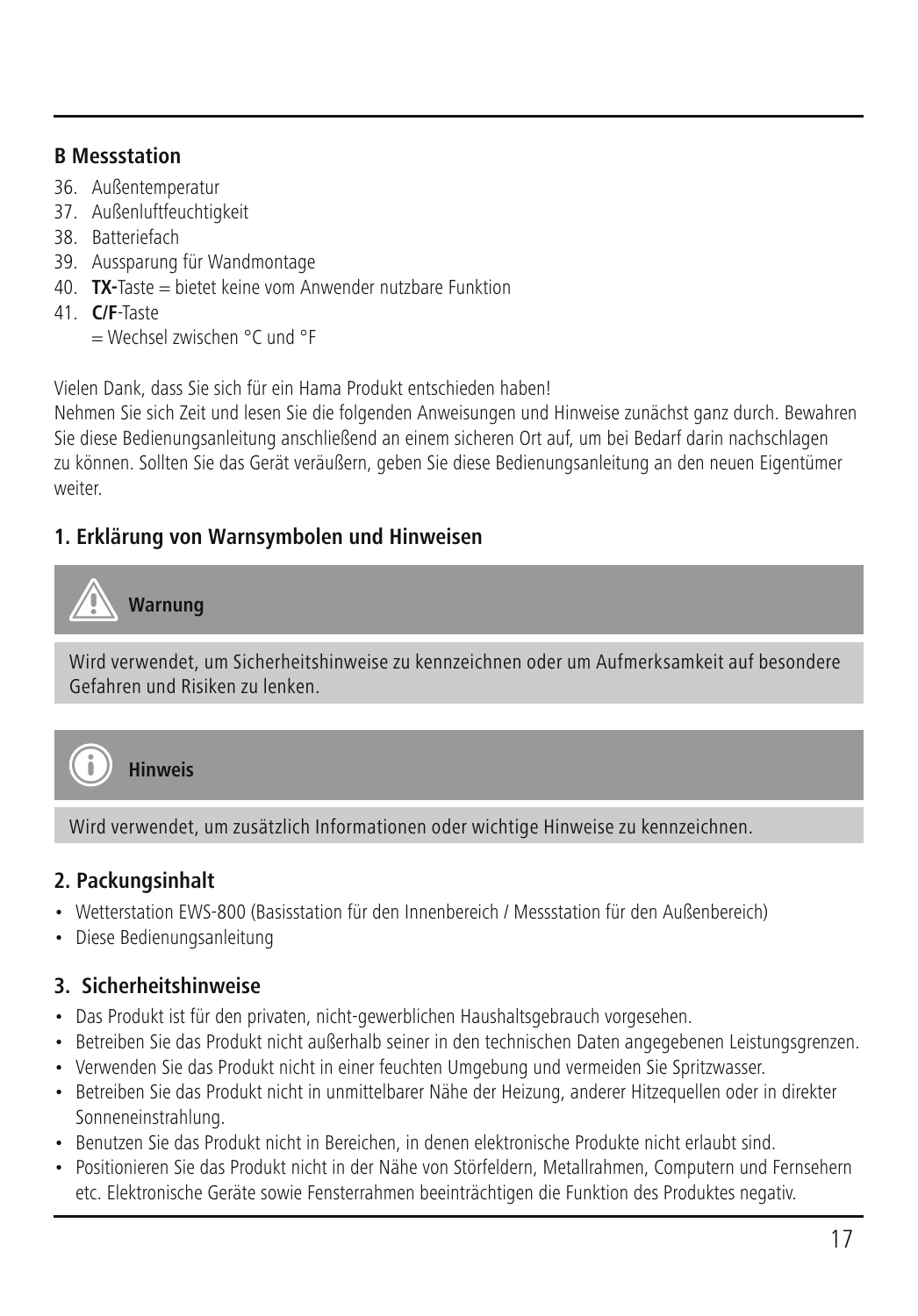- Lassen Sie das Produkt nicht fallen und setzen Sie es keinen heftigen Erschütterungen aus.
- Öffnen Sie das Produkt nicht und betreiben Sie es bei Beschädigungen nicht weiter.
- Versuchen Sie nicht, das Produkt selbst zu warten oder zu reparieren. Überlassen Sie jegliche Wartungsarbeit dem zuständigen Fachpersonal
- Halten Sie Kinder unbedingt von dem Verpackungsmaterial fern, es besteht Erstickungsgefahr.
- Entsorgen Sie das Verpackungsmaterial sofort gemäß den örtlich gültigen Entsorgungsvorschriften.
- Nehmen Sie keine Veränderungen am Produkt vor. Dadurch verlieren sie jegliche Gewährleistungsansprüche.



- Entfernen und entsorgen Sie verbrauchte Batterien unverzüglich aus dem Produkt.
- Verwenden Sie ausschließlich Akkus (oder Batterien), die dem angegebenen Typ entsprechen.
- Mischen Sie alte und neue Batterien nicht, sowie Batterien unterschiedlichen Typs oder Herstellers.
- Beachten Sie unbedingt die korrekte Polarität (Beschriftung + und -) der Batterien und legen Sie diese entsprechend ein. Bei Nichtbeachtung besteht die Gefahr des Auslaufens oder einer Explosion der Batterien.

### **4. Inbetriebnahme**

#### **4.1 Messstation**

- Lösen Sie die Schraube des Batteriefachs (38) auf der Rückseite der Messstation und öffnen es.
- Legen Sie zwei AAA Batterien polrichtig ein und verschließen Sie das Batteriefach (38) anschließend mit der Schraube.



#### **Hinweis**

Beachten Sie, dass Sie bei der Inbetriebnahme immer zuerst die Batterien in die Messstation, und dann in die Basisstation einlegen.

### **4.2 Basisstation**

• Öffnen Sie das Batteriefach (34) und legen Sie drei AA Batterien polrichtig ein. Schließen Sie die Batteriefachabdeckung anschließend.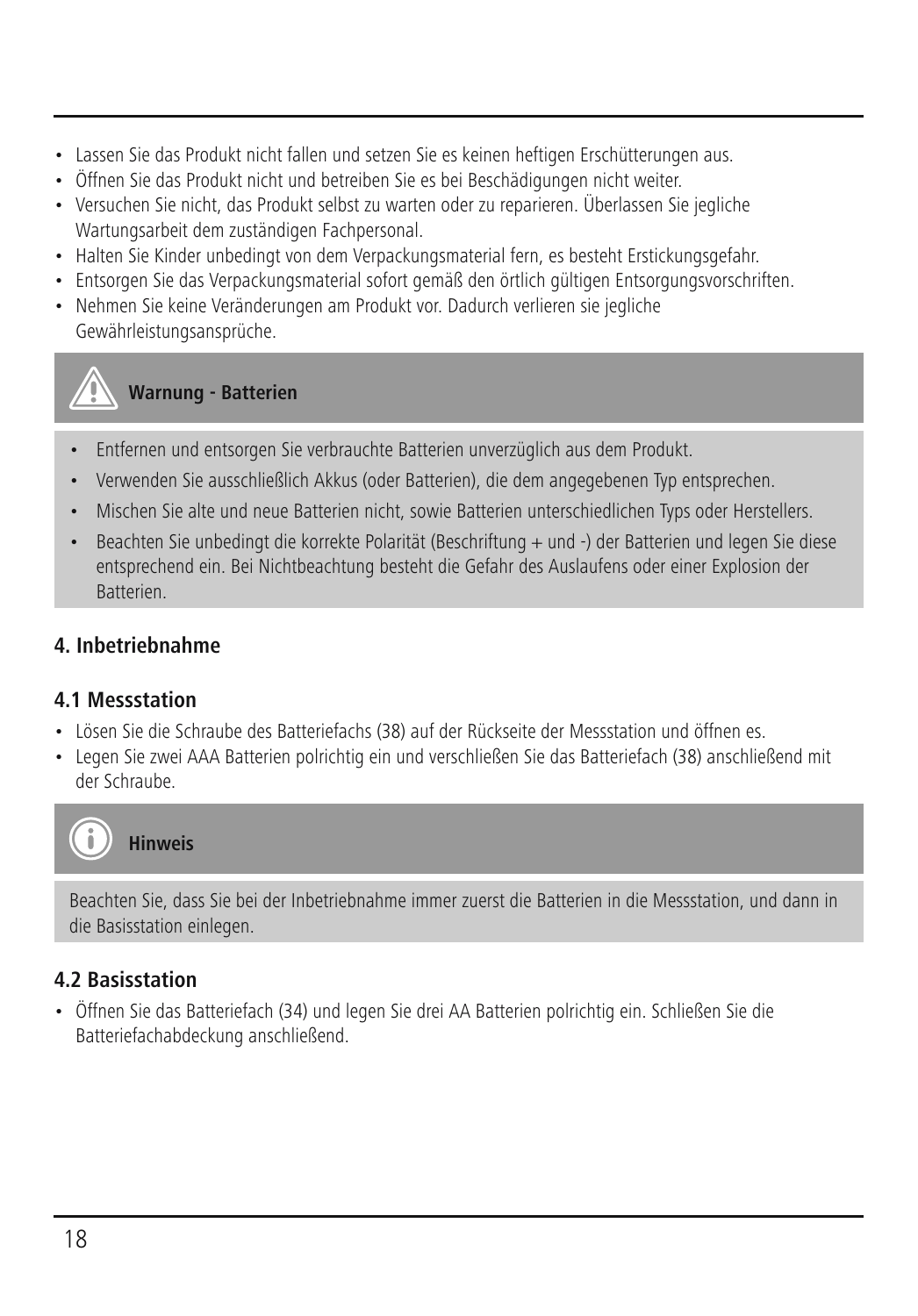#### **5. Montage**



**Hinweis – Montage**

- Es wird empfohlen, die Basis- und Messstation zunächst an den gewünschten Aufstellorten ohne Montage zu platzieren und alle Einstellungen - wie in **6. Betrieb Basisstation** beschrieben – vorzunehmen.
- Montieren Sie erst nach korrekter Einstellung und stabiler Funkverbindung die Station/en.



**Hinweis**

- Die Reichweite der Funkübertragung zwischen der Mess- und Basisstation beträgt im freien Gelände bis zu 30m.
- Achten Sie vor der Montage darauf, dass die Funkübertragung nicht durch Störsignale oder Hindernisse wie Gebäude, Bäume, Fahrzeuge, Hochspannungsleitungen, u.a. beeinflusst wird.
- Stellen Sie vor der endgültigen Montage sicher, dass zwischen den gewünschten Aufstellorten ausreichender Empfang besteht.
- Achten Sie bei der Montage der Messstation darauf, dass diese vor direkter Sonne und Regen geschützt positioniert ist.
- Die internationale Standardhöhe für die Messung der Lufttemperatur beträgt 1,25 m (4 ft) über Grund.



# **Warnung**

- Besorgen Sie sich spezielles bzw. geeignetes Montagematerial im Fachhandel für die Montage an der vorgesehenen Wand.
- Stellen Sie sicher, dass keine fehlerhaften oder beschädigten Teile montiert werden.
- Wenden Sie bei der Montage niemals Gewalt oder hohe Kräfte an. Diese können das Produkt beschädigen.
- Prüfen Sie vor Montage die Eignung der vorgesehenen Wand für das anzubringende Gewicht und vergewissern Sie sich, dass sich an der Montagestelle in der Wand keine elektrischen Leitungen, Wasser-, Gas- oder sonstige Leitungen befinden.

#### **5.1 Basisstation**

- Stellen Sie die Basisstation mithilfe des Standfußes (35) auf einer ebenen Fläche auf.
- Alternativ können Sie die Basisstation mithilfe der Aussparung (33) auf der Rückseite an einer Wand montieren.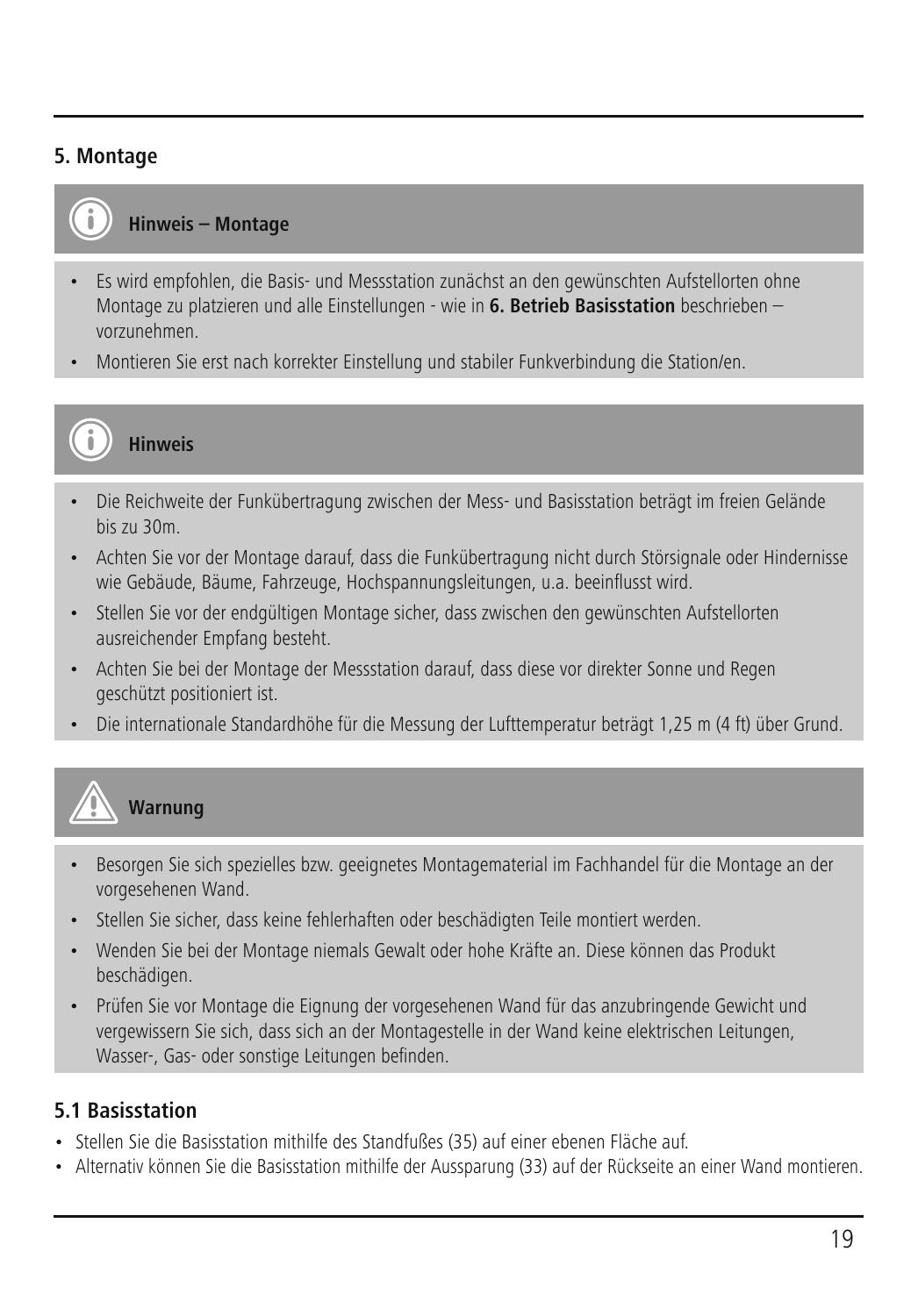#### **5.2 Messstation**

- Die Messstation können Sie ebenfalls mithilfe des Standfußes auf einer ebenen Fläche im Außenbereich aufstellen.
- Es wird empfohlen, die Messstation sicher und fest an einer Außenwand zu montieren.
- Befestigen Sie Dübel, Schraube, Nagel, etc. in der dafür vorgesehenen Wand.
- Hängen Sie die Basis-/ Messstation mit der dafür vorgesehenen Aussparung (33/39) daran ein.

### **6. Betrieb Basisstation**

**Hinweis – Eingabe**

Halten Sie die **MIN/MAX**-Taste (30) oder die **+**-Taste (31) gedrückt, um die Werte schneller auswählen zu können.

Drücken Sie die **SNOOZE / LIGHT**-Taste (32), wird das Display für ca. 10 Sekunden beleuchtet.

#### **6.1. Automatische Ersteinrichtung**

- Nach dem ersten Einschalten werden kurzzeitig alle verfügbaren LCD-Segmente auf dem Display angezeigt.
- Anschließend führt die Basisstation eine automatische Ersteinrichtung durch. Dabei erfolgen die Synchronisierung mit der Messstation, die Stabilisierung der Druckmesswerte sowie die Einrichtung mit Werkseinstellungen.



#### **Hinweis – Ersteinrichtung**

- Die Ersteinrichtung dauert ca. 3 Minuten.
- Vermeiden Sie in dieser Zeit jegliche Betätigung der Tasten! Andernfalls können Fehler und Ungenauigkeiten bei den Werten und deren Übertragung entstehen.
- Der Vorgang ist beendet, sobald die Messdaten für den Innen- (12, 14) und Außenbereich (18, 20) angezeigt werden.
- Nach dem ersten Einschalten der Basisstation und erfolgreicher Übertragung zwischen Basis- und Messstation, beginnt die Uhr automatisch die Suche nach einem DCF-Signal. Während des Suchvorgangs blinkt das Funksymbol (27) auf.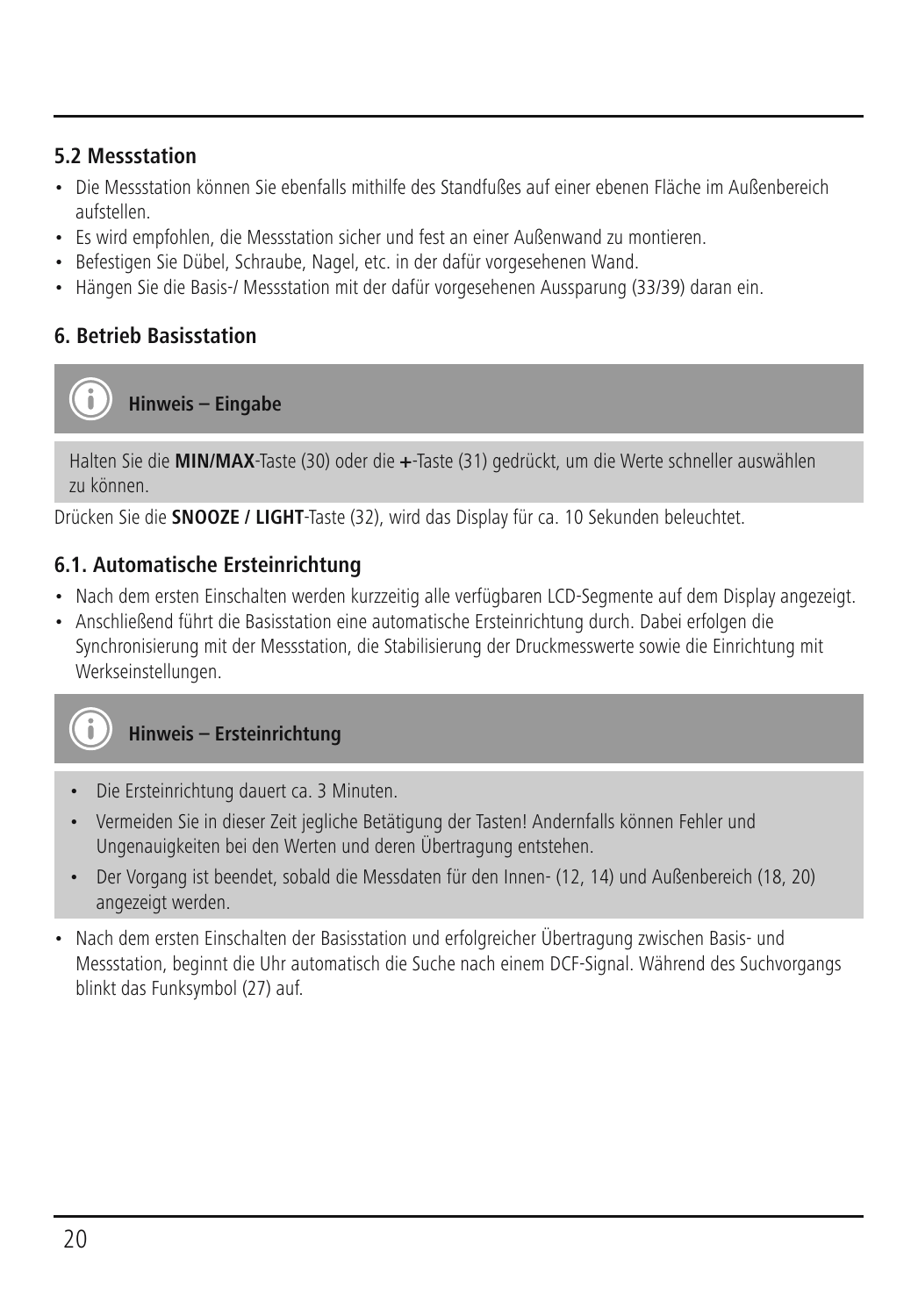| Anzeige                 | Suche nach DCF-Signal                        |
|-------------------------|----------------------------------------------|
| Blinkende Anzeige<br>戸  | Aktiv                                        |
| Dauerhafte Anzeige<br>戸 | Erfolgreich - Signal wird empfangen          |
| Keine Anzeige           | Fehlgeschlagen - Signal wird nicht empfangen |

# **Hinweis – Uhrzeiteinstellung**

- Wird innerhalb einer Minute während der Ersteinrichtung kein DCF-Signal empfangen, wird die Suche beendet und automatisch alle zwei Stunden wiederholt. Das Funksymbol erlischt.
- Sie können währenddessen eine manuelle Einstellung von Uhrzeit und Datum vornehmen.
- Die Uhr sucht automatisch weiterhin täglich nach dem DCF-Signal. Bei erfolgreichem Signalempfang werden die manuell eingestellte Uhrzeit und das Datum überschrieben.

# **Hinweis – Sommerzeit**

Die Uhrzeit stellt sich automatisch auf die Sommerzeit um. Solange die Sommerzeit aktiv ist, wird auf dem Display **DET** angezeigt.

#### **6.2. Grundeinstellungen und manuelle Einstellungen**

- Drücken und halten Sie die **SET**-Taste (28) für ca. 3 Sekunden, um folgende Einstellungen nacheinander vorzunehmen:
	- Zeitzone (24)
	- 12/24-Stunden-Format (24)
	- Stunden (24)
	- Minuten (24)
	- $\cdot$  Jahr (21)
	- Monat (21)
	- $\cdot$  Tag (21)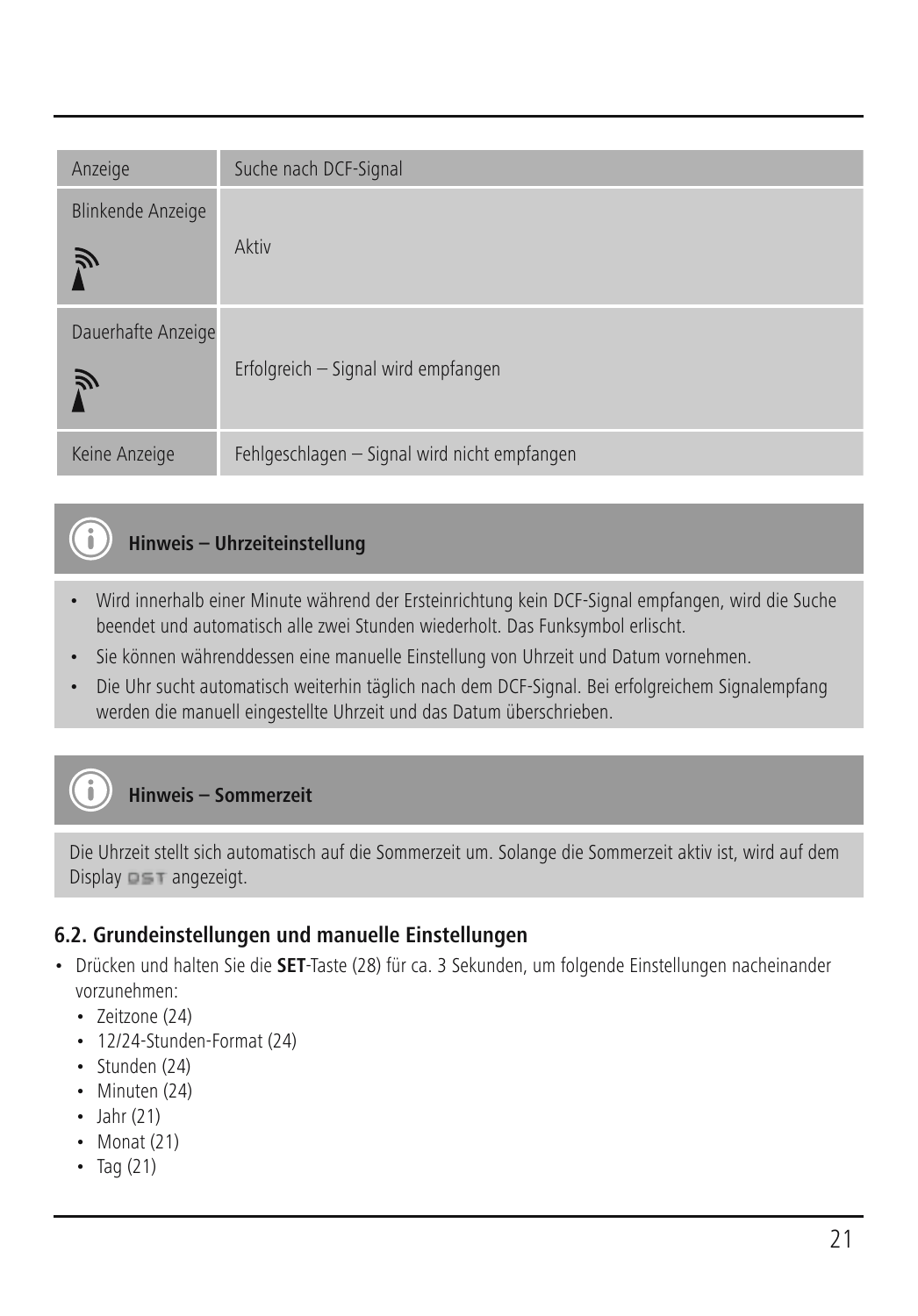- Temperatureinheit (°C / °F) (13+17)
- Raumtemperaturwert (12)
- Raumluftfeuchtigkeitswert (14)
- Außentemperaturwert (18)
- Außenluftfeuchtigkeitswert (20)
- Luftdruckeinheit (hPa / inHg) (5+9)
- Relativer Luftdruck-Referenzwert (5)
- Luftdruckschwellenwert (5)
- Sturmschwellenwert (5)
- Drücken Sie zum Auswählen der einzelnen Werte die **MIN/MAX**-Taste (30) oder die **+**-Taste (31) und bestätigen Sie die jeweilige Auswahl durch Drücken der **SET**-Taste (28).
- Drücken Sie direkt die **SET**-Taste (28), um den angezeigten Einstellungswert zu übernehmen und zu überspringen.
- Erfolgt 20 Sekunden keine Eingabe, wird der Einstellungsmodus automatisch verlassen. Alternativ drücken Sie die **SNOOZE / LIGHT**-Taste (32), um den Einstellungsmodus vor Auswahl aller Werte zu verlassen.

**Hinweis – Zeitzone**

- Das DCF-Signal kann weitläufig empfangen werden, entspricht jedoch immer der MEZ, die in Deutschland gilt. Beachten Sie daher, dass Sie in Ländern mit anderer Zeitzone die Zeitverschiebung beachten.
- Befinden Sie sich in Moskau, ist es dort bereits 3 Stunden später als in Deutschland. Stellen Sie daher bei der Zeitzone +3 ein. Die Uhr stellt sich dann immer nach Empfang des DCF-Signals bzw. in Bezug auf die manuell eingestellte Uhrzeit automatisch 3 Stunden weiter.



- Die Genauigkeit der Temperatur- und Luftfeuchtigkeitsmessung ist für den privaten, nicht-gewerblichen Haushaltsgebrauch angemessen.
- In Einzelfällen kann es bei den angezeigten Messwerten zu geringen Abweichungen zu Vergleichswerten – z.B. von einem kalibrierten Messgerät – kommen. Sie haben dann die Möglichkeit, die Werte für Raum-/ Außentemperatur und/oder –Luftfeuchtigkeit über die **Grundeinstellungen und manuelle Einstellungen** anzupassen und neu zu kalibrieren.
- Es wird empfohlen, die Messwerte nicht manuell zu kalibrieren und während den manuellen Einstellungen durch Drücken der **SET**-Taste (28) zu überspringen.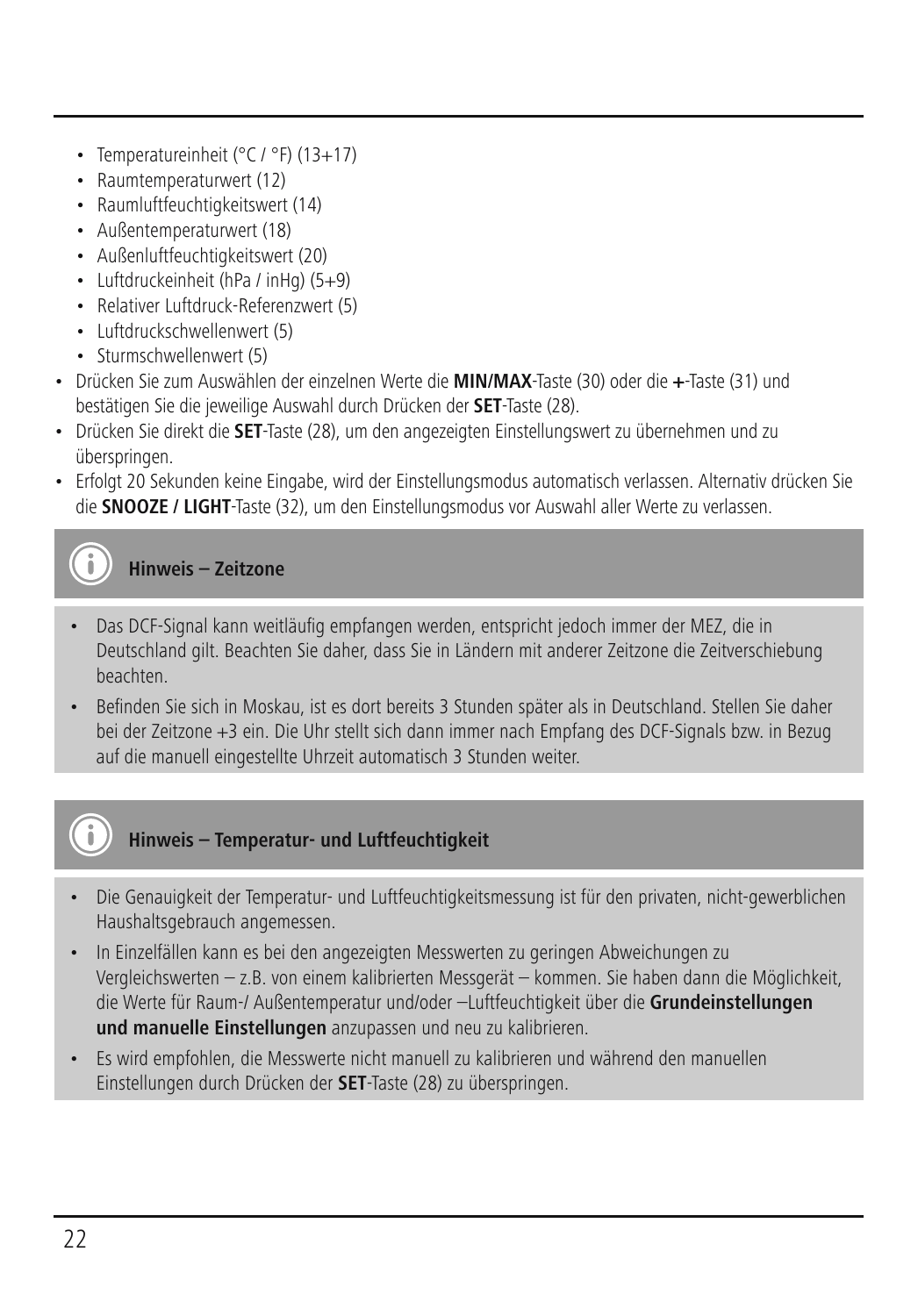#### **Hinweis – Luftdruck**

- Der absolute Luftdruck (**abs**) ist ein am Aufstellungsort gemessener Wert, der nicht verändert werden kann.
- Der relative Luftdruck (**rel**) ist der absolute Luftdruck am Aufstellungsort, umgerechnet auf Meereshöhe (Normalnull).
- Standardmäßig ist der relative Luftdruck-Referenzwert auf 1013,2 hPa eingestellt. Für eine exakte Messung passen Sie den Referenzwert an Ihren Standort an. Sie können den Referenzwert manuell in einem Bereich zwischen 919,0 hPa und 1080,0 hPa einstellen. Informationen über den aktuellen relativen Luftdruck an Ihrem Standort erhalten Sie im Internet, lokalem Wetteramt, Radio, etc.

# **Hinweis – Luftdruckschwellenwert**

- Die Wettervorhersage basiert auf atmosphärischen Luftdruckveränderungen, deren Schwellenwerte Sie individuell zwischen 2 hPa und 4 hPa einstellen können. Standardmäßig ist ein Schwellenwert von 3 hPA eingestellt.
- Erfolgt ein Luftdruckabfall oder –anstieg von mindestens dem eingestellten Schwellenwert, wird dieser als Wetteränderung registriert.
- Es empfiehlt sich für Standorte mit häufigen Luftdruckänderungen eine höhere Einstellung des Luftdruckschwellenwertes als für Standorte mit relativ konstantem Luftdruck.

# **Hinweis – Sturmschwellenwert**

- Die Sturmvorhersage basiert ebenfalls auf atmosphärischen Luftdruckveränderungen, deren Schwellenwerte Sie individuell zwischen 3 hPa und 9 hPa einstellen können. Standardmäßig ist ein Schwellenwert von 6 hPa eingestellt.
- Erfolgt über einen Zeitraum von drei Stunden ein Luftdruckabfall von mindestens dem eingestellten Schwellenwert, wird die Sturmwarnungsanzeige aktiviert.
- Bei aktivierter Sturmwarnungsanzeige blinken das Regensymbol und die Tendenzpfeile drei Stunden  $l$ ang.  $57$

#### **6.3. Wettervorhersage**

• Anhand von atmosphärischen Luftdruckveränderungen und der gespeicherten Daten kann die Basisstation Angaben zu der Wetteraussicht für die kommenden 12 bis 24 Stunden machen.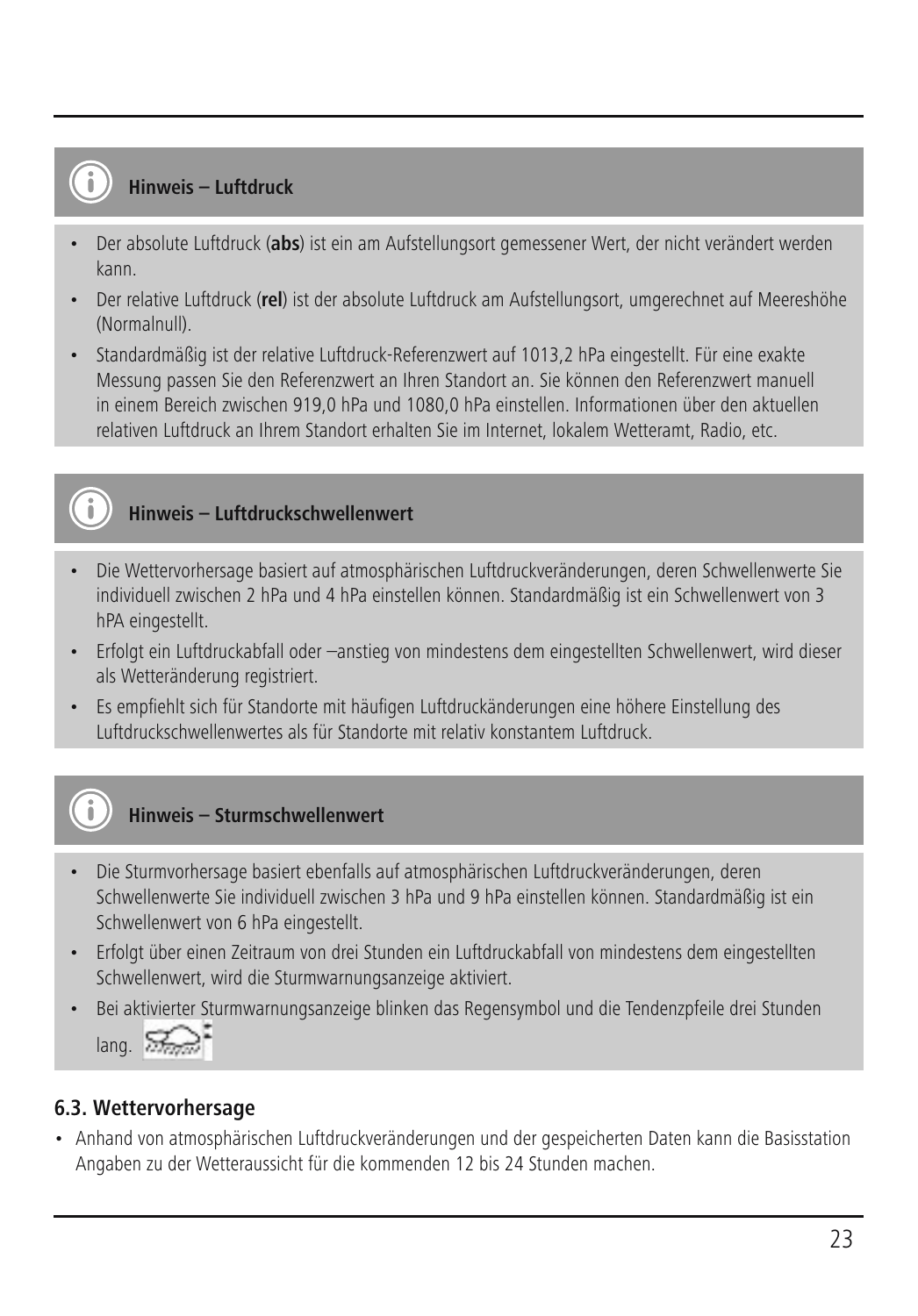# **Hinweis – Wettervorhersage**

In den ersten Stunden des Betriebs ist die Wettervorhersage aufgrund von fehlenden Daten, die erst im Laufe des Betriebs abgespeichert werden, nicht möglich.

Die Wettervorhersage und das aktuelle Wetter werden durch vier verschiedene Symbole (1) dargestellt:

| Symbol (1) | Wetter            |
|------------|-------------------|
|            | Sonne             |
|            | Leichte Bewölkung |
|            | Bewölkung         |
|            | Regen             |

• Eine Tendenz über den Luftdruck für die nächsten Stunden anhand der gemessenen Barometerwerte wird zwischen den Symbolen der Wettervorhersage angegeben.

| Anzeige (3) | Luftdrucktendenz / Wetteraussicht |
|-------------|-----------------------------------|
| –           | Steigend / Wetterverbesserung     |
|             | Fallend / Wetterverschlechterung  |

• Die Wettersymbole wechseln in Abhängigkeit von dem derzeitigen relativen Luftdruck und den Luftdruckveränderungen innerhalb der vergangenen sechs Stunden. Wenn sich das Wetter ändert, blinken die Pfeile der Luftdrucktendenz (3) drei Stunden lang auf, um die Wetterveränderung anzuzeigen. Wenn sich die Wetterbedingungen im Anschluss daran stabilisiert haben und keine Wetteränderung mehr registriert wird, hören die Pfeile (3) auf zu blinken. Beispiele: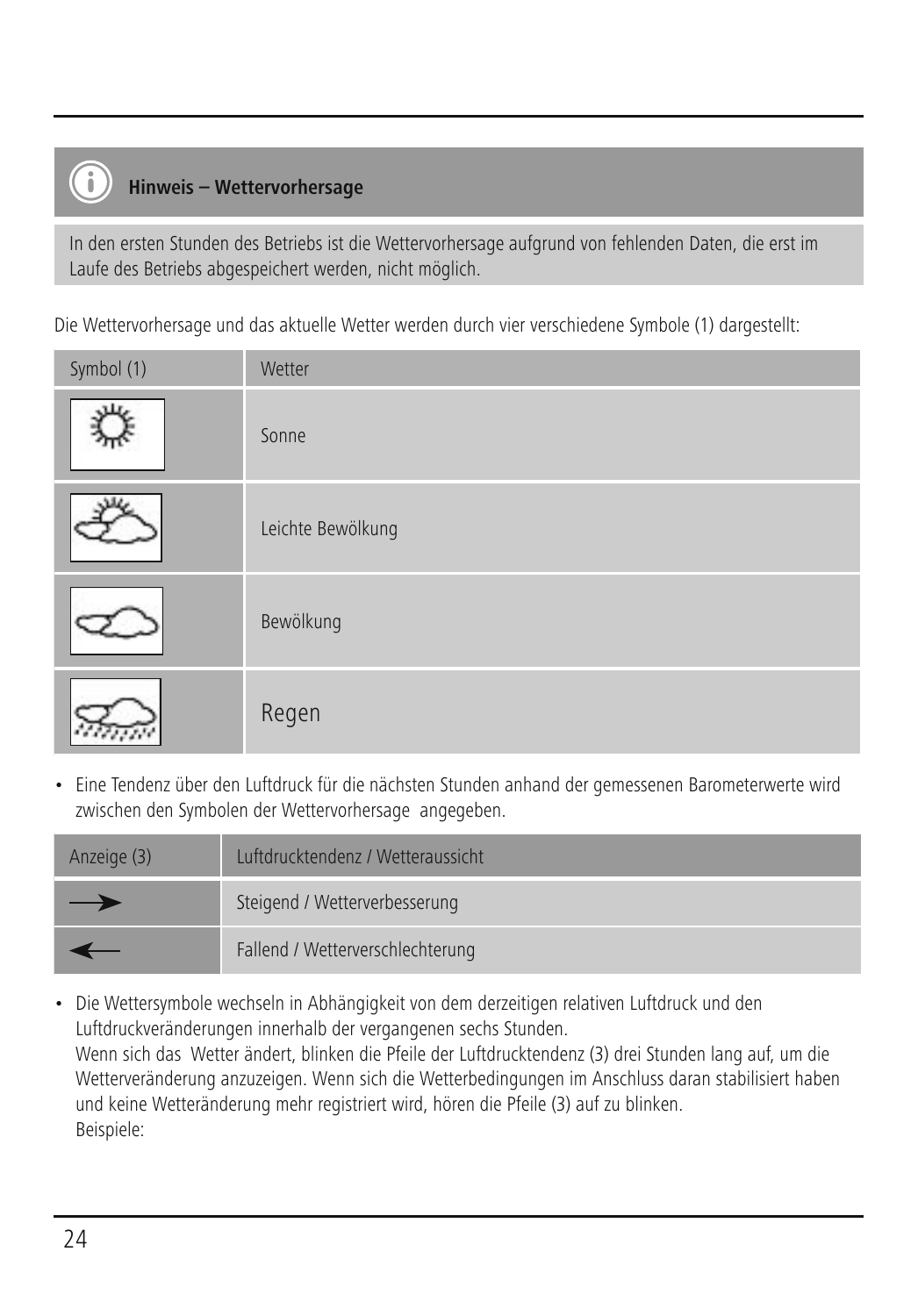| Anzeige | Bedeutung                                                                                                         |
|---------|-------------------------------------------------------------------------------------------------------------------|
|         | Wettervorhersage: Regen<br>Luftdrucktendenz: Fallend / Wetterverschlechterung<br>Aktuelles Wetter: Bewölkung      |
|         | Aktuelles Wetter: Leichte Bewölkung<br>Luftdrucktendenz: Steigend / Wetterverbesserung<br>Wettervorhersage: Sonne |

• Das Balkendiagramm (8) gibt den Verlauf des relativen Luftdrucks der letzten 24 Stunden wieder.

# **6.4. Anzeigemodus Temperatur / Luftdruck**

- Drücken Sie wiederholt die **SET**-Taste (28), um zwischen folgenden Anzeigen zu wechseln:
	- Außentemperatur (18: **TEMP**)/ Taupunkttemperatur (18: **DEWPOINT**)
	- Absoluter Luftdruck (7: **abs**)/ relativer Luftdruck (7: **rel**)

Die jeweilige Anzeige beginnt zu blinken.

- Drücken Sie während der Anzeige die **MIN/MAX**-Taste (30) oder die **+**-Taste (31), um zwischen den Anzeigen Außentemperatur und Taupunkt bzw. absoluter und relativer Luftdruck zu wechseln.
- Bestätigen Sie die Anzeigeauswahl durch Drücken der **SET**-Taste (28).



Die Taupunkttemperatur gibt den Wert an, auf den die Außentemperatur bei aktueller Luftfeuchtigkeit ansteigen/ abkühlen müsste, um 100% relative Luftfeuchtigkeit zu erreichen.

# **6.5 Alarmmodus**

- Drücken Sie wiederholt die **ALM**-Taste (29), um in den Alarmmodus **HI AL** (4/11/16/21) oder **LO AL** (4/11/16/21) zu gelangen.
- Drücken Sie im Alarmmodus **HI AL** (4/11/16/21) wiederholt die **SET**-Taste (28), um zwischen folgenden Alarmfunktionen zu wechseln:
	- Weckalarm (Stunde/ Minute) (24)
	- Alarm hohe Raumluftfeuchtigkeit (14)
	- Alarm hohe Raumtemperatur (12)
	- Alarm hohe Außenluftfeuchtigkeit (20)
	- Alarm hohe Außentemperatur (18)
	- Alarm hoher absoluter Luftdruck (5)

Die jeweilige Anzeige beginnt zu blinken.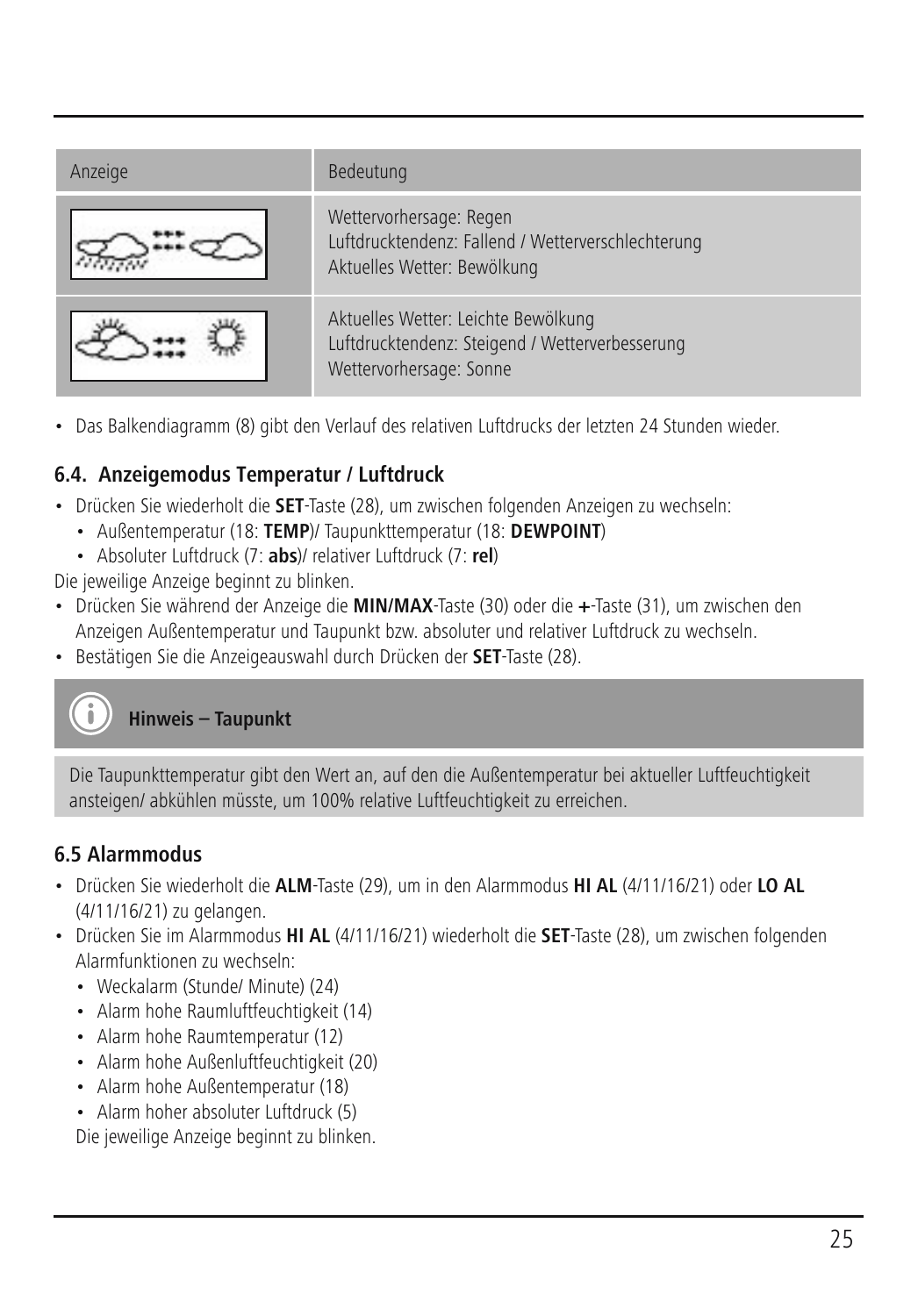- Drücken Sie im Alarmmodus **LO AL** (4/11/16/21) wiederholt die **SET**-Taste (28), um zwischen folgenden Alarmfunktionen zu wechseln:
	- Weckalarm (Stunde/ Minute) (24)
	- Alarm niedrige Raumluftfeuchtigkeit (14)
	- Alarm niedrige Raumtemperatur (12)
	- Alarm niedrige Außenluftfeuchtigkeit (20)
	- Alarm niedrige Außentemperatur (18)
	- Alarm niedriger absoluter Luftdruck (5)

Die jeweilige Anzeige beginnt zu blinken.

- Drücken Sie während der jeweiligen Anzeige die **MIN/MAX**-Taste (30) oder die **+**-Taste (31), um den Alarmwert zu ändern und bestätigen Sie Ihre Auswahl durch Drücken der **SET**-Taste (28).
- Drücken Sie während der jeweiligen Anzeige die **ALM**-Taste (29), um die jeweilige Alarmfunktion zu aktivieren bzw. zu deaktivieren.
- Bei aktivierter Alarmfunktion wird das entsprechende Symbol (6/10/15/26), **HI AL** (4/11/16) und/oder **LO AL** (4/11/16) angezeigt.
- Erfolgt 20 Sekunden keine Eingabe, wird der Einstellungsmodus automatisch verlassen. Alternativ drücken Sie die **SNOOZE / LIGHT**-Taste (32), um den Einstellungsmodus vor Auswahl aller Werte zu verlassen.

**Hinweis**

Bei bereits aktivierten Alarmen werden die jeweils eingestellten Werte angezeigt, bei deaktivierten Alarmen wird --- bzw. -- angezeigt.

• Erreichen die Wetterbedingungen oder die Uhrzeit die eingestellten Werte einer aktivierten Alarmfunktion, wird der jeweilige Alarm entsprechend ausgelöst.

Es ertönt ein Alarmsignal und die entsprechende Symbole (6/10/15/26), **HI AL** (4/11/16) und/oder **LO AL** (4/11/16) sowie der Alarmwert blinken für 2 Minuten.

• Drücken Sie eine beliebige Taste, um den Alarm zu beenden.



- Wird dieselbe Alarmfunktion innerhalb 10 Minuten erneut ausgelöst, ertönt kein Alarmsignal mehr. Das Symbol und der Alarmwert blinken so lange, bis sich die Wetterbedingungen stabilisiert haben.
- Fallen bzw. steigen die Wetterbedingungen unter bzw. über den eingestellten Wert der Alarmfunktion, wird die Alarmfunktion automatisch erneut aktiviert.
- Wird der Alarm für hohe/ niedrige Außentemperatur durch die Taupunkttemperatur ausgelöst, beginnt zusätzlich **DEW POINT** zu blinken.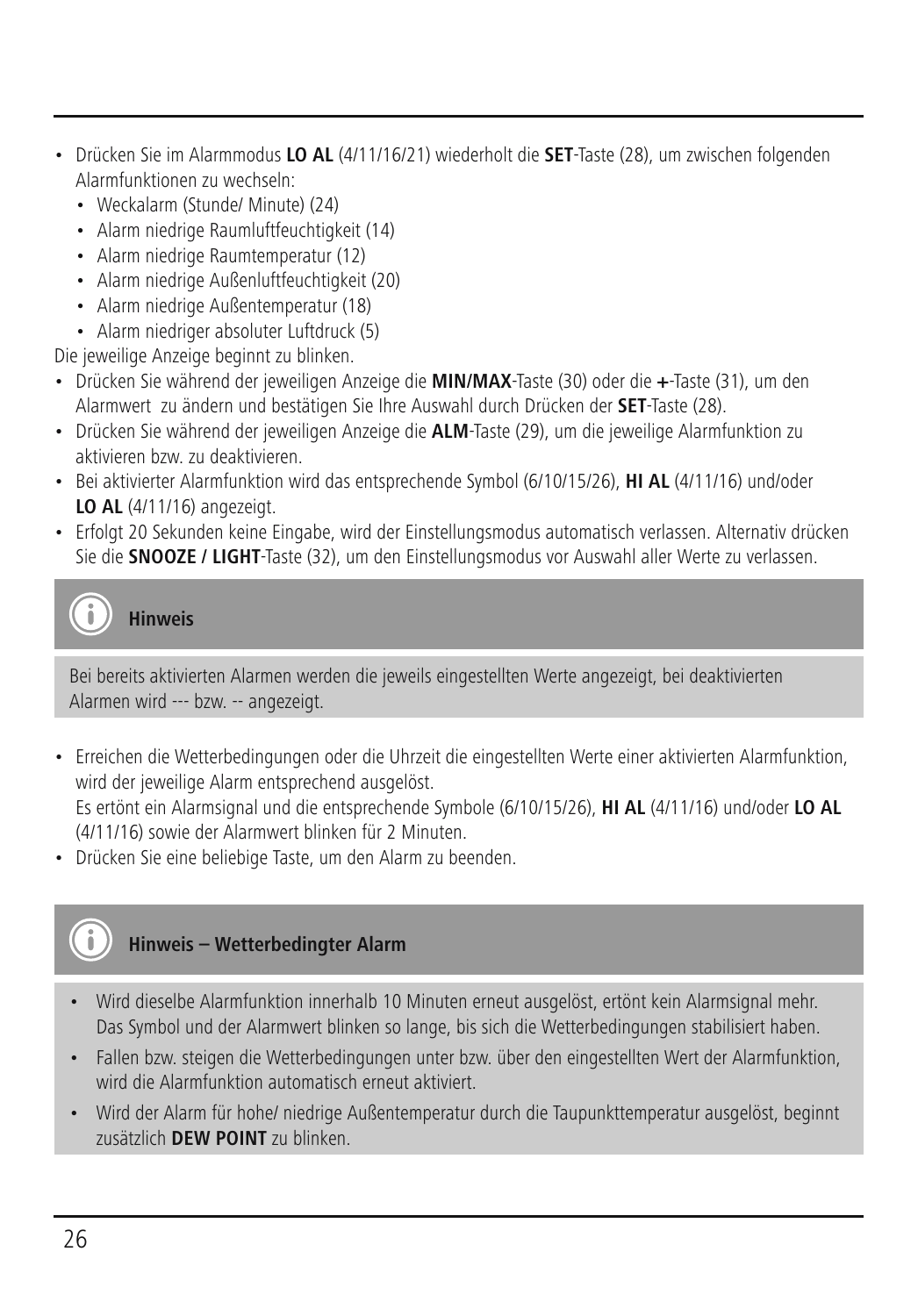#### **Hinweis – Schlummerfunktion**

Drücken Sie während des Alarmsignals die **SNOOZE / LIGHT**-Taste (32), um die Schlummerfunktion zu aktivieren. Das Wecksignal wird für 5 Minuten unterbrochen und dann erneut ausgelöst. Das jeweilige Alarmsymbol beginnt zu blinken.

#### **6.6. Höchst- und Tiefstwerte der Temperatur und Luftfeuchtigkeit**

- Die Basisstation speichert die Höchst- und Tiefstwerte der Temperatur sowie der Luftfeuchtigkeit im Außenund Raumbereich automatisch ab.
- Drücken Sie wiederholt die **MIN/MAX**-Taste (30), um zwischen der Anzeige von aktueller Temperatur und Luftfeuchtigkeit, niedrigster Temperatur und Luftfeuchtigkeit (2: **MIN**) und höchster Temperatur und Luftfeuchtigkeit (2: **MAX**) zu wechseln.
- Drücken Sie während der Anzeige der Maximalwerte (2: **MAX**) wiederholt die **+**-Taste (31), um folgende Werte mit Datum (21) und Uhrzeit (24) ihrer Erfassung anzuzeigen:
	- Maximale Raumluftfeuchtigkeit (14)
	- Maximale Raumtemperatur (12)
	- Maximale Außenluftfeuchtigkeit (20)
	- Maximale Außentemperatur (18)
	- Maximaler absoluter/ relativer Luftdruck (5)
- Drücken Sie während der Anzeige der Minimalwerte (2: **MIN**) wiederholt die **+**-Taste (31), um folgende Werte mit Datum (21) und Uhrzeit (24) ihrer Erfassung anzuzeigen:
	- Minimale Raumluftfeuchtigkeit (14)
	- Minimale Raumtemperatur (12)
	- Minimale Außenluftfeuchtigkeit (20)
	- Minimale Außentemperatur (18)
	- Minimaler absoluter/ relativer Luftdruck (5)
- Halten Sie während der Anzeige der einzelnen Maximal- und Minimalwerte die **SET**-Taste (28) für ca. 3 Sekunden gedrückt, um die jeweiligen Werte mit Datum (21) und Uhrzeit (24) ihrer Erfassung zu löschen.
- Drücken Sie die **SNOOZE / LIGHT**-Taste (32) oder warten Sie ca. 20 Sekunden, um zur Anzeige der aktuellen Messwerte zurückzukehren.



Beachten Sie, dass Sie nach jedem Batteriewechsel an Mess- oder Basisstation eine neue Synchronisation der Stationen erfolgen muss.

Nehmen Sie dazu die Batterien der anderen Station heraus und setzen sie erneut ein oder wechseln diese bei Bedarf ebenfalls aus.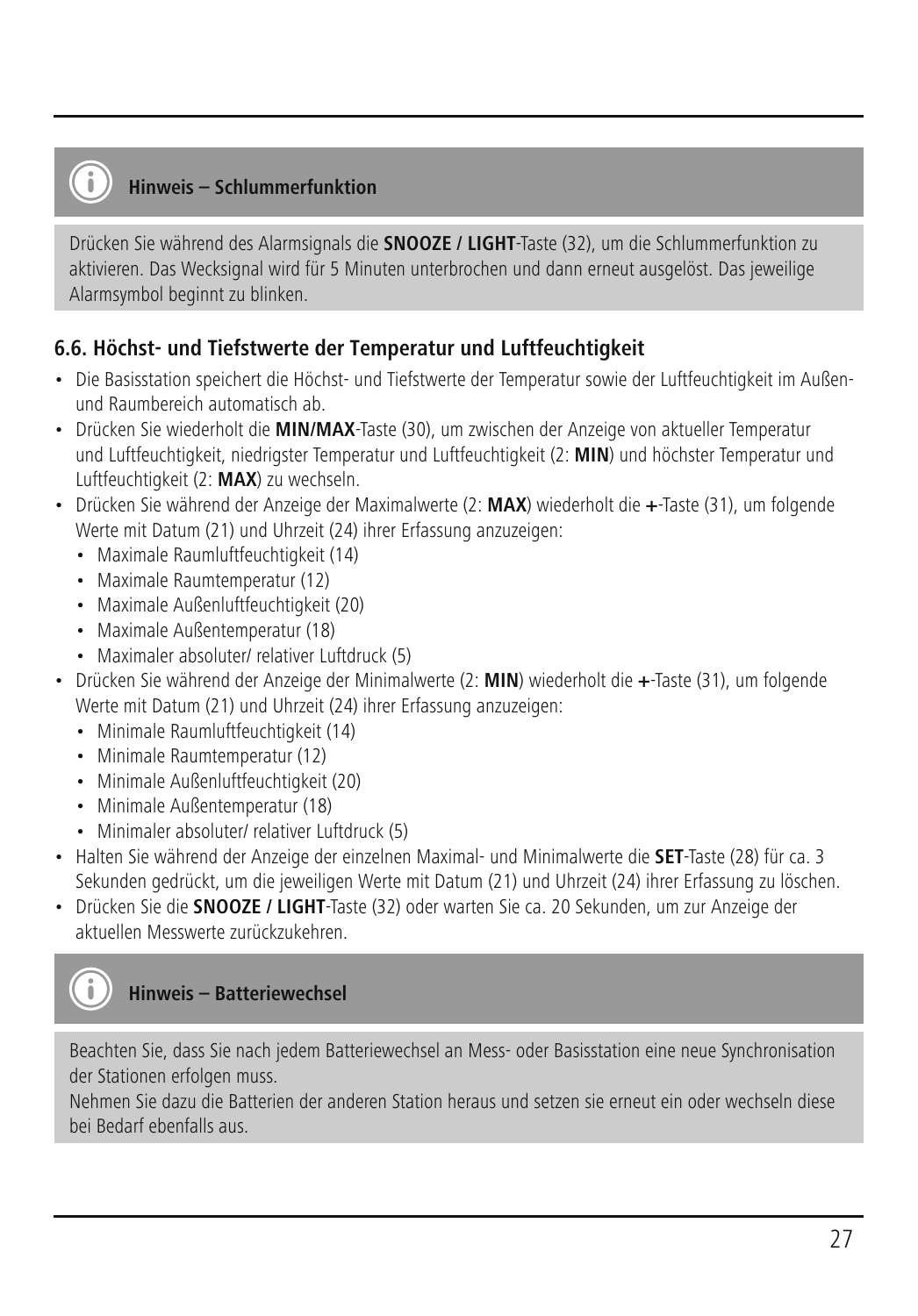# **Hinweis – fehlerhafte Übertragung der Messwerte**

In einzelnen Fällen kann es aufgrund von Störsignalen – z.B. durch ein WLAN-Netzwerk, Computer, Fernseher, etc. – vorkommen, dass die Übertragung der Messwerte zwischen Basis- und Messstation fehlschlägt.

Synchronisieren Sie dann die Stationen neu, indem Sie die Batterien beider Stationen kurz herausnehmen und erneut einsetzen.

Sollten die Messwerte anschließend erneut nicht übertragen werden, wechseln Sie die Batterien durch neue aus.

Wählen Sie ggfs. einen neuen Aufstellort für die Basisstation, um die möglichen Störsignale zukünftig zu umgehen.

# **7. Wartung und Pflege**

Reinigen Sie dieses Produkt nur mit einem fusselfreien, leicht feuchten Tuch und verwenden Sie keine aggressiven Reiniger.

# **8. Haftungsausschluss**

Die Hama GmbH & Co. KG übernimmt keinerlei Haftung oder Gewährleistung für Schäden, die aus unsachgemäßer Installation, Montage und unsachgemäßem Gebrauch des Produktes oder einer Nichtbeachtung der Bedienungsanleitung und/oder der Sicherheitshinweise resultieren.

# **9. Service und Support**

Bitte wenden Sie sich bei Fragen zum Produkt gerne an die Hama-Produktberatung. Hotline: +49 9091 502-115 (Deu/Eng) Weitere Supportinformationen finden sie hier: www.hama.com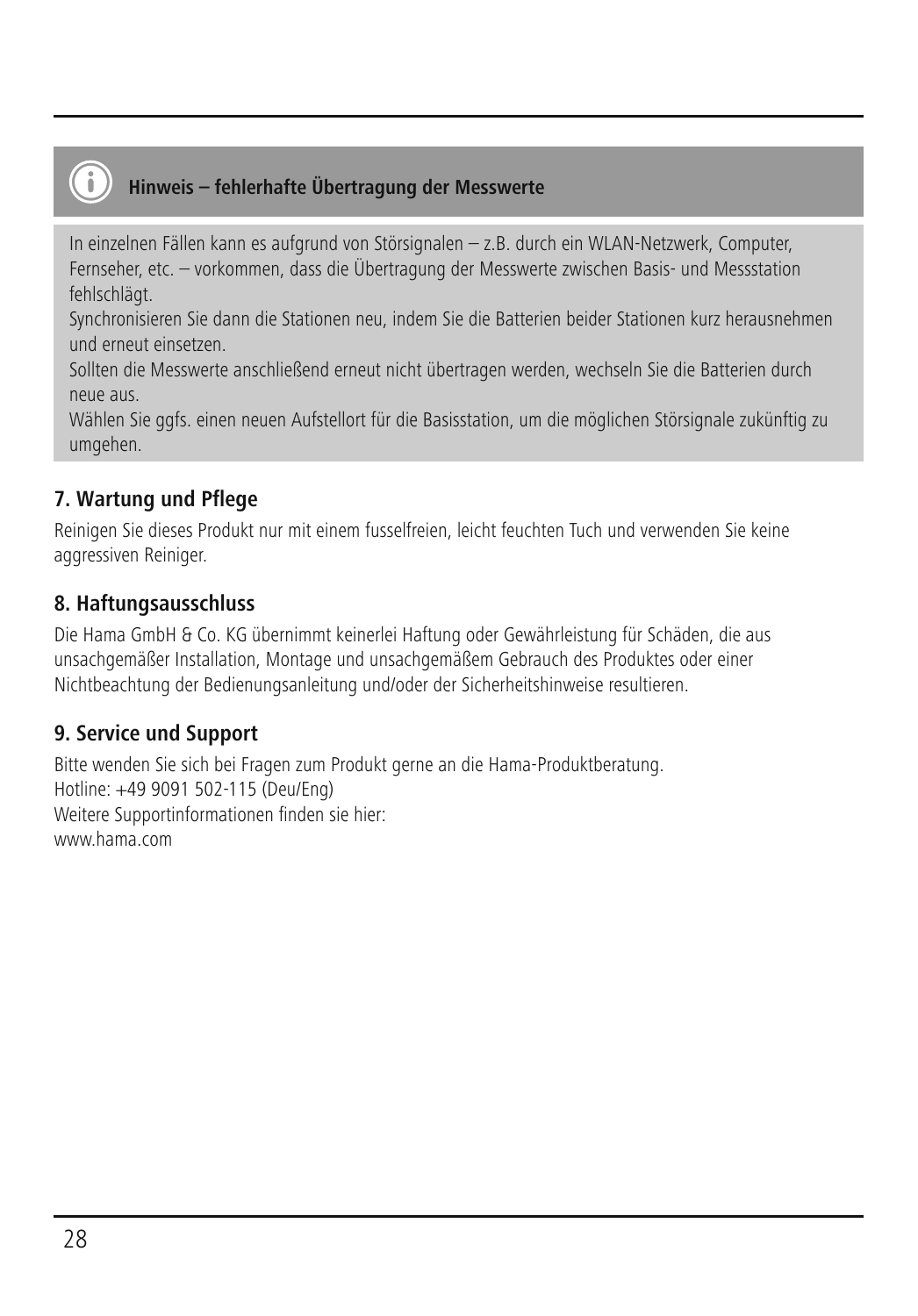# **10. Technische Daten**

|                                                | <b>Basisstation</b>                                                                 | <b>Messstation</b>                                                       |
|------------------------------------------------|-------------------------------------------------------------------------------------|--------------------------------------------------------------------------|
| Stromversorgung                                | 4.5V<br>3 x AA Batterie                                                             | 3.0V<br>2 x AAA Batterie                                                 |
| Messbereich<br>Temperatur<br>Luftfeuchtigkeit  | $0^{\circ}$ C - +50 $^{\circ}$ C/ 32 $^{\circ}$ F - 122 $^{\circ}$ F<br>$20% - 95%$ | $-20^{\circ}$ C - $+60^{\circ}$ C/ $-4^{\circ}$ F - 140°F<br>$20% - 95%$ |
| Messschritte<br>Temperatur<br>Luftfeuchtigkeit | 0,1°C / 0,2°F<br>196                                                                | 0,1°C / 0,2°F<br>1%                                                      |
| Messzyklus Temperatur/<br>Luftfeuchtigkeit     | 30s                                                                                 | 57 <sub>s</sub>                                                          |
| Messbereich Barometer<br>Messschritte          | 919 - 1080 mbar/hPa<br>$(27, 14 - 31, 89$ in Hq)<br>$0.1$ hPa                       |                                                                          |
| DCF-Funkuhr                                    | Ja                                                                                  | Nein                                                                     |
| Hygrometer                                     | $l$ a                                                                               | l <sub>a</sub>                                                           |
| Thermometer                                    | Ja                                                                                  | Ja                                                                       |
| <b>Barometer</b>                               | l <sub>a</sub>                                                                      | Nein                                                                     |
| Weckfunktion                                   | l <sub>a</sub>                                                                      | Nein                                                                     |
| Frequenz                                       | 433 MHz                                                                             |                                                                          |
| Reichweite                                     | $\leq 100$ m                                                                        |                                                                          |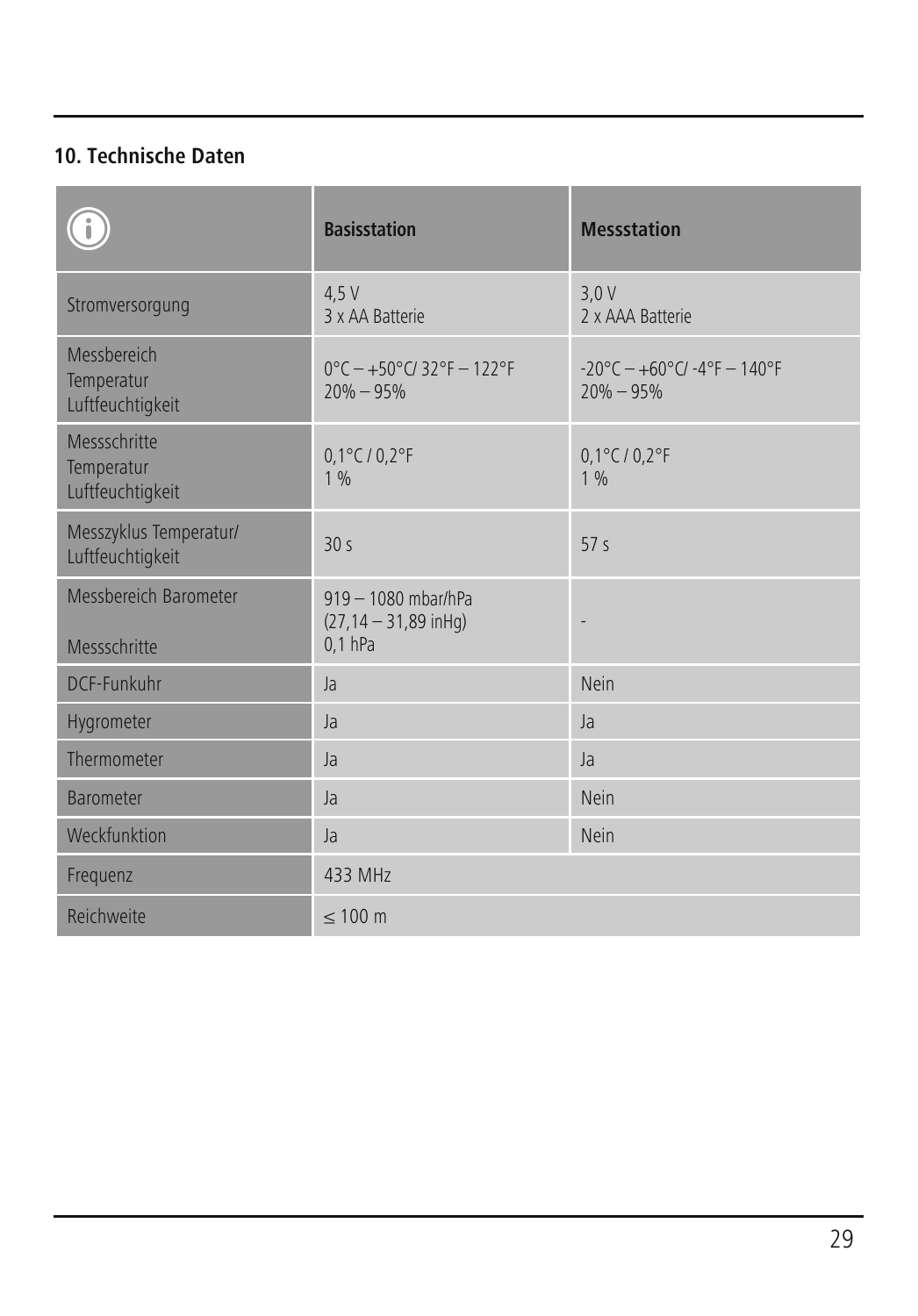### **11. Entsorgungshinweise**

#### **Hinweis zum Umweltschutz:**



Ab dem Zeitpunkt der Umsetzung der europäischen Richtlinien 2012/19/EU und 2006/66/EG in nationales Recht gilt folgendes: Elektrische und elektronische Geräte sowie Batterien dürfen nicht mit dem Hausmüll entsorgt werden. Der Verbraucher ist gesetzlich verpflichtet, elektrische und elektronische Geräte sowie Batterien am Ende ihrer Lebensdauer an den dafür eingerichteten, öffentlichen Sammelstellen oder an die Verkaufsstelle zurückzugeben. Einzelheiten dazu regelt das

jeweilige Landesrecht. Das Symbol auf dem Produkt, der Gebrauchsanleitung oder der Verpackung weist auf diese Bestimmungen hin. Mit der Wiederverwertung, der stofflichen Verwertung oder anderen Formen der Verwertung von Altgeräten/Batterien leisten Sie einen wichtigen Beitrag zum Schutz unserer Umwelt.

### **12. Konformitätserklärung**

Hiermit erklärt Hama GmbH & Co. KG, dass sich dieses Gerät in Übereinstimmung mit den<br>grundlegenden Anforderungen und den anderen relevanten Vorschriften der Richtlinie 2014/53!<br>EU befindet. Die Konformitätserklärung gemäß www.hama.com.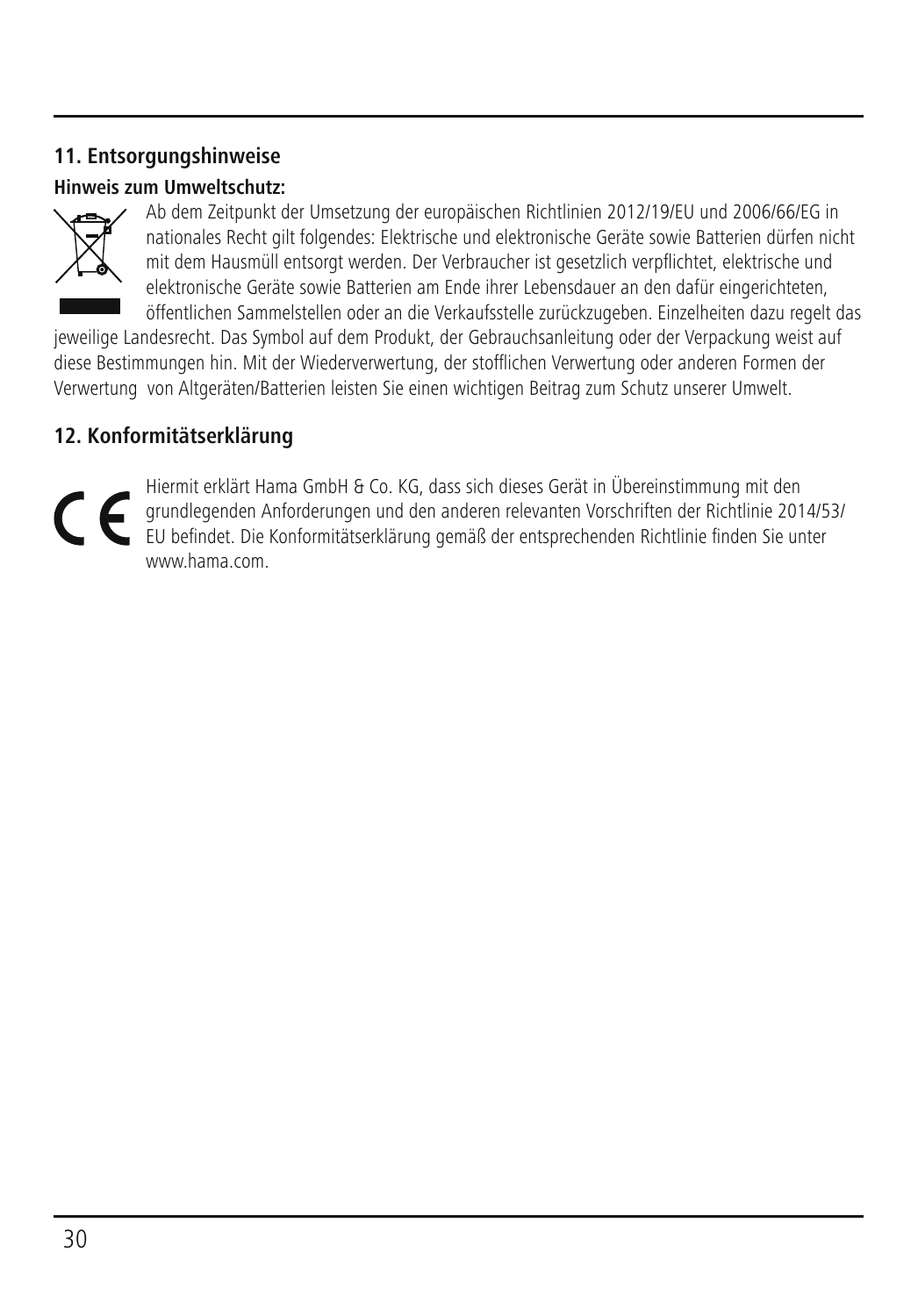# **Éléments de commande et d'affichage**

#### **A Station de base**

- 1. Icônes de prévision météorologiques
- 2. Valeurs minimales / maximales
- 3. Tendance de la pression atmosphérique
- 4. Alarme de pression faible **(LO)** / pression forte **(HI)**
- 5. Valeur de la pression atmosphérique
- 6. Alarme de pression faible **(LO)** / pression forte **(HI)** activée
- 7. Pression atmosphérique absolue/relative
- 8. Historique de la pression atmosphérique sur 24 heures
- 9. Unité de pression atmosphérique
- 10. Alarme de température ambiante / humidité de l'air ambiant faible **(LO)** / forte **(HI)** activée
- 11. Alarme de température ambiante / humidité de l'air ambiant faible **(LO)** / forte **(HI)**
- 12. Température ambiante
- 13. Unité de température ambiante
- 14. Humidité relative de l'air ambiant
- 15. Alarme de température extérieure / humidité de l'air extérieur faible **(LO)** / forte **(HI)** activée
- 16. Alarme de température extérieure / humidité de l'air extérieur faible **(LO)** / forte **(HI)**
- 17. Unité de température extérieure
- 18. Température extérieure / température du point de rosée
- 19. Signal de l'émetteur extérieur
- 20. Humidité relative de l'air extérieur
- 21. Date
- 22. Heure d'été
- 23. Heure radio-pilotée DCF
- 24. Heure
- 25. Jour de la semaine
- 26. Heure d'alarme activée
- 27. Icône radio
- 28. Touche **SET** = commutation mode d'affichage / confirmation de la valeur sélectionnée
- 29. Touche **ALM** = affichage / réglage / désactivation / activation des alarmes
- 30. Touche **MAX/MIN** = consultation des valeurs maximales / minimales / diminution de la valeur en cours de réglage
- 31. Touche **+** = augmentation de la valeur en cours de réglage
- 32. Touche **SNOOZE / LIGHT** = interruption de la sonnerie de réveil / allumage du rétro-éclairage (env. 10 secondes) / interruption du paramétrage
- 33. Fente pour l'installation murale
- 34. Compartiment à piles
- 35. Pied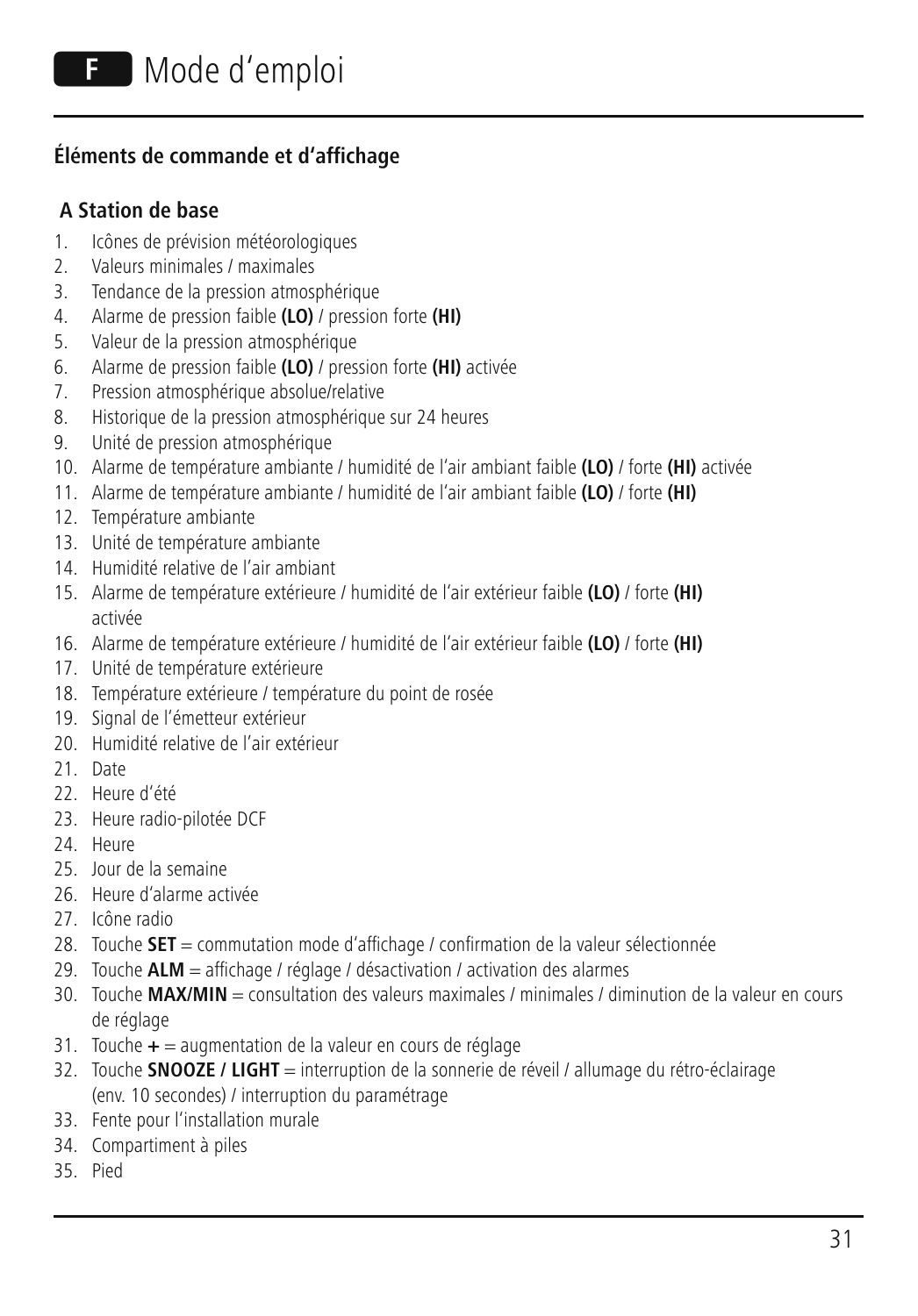#### **B Station de mesure**

- 36. Température extérieure
- 37. Humidité de l'air extérieur
- 38. Compartiment à piles
- 39. Fente pour l'installation murale
- 40. Touche **TX** = ne fournit aucune fonction utilisable par l'utilisateur
- 41. Touche **C/F**
	- = commutation entre affichage °C et °F

Nous vous remercions d'avoir choisi un produit Hama.

Veuillez prendre le temps de lire l'ensemble des remarques et consignes suivantes. Veuillez conserver ce mode d'emploi à portée de main afin de pouvoir le consulter en cas de besoin. Transmettez-le au nouveau propriétaire avec l'appareil le cas échéant.

#### **1. Explication des symboles d'avertissement et des remarques**

# **Avertissement**

Ce symbole est utilisé pour indiquer des consignes de sécurité ou pour attirer votre attention sur des dangers et risques particuliers.



**Remarque**

Ce symbole est utilisé pour indiquer des informations supplémentaires ou des remarques importantes.

#### **2. Contenu de l'emballage**

- Station météo EWS-800 (station de base pour l'intérieur / station de mesure pour l'extérieur)
- Mode d'emploi

#### **3. Consignes de sécurité**

- Ce produit est destiné à une installation domestique non commerciale.
- N'utilisez pas le produit en dehors des limites de puissance indiquées dans les caractéristiques techniques.
- N'utilisez pas le produit dans un environnement humide et évitez toute projection d'eau.
- Évitez d'utiliser le produit à proximité immédiate d'un chauffage, d'autres sources de chaleur ou exposé aux rayons directs du soleil.
- N'utilisez pas le produit dans les zones dans lesquelles l'utilisation d'appareils électroniques est interdite.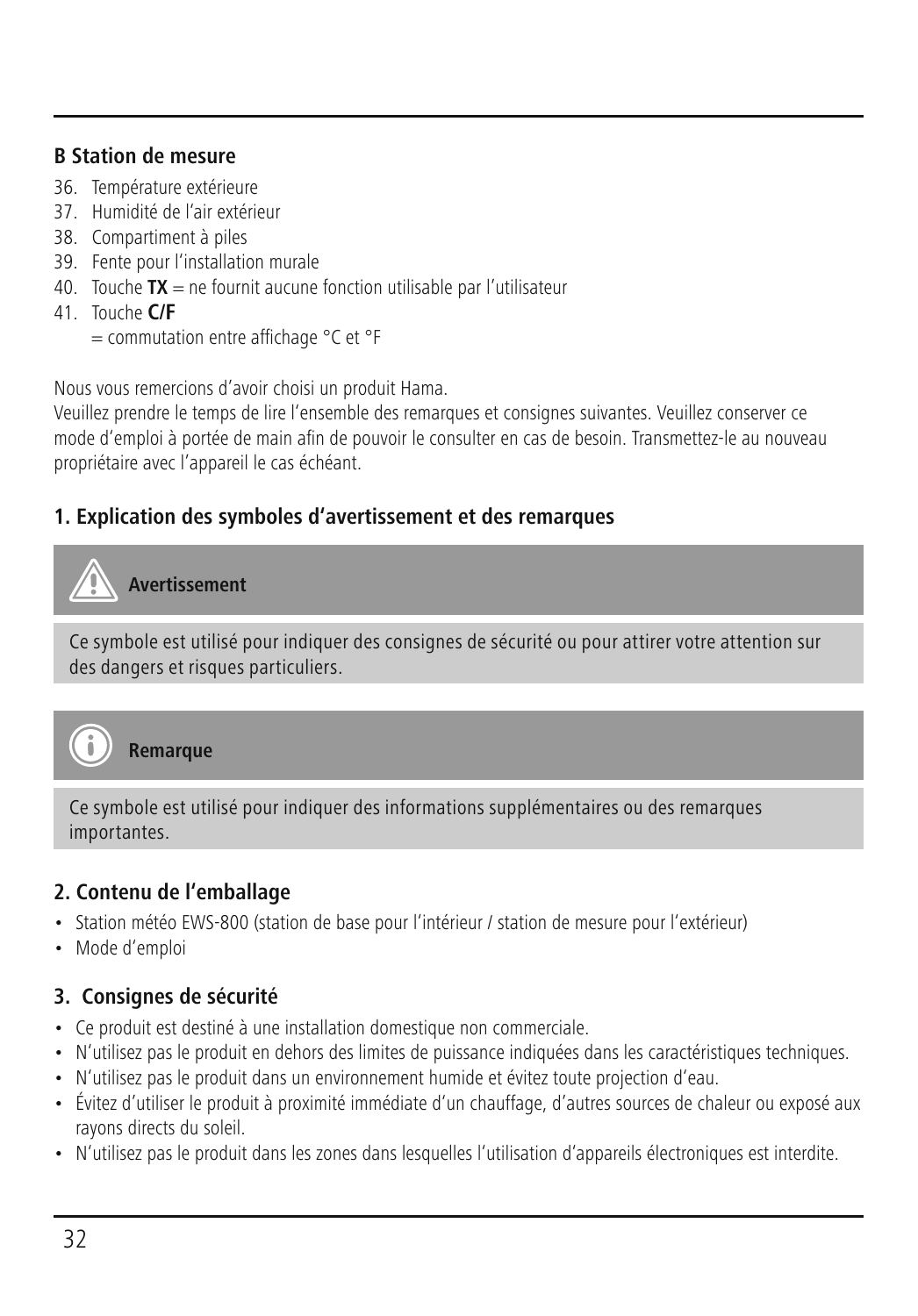- Utilisez l'appareil exclusivement branché à une prise de courant appropriée. La prise de courant doit être située à proximité du produit et doit être facilement accessible.
- Protégez le produit des secousses violentes et évitez tout choc ou toute chute.
- Ne tentez pas d'ouvrir le produit en cas de détérioration et cessez de l'utiliser.
- Ne tentez pas de réparer l'appareil vous-même ni d'effectuer des travaux d'entretien. Déléguez tous travaux d'entretien à des techniciens qualifiés.
- Tenez les emballages d'appareils hors de portée des enfants, risque d'étouffement.
- Recyclez les matériaux d'emballage conformément aux prescriptions locales en vigueur.
- N'apportez aucune modification à l'appareil. Des modifications vous feraient perdre vos droits de garantie.

#### **Avertissement concernant les piles**

- Retirez les piles usagées immédiatement du produit pour les recycler.
- Utilisez exclusivement des batteries (ou des piles) du type indiqué.
- N'utilisez pas simultanément des piles usagées et des piles neuves ou des piles de différents types.
- Respectez impérativement la polarité de la pile (marquage + et -) lors de l'insertion dans le boîtier ; risques d'écoulement et d'explosion des piles si tel n'est pas le cas.

#### **4. Mise en service**

#### **4.1 Station de mesure**

- Desserrez la vis du compartiment à piles (38) situé au dos de la station de mesure et ouvrez le compartiment.
- Insérez deux piles LR03/AAA conformément aux indications de polarité, puis refermez le compartiment (38) en resserrant la vis.



#### **Remarque**

Lors de la première mise en service, veuillez premièrement insérer les piles dans la station de mesure, puis dans la station de base.

#### **4.2 Station de base**

• Ouvrez le compartiment à piles (34) et insérez trois piles R6/AA conformément aux indications de polarité. Refermez le couvercle du compartiment.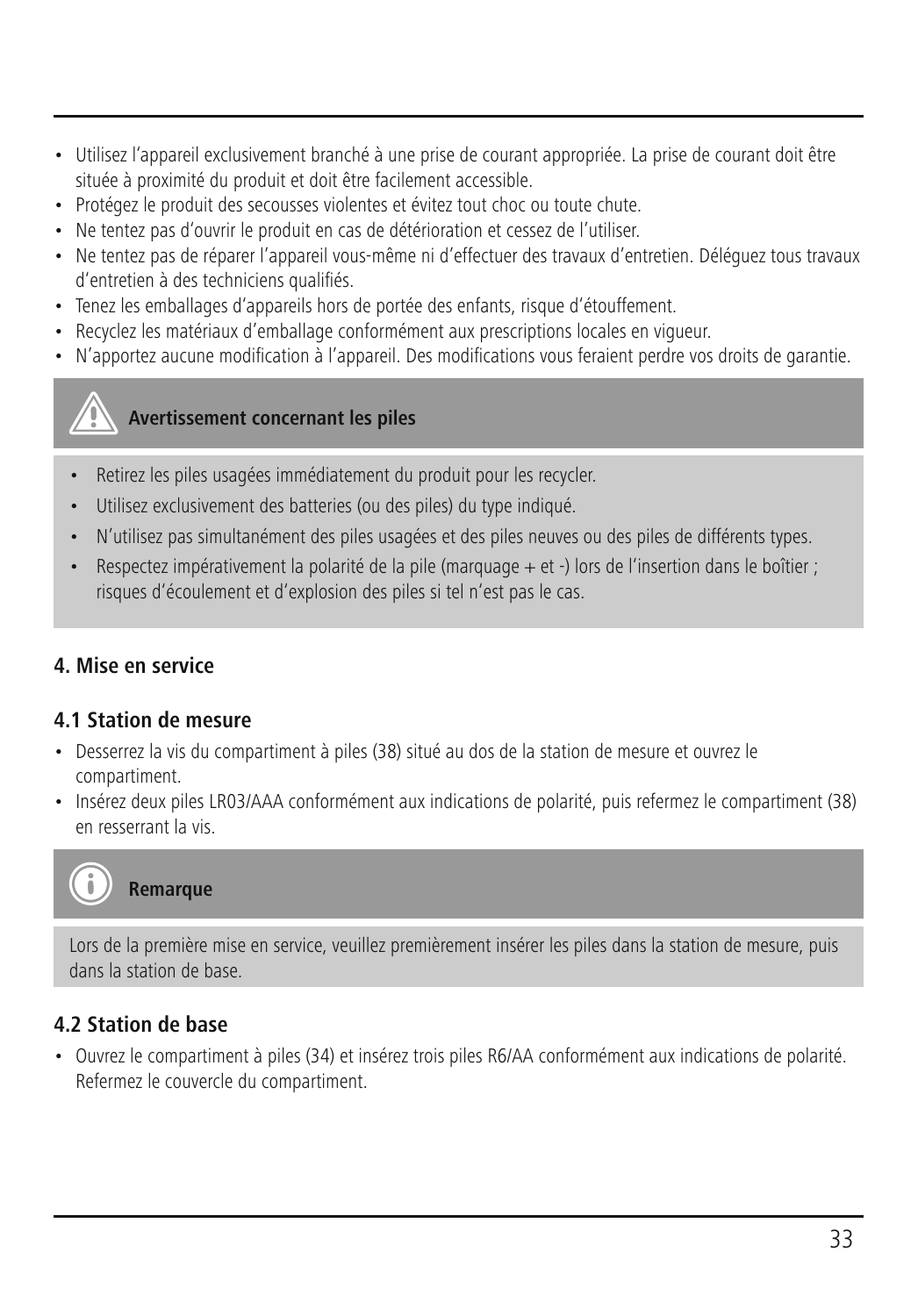#### **5. Installation**



#### **Remarque concernant l'installation**

- Nous vous recommandons de positionner la station de base et la station de mesure dans les endroits envisagés sans effectuer le montage, puis d'effectuer les réglages tels que décrits au chapitre **6. Fonctionnement de la station de base**.
- Procédez ensuite à l'installation des stations après avoir effectué le réglage et reçu une connexion radio stable.



#### **Remarque**

- La portée de la transmission radio entre la station de base et la station de mesure est de 30 m dans un espace dégagé.
- Veuillez contrôler, avant l'installation, que la portée radio ne soit pas altérée par des interférences ou des obstacles tels que bâtiments, arbres, véhicules, lignes haute tension, etc.
- Veuillez contrôler, avant l'installation définitive, la bonne qualité de la transmission entre les deux stations.
- Veuillez également protéger les stations de l'ensoleillement direct et de la pluie lors de l'installation.
- La hauteur standard internationale de mesure de la température de l'air est de 1,25 m (4 ft) au-dessus du sol.

# **Avertissement**

- En vue de l'installation, procurez-vous le matériel d'installation adéquat pour le mur concerné dans un commerce spécialisé.
- Veuillez contrôler que l'emballage ne contienne aucune pièce erronée ni endommagée.
- N'appliquez en aucun cas une force excessive lors de l'installation. Une force excessive est susceptible d'endommager le produit.
- Avant l'installation, vérifiez que le mur prévu pour recevoir le produit dispose d'une force portante suffisante et qu'aucune conduite d'électricité, d'eau, de gaz ni aucune autre conduite ne passe dans cette partie de la cloison.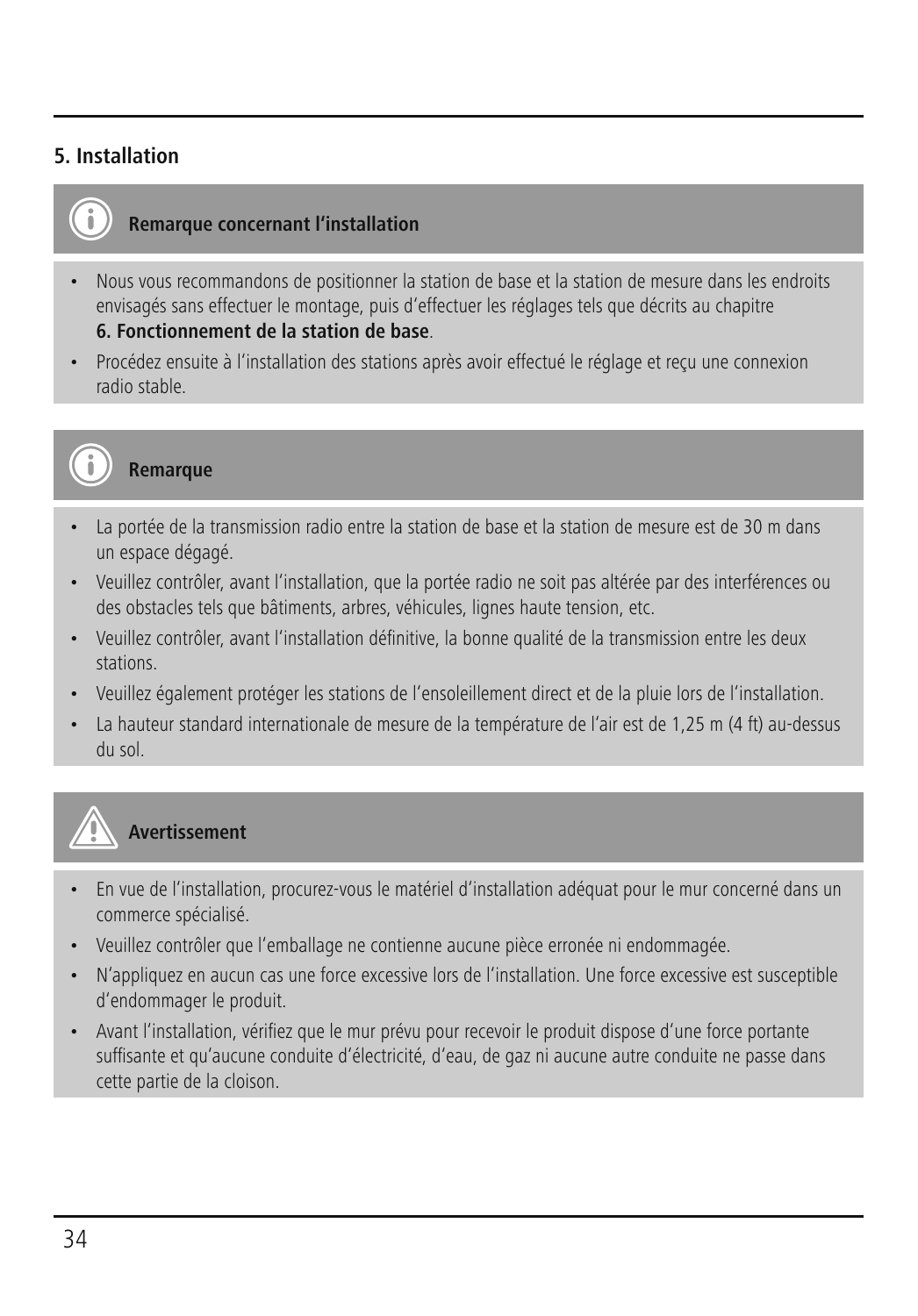#### **5.1 Station de base**

- Placez la station de base sur une surface plane à l'aide de son pied (35).
- Vous pouvez également installer la station de base à une paroi à l'aide de la fente(33) située sur la face arrière de la station.

### **5.2 Station de mesure**

- Vous pouvez également placer la station de mesure à l'extérieur, sur une surface plane, à l'aide de son pied.
- Nous vous recommandons d'installer solidement la station de mesure à une paroi extérieure.
- Fixez cheville, vis, clou, etc. dans la paroi prévue pour recevoir l'installation.
- Suspendez la station de base/ de mesure à l'aide de la fente (33/39) prévue à cet effet.

# **6. Fonctionnement de la station de base**

#### **Remarque concernant la saisie**

Maintenez la touche **MIN/MAX** (30) ou la touche **+** (31) enfoncée afin de faire défiler rapidement les chiffres.

Appuyez sur la touche **SNOOZE / LIGHT** (32) afin d'allumer l'écran pendant environ 10 secondes.

#### **6.1. Première configuration automatique**

- Lors de la première mise en service, tous les segments LCD disponibles apparaissent brièvement à l'écran.
- La station de base effectue ensuite une première configuration automatique. Sont effectués pendant cette première phase : la synchronisation avec la station de mesure, la stabilisation des valeurs de pression mesurées, ainsi que la configuration sur la base des réglages d'usine.



٠î

#### **Remarque concernant la première configuration**

- La configuration dure environ 3 minutes.
- N'appuyez sur aucune touche pendant cette phase ; des erreurs ou des inexactitudes de mesure ou de transmission pourraient en résulter.
- La configuration est terminée dès que les valeurs mesurées pour la zone intérieure (12, 14) et pour la zone extérieure (18, 20) apparaissent à l'écran.
- Après avoir mis la station de base sous tension et en cas de transmission correcte entre la station de base et la station de mesure, l'horloge recherche automatiquement le signal horaire DCF. L'cône radio (27) clignote pendant la recherche du signal horaire.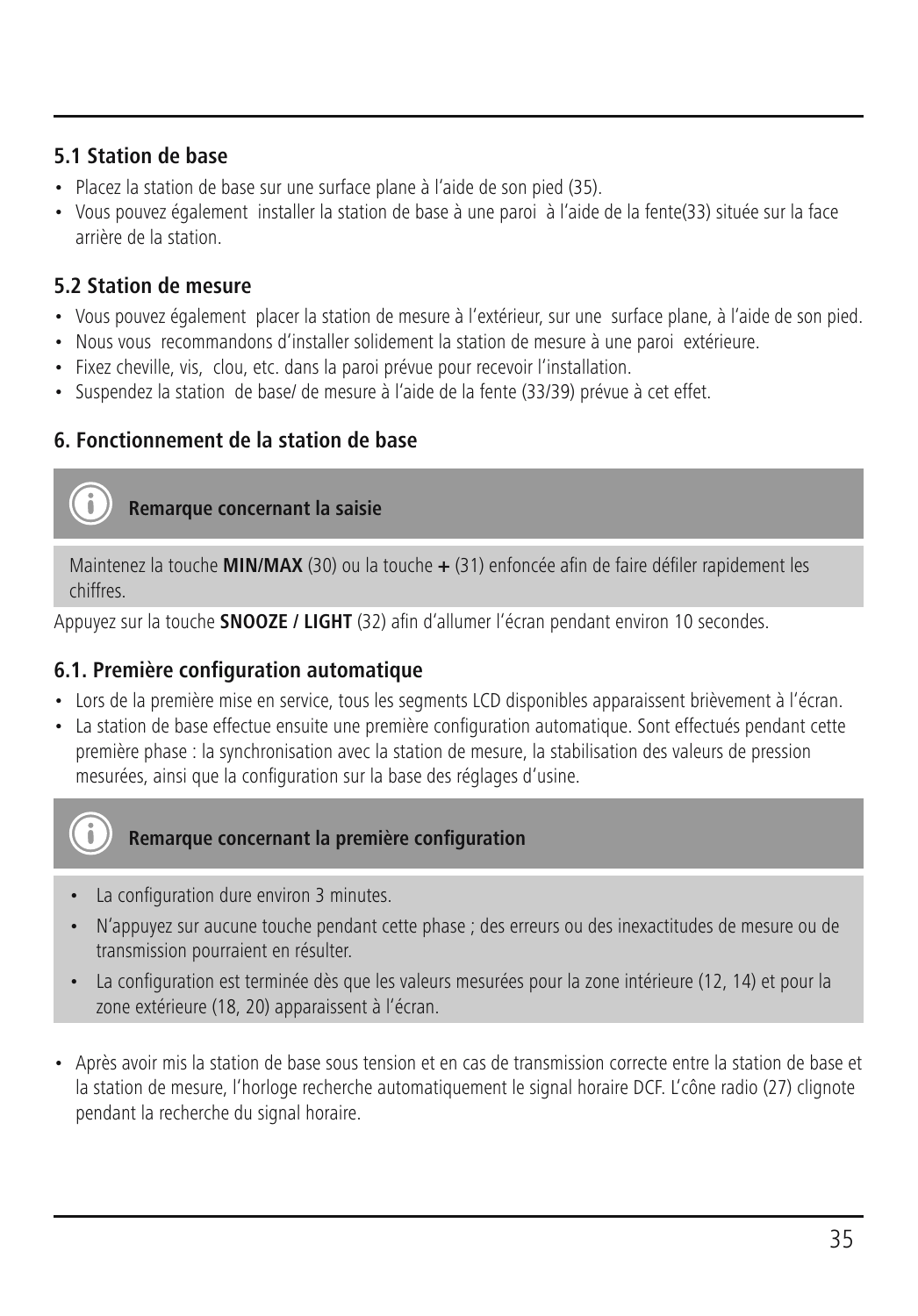| Affichage                 | Recherche du signal horaire DCF                  |
|---------------------------|--------------------------------------------------|
| Affichage clignotant<br>戸 | Recherche active                                 |
| Affichage permanent<br>Ñ  | Recherche aboutie - signal en cours de réception |
| Aucun affichage           | Échec de réception - aucune réception du signal  |

# **Remarque concernant le réglage de l'heure**

- En cas d'échec de réception du signal horaire DCF pendant la minute suivant la première configuration, la station termine la recherche et la relance automatiquement toutes les deux heures suivantes. L'icône radio s'éteint.
- Vous pouvez également régler l'heure et la date manuellement.
- L'horloge continue à rechercher quotidiennement le signal horaire DCF. Les réglages manuels de l'heure et de la date seront corrigés dès que la station reçoit correctement le signal horaire DCF.

# **Remarque concernant l'heure d'été**

Le réveil s'adapte automatiquement à l'heure d'été.  $p \leq r$  apparaît à l'écran pendant la durée de l'heure d'été.

#### **6.2. Réglages de base et paramétrage manuel**

- Appuyez sur la touche **SET** (28) pendant environ 3 secondes afin d'effectuer successivement els réglages suivants :
	- fuseau horaire (24)
	- format horaire 12/24 heures (24)
	- heures (24)
	- minutes (24)
	- année (21)
	- mois (21)

G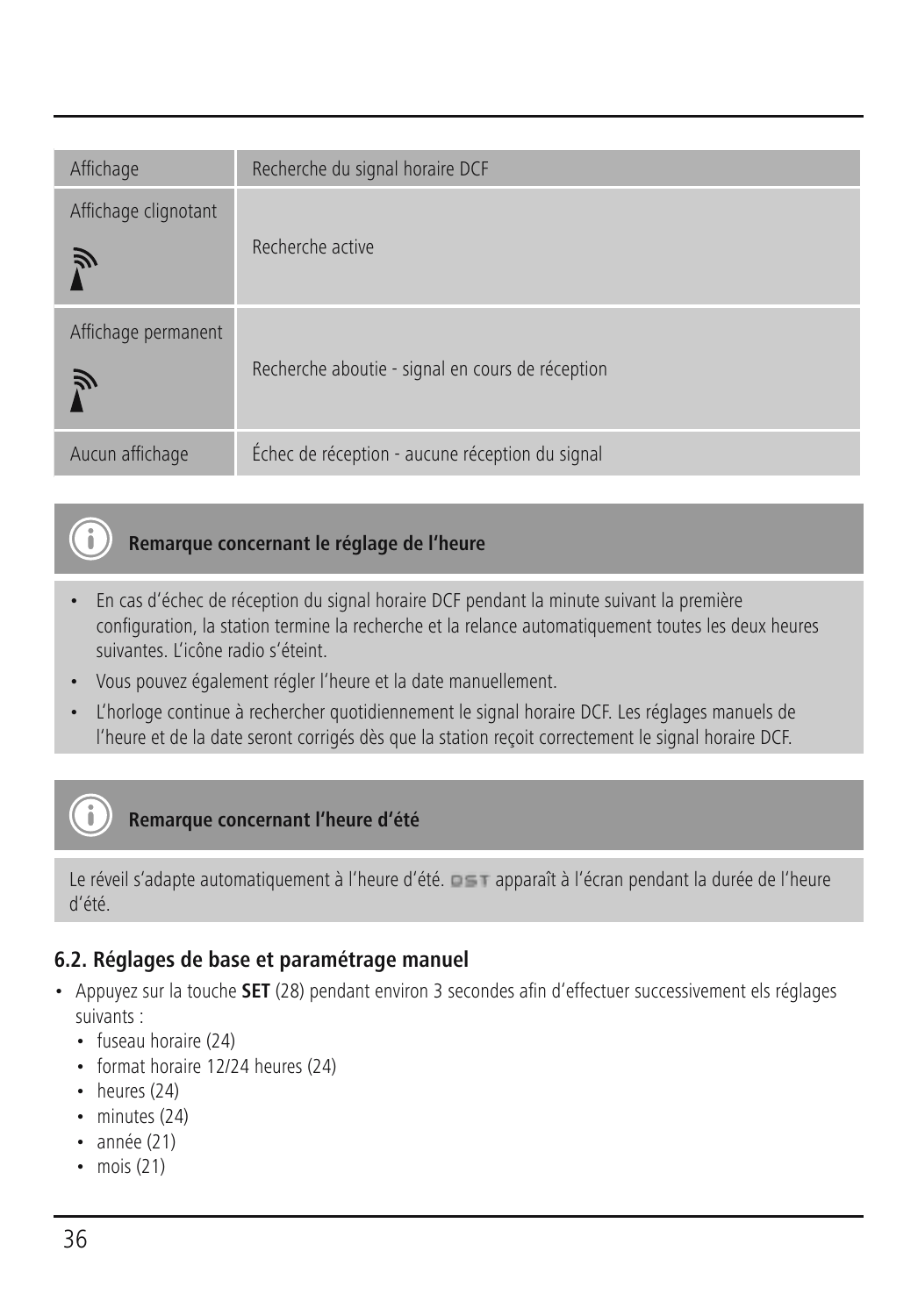- $\cdot$  jour (21)
- unité de température (°C / °F) (13+17)
- température ambiante (12)
- humidité de l'air ambiant (14)
- température extérieure (18)
- humidité de l'air extérieur (20)
- unité de la pression atmosphérique (hPa / inHg) (5+9)
- valeur de référence de la pression atmosphérique relative (5)
- seuil de sensibilité de la pression atmosphérique (5)
- seuil de tempête (5)
- Appuyez sur la touche **MIN/MAX** (30) ou sur la touche **+** (31) afin de sélectionner les différentes valeurs, puis confirmez votre sélection en appuyant sur la touche **SET** (28).
- Appuyez directement sur la touche **SET** (28) afin d'adopter la valeur affichée et passer au réglage suivant.
- Le mode de paramétrage s'interrompt automatiquement lorsque vous n'appuyez sur aucune touche pendant plus de 20 secondes. vous pouvez également appuyer sur la touche **SNOOZE / LIGHT** (32) afin quitter le mode de paramétrage avant d'avoir effectué tous els réglages.

# **Remarque concernant les fuseaux horaires**

- Il est possible de recevoir le signal horaire à grande distance ; ce signal ne correspond toutefois pas toujours à GMT + 1, l'heure en vigueur en Allemagne. Veuillez donc noter qu'un décalage horaire doit être adopté dans les pays situés dans un autre fuseau horaire.
- Si vous vous trouvez, par exemple, à Moscou, le décalage horaire entre Moscou et l'Allemagne est de 3 heures (l'heure de Moscou est en avance). Réglez donc le fuseau horaire sur +3. L'horloge s'adaptera alors automatiquement à l'heure captée par le signal horaire DCF (ou à l'heure réglée manuellement) et lui ajoutera 3 heures.

# **Remarque concernant la température et l'humidité de l'air**

- Cette station météo ainsi que les valeurs de température et d'humidité mesurées sont destinées à une installation domestique non commerciale.
- Dans certains cas, de légères variations sont susceptibles d'apparaître entre les valeurs mesurées et les valeurs de référence – provenant, par exemple, d'un appareil de mesure étalonné. Vous pouvez adapter et réétalonner les valeurs de température ambiante, de température extérieure et/ou d'humidité de l0'air à l'aide des Réglages de base et paramétrage manuel.
- Nous vous recommandons d'éviter l'étalonnage manuel des valeurs et de sauter ce point lors du paramétrage en appuyant sur la touche **SET** (28).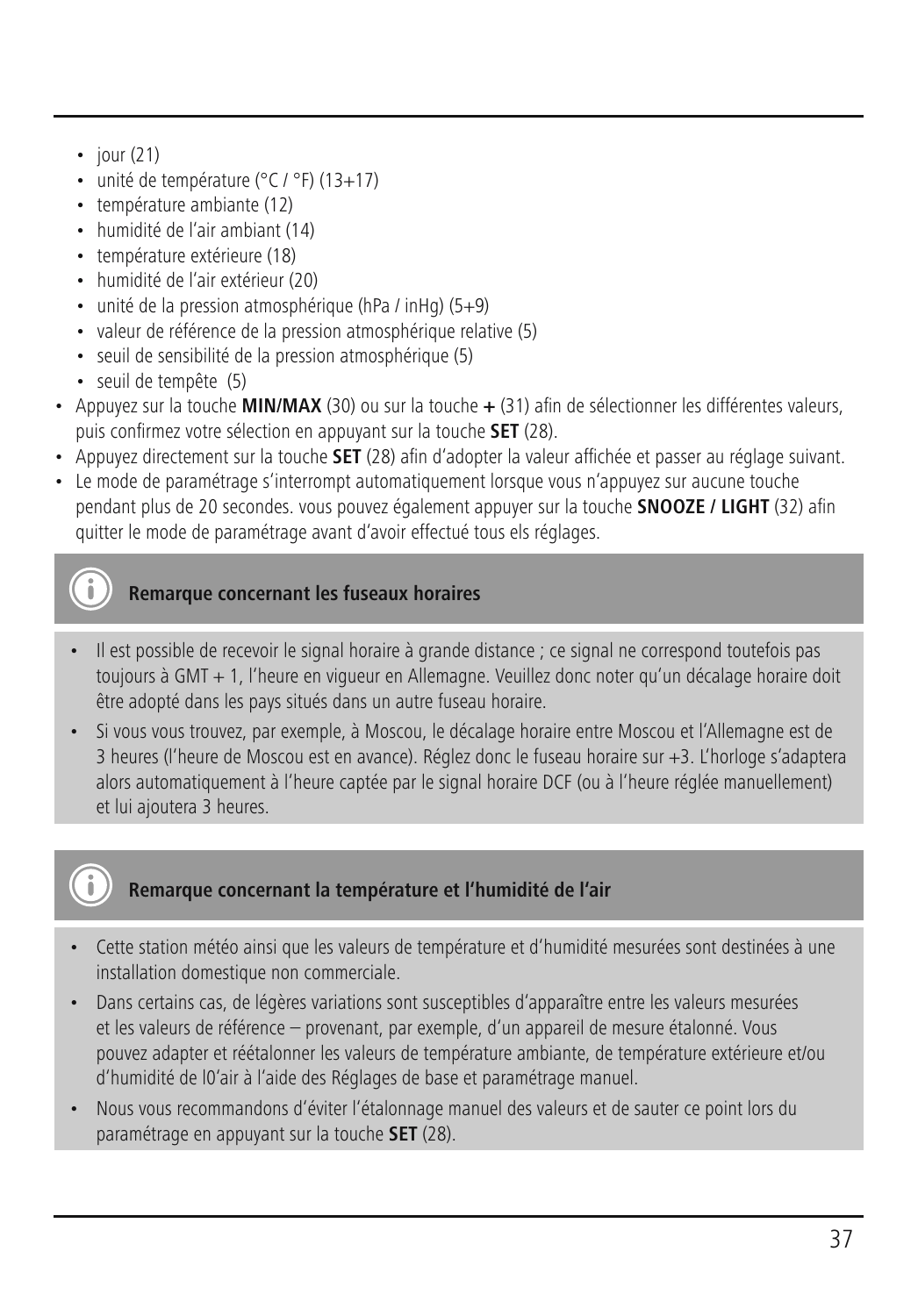# **Remarque concernant la pression atmosphérique**

- La pression atmosphérique absolue (**abs**) est une valeur mesurée sur le lieu d'installation ; elle ne peut pas être modifiée.
- La pression atmosphérique relative (**rel**) est la pression atmosphérique mesurée sur le lieu d'installation et convertie par rapport à la pression au niveau de la mer (altitude 0).
- La valeur de référence de la pression atmosphérique relative est définie par défaut à 1013,2 hPa. Pour obtenir une mesure exacte, adaptez la valeur de référence par rapport à votre domicile. Vous pouvez régler manuellement la valeur de référence dans une plage située entre 919,0 hPa et 1080,0 hPa. Vous obtiendrez des informations concernant la pression atmosphérique relative de votre domicile sur internet, auprès de votre office météo local, à la radio, etc.

# **Remarque concernant le seuil de sensibilité de la pression atmosphérique**

- Les prévisions météorologiques sont basées sur les variations de la pression atmosphérique relative dont vous pouvez régler individuellement les valeurs seuils entre 2 hPa et 4 hPa. La valeur seuil est réglée par défaut sur 3 hPA.
- Une chute ou une augmentation de la pression atmosphérique égale (au minimum) à la valeur seuil paramétrée est indiquée comme variation météorologique.
- Dans un endroit sujet aux variations de la pression atmosphérique, nous vous recommandons d'adopter une valeur seuil de pression atmosphérique plus importante que dans un endroit jouissant d'une pression atmosphérique relativement stable.



# **Remarque concernant le seuil de tempête**

- Les prévisions de tempête sont basées sur les variations de la pression atmosphérique relative dont les vous pouvez régler individuellement les valeurs seuils entre 3 hPa et 9 hPa. La valeur seuil est réglée par défaut sur 6 hPA.
- L'affichage d'avertissement de tempête est activé en cas d'une chute de la pression atmosphérique, pendant trois heures, correspondant au minimum à la valeur seuil paramétrée.
- L'icône de pluie et les flèches de tendance clignotent pendant trois heures lorsque l'affichage



38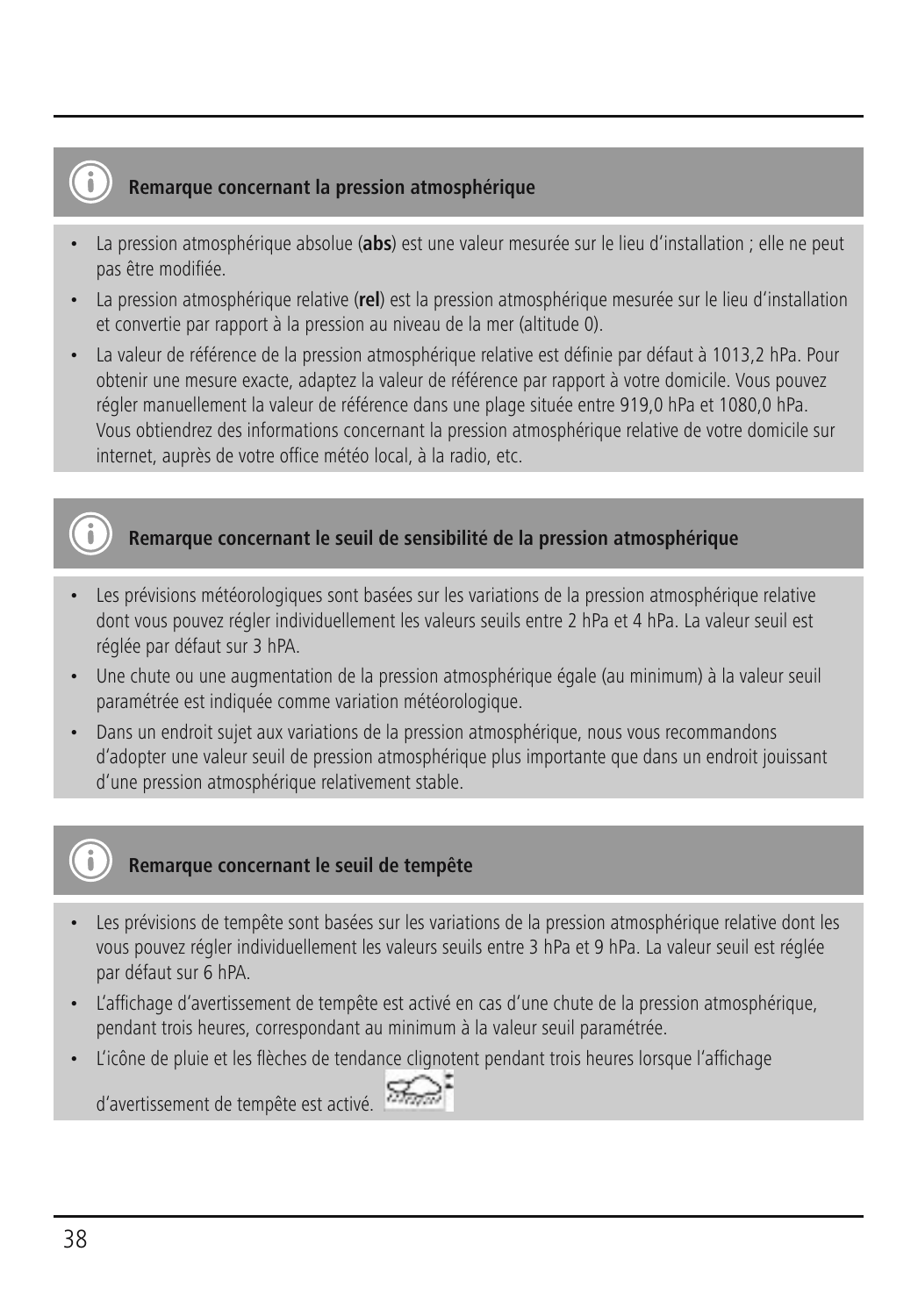# **6.3. Prévisions météorologiques**

• La station de base peut afficher des prévisions météo pour les prochaines 12 à 24 heures sur la base des variations de la pression atmosphérique et des données en mémoire.

# **Remarque concernant les prévisions météorologiques**

Dans les premières heures suivant la mise en service, la station n'est pas capable d'afficher de prévisions météo en raison du manque de données qui seront enregistrées pendant le fonctionnement ultérieur de la station.

Les prévisions météo ainsi que les conditions météo actuelles sont affichées à l'aide de quatre icônes différents (1).

| Icône (1) | Météo              |
|-----------|--------------------|
|           | Ensoleillé         |
|           | Légèrement nuageux |
|           | Nuageux            |
|           | Pluie              |

• La tendance météo pour les prochaines heures, établie sur la base des valeurs barométriques mesurées, est indiquée entre les icônes des prévisions météo.

| Affichage (3) | Tendance de la pression atmosphérique / prévisions |
|---------------|----------------------------------------------------|
| $\rightarrow$ | Hausse / amélioration des conditions météo         |
|               | Baisse / dégradation des conditions météo          |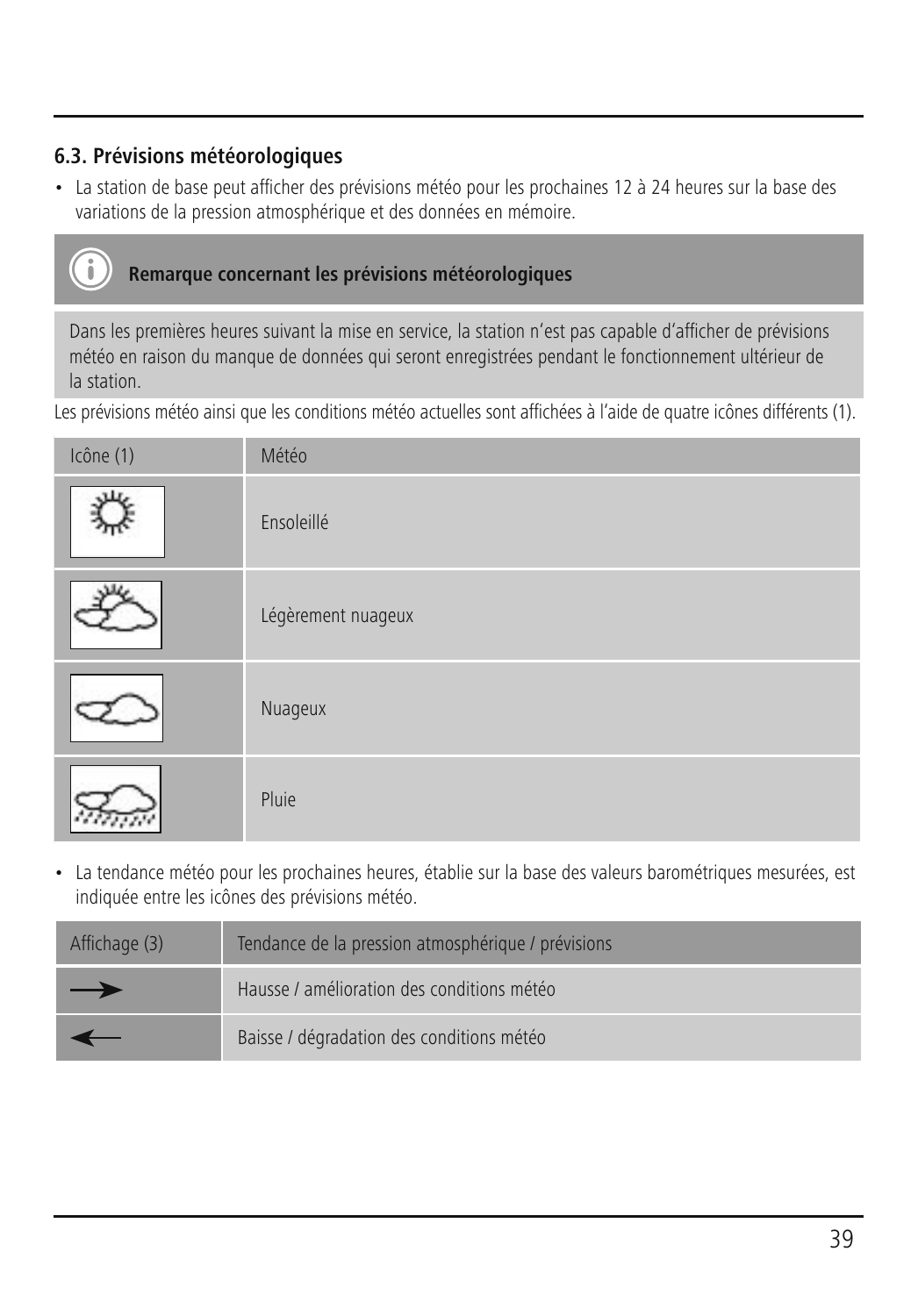• Les icônes météo varient en fonction de la pression atmosphérique relative et des variations de la pression atmosphérique relevées au cours des dernières six heures. Les flèches de la tendance de la pression atmosphérique (3) clignotent pendant trois heures en cas de changement de temps. Les flèches (3) cessent de clignoter lorsque les conditions se sont stabilisées et plus aucun changement de temps n'est détecté. Exemples :

| Affichage | Signification                                                                                                                                               |
|-----------|-------------------------------------------------------------------------------------------------------------------------------------------------------------|
|           | Prévisions météo : pluie<br>Tendance de la pression atmosphérique : baisse / dégradation des<br>conditions météo<br>Temps actuel: nuageux                   |
|           | Temps actuel : légèrement nuageux<br>Tendance de la pression atmosphérique : hausse / amélioration des<br>conditions météo<br>Prévisions météo : ensoleillé |

• Le diagramme à barres (8) indique l'évolution de la pression atmosphérique relative des dernières 24 heures.

#### **6.4. Mode d'affichage de la température / la pression atmosphérique**

- Appuyez sur la touche **SET** (28) afin de sélectionner un des modes d0affichage suivants :
	- Température extérieure (18 : **TEMP**) / température du point de rosée (18: **DEWPOINT**)
	- Pression atmosphérique absolue (7 : **abs**) / pression atmosphérique relative (7 : rel) L'affichage correspondant se met à clignoter.
- $\cdot$  Fn mode d'affichage, appuyez sur la touche **MIN/MAX** (30) ou sur la touche  $\pm$  (31) afin de passer de l'affichage de la température extérieure et du point de rosée à l'affichage de la pression atmosphérique absolue et relative.
- Confirmez votre sélection d'affichage en appuyant sur la touche **SET** (28).

#### **Remarque concernant le point de rosée**

La température du point de rosée indique la valeur que la tempréature extérieure devrait atteindre, dans les conditions d'humidité actuelles, pour être égale à une humidité relative de l'air de 100 %.

## **6.5 Mode alarme**

• Appuyez plusieurs fois sur la touche **ALM** (29) afin de sélectionner le mode alarme **HI AL** (4/11/16/21) ou **LO AL** (4/11/16/21).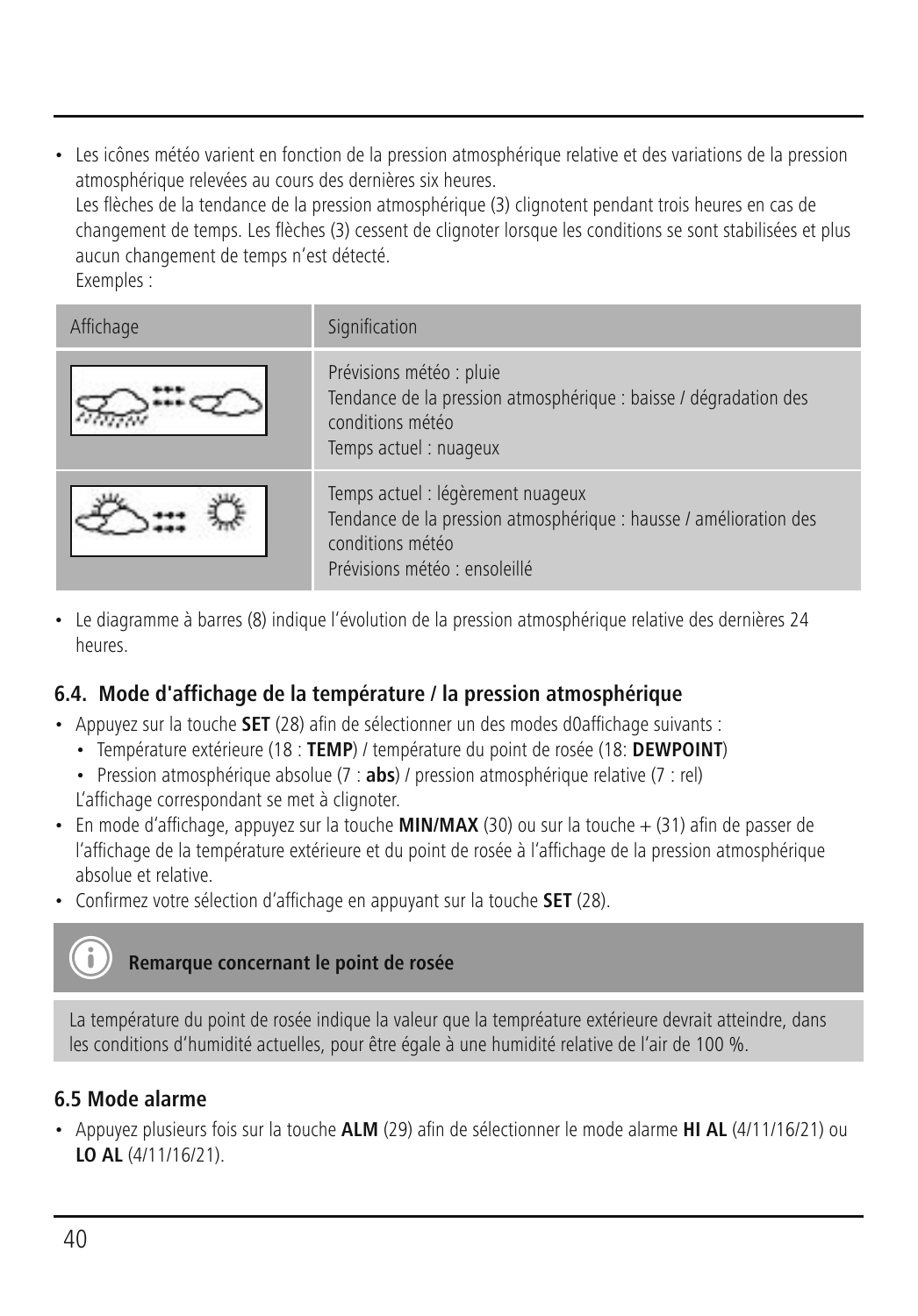- Dans le mode alarme **HI AL** (4/11/16/21), appuyez plusieurs fois sur la touche **SET** (28) afin de sélectionner une des fonctions d'alarme suivantes :
	- alarme de réveil (heure / minutes) (24)
	- alarme d'humidité ambiante importante (14)
	- alarme de température ambiante importante (12)
	- alarme d'humidité extérieure importante (20)
	- alarme de température extérieure importante (18)
	- alarme de pression atmosphérique absolue importante (5)
	- L'affichage correspondant se met à clignoter.
- Dans le mode alarme **LO AL** (4/11/16/21), appuyez plusieurs fois sur la touche **SET** (28) afin de sélectionner une des fonctions d'aleme suivantes :
	- alarme de réveil (heure / minutes) (24)
	- alarme d'humidité ambiante basse (14)
	- alarme de température ambiante basse (12)
	- alarme d'humidité extérieure basse (20)
	- alarme de température extérieure basse (18)
	- alarme de pression atmosphérique absolue basse (5)

L'affichage correspondant se met à clignoter.

- Dans le mode alarme sélectionné, appuyez sur la touche **MIN/MAX** (30) ou sur la touche + (31) afin de modifier la valeur, puis confirmez votre sélection en appuyant sur la touche **SET** (28).
- Dans le mode alarme sélectionné, appuyez sur la touche **ALM** (29) afin d'activer / désactiver la fonction d'alarme sélectionnée. ++

L'icône (6/10/15/26), **HI AL** (4/11/16) et/ou **LO AL** (4/11/16) apparaît à l'écran dès que la fonction d'alarme concernée est activée.

• Le mode de paramétrage s'interrompt automatiquement lorsque vous n'appuyez sur aucune touche pendant plus de 20 secondes. vous pouvez également appuyer sur la touche **SNOOZE / LIGHT** (32) afin quitter le mode de paramétrage avant d'avoir effectué tous els réglages.

# **Remarque**

Les valeurs paramétrées apparaissent pour les alarmes activées, --- ou -- apparaît en cas d'alarme désactivée.

• La fonction d'alarme se déclenche dès que les conditions météo ou l'heure atteignent la valeur paramétrée pour l'alarme.

Une sonnerie retentit et l'icône concerné (6/10/15/26), **HI AL** (4/11/16) et/our **LO AL** (4/11/16) ainsi que la valeur de l'alarme clignotent à l'écran pendant 2 minutes.

• Appuyez sur n'importe quelle touche afin d'arrêter l'alarme.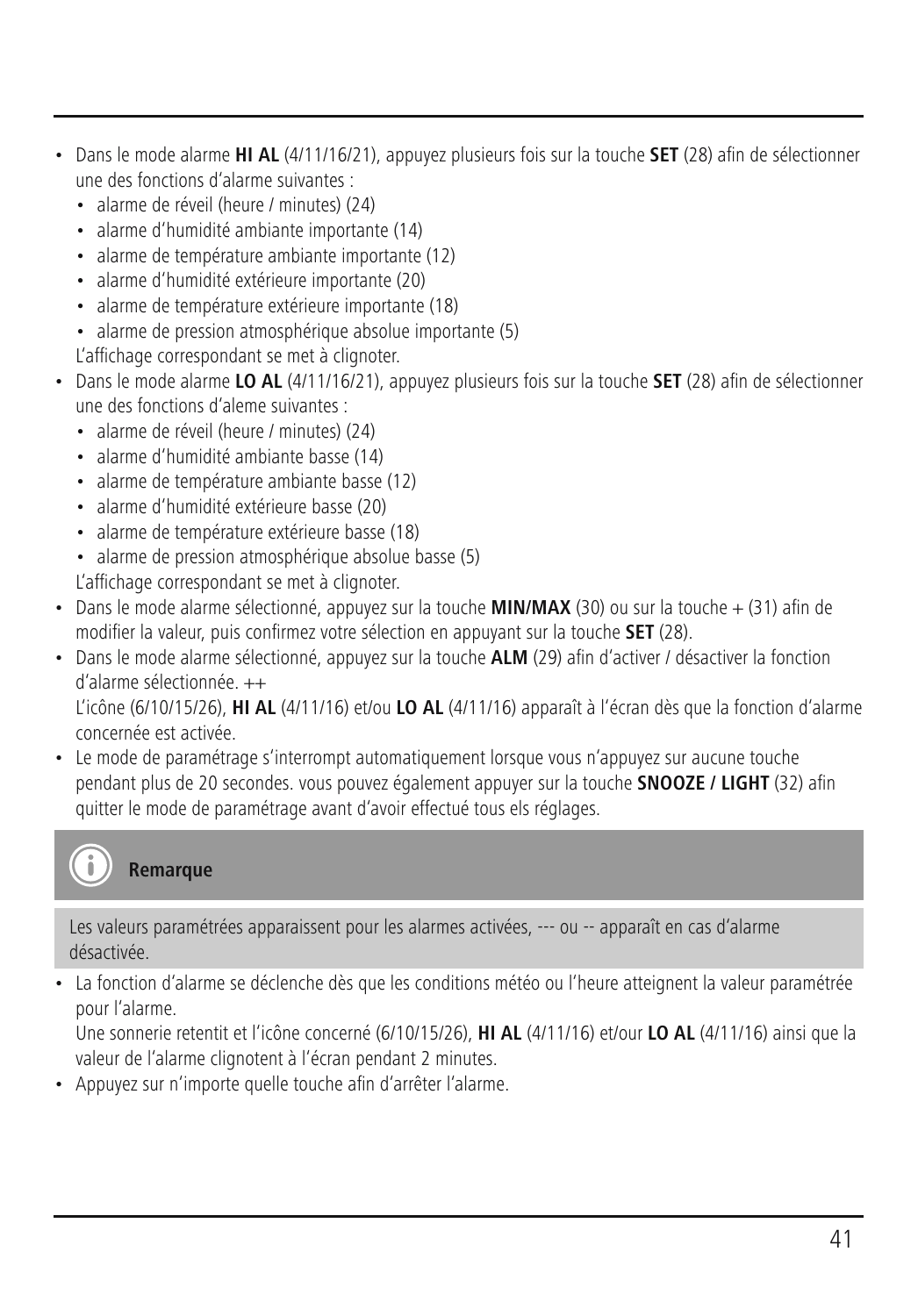# **Remarque concernant les alarmes météo**

- Aucune sonnerie ne retentit lorsque la même fonction d'alarme est déclenchée dans les 10 minutes. L'icône et la valeur de l'alarme clignotent jusqu'à la stabilisation des conditions météo.
- La fonction d'alarme est automatiquement réactivée en cas de nouvelle chute ou hausse des conditions météo au-dessous ou au-dessus de la valeur paramétrée pour la fonction d'alarme.
- **DEW POINT** clignote également à l'écran dans le cas où le déclenchement de l'alarme de température extérieure importante / basse est provoqué par la température du point de rosée.

## **Remarque concernant la fonction de répétition de l'alarme**

Appuyez sur la touche **SNOOZE / LIGHT** (32) pendant la sonnerie afin d'activer la fonction de répétition de la sonnerie. La sonnerie s'interrompt pendant 5 minutes, puis retentit à nouveau. L'icône d'alarme concerné se met à clignoter.

#### **6.6. Valeurs maximales et minimales de température et d'humidité de l'air**

- La station de base garde automatiquement en mémoire les valeurs minimales et maximales de la température et de l'humidité de l'air à l'extérieur et à l'intérieur.
- Appuyez plusieurs fois sur la touche **MIN/MAX** (30), afin de passer de l'affichage de la température et de l'humidité de l'air actuelles à l'affichage de la température et de l'humidité de l'air minimales (2 : **MIN**) et à l'affichage de la température et de l'humidité de l'air à l'extérieur maximales (2 : **MAX**).
- En mode d'affichage des valeurs maximales (2 : **MAX**), appuyez plusieurs fois sur la touche **+** (31) afin d'afficher les valeurs suivantes avec leur date (21) et leur heure (24) de détection :
	- humidité ambiante maximale (14)
	- température ambiante maximale (12)
	- humidité de l'air extérieur maximale (20)
	- température extérieure maximale (18)
	- pression atmosphérique absolue / relative maximale (5)
- En mode d'affichage des valeurs minimales (2 : **MAX**), appuyez plusieurs fois sur la touche **+** (31) afin d'afficher les valeurs suivantes avec leurs date (21) et heure (24) de détection :
	- humidité ambiante minimale (14)
	- température ambiante minimale (12)
	- humidité de l'air extérieur minimale (20)
	- température extérieure minimale (18)
	- pression atmosphérique absolue/relative minimale (5)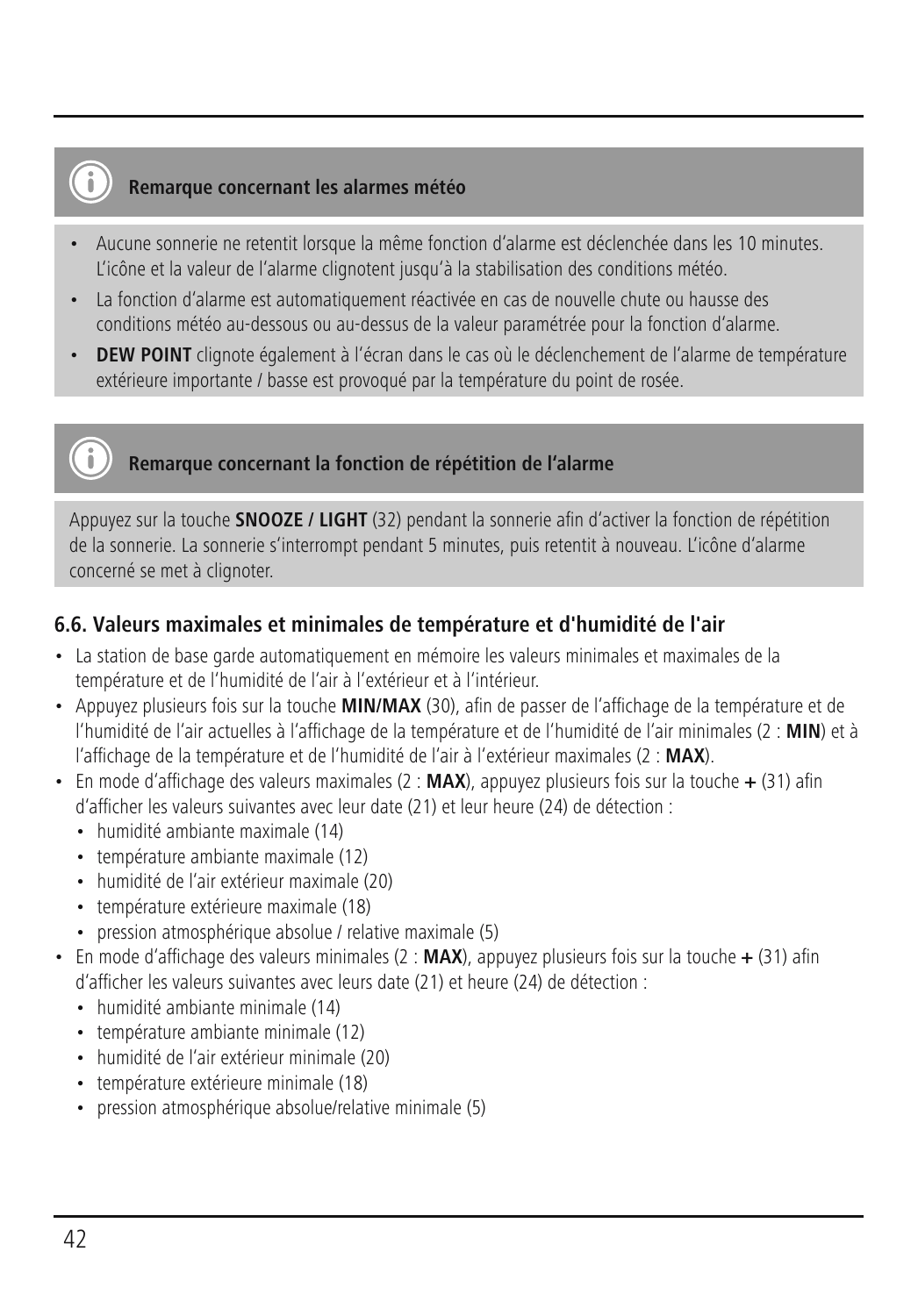- Appuyez sur la touche **SET** (28) pendant env. 3 secondes, pendant l'affichage d'une valeur minimale ou maximale, afin d'effacer cette valeur et de ses mentions de date (21) et d'heure (24).
- Appuyez sur la touche **SNOOZE / LIGHT**-Taste (32) ou patientez pendant environ 20 secondes afin de revenir à l'affichage des valeurs actuellement mesurées.



#### **Remarque concernant le remplacement des piles**

Veuillez noter qu'après chaque remplacement de piles de la station de base ou de la station de mesure, vous devrez effectuer une nouvelle synchronisation der stations.

Lors de cette synchronisation, extrayez également les piles de la station qui continuait à fonctionner, puis réinsérez-les ou remplacez ces dernières.



# **Remarque – transmission défectueuse des valeurs mesurées**

Dans certains cas, des interférences provoquées, par exemple, par un réseau WiFi, un ordinateur, un téléviseur, etc. sont susceptibles d'empêcher la transmission des données mesurées entre la station de base et la station de mesure.

Effectuez une nouvelle synchronisation des stations en extrayant brièvement les piles des deux stations avant de les réinsérer.

Remplacez les piles par des piles neuves dans le cas où les valeurs mesurées ne sont toujours pas transmises correctement.

Le cas échéant choisissez une autre emplacement pour la station de base afin d'éviter toute interférence éventuelle.

#### **7. Nettoyage et entretien**

Nettoyez ce produit uniquement à l'aide d'un chiffon non pelucheux légèrement humide ; évitez tout détergent agressif. Veillez à ce qu'aucun liquide ne pénètre dans le produit.

# **8. Exclusión de responsabilidad**

Hama GmbH & Co KG no se responsabiliza ni concede garantía por los daños que surjan por una instalación, montaje o manejo incorrectos del producto o por la no observación de las instrucciones de manejo y/o de las instrucciones de seguridad.

#### **9. Servicio y soporte**

Si tiene que hacer alguna consulta sobre el producto, diríjase al asesoramiento de productos Hama. Línea directa: +49 9091 502-115 (Alemán/Inglés) Encontrar más información de soporte aquí: www.hama.com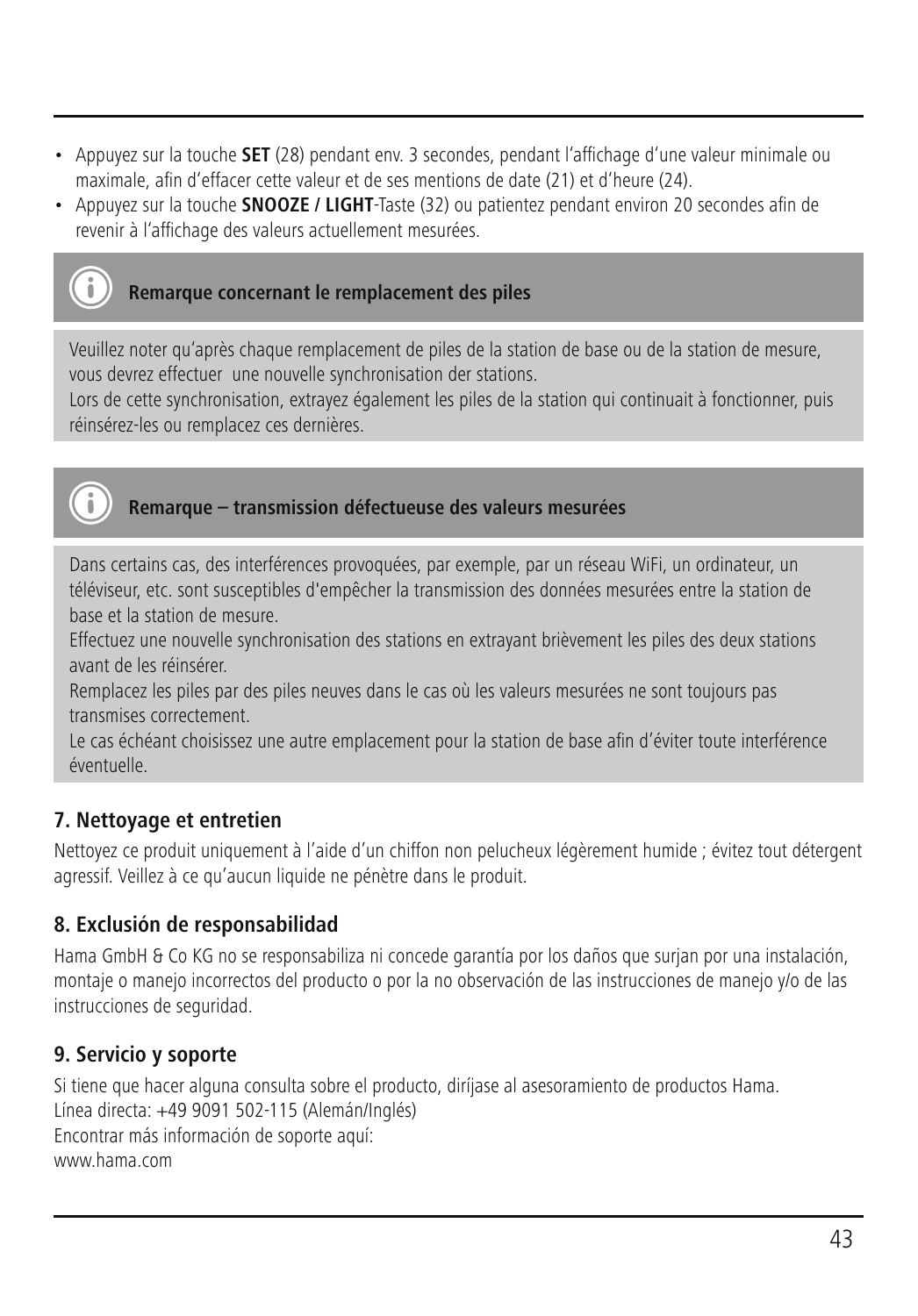# **10. Datos técnicos**

|                                                            | <b>Station de base</b>                                   | <b>Station de mesure</b>                                 |
|------------------------------------------------------------|----------------------------------------------------------|----------------------------------------------------------|
| Alimentation électrique                                    | 4.5V<br>3 piles LR6/AA                                   | 3.0V<br>2 piles LR03/AAA                                 |
| Plage de mesure de l'humidité<br>de l'air                  | $0 °C + 50 °C$ 32 °F $- 122 °F$<br>$20% - 95%$           | $-20$ °C $-+60$ °C/ $-4$ °F $-140$ °F<br>$20 \% - 95 \%$ |
| Incrément de mesure de<br>température<br>humidité de l'air | 0,1 °C / 0,2 °F<br>1 <sub>9h</sub>                       | 0.1 °C / 0.2 °F<br>1%                                    |
| Cycle de mesure température /<br>humidité de l'air         | 30s                                                      | 57s                                                      |
| Plage de mesure du baromètre<br>incrément de mesure        | 919 - 1080 mbar/hPa (27,14 -<br>31,89 inHq)<br>$0,1$ hPa | ٠                                                        |
| Horloge radio-pilotée DCF                                  | oui                                                      | non                                                      |
| Hygromètre                                                 | oui                                                      | oui                                                      |
| Thermomètre                                                | oui                                                      | 011                                                      |
| Baromètre                                                  | oui                                                      | non                                                      |
| Fonction de réveil                                         | oui                                                      | non                                                      |
| Fréquence                                                  | 433 MHz                                                  |                                                          |
| Portée                                                     | $\leq 100$ m                                             |                                                          |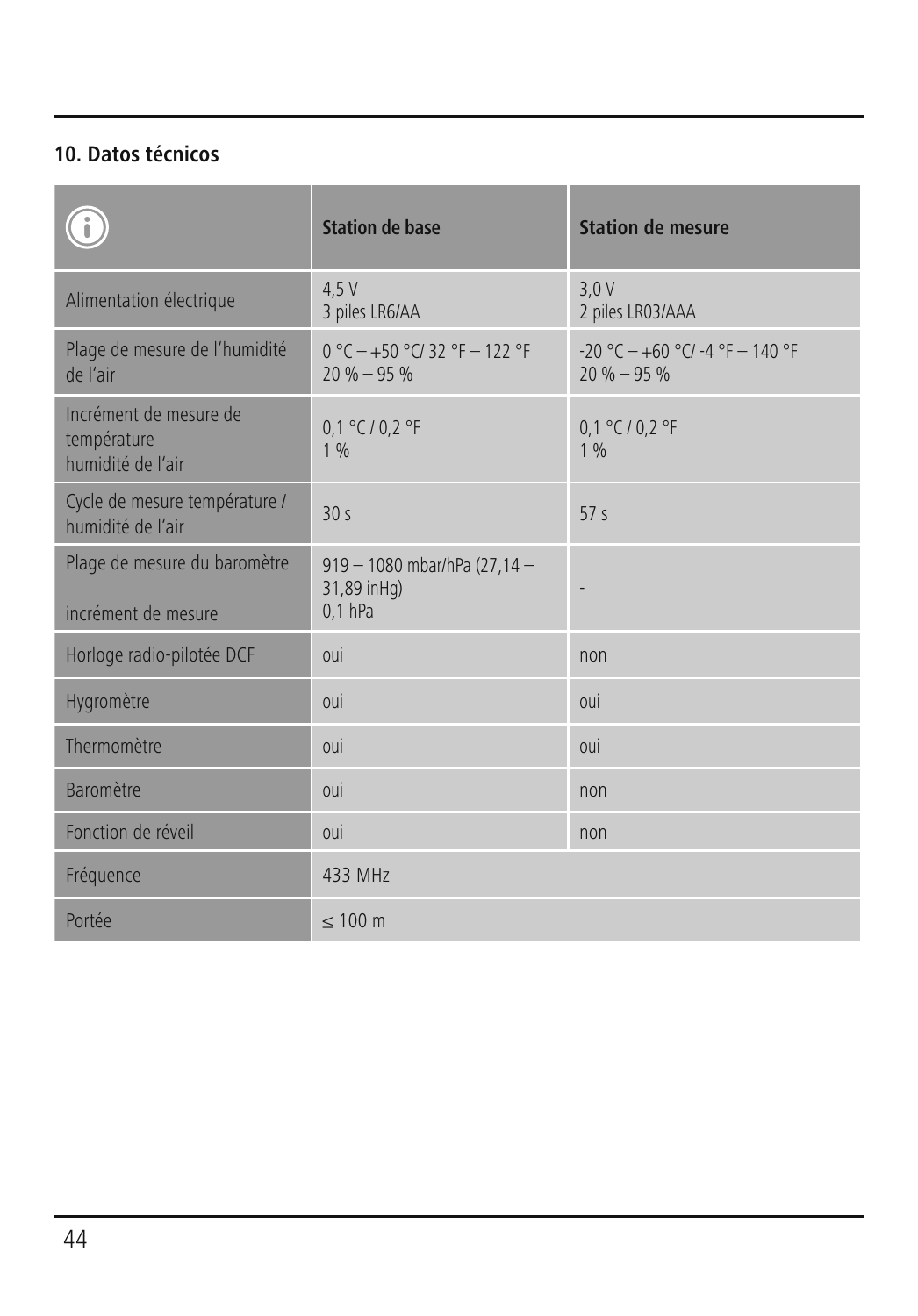# **11. Instrucciones para desecho y reciclaje Nota sobre la protección medioambiental:**



Conformément à la directive européenne 2012/19/EU et 2006/66/CE, et afin d'atteindre un certain nombre d'objectifs en matière de protection de l'environnement, les règles suivantes doivent être appliquées: Les appareils électriques et électroniques ainsi que les batteries ne doivent pas être éliminés avec les déchets ménagers. Le pictogramme "picto" présent sur le produit, son manuel d'utilisation ou son emballage indique que le produit est soumis à cette réglementation. Le

consommateur doit retourner le produit/la batterie usager aux points de collecte prévus à cet effet. Il peut aussi le remettre à un revendeur. En permettant enfin le recyclage des produits ainsi que les batteries, le consommateur contribuera à la protection de notre environnement. C'est un acte écologique.

# **12. Declaración de conformidad**

La société Hama GmbH & Co. KG déclare par la présente que cet appareil est conforme aux<br>exigences essentielles et aux autres dispositions de la directive 2014/53/UE. Voss trouverez la<br>déclaration de conformité selon la dir CE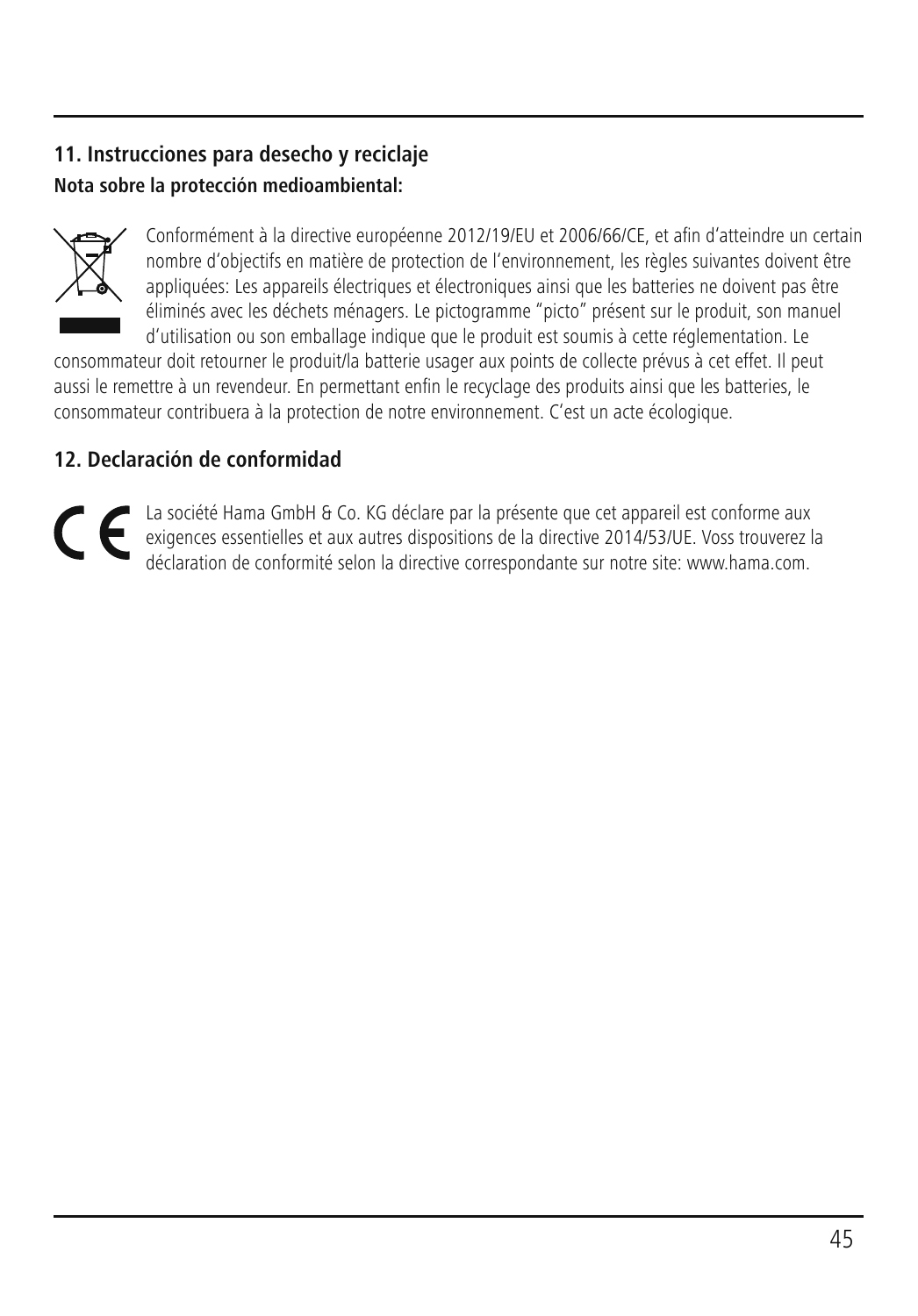#### **Elementos de manejo e indicadores**

#### **A Estación base**

- 1. Símbolo de pronóstico del tiempo
- 2. Datos máximos/ mínimos
- 3. Tendencia de presión atmosférica
- 4. Alarma por baja **(LO)**/ alta **(HI)** presión atmosférica
- 5. Valor de presión atmosférica
- 6. Alarma activa por baja **(LO)**/ alta **(HI)** presión atmosférica
- 7. Presión atmosférica absoluta/ relativa
- 8. Historial de presión atmosférica 24 horas
- 9. Unidad para la presión atmosférica
- 10. Alarma activa por baja **(LO)**/ alta **(HI)** temperatura ambiente/ humedad ambiente
- 11. Alarma por baja **(LO)**/ alta **(HI)** temperatura ambiente/ humedad ambiente
- 12. Temperatura ambiente
- 13. Unidad para la temperatura ambiente
- 14. Humedad relativa ambiente
- 15. Alarma activa por baja **(LO)**/ alta **(HI)** temperatura exterior/ humedad exterior
- 16. Alarma por baja **(LO)**/ alta **(HI)** temperatura exterior/ humedad exterior
- 17. Unidad para la temperatura exterior
- 18. Temperatura exterior/ punto de rocío
- 19. Señal del emisor exterior
- 20. Humedad relativa exterior
- 21. Fecha
- 22. Horario de verano
- 23. Hora de ajuste por DCF
- 24. Hora
- 25. Día de la semana
- 26. Hora de alarma del despertador activa
- 27. Símbolo de radiofrecuencia
- 28. Tecla **SET** = Conmutación al modo de visualización/ confirmación del valor de ajuste
- 29. Tecla **ALM** = Visualización/ ajuste/ desactivación/ activación de las funciones de alarma
- 30. Tecla **MIN/MAX** = Consulta de los valores máximos/ mínimos almacenados/ disminución del valor de ajuste actual
- 31. Tecla **+** = Aumento del valor de ajuste actual
- 32. Tecla **y** = Interrupción de la señal del despertador/ activación de la retroiluminación (aprox. 10 segundos)/ cancelación Ajustes
- 33. Abertura para el montaje en pared
- 34. Compartimento de pilas
- 35. Pie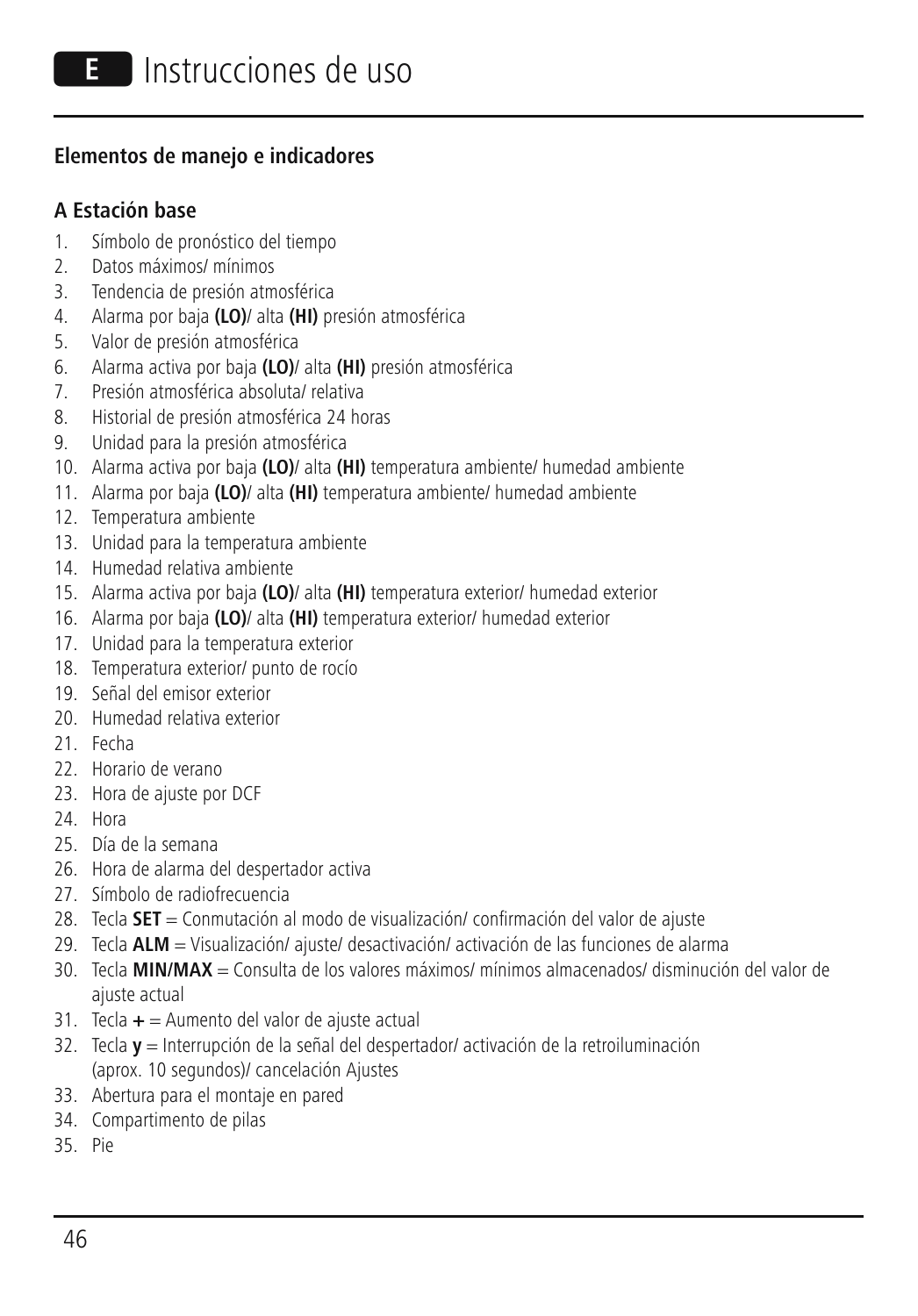# **B Estación de medición**

- 36. Temperatura exterior
- 37. Humedad exterior
- 38. Compartimento de pilas
- 39. Abertura para el montaje en pared
- 40. Tecla **TX** = no ofrece ninguna función utilizable por el usuario
- 41. Tecla **C/F**

= Conmutación entre °C y °F

Le agradecemos que se haya decidido por un producto de Hama.

Tómese tiempo y léase primero las siguientes instrucciones e indicaciones. Después, guarde estas instrucciones de manejo en un lugar seguro para poder consultarlas cuando sea necesario. Si vende el aparato, entregue estas instrucciones de manejo al nuevo propietario.

# **1. Explicación de los símbolos de aviso y de las indicaciones**



Se utiliza para caracterizar informaciones adicionales o indicaciones importantes.

#### **2. Contenido del paquete**

- Estación meteorológica EWS-800 (Estación base para interior / estación de medición para el exterior)
- Estas instrucciones de manejo

# **3. Instrucciones de seguridad**

- El producto es para el uso doméstico privado, no comercial.
- No opere el producto fuera de los límites de potencia indicados en los datos técnicos.
- No utilice el producto en entornos húmedos y evite el contacto con las salpicaduras de agua.
- No opere el producto en las inmediaciones de la calefacción, de otras fuentes de calor o bajo la radiación directa del sol.
- No utilice el producto en áreas donde no se permitan aparatos electrónicos.
- Utilice el producto sólo conectado a una toma de corriente autorizada. La toma de corriente debe estar colocada cerca del producto y de forma accesible.
- No deje caer el producto ni lo someta a sacudidas fuertes.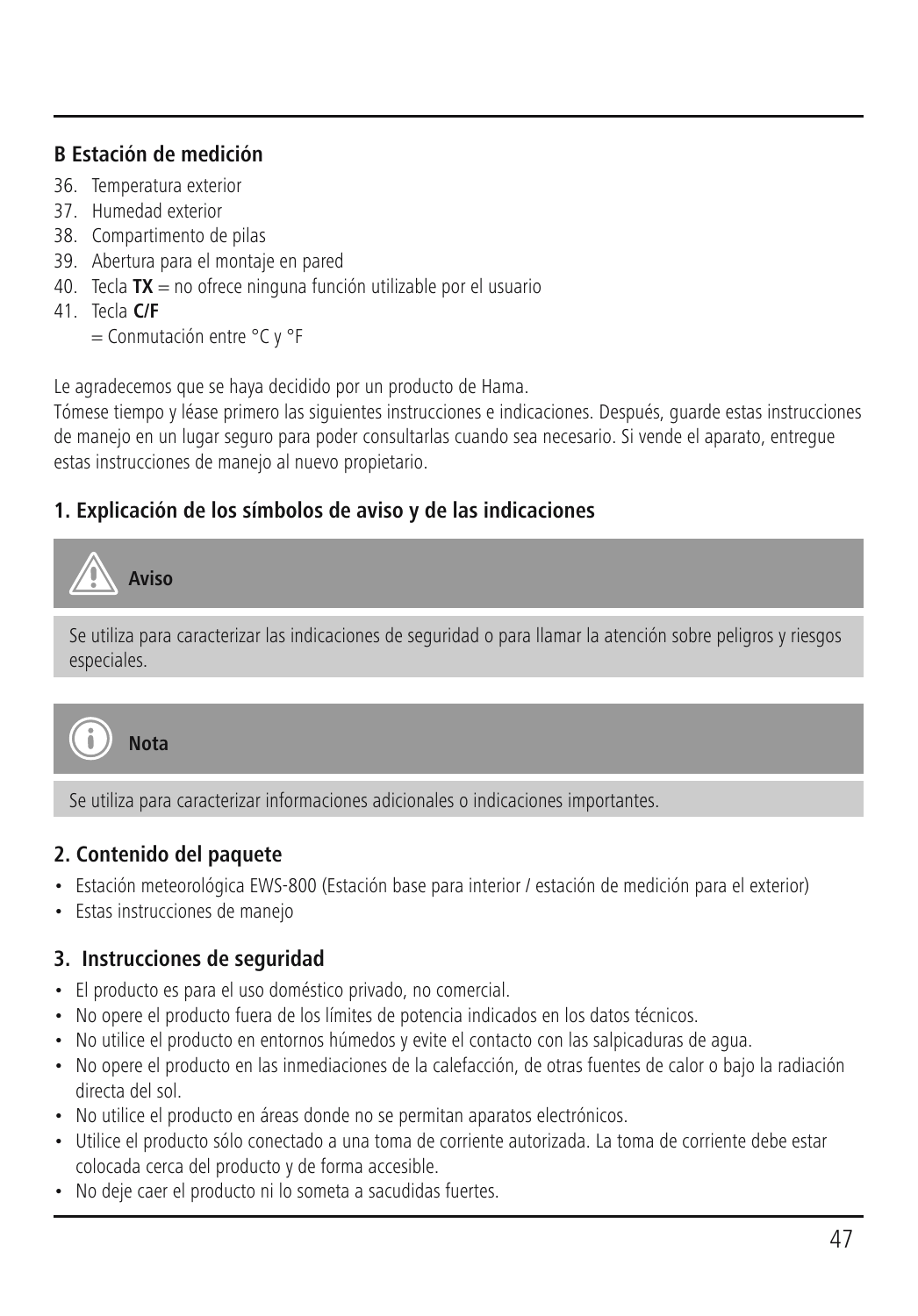- No abra el producto y no lo siga operando de presentar deterioros.
- No intente mantener o reparar el aparato por cuenta propia. Encomiende cualquier trabajo de mantenimiento al personal especializado competente.
- Mantenga el material de embalaje fuera del alcance de los niños, existe peligro de asfixia.
- Deseche el material de embalaje en conformidad con las disposiciones locales sobre el desecho vigentes.
- No realice cambios en el aparato. Esto conllevaría la pérdida de todos los derechos de la garantía.

**Aviso - Pilas**

- Retire y deseche de inmediato las pilas gastadas del producto.
- Utilice exclusivamente pilas recargables (o pilas) que sean del mismo tipo.
- No mezcle pilas viejas y nuevas, ni tampoco pilas de tipos o fabricantes diferentes.
- Observe siempre la correcta polaridad (inscripciones  $+$  y -) de las pilas y coloque éstas de forma correspondiente. La no observación de lo anterior conlleva el riesgo de derrame o explosión de las pilas.

# **4. Puesta en funcionamiento**

### **4.1 Estación de medición**

- Suelte el tornillo del compartimento de pilas (38) situado en la parte posterior de la estación de medición y ábralo.
- Coloque dos pilas AAA prestando atención a que la polaridad sea correcta y, a continuación, cierre el compartimento de pilas (38) utilizando el tornillo.



En la puesta en funcionamiento, es importante que coloque las pilas en la estación de medición, en primer lugar, y, seguidamente, en la estación base.

# **4.2 Estación base**

• Abra el compartimento para pilas (34) y coloque tres pilas AA atendiendo a la polaridad correcta. A continuación, cierre la cubierta del compartimento para pilas.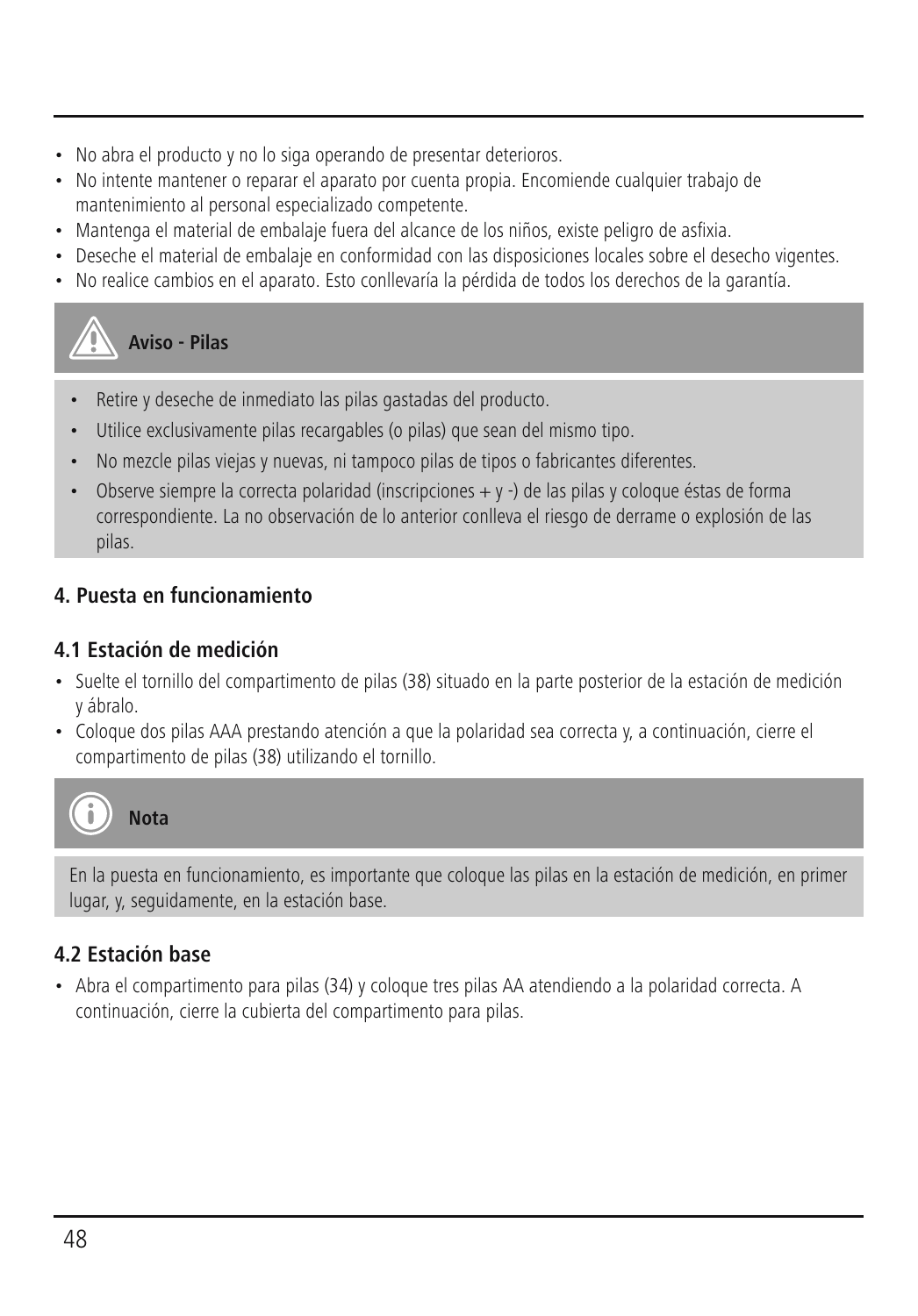# **5. Montaje**



**Nota – Montaje**

- Se recomienda colocar primero, sin montar, la estación de base y la estación de medición, en los lugares de instalación deseados y llevar a cabo todos los ajustes tal y como se describe en **6. Funcionamiento de la estación base**.
- Proceda a montar la(s) estación(es) únicamente cuando haya podido realizar correctamente los ajustes y cuente con una conexión inalámbrica estable.



# **Nota**

- El alcance de la transmisión por radio entre la estación base y la estación de medición al aire libre es de hasta 30 m. Antes de proceder al montaje, preste atención a que la transmisión por radio no se vea influida, entre otros, por interferencias u obstáculos tales como edificios, árboles, vehículos o líneas de alta tensión.
- Antes de proceder al montaje definitivo, asegúrese de que cuenta con recepción suficiente entre los lugares de instalación deseados.
- Al montar la estación de medición, procure situarla de manera que quede protegida de la radiación directa del sol y de la lluvia.
- La altura estándar internacional para la medición de la temperatura del aire es de 1,25 m (4 pies) sobre el suelo.



- Adquiera material de montaje especial o adecuado en un comercio especializado para el montaje en la pared prevista.
- Compruebe que no haya piezas deterioradas o defectuosas.
- No ejerza nunca fuerza durante el montaje. El producto podría verse dañado.
- Antes de empezar con el montaje, compruebe que la pared puede soportar el peso que se va a montar y asegúrese de que por el punto de montaje de la pared no pasan cables eléctricos ni tuberías de agua, gas o de otro tipo.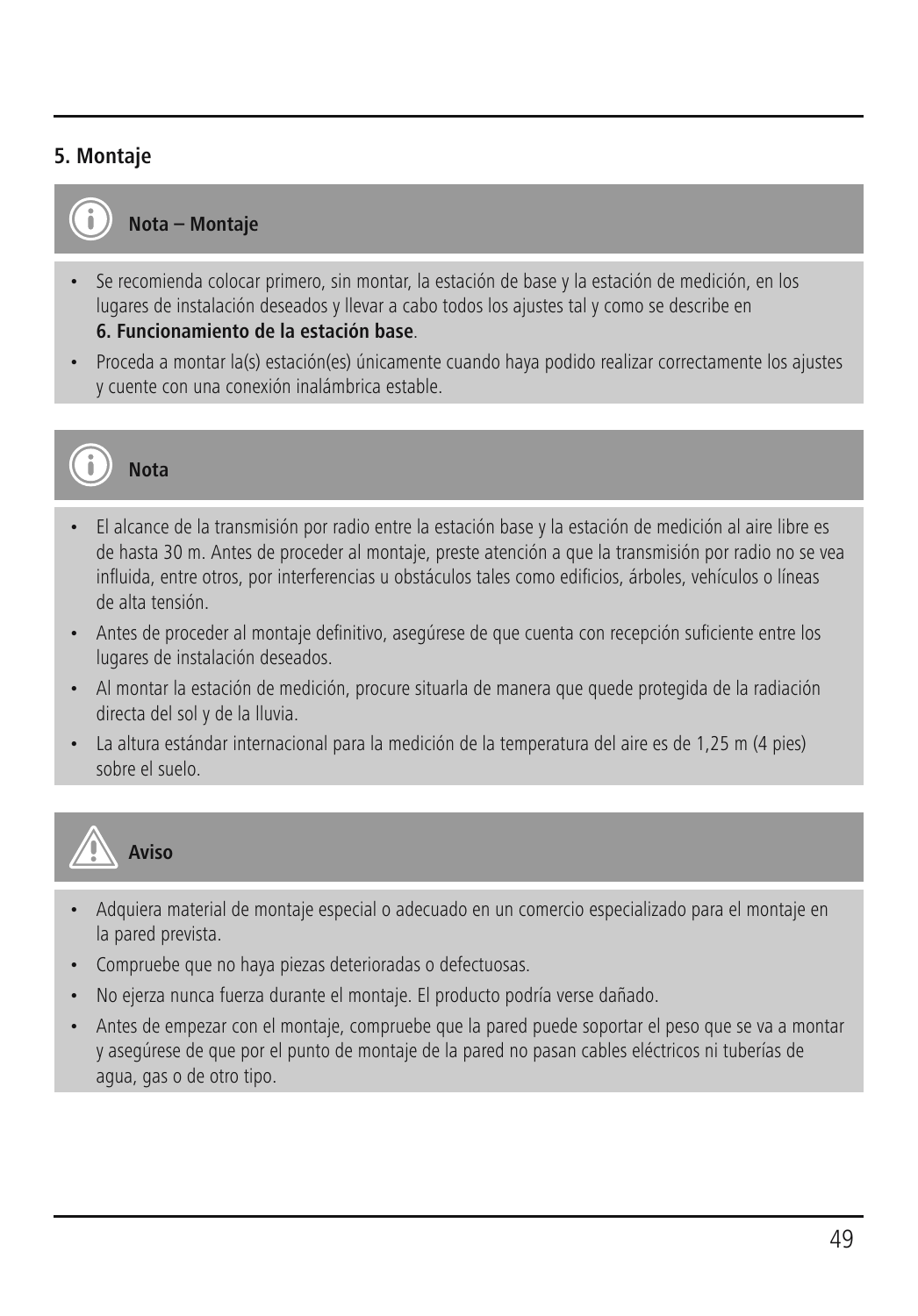# **5.1 Estación base**

- Coloque la estación base sobre una superficie plana utilizando el pie (35).
- O bien fíjela a una pared utilizando la abertura (33) situada en la parte posterior.

# **5.2 Estación de medición**

- Igualmente, puede colocar la estación de medición sobre una superficie plana en el exterior utilizando el pie.
- Se recomienda fijar la estación de medición de forma segura y fiable a una pared exterior.
- Fije el taco, el tornillo, el clavo, etc., en la pared prevista.
- Cuelgue la estación base/de medición utilizando la abertura prevista para ello (33/39).

# **6. Funcionamiento de la estación base**

**Nota – Entrada**

Mantenga pulsada las teclas **MIN/MAX** (30) o **+** (31) para seleccionar los valores más rápidamente.

Si pulsa la tecla **SNOOZE / LIGHT** (32), la pantalla se ilumina durante aprox. 10 segundos.

# **6.1. Ajuste inicial automático**

- Una vez encendida por primera vez la unidad base, se visualizan brevemente todos los segmentos LCD disponibles en la pantalla.
- A continuación, la estación base procede a realizar un ajuste inicial automático. Durante el ajuste se produce la sincronización con la estación de medición, la estabilización de los valores de medición de la presión y el ajuste conforme a los valores de fábrica.



**Nota – Ajuste inicial automático**

- El ajuste inicial dura aprox. 3 minutos.
- No pulse ninguna tecla mientras dure el ajuste. De lo contrario, pueden producirse fallos o imprecisiones en los valores y su transmisión.
- El proceso finaliza en cuanto se visualizan los valores de medición registrados para interior (12, 14) y exterior (18, 20).
- Encendida la estación base por primera vez y tras una transmisión correcta entre la estación base y la estación de medición, el reloj inicia automáticamente la búsqueda de una señal DCF. El símbolo de radiofrecuencia (27) parpadea durante el proceso de búsqueda.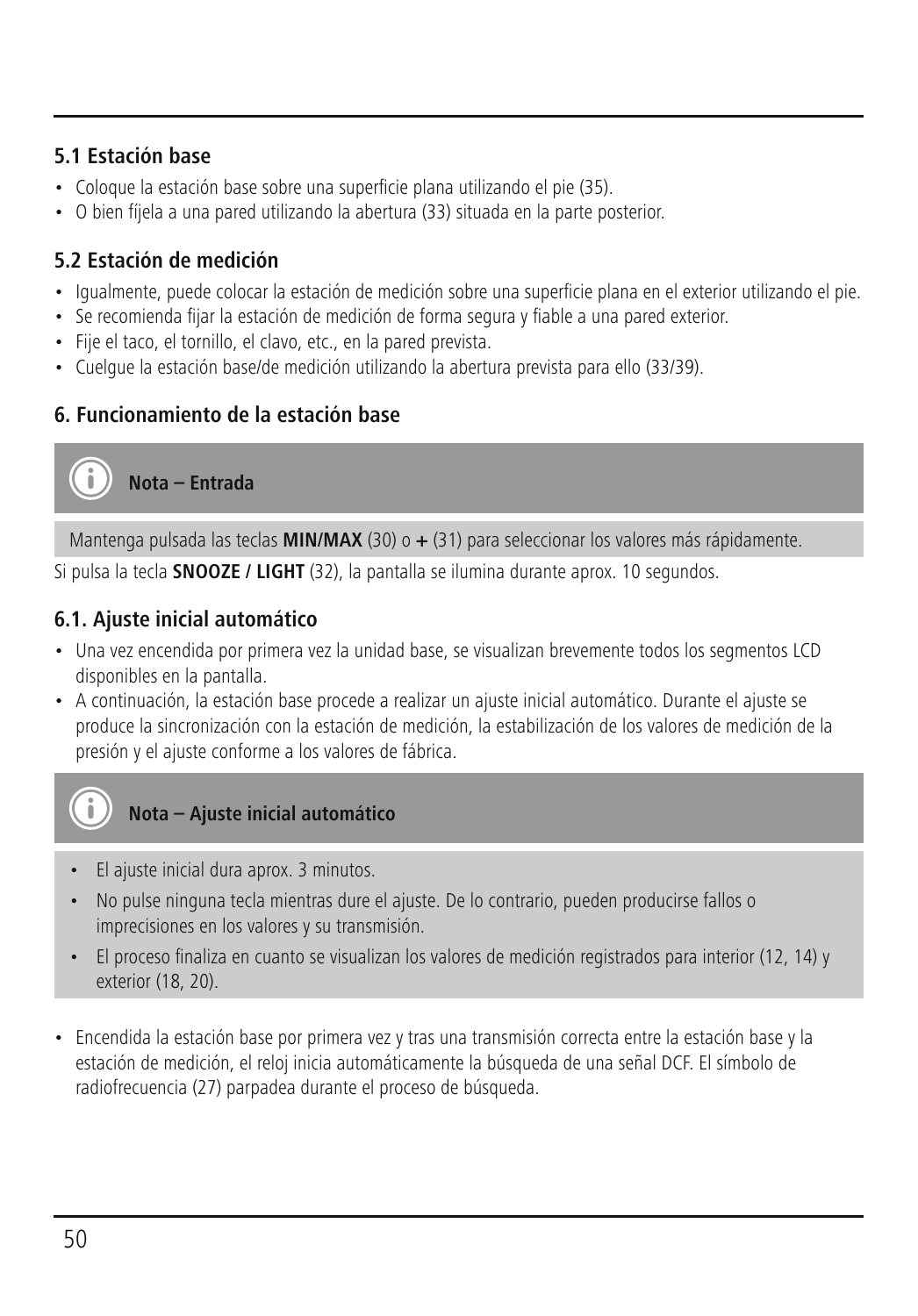| Visualización         | Búsqueda de señal DCF                                   |
|-----------------------|---------------------------------------------------------|
| parpadea<br>Ñ         | Activa                                                  |
| permanente<br>戸       | La búsqueda ha finalizado con éxito, se recibe la señal |
| Ninguna visualización | Fallo en la búsqueda, no se recibe señal                |

# **Nota – Ajuste de hora**

- Si durante el ajuste inicial no se recibe señal DCF durante un minuto, la búsqueda finaliza, repitiéndose automáticamente cada dos horas. El símbolo de radiofrecuencia se apaga.
- Mientras tanto, puede realizar un ajuste manual de la hora y la fecha.
- En cualquier caso, el reloj sigue buscando la señal DCF diariamente. En caso de recibirse la señal correctamente, la hora y la fecha ajustadas se sobrescriben.

### **Nota – Horario de verano**

La hora se ajusta automáticamente al horario de verano. Durante el horario de verano, en la pantalla se visualiza  $n \leq r$ .

# **6.2. Ajustes básicos y ajustes manuales**

- Pulse y mantenga pulsada la tecla **SET** (28) durante aprox. 3 segundos para realizar los siguientes ajustes, consecutivamente:
	- Zona horaria (24)
	- Formato de 12/24 horas (24)
	- Horas (24)
	- Minutos (24)
	- Año (21)
	- Mes (21)
	- Día (21)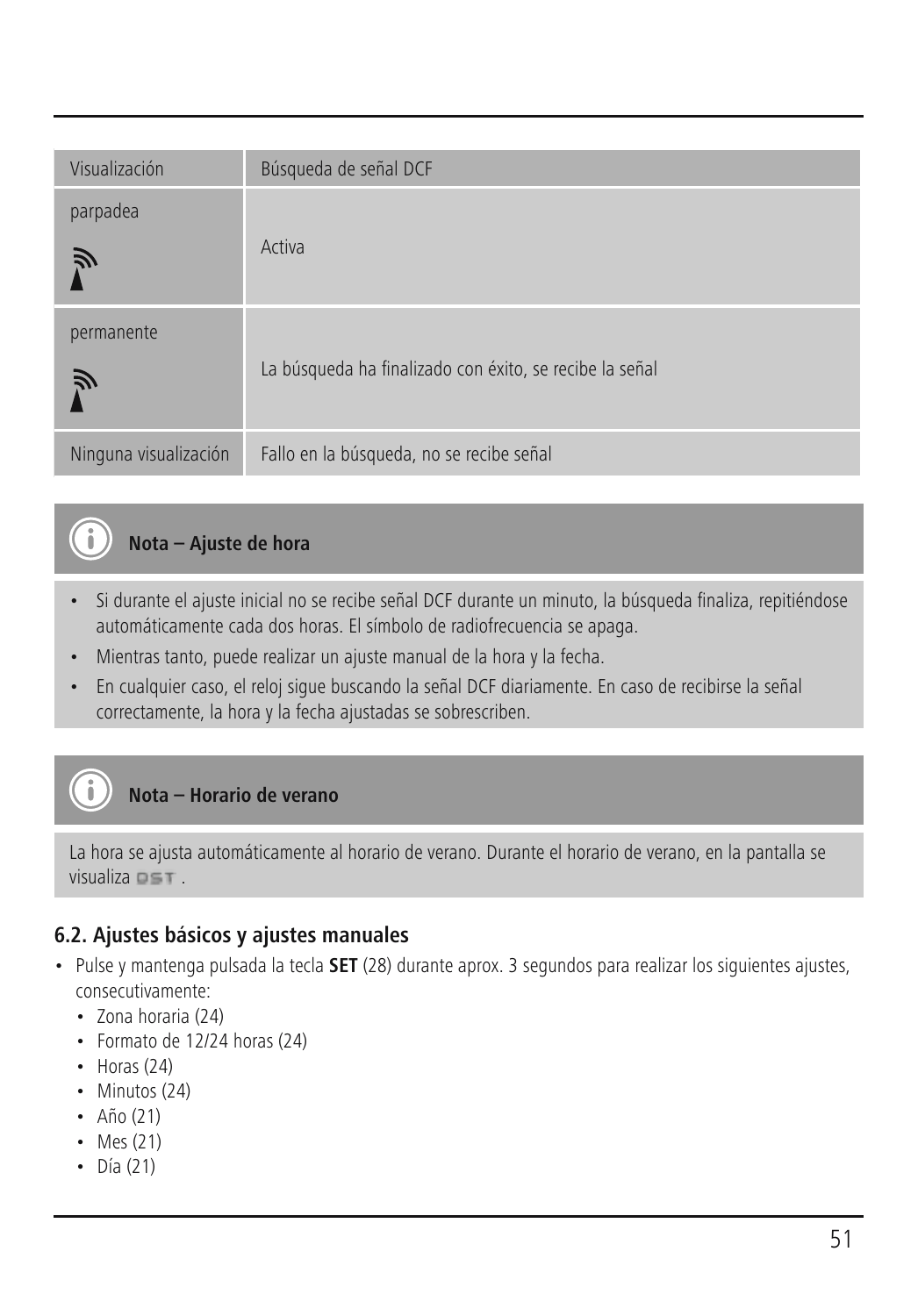- Unidad para la temperatura (°C / °F) (13+17)
- Valor de la temperatura ambiente (12)
- Valor de la humedad ambiente (14)
- Valor de la temperatura exterior (18)
- Valor de la humedad exterior (20)
- Unidad para la presión atmosférica (hPa / inHg) (5+9)
- Valor de referencia para la presión atmosférica relativa (5)
- Valor umbral para la presión atmosférica (5)
- Valor umbral para tormenta (5)
- Para seleccionar cada valor, pulse las teclas **MIN/MAX** (30) o **+** (31) y confirme la selección correspondiente pulsando la tecla **SET** (28).
- Pulse directamente la tecla **SET** (28) para aceptar y saltar el valor de ajuste visualizado.
- Si no se introduce ningún dato en 20 segundos, se sale automáticamente del modo de ajuste. Alternativamente, pulse la tecla **SNOOZE / LIGHT** (32) para salir del modo de ajuste antes de seleccionar los valores.

**Nota – Zona horaria**

- La señal DCF puede recibirse a gran distancia, correspondiéndose siempre con la HCE vigente en Alemania. Por ello, tenga en cuenta la posible diferencia horaria en países situados en otra zona horaria.
- Si se encuentra en Moscú, la diferencia es de 3 horas de adelanto con respecto a Alemania. Así, ajuste la zona horaria +3. Se sumarán automáticamente 3 horas a la hora recibida o ajustada manualmente tras la recepción de la señal DCF.

# **Nota – Temperatura y humedad del aire óptimas**

- La precisión de la medición de la temperatura y la humedad del aire ha sido adecuada para un uso doméstico privado, no comercial.
- En algunos casos concretos pueden producirse pequeñas variaciones en los valores de medición visualizados con respecto a valores comparados, p. ej. los mostrados por un medidor calibrado. En tal caso, puede ajustar y recalibrar los valores de temperatura y/o humedad ambiente/exterior mediante los ajustes básicos y ajustes manuales.
- Se recomienda no calibrar los valores de medición manualmente y saltarlos en los ajustes manuales pulsando la tecla **SET** (28).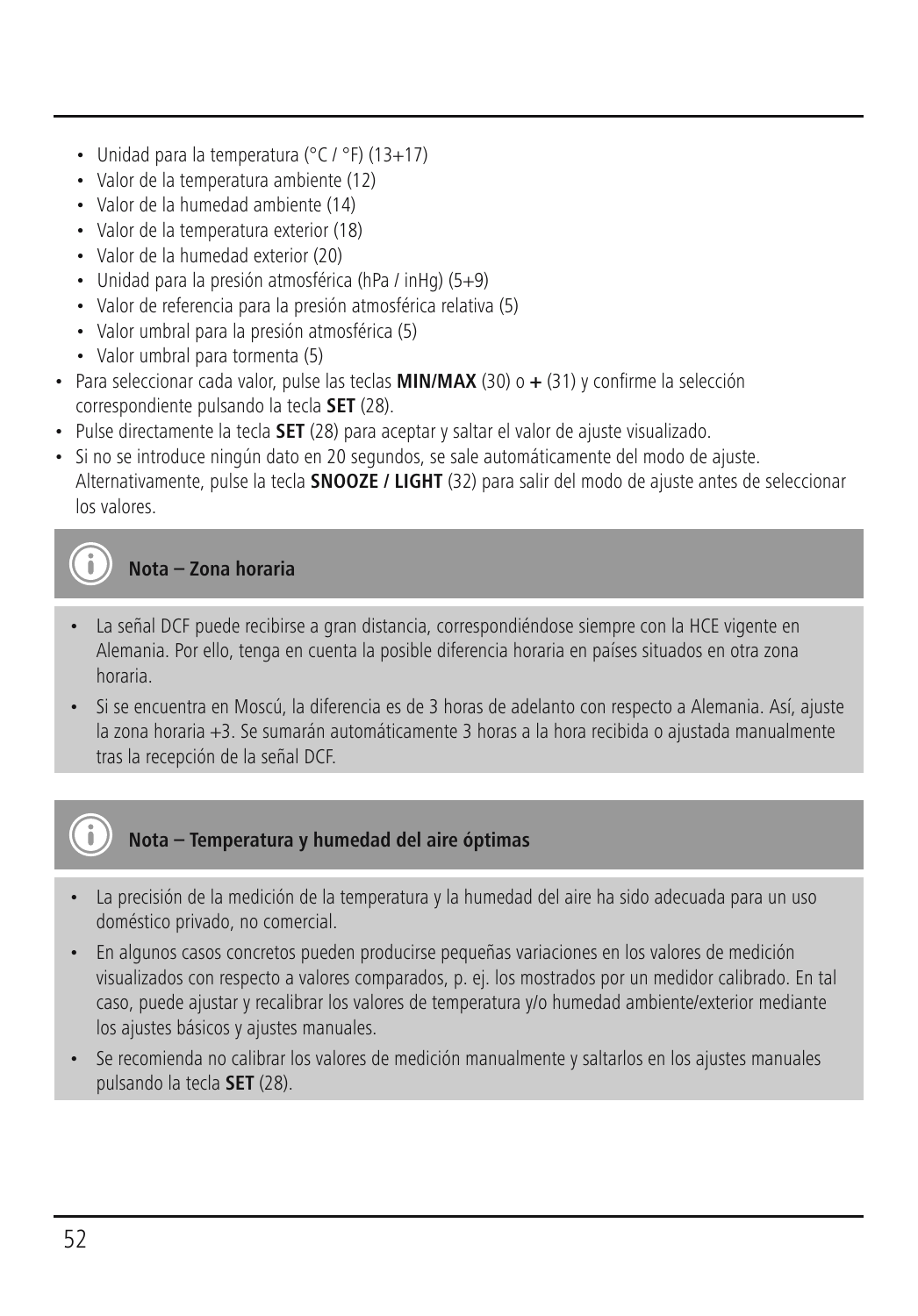#### **Nota – Presión atmosférica**

- La presión atmosférica absoluta **(abs)** es un valor medido en el lugar de colocación que no se puede modificar.
- La presión atmosférica relativa **(rel)** es la presión atmosférica absoluta medida en el lugar de colocación calculada sobre el nivel del mar (cota cero).
- Por defecto, el valor de referencia de la presión atmosférica relativa ajustado es de 1013,2 hPa. Para una medición exacta, adapte el valor de referencia a su ubicación concreta. Puede ajustar el valor de referencia manualmente, debiendo encontrarse dentro del rango de 919,0 hPa y 1080,0 hPa.
- Puede consultar información relativa a la presión atmosférica relativa actual en su ubicación en Internet, su instituto de meteorología local, en la radio, etc.

# **Nota – Valor umbral para la presión atmosférica**

- El pronóstico del tiempo se basa en variaciones de la presión atmosférica con un valor umbral ajustable individualmente entre 2 hPa y 4 hPa. El valor umbral por defecto es de 3 hPA.
- Si se produce una caída o un ascenso de la presión atmosférica que alcanza como mínimo el valor umbral ajustado, la variación se registra como cambio meteorológico.
- Para ubicaciones con variaciones frecuentes de la presión atmosférica, en contraposición a otras ubicaciones con presión atmosférica relativamente constante, se recomienda seleccionar un valor mayor para el valor umbral para la presión atmosférica.

# **Nota – Valor umbral para tormenta**

- Igualmente, la predicción de tormentas se basa en variaciones de la presión atmosférica con un valor umbral ajustable individualmente entre 3 hPa y 9 hPa. El valor umbral por defecto es de 6 hPA.
- Si se produce una caída de la presión atmosférica dentro de un período de tres horas que alcanza como mínimo el valor umbral ajustado, se activa el aviso por tormenta.
- La visualización del aviso por tormenta supone el parpadeo del símbolo de lluvia y las flechas de tendencia durante tres horas.



# **6.3. Pronóstico del tiempo**

• La estación base da información sobre el pronóstico del tiempo para las siguientes 12 a 24 horas basándose en las variaciones registradas en la presión atmosférica y los datos almacenados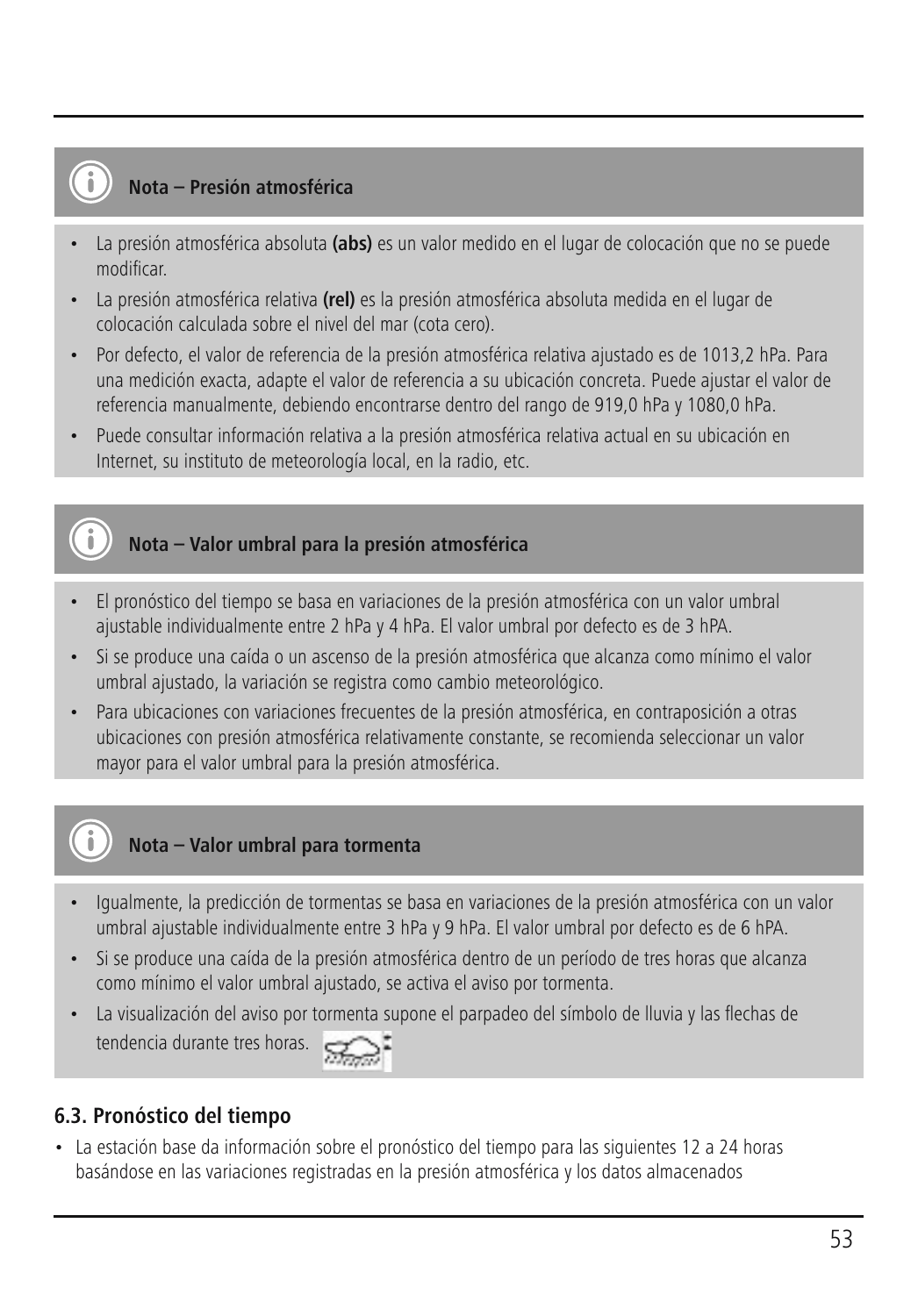# **Nota – Símbolos para el pronóstico del tiempo**

El pronóstico del tiempo no es posible en las primeras horas de funcionamiento al no contar la estación con los datos necesarios, que se registran a lo largo del funcionamiento.

El pronóstico del tiempo y el tiempo actual se indican mediante cuatro símbolos diferentes (1):

| Símbolo (1) | Tiempo           |
|-------------|------------------|
| $x_{1x}$    | Sol              |
|             | Nubosidad ligera |
|             | Nubosidad        |
|             | Lluvia           |

• A partir de los datos barométricos medidos se calcula la tendencia de la presión atmosférica para las siguientes horas, indicándose entre los símbolos para el pronóstico del tiempo.

| Visualización (3) | Tendencia de la presión atmosférica / previsión del tiempo |
|-------------------|------------------------------------------------------------|
| —                 | Ascendente / mejoría                                       |
|                   | Descendente / empeoramiento                                |

• Los símbolos del tiempo varían en función de la presión atmosférica relativa medida a cada momento y de las variaciones de la presión atmosférica registradas en las últimas seis horas. Cuando cambia el tiempo, las flechas de la tendencia de la presión atmosférica (3) parpadean durante tres horas para visualizarlo. Si, finalmente, se estabilizan las condiciones meteorológicas y no se registra ningún otro cambio meteorológico, las flechas (3) dejan de parpadear. Ejemplos: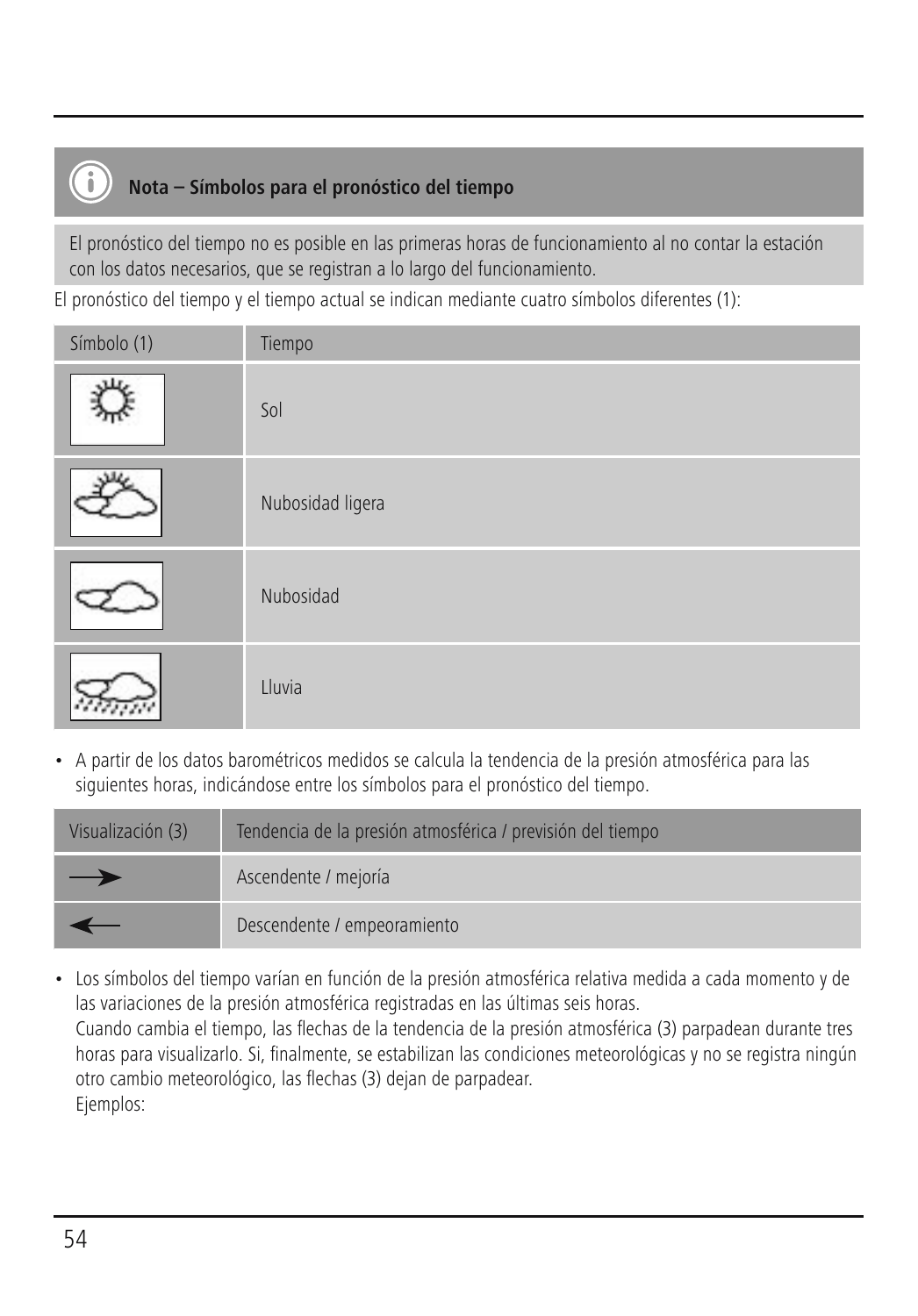| Visualización | Significado                                                                                                                |
|---------------|----------------------------------------------------------------------------------------------------------------------------|
|               | Pronóstico del tiempo: Lluvia<br>Tendencia de presión atmosférica: Descendente / empeoramiento<br>Tiempo actual: Nubosidad |
|               | Tiempo actual: Nubosidad ligera<br>Tendencia de presión atmosférica: Ascendente / mejoría<br>Pronóstico del tiempo: Sol    |

• El diagrama de barras (8) muestra la evolución de la presión atmosférica relativa a lo largo de las últimas 24 horas.

# **6.4. Modo de visualización de la temperatura / presión atmosférica**

- Pulse repetidamente la tecla **SET** (28) para alternar entre las siguientes visualizaciones:
	- Temperatura exterior (18: **TEMP**)/ Punto de rocío (18: **DEWPOINT**)
	- Presión atmosférica absoluta (7: **abs**)/ Presión atmosférica relativa (7: **rel**)
- La visualización correspondiente comienza a parpadear.
- Durante la visualización, pulse las teclas **MIN/MAX** (30) o **+** (31) para alternar entre la visualización de la temperatura exterior y el punto de rocío o la presión atmosférica absoluta y relativa.
- Confirme la visualización seleccionada pulsando la tecla **SET** (28).

# **Nota – Punto de rocío**

El punto de rocío indica el valor que debería alcanzar la temperatura exterior con la humedad actual para alcanzarse una humedad relativa del 100 %.

#### **6.5 Modo de alarma**

- Pulse repetidamente la tecla **ALM** (29) para acceder al modo de alarma **HI AL** (4/11/16/21) o **LO AL** (4/11/16/21).
- En el modo de alarma **HI AL** (4/11/16/21), pulse repetidamente la tecla **SET** (28) para alternar entre las siguientes funciones de alarma:
	- Alarma de despertador (hora/ minuto) (24)
	- Alarma por humedad ambiente elevada (14)
	- Alarma por temperatura ambiente elevada (12)
	- Alarma por humedad exterior elevada (20)
	- Alarma por temperatura exterior elevada (18)
	- Alarma por humedad absoluta elevada (5)

La visualización correspondiente comienza a parpadear.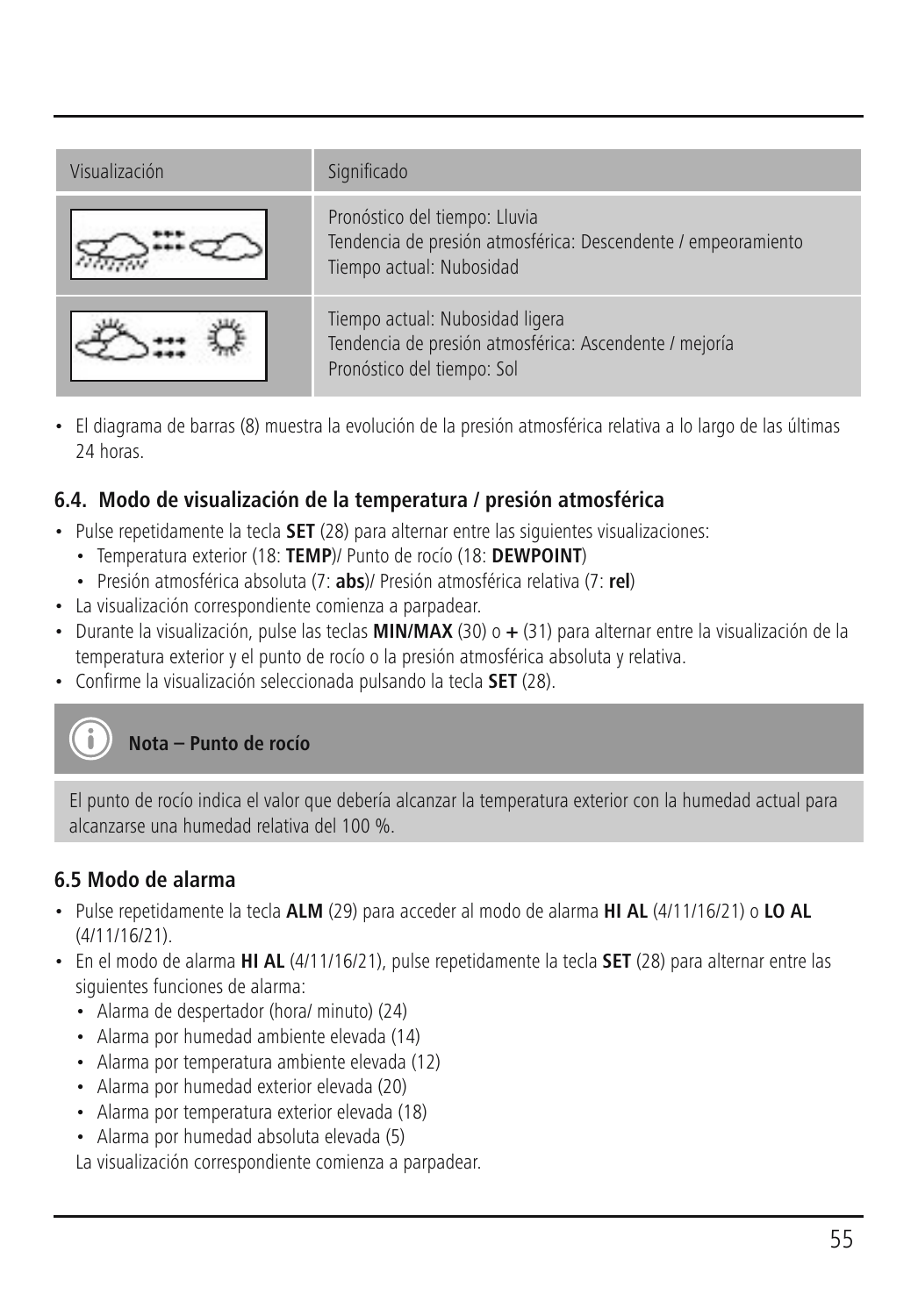- En el modo de alarma **LO AL** (4/11/16/21), pulse repetidamente la tecla **SET** (28) para alternar entre las siguientes funciones de alarma:
	- Alarma de despertador (hora/ minuto) (24)
	- Alarma por humedad ambiente baja (14)
	- Alarma por temperatura ambiente baja (12)
	- Alarma por humedad exterior baja (20)
	- Alarma por temperatura exterior baja (18)
	- Alarma por humedad absoluta baja (5)
	- La visualización correspondiente comienza a parpadear.
- Desde la visualización correspondiente, pulse las teclas **MIN/MAX** (30) o **+** (31) para modificar el valor de alarma y confirme la selección pulsando la tecla **SET** (28).
- Desde la visualización correspondiente, pulse la tecla **ALM** (29) para activar o desactivar la función de alarma correspondiente. Cuando la función de alarma está activada se visualiza el símbolo correspondiente (6/10/15/26), **HI AL** (4/11/16) y/o **LO AL** (4/11/16).
- Si no se introduce ningún dato en 20 segundos, se sale automáticamente del modo de ajuste. Alternativamente, pulse la tecla **SNOOZE / LIGHT** (32) para salir del modo de ajuste antes de seleccionar los valores.

**Nota**

Si las alarmas ya están activadas se muestran los valores ajustados en cada caso, de lo contrario se visualiza --- o --.

- Si las condiciones meteorológicas o la hora alcanzan los valores ajustados para una función de alarma activada, se dispara la alarma correspondiente. Suena una señal de alarma y los símbolos correspondientes (6/10/15/26), **HI AL** (4/11/16) y/o **LO AL** (4/11/16) y el valor de la alarma parpadean durante 2 minutos.
- Pulse cualquier tecla para cancelar la alarma.

# **Nota – Alarma vinculada al tiempo meteorológico**

- Si una misma función de alarma se dispara repetidamente en un plazo de 10 minutos, no vuelve a sonar la señal de alarma. El símbolo y el valor de la alarma parpadean hasta que las condiciones meteorológicas se estabilicen.
- Si las condiciones meteorológicas sobrepasan o dejan de alcanzar el valor ajustado para la función de alarma, la función de alarma se reactiva automáticamente.
- Si se dispara la alarma por temperatura exterior alta/baja por el punto de rocío, adicionalmente comienza a parpadear **DEW POINT**.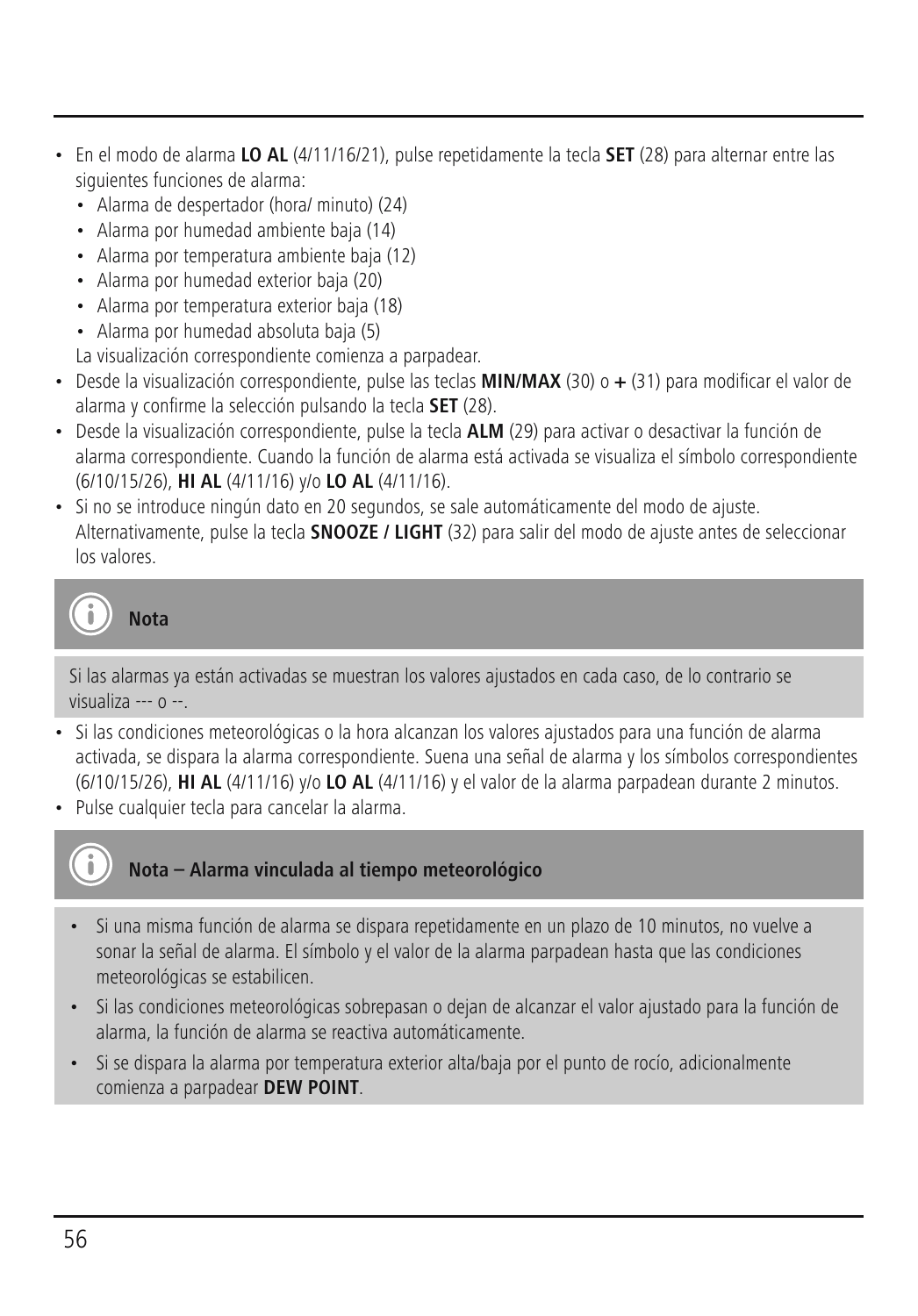# **Nota – Función de repetición de alarma**

Pulse la tecla **SNOOZE/LIGHT** (32) mientras suena la señal de alarma para activar la función de repetición de alarma. La señal de alarma se interrumpe durante 5 minutos, disparándose a continuación de forma automática. El símbolo de la alarma correspondiente comienza a parpadear.

#### **6.6. Valores máximos y mínimos de la temperatura y la humedad**

- La estación base almacena automáticamente los valores máximos y mínimos de la temperatura y la humedad, tanto interiores como exteriores.
- Pulse repetidamente la tecla **MIN/MAX** (30) para alternar entre la visualización de la temperatura y la humedad actuales, la temperatura y la humedad mínimas (2: **MIN**) y la temperatura y la humedad máximas (2: **MAX**).
- Durante la visualización de los valores máximos (2: **MAX**), pulse repetidamente la tecla **+** (31) para mostrar los siguientes valores con fecha (21) y hora (24):
	- Humedad ambiente máxima (14)
	- Temperatura ambiente máxima (12)
	- Humedad exterior máxima (20)
	- Temperatura exterior máxima (18)
	- Presión absoluta/relativa máxima (5)
- Durante la visualización de los valores mínimos (2: **MIN**), pulse repetidamente la tecla **+** (31) para mostrar los siguientes valores con fecha (21) y hora (24):
	- Humedad ambiente mínima (14)
	- Temperatura ambiente mínima (12)
	- Humedad exterior mínima (20)
	- Temperatura exterior mínima (18)
	- Presión absoluta/relativa mínima (5)
- Durante la visualización de cada valor máximo y mínimo, mantenga pulsada la tecla **SET** (28) durante aprox. 3 segundos para borrar de su registro los valores correspondientes con fecha (21) y hora (24).
- Pulse la tecla **SNOOZE / LIGHT** (32) o espere aprox. 20 segundos para volver a la visualización de los valores de medición actuales.



Tenga en cuenta que es necesario resincronizar las estaciones tras realizar un cambio de pilas en la estación de medición o base.

Para ello, retire las pilas de la otra estación y vuelva a colocarlas o, de ser necesario, proceda a sustituirlas.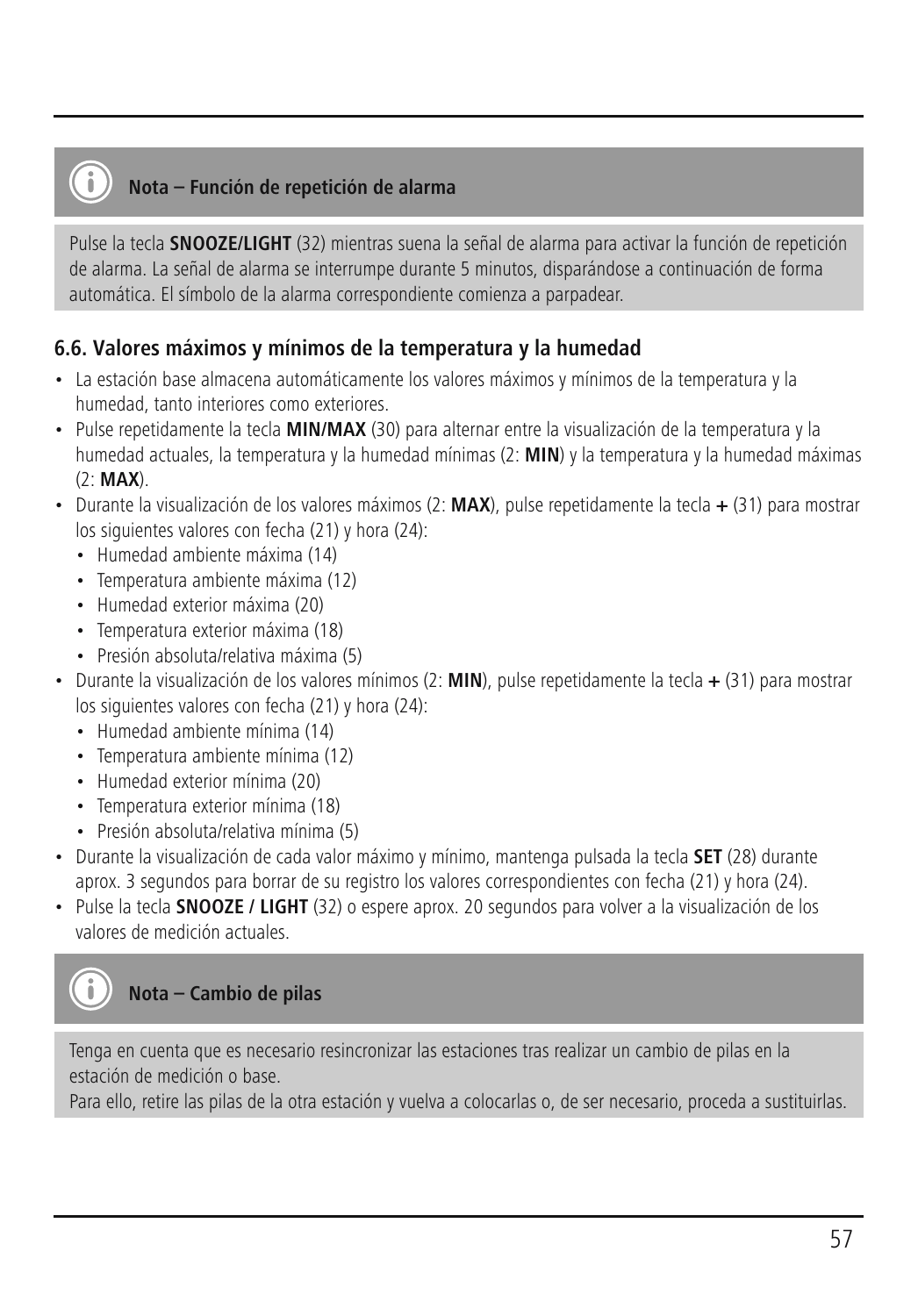# **Nota – transmisión incorrecta de los valores de medición**

- En algunos casos concretos, puede ocurrir que la transmisión de los valores de medición entre la estación base y la estación de medición falle debido a interferencias, p. ej. las de una red WLAN, un ordenador, un televisor, etc.,
- En tales casos, resincronice las estaciones retirando brevemente las pilas de ambas estaciones y volviendo a colocarlas.
- Si a continuación todavía no se transmitieran los valores de medición, reemplace las pilas por unas pilas nuevas.
- Puede ser necesario escoger un lugar de colocación nuevo para la estación base, evitando posibles interferencias.

### **7. Mantenimiento y cuidado**

Limpie este producto sólo con un paño ligeramente humedecido que no deje pelusas y no utilice detergentes agresivos. Asegúrese de que no entre agua en el producto.

#### **8. Exclusión de responsabilidad**

Hama GmbH & Co KG no se responsabiliza ni concede garantía por los daños que surjan por una instalación, montaje o manejo incorrectos del producto o por la no observación de las instrucciones de manejo y/o de las instrucciones de seguridad.

#### **9. Servicio y soporte**

Si tiene que hacer alguna consulta sobre el producto, diríjase al asesoramiento de productos Hama. Línea directa: +49 9091 502-115 (Alemán/Inglés) Encontrar más información de soporte aquí: www.hama.com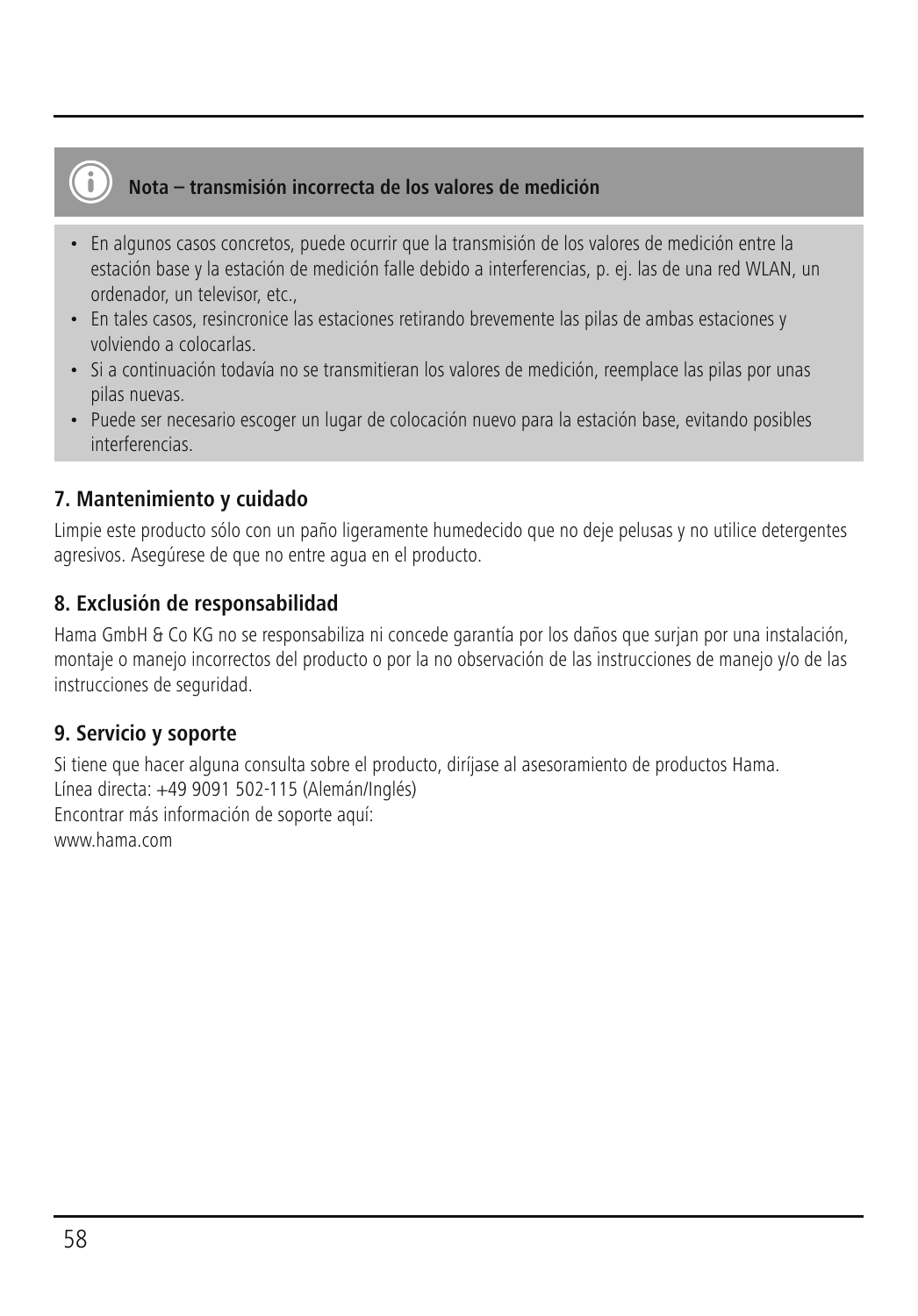# **10. Datos técnicos**

|                                                              | <b>Estación base</b>                                            | Estación de medición                                   |
|--------------------------------------------------------------|-----------------------------------------------------------------|--------------------------------------------------------|
| Alimentación de corriente                                    | 4.5V<br>3 pilas AA                                              | 3.0V<br>2 pilas AAA                                    |
| Rango de medición<br>de la temperatura<br>y la humedad       | $0^{\circ}$ C - +50°C/32°F - 122°F<br>$20\% - 95\%$             | $-20^{\circ}$ C - +60°C/ -4°F - 140°F<br>$20\% - 95\%$ |
| Intervalos de medición<br>de la temperatura<br>y la humedad  | $0,1^{\circ}$ C / $0,2^{\circ}$ F<br>1%                         | $0,1^{\circ}$ C / $0,2^{\circ}$ F<br>1%                |
| Ciclo de medición de la<br>temperatura/humedad del aire      | 30s                                                             | 57 <sub>s</sub>                                        |
| Rango de medición del<br>barómetro<br>Intervalos de medición | $919 - 1080$ mbar/hPa<br>$(27, 14 - 31, 89$ in Hg)<br>$0.1$ hPa |                                                        |
| Reloj de radiofrecuencia DCF                                 | Si                                                              | No                                                     |
| Higrómetro                                                   | Si                                                              | Si                                                     |
| Termómetro                                                   | Si                                                              | Si                                                     |
| <b>Barómetro</b>                                             | Si                                                              | No                                                     |
| Función de despertador                                       | Si                                                              | No                                                     |
| Frecuencia                                                   | 433 MHz                                                         |                                                        |
| Alcance                                                      | $\leq 100$ m                                                    |                                                        |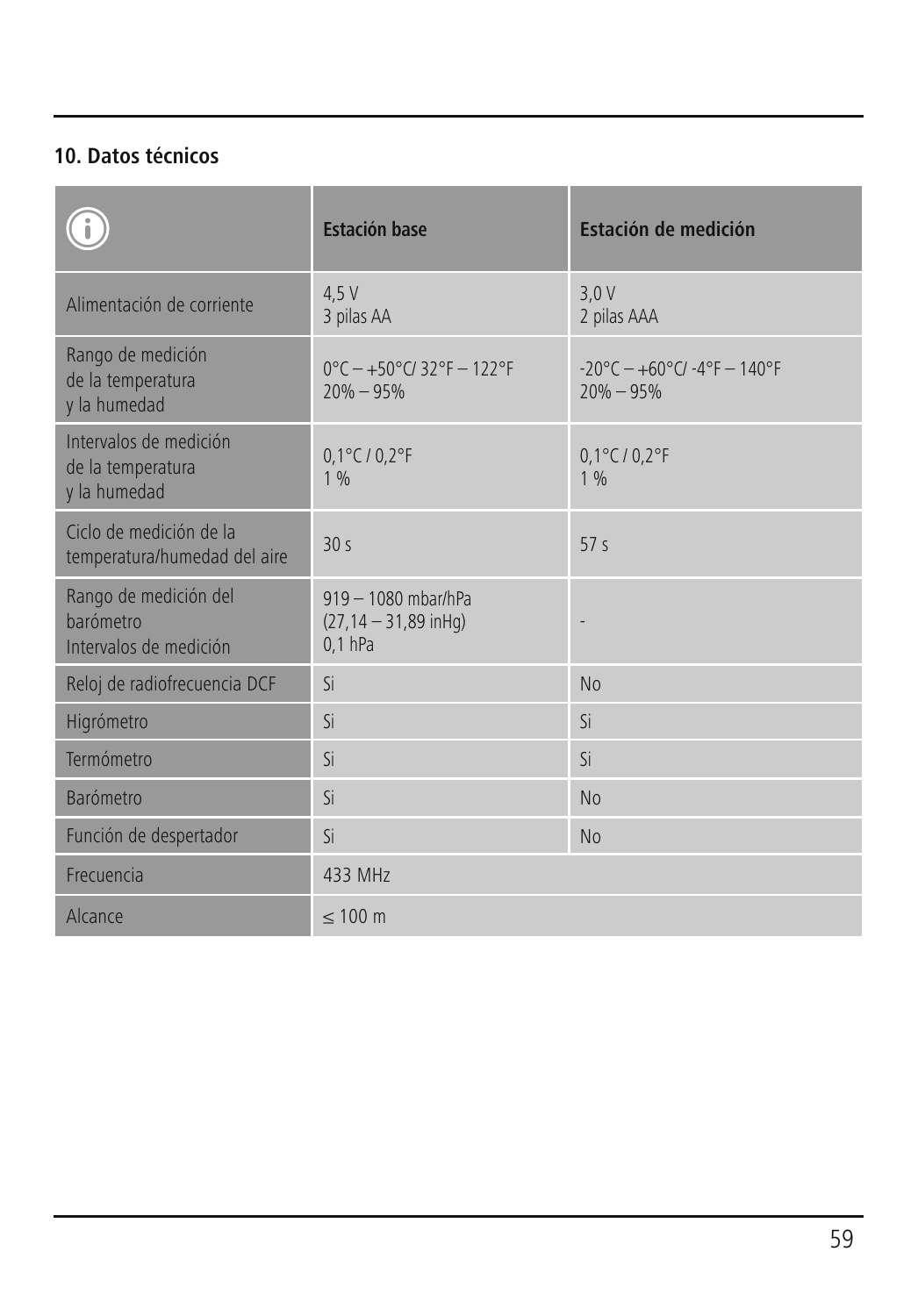# **11. Instrucciones para desecho y reciclaje Nota sobre la protección medioambiental:**



Después de la puesta en marcha de la directiva Europea 2012/19/EU y 2006/66/EU en el sistema legislativo nacional, se aplicara lo siguiente: Los aparatos eléctricos y electrónicos, así como las baterías, no se deben evacuar en la basura doméstica. El usuario está legalmente obligado a llevar los aparatos eléctricos y electrónicos, así como pilas y pilas recargables, al final de su vida útil a los puntos de recogida comunales o a devolverlos al lugar donde los adquirió. Los detalles

quedaran definidos por la ley de cada país. El símbolo en el producto, en las instrucciones de uso o en el embalaje hace referencia a ello. Gracias al reciclaje, al reciclaje del material o a otras formas de reciclaje de aparatos/pilas usados, contribuye Usted de forma importante a la protección de nuestro medio ambiente.

# **12. Declaración de conformidad**

Madiante la presente, Hama GmbH & Co. KG delcara que este aparato cumple con los requisitos<br>esenciales y cualesquiera otras disposiciones aplicables o exigibles de la directiva 2014/53/UE. La<br>declaración de conformidad con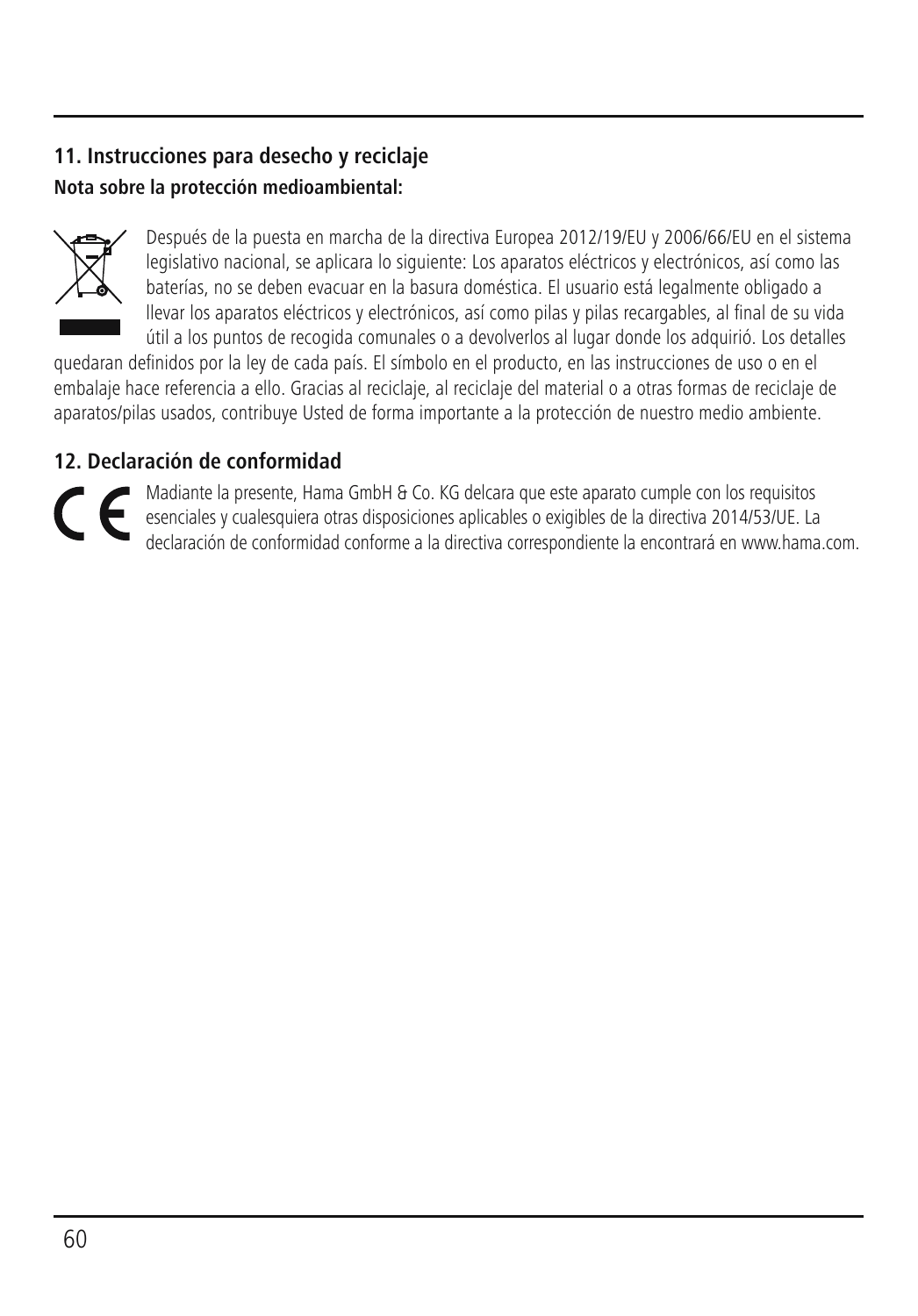#### **Органы управления и индикации**

#### **A Основной блок**

- 1. Значок прогноза погоды
- 2. Минимальные и максимальные значения
- 3. Динамика изменения давления
- 4. Сигнализация пониженного **(LO)** и повышенного **(HI)** давления воздуха
- 5. Значение давления воздуха
- 6. Значок включения сигнализации пониженного **(LO)** и повышенного **(HI)** давления воздуха
- 7. Абсолютное/относительное давление воздуха
- 8. Динамика изменения давления воздуха за последние 24 часа
- 9. Единица измерения давления воздуха
- 10. Значок включения сигнализация низких **(LO)** и высоких **(HI)** значений температуры и влажности воздуха в помещении
- 11. Сигнализация низких **(LO)** и высоких **(HI)** значений температуры и влажности воздуха помещения
- 12. температура в помещении
- 13. Единица измерения температуры в помещении
- 14. Относительная влажность воздуха помещения
- 15. Значок включения сигнализация низких **(LO)** и высоких **(HI)** значений температуры и влажности воздуха вне помещения.
- 16. Сигнализация низких **(LO)** и высоких **(HI)** значений температуры и влажности воздуха вне помещения.
- 17. Единица измерения температуры вне помещения.
- 18. Температура вне помещения/точка росы
- 19. Сигнал внешнего датчика
- 20. Относительная влажность воздуха вне помещения
- 21. Дата
- 22. Индикация летнего времени
- 23. Часы с коррекцией по радиосигналу точного времени
- 24. Текущее время
- 25. День недели
- 26. Значок включения будильника
- 27. Значок коррекции по радиосигналу точного времени
- 28. Кнопка **SET** = выбор режима индикации, подтверждение ввода значения параметра
- 29. Кнопка **ALM** = индикация, настройка, включение и выключение функций будильника
- 30. Кнопка **MIN/MAX** = просмотр сохраненных макс. и миним. значений; уменьшение текущего значения во время настройки
- 31. Кнопка **+** = увеличение значения текущего значения во время настройки
- 32. Кнопка **SNOOZE / LIGHT** = функция автоповтора сигнала будильника; включение подсветки (ок. 10 секунд; отмена нестроек
- 33. Отверстие для настенного монтажа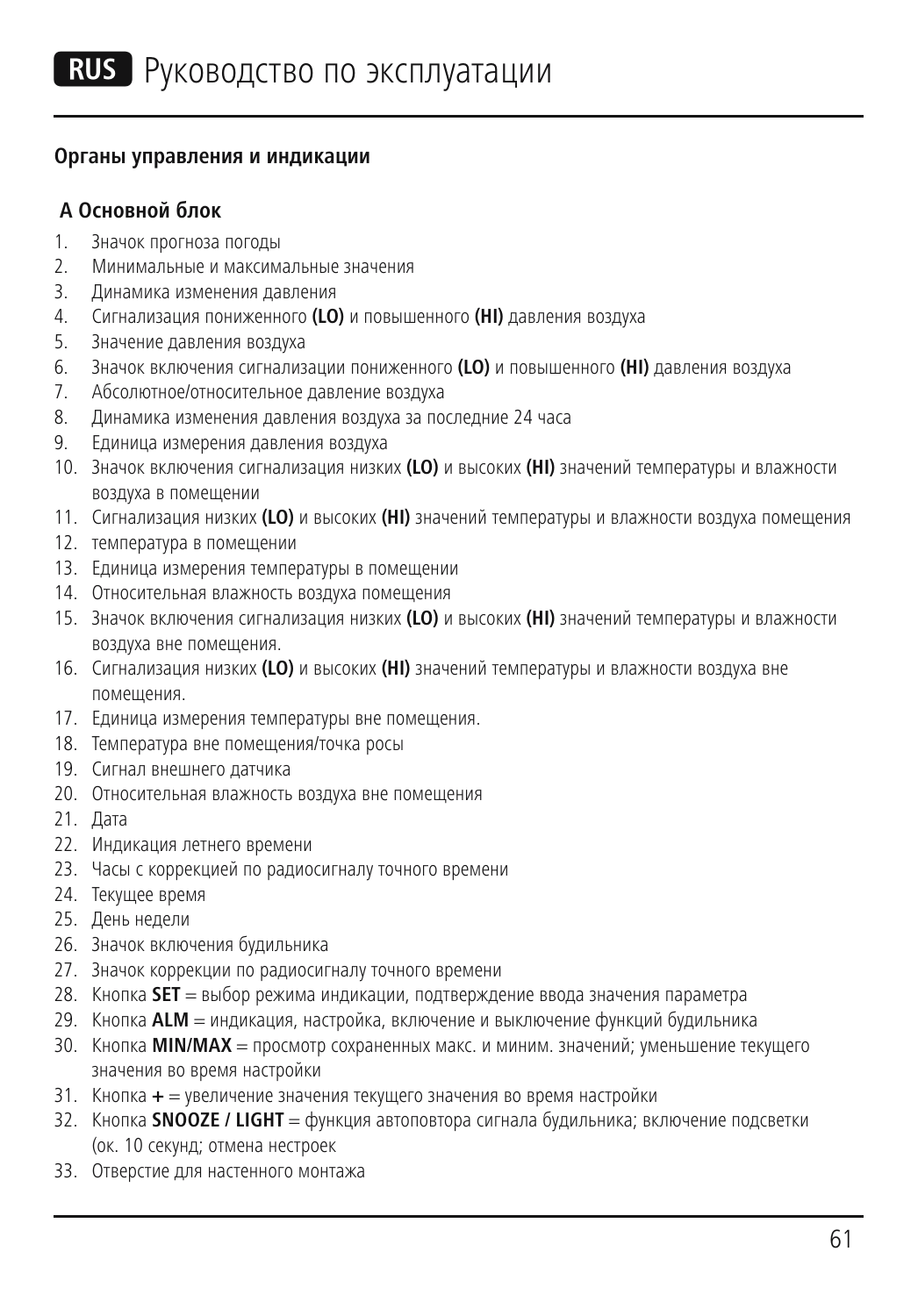- 34. Отсек батарей
- 35. Подставка

#### **В Блок внешнего датчика**

- 36. Наружная температура
- 37. Влажность воздуха вне помещения
- 38. Отсек батарей
- 39. Отверстие для настенного монтажа
- 40. Кнопка **ТХ** = не применяется
- 41. Кнопка **C/F**
	- = выбор единицы измерения температуры (°C, °F)

Благодарим за покупку изделия фирмы Hama.

внимательно ознакомьтесь с настоящей инструкцией. Храните инструкцию в надежном месте для справок в будущем. В случае передачи изделия другому лицу приложите и эту инструкцию.

#### **1. Предупредительные пиктограммы и инструкции**

# **Внимание**

```
Данным значком отмечены инструкции, несоблюдение которых может привести к опасной
ситуации.
```


**Примечание**

Дополнительная или важная информация.

#### **2. Комплект поставки**

- Метеорологический прибор EWS-800 (основной блок для контроля воздуха внутри помещения, блок датчика внешних атмосферных условий)
- Настоящая инструкция

# **3. Техника безопасности**

- Изделие предназначено только для домашнего применения.
- Соблюдать технические характеристики.
- Беречь от влаги и брызг.
- Не эксплуатировать в непосредственной близости с нагревательными приборами и беречь от прямых солнечных лучей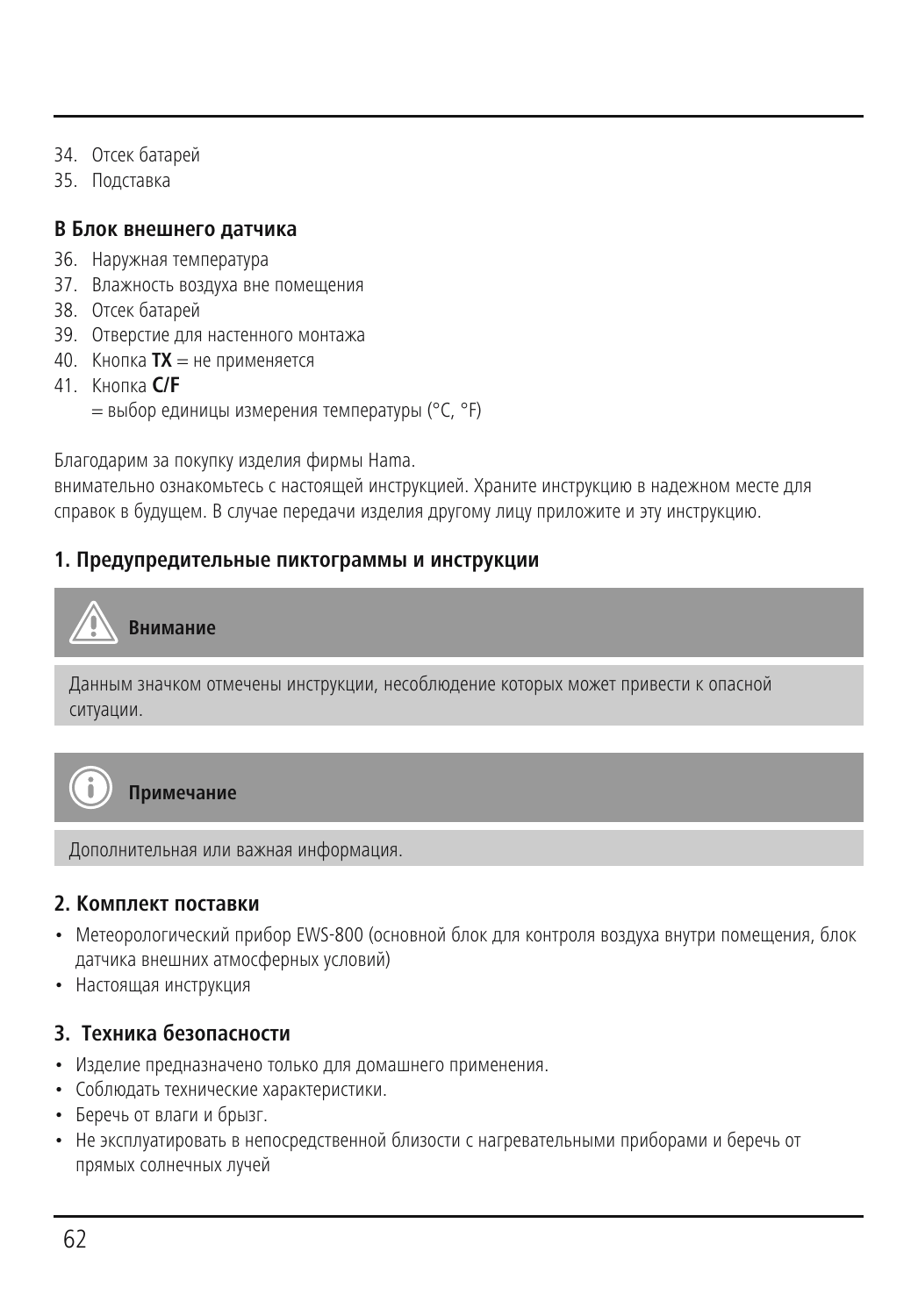- Не применять в запретных зонах.
- Прибор разрешается подключать только к соответствующей розетке электросети. Розетка электросети должна находиться рядом с устройством в легко доступном месте.
- Не ронять. Беречь от сильных ударов.
- Изделие не открывать. Запрещается эксплуатировать неисправное изделие.
- Запрещается самостоятельно ремонтировать устройство. Ремонт разрешается производить только квалифицированному персоналу.
- Упаковку не давать детям: опасность асфиксии.
- Утилизировать упаковку в соответствии с местными нормами.
- Запрещается вносить изменения в конструкцию. В противном случае гарантийные обязательства аннулируются.



- Израсходованные батареи немедленно удалять из прибора и утилизировать.
- Разрешается применять аккумуляторы только указанного типа.
- Не применять различные типы или новые и старые батареи вместе.
- Соблюдать полярность батарей (+ и -). Несоблюдение полярности может стать причиной взрыва батарей.

#### **4. Ввод в эксплуатацию**

#### **4.1 Блок внешнего датчика**

- На задней панели блока внешнего датчика открутите винты и откройте крышку отсека батарей (38).
- Вставьте две батареи ААА, соблюдая полярность, и закройте крышку отсека батарей (38).

# **Инструкция**

При вводе в эксплуатацию всегда сначала вставляйте батареи в блок наружного датчика, а затем в основной блок.

# **4.2 Основной блок**

• Откройте крышку отсека батарей (34) и вставьте три батареи АА, соблюдая полярность. Закройте крышку отсека батарей.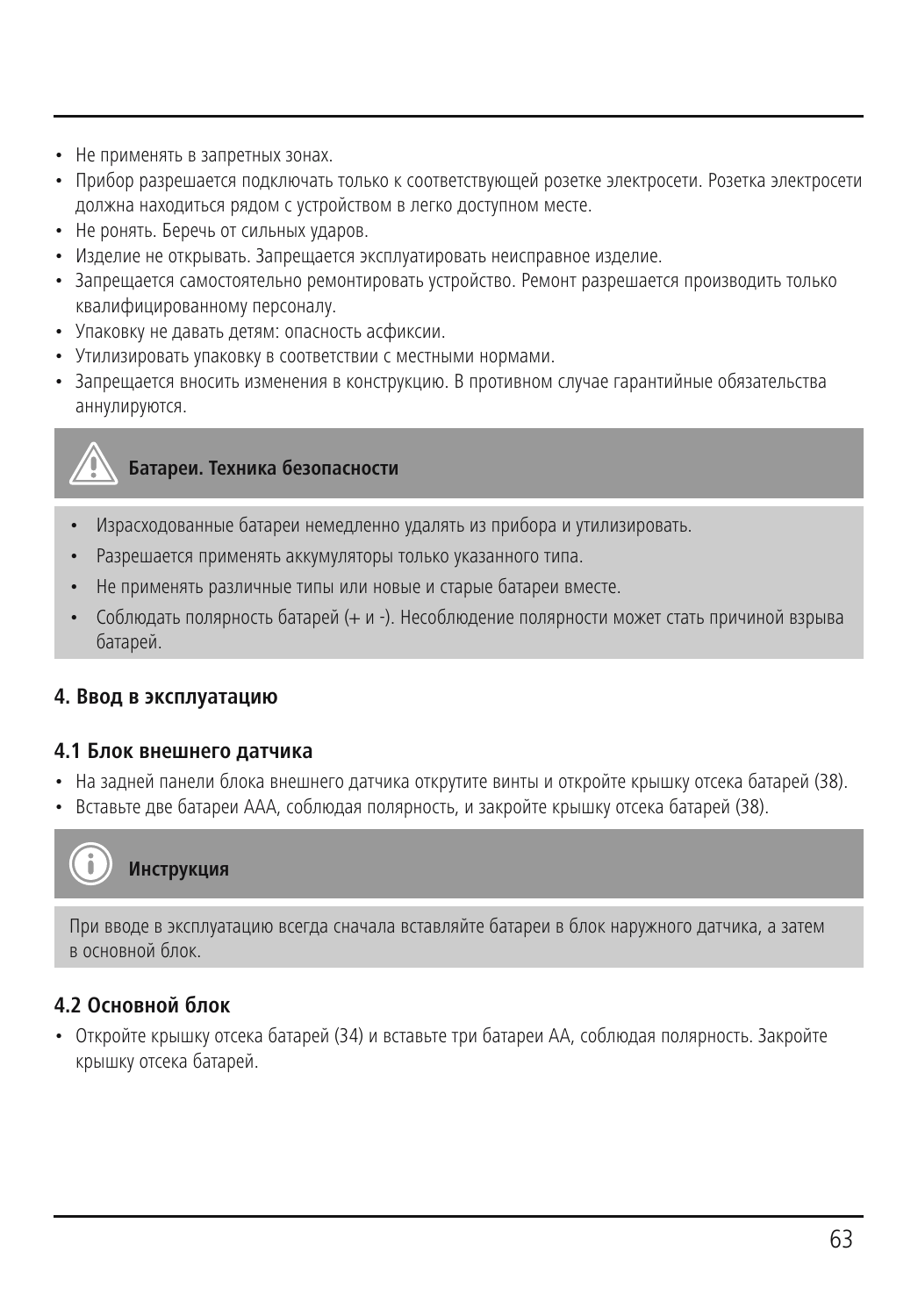#### **5. Монтаж**



# **Инструкция по монтажу**

- Перед тем как монтировать блоки, рекомендуется сначала завершить настройки в местах будущей установки (см. 6. Работа основного блока).
- Монтаж следует производить после того, как правильные настройки обеспечат надежную радиосвязь между блоками.



**Инструкция**

- Максимально допустимое расстояние между блоками составляет 30 метров.
- Монтируя блоки, следует учесть, что различные препятствия (стены, деревья, автомобили, высоковольтные линии и др.) создают помехи радиосвязи между блоками.
- Перед монтажом убедитесь, что в местах расположения блоков обеспечивается устойчивая радиосвязь.
- Блок внешнего датчика должен размещаться в месте, защищенном от воздействия прямых солнечных лучей и осадков.
- Международный стандарт высоты для измерения влажности воздуха составляет 1,25 метра (4 фута) над землей.



#### **Внимание**

- Αγορά ειδικών ή κατάλληλο υλικό εγκατάστασης από εξειδικευμένο αντιπρόσωπο για τοποθέτηση σε τοίχο.
- Перед началом эксплуатации убедитесь в отсутствии дефектных или поврежденных деталей.
- При монтаже не применять чрезмерных усилий. В противном случае можно повредить устройство.
- Убедитесь, что стена подходит для монтажа. В стене на месте монтажа не должно быть электрической проводки, газопровода, водопровода и других трубопроводов.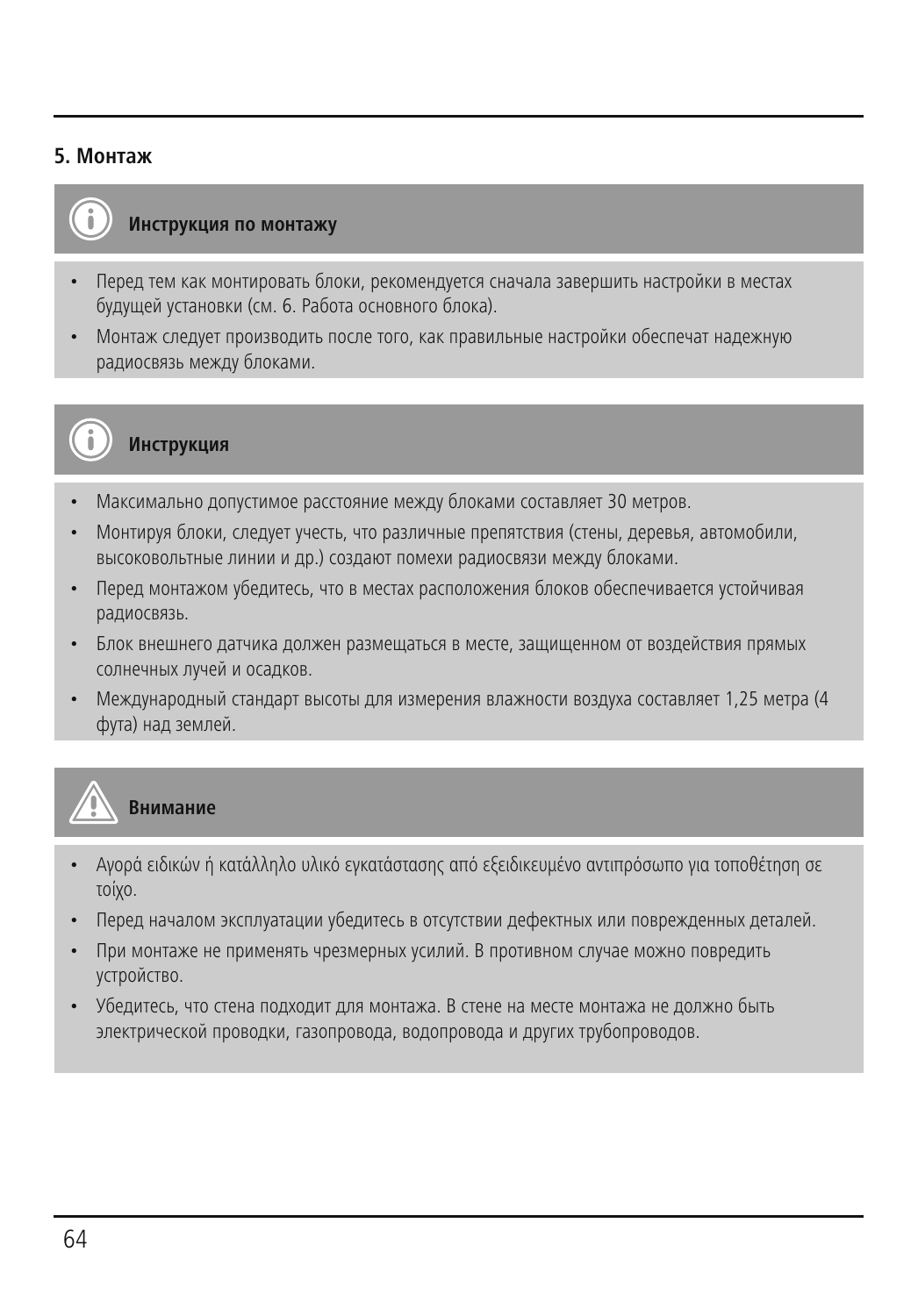# **5.1 Основной блок**

- С помощью подставки (35) установите основной блок на ровную поверхность.
- Основной блок также можно повесить на стену за отверстие (33).

# **5.2 Блок внешнего датчика**

- Блок внешнего датчика можно разместить на улице с помощью подставки.
- Однако рекомендуется монтировать внешний блок на стене.
- С помощью дюбеля закрепите шуруп на стене.
- Подвесьте блок за соответствующее отверстие (33/39).

# **6. Работа основного блока**

**Ввод данных**

Удерживая кнопку **MIN/MAX** (30) и кнопку **+** (31), можно увеличить скорость изменения значения параметра.

Нажмите кнопку **SNOOZE / LIGHT** (32), чтобы включить подсветку дисплея прибл. на 10 секунд.

#### **6.1. Автоматическая настройка при вводе в эксплуатацию**

- Сразу после включения на короткое время загораются все ЖК-сегменты дисплея.
- После этого основной блок выполняет автоматическую настройку. В процессе настройки осуществляется синхронизация с внешним блоком, стабилизация значения атмосферного давления, а также синхронизация с заводскими параметрами.



**Примечание к автоматической настройке при вводе в эксплуатацию**

- Автоматическая настройка при вводе в эксплуатацию длится ок. 3 минут.
- В течение этого времени не нажимайте кнопки устройства! В противном случае может возникнуть сбой точной настройки значений и передачи сигнала.
- Автоматическая настройка завершена, когда на дисплее начнут отображаться данные измерения внутри помещения (12, 14) и вне помещения (18, 20).
- После первого включения основного блока и установки радиосвязи с блоком внешнего датчика часы прибора автоматически начинают поиск радиосигнала точного времени (DCF). Во время этого процесса на дисплее мигает значок радиосигнала точного времени (27).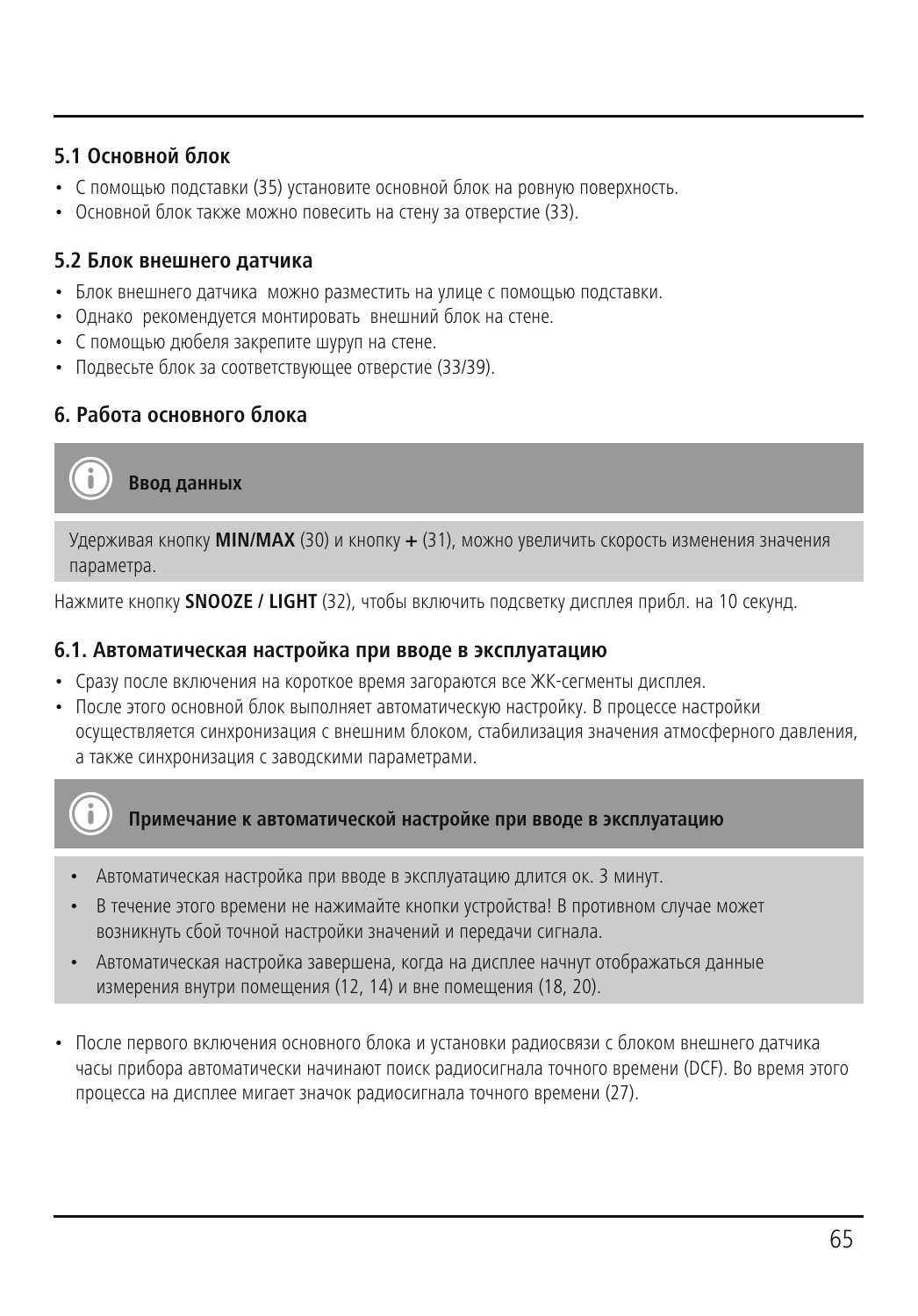| Индикация             | Поиск сигнала DCF     |
|-----------------------|-----------------------|
| Мигает значок<br>Ñ    | Активный              |
| Горит непрерывно<br>戸 | Сигнал принят успешно |
| Не горит              | Сигнал не принят      |

# **Примечание к настройке часов**

- Если в течение одной минуты радиосигнал точного времени обнаружить не удалось, поиск сигнала прекращается. В этом случае режим коррекции часов будет повторятся каждые 2 часа. Значок радиосигнала точного времени гаснет.
- При необходимости часы и календарь можно настроить вручную.
- Режим поиска радиосигнала DCF включается ежедневно автоматически. При успешном приеме радиосигнала введенные вручную значения времени и календаря заменяются.

#### **Индикация летнего времени**

Переключение на летнее время происходит автоматически. Во время индикации летнего времени на лисплее отображается  $n = 1$ .

#### **6.2. Основные параметры и ручные настройки**

- Нажмите и ок. 3 секунд удерживайте кнопку **SET** (28), чтобы настроить параметры в следующем порядке:
	- Часовой пояс (24)
	- Формат индикации времени (24)
	- Час (24)
	- Минуты (24)
	- Гол  $(21)$
	- Месяц (21)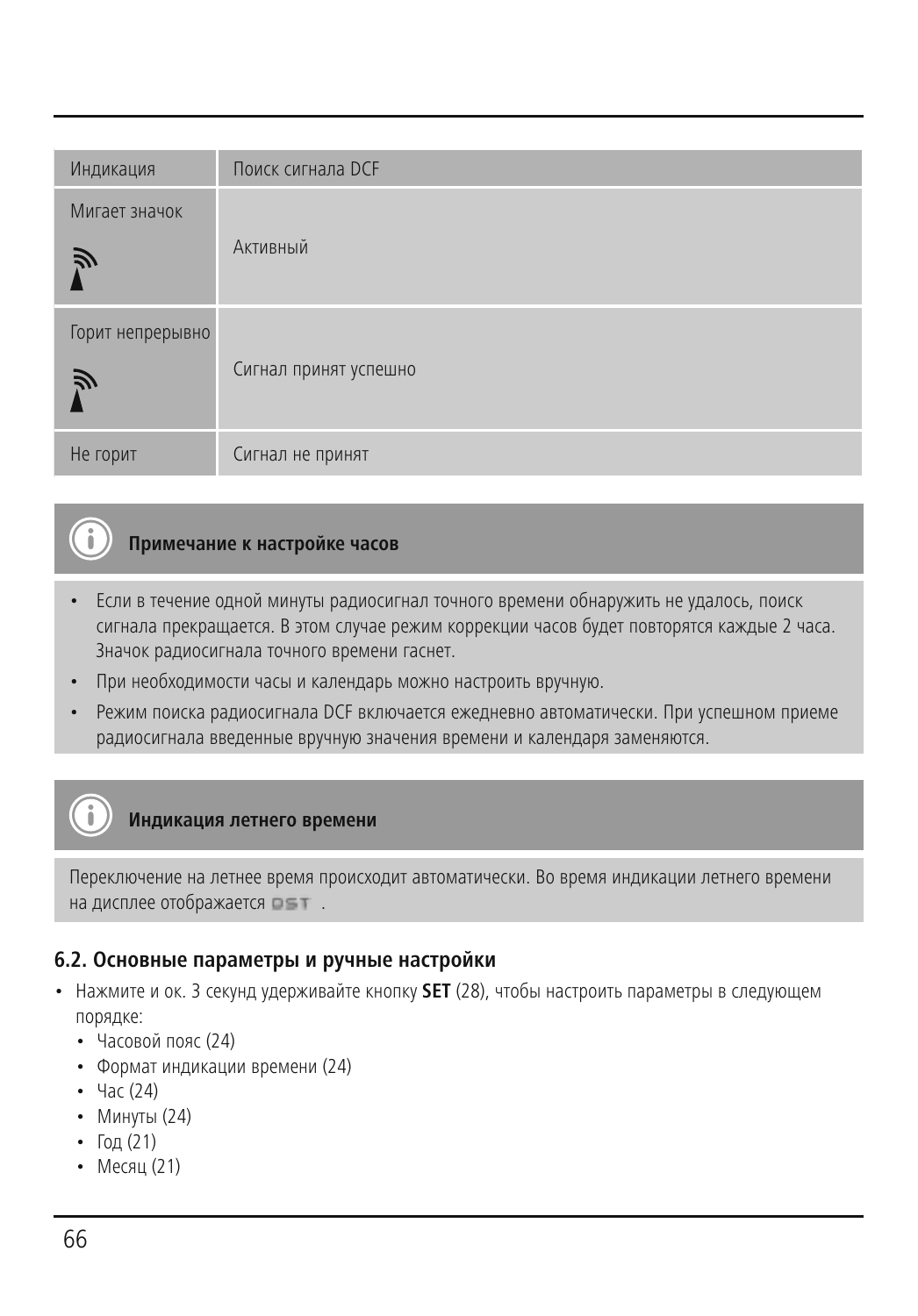- Число месяца (21)
- Единица измерения температуры (°C/°F) (13+17)
- Значение температуры в помещении (12)
- Значение влажности воздуха в помещении (14)
- Значение температуры вне помещения (18)
- Значение влажности воздуха вне помещения (20)
- Единица измерения давления воздуха (гПа / дюймов рт.ст) (5+9)
- Опорное значение относительного давления воздуха (5)
- Пороговое значение давления воздуха (5)
- Пороговое значение для определения шторма (5)
- Установите значение кнопкой MIN/MAX (30) или кнопкой **+** (31), затем подтвердите выбор кнопкой **SET** (28).
- Чтобы применить значение и перейти к следующему параметру, нажмите кнопку **SET** (28).
- Режим настройки выключается автоматически, если нажатий на кнопки не производилось в течение 20 секунд. Чтобы принудительно выйти из режима настройки, нажмите кнопку **SNOOZE/LIGHT** (32).

**Часовые пояса**

- Радиосигнал точного времени DCF соответствует среднеевропейскому времени. Если часы эксплуатируются в другом часовом поясе, то их необходимо настроить соответствующим образом.
- Например, разница во времени между Москвой и Берлином составляет 3 часа. В Москве, таким образом, необходимо сделать поправку на +3 часа. В этом случае к показателю времени (установленному автоматически по радиосигналу DCF или вручную) часы автоматически будут прибавлять 3 часа.

# **Температура и влажность воздуха**

- Точность измерений температуры и влажности воздуха соответствует только для домашнего непрофессионального использования.
- В некоторых случаях прибор отображает значения, которые несколько отличаются от опорных значений (на калиброванном измерительном устройстве и т.п.). В этом случае значения температуры и влажности воздуха можно отрегулировать/калибровать в основных параметрах и ручных настройках.
- Значения измерения не рекомендуется калибровать вручную. Во время настройки данный пункт следует пропустить, нажав кнопку **SET** (28).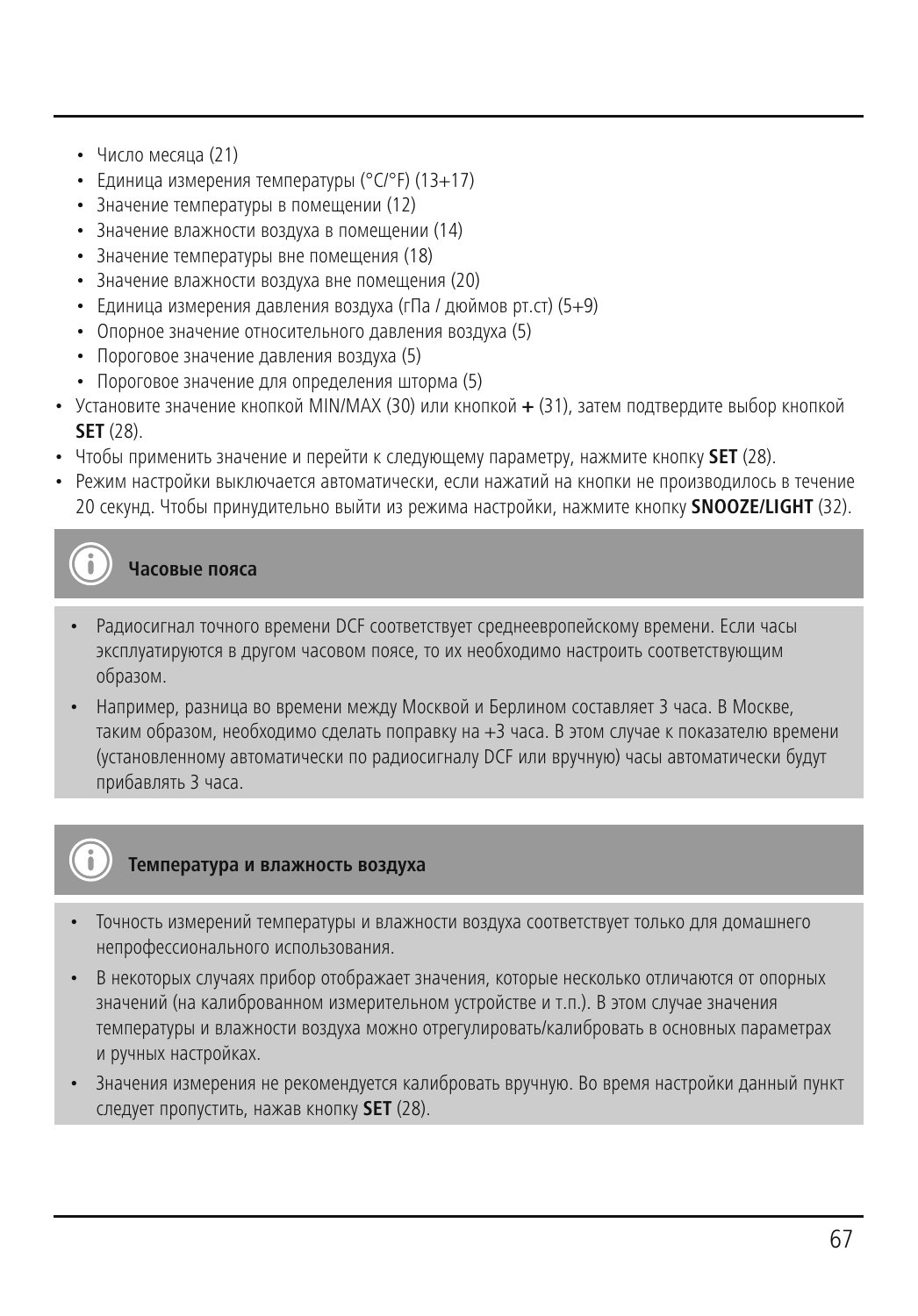# **Давление воздуха**

- Абсолютное давление воздуха (**abs**), измеренное в месте эксплуатации прибора, отрегулировать нельзя.
- Относительное давление воздуха (**rel**) представляет собой абсолютное давление, приведенное к высоте над уровнем моря (нормальному нулю).
- По умолчанию опорное значение относительного давления установлено на 1013,2 гПа. Для наиболее точного значения необходимо применить опорное значение на месте эксплуатации прибора. Опорное значение регулируется вручную в диапазоне от 919 до 1080 гПа.
- Информацию о текущем относительном давлении в месте эксплуатации можно получить через интернет, местную метеослужбу, радиостанцию и т.п.

# **Пороговое значение давления воздуха**

- Прогноз погоды основывается на динамике изменений атмосферного давления, пороговое значения которого регулируется вручную в диапазоне от 2 до 4 гПа. Заводская настройка: 3 гПа.
- Если падение или повышение атмосферного давления превысит установленное пороговое значение, прибор регистрирует изменение погодных условий.
- Для местоположений с частными изменениями давления рекомендуется устанавливать более высокие пороговые значения, по сравнению с местоположениями, в которых атмосферное давление относительно стабильное.

# **Пороговое значение для определения шторма**

- Прогноз шторма также основывается на линамике изменений атмосферного лавления, пороговое значения которого регулируется вручную в диапазоне от 3 до 9 гПа. По умолчанию установлено 6 гПа.
- Если в период трех часов регистрируется падение давления ниже порогового значения, на дисплее появится значок штормового предупреждения.
- В этом случае значок дождя и стрелка динамики изменения мигает в течение трех часов.

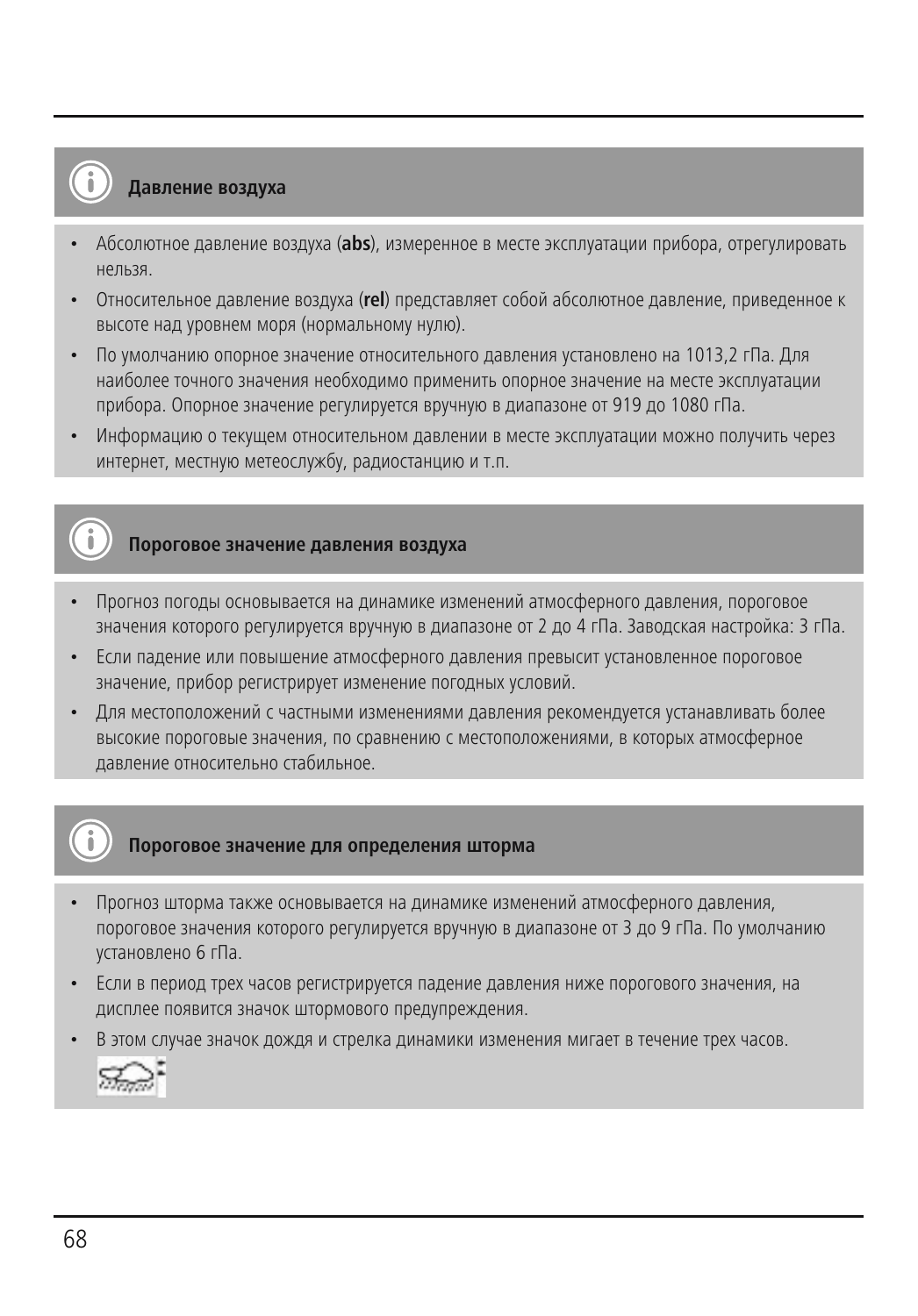# **6.3. прогноз погоды**

• На основе изменений атмосферного давления и сохраненных данных прибор прогнозирует погоду на период от 12 до 24 часов.



В первые часы после ввода в эксплуатацию из-за отсутствия необходимых данных функция прогноза погоды не работает.

Прогноз погоды отображается с помощью четырех значков (1):

| Значок (1) | Погода                |
|------------|-----------------------|
|            | ЯСНО                  |
|            | переменная облачность |
|            | облачность            |
|            | дождь                 |

• Направленность изменения давления для ближайших часов отображается между значками прогноза погоды.

| Индикация (3) | Динамика изменения давления/прогноз   |
|---------------|---------------------------------------|
| $\rightarrow$ | Давление повышается/погода улучшается |
|               | Давление понижается/погода ухудшается |

• Прибор отображает значок прогноза погоды в зависимости от текущего относительного давления воздуха и показателей изменения давления за последние 6 часов. Если ожидается изменение погоды, стрелка динамики изменения давления (3) мигает в течение трех часов. При стабилизации условий погоды мигание стрелки (3) прекращается.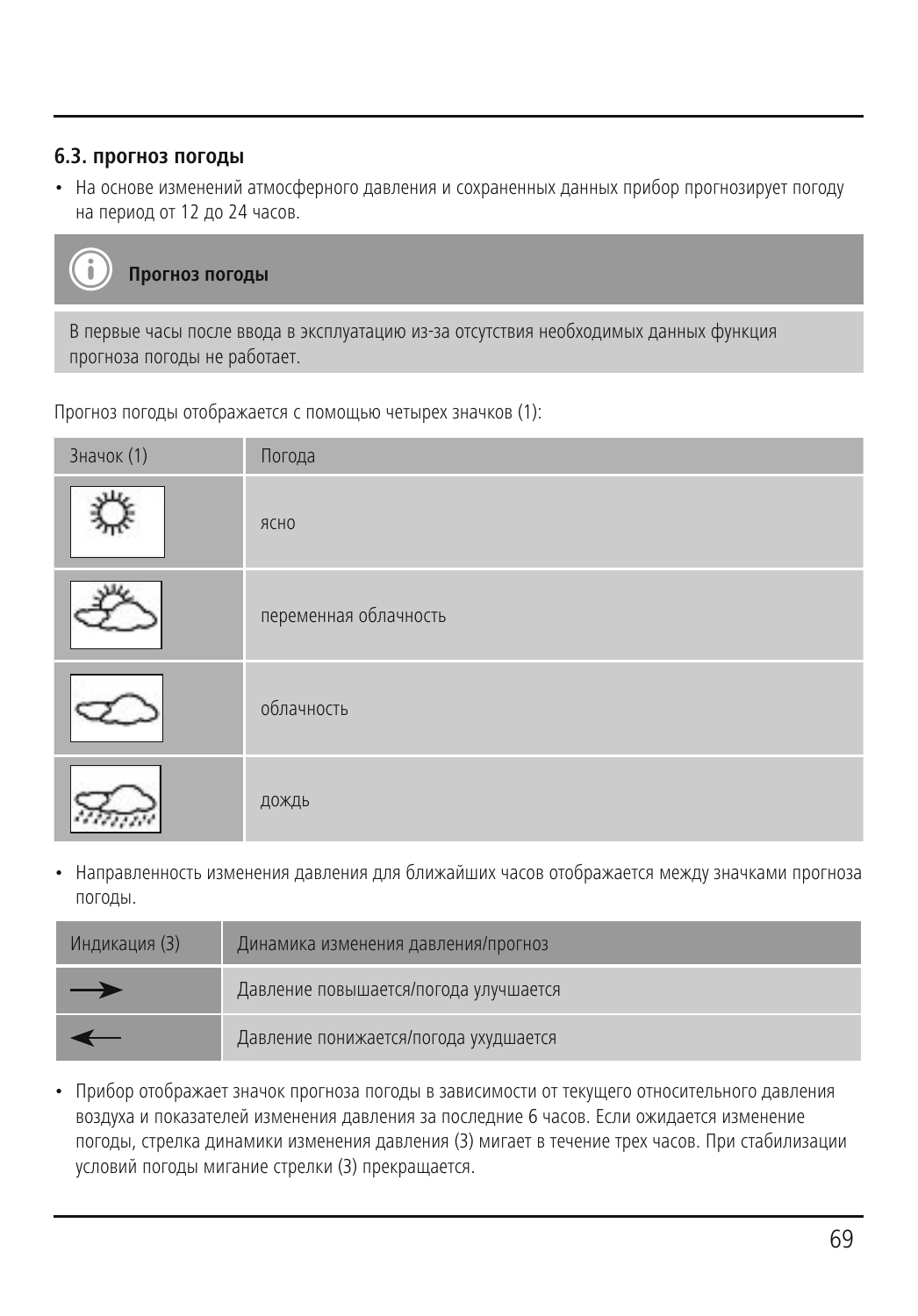Примеры:

| Индикация | Описание                                                                                                                                  |
|-----------|-------------------------------------------------------------------------------------------------------------------------------------------|
|           | Прогноз погоды: дождь<br>Направление изменения давления: давление понижается/погода<br>ухудшается<br>Текущая погода: облачность           |
|           | Текущая погода: переменная облачность<br>Направление изменения давления: давление повышается/погода<br>улучшается<br>Прогноз погоды: ясно |

На диаграмме (8) отображается динамика измерения относительного давления за последние 24 часа.

#### **6.4. Режим индикации температуры / давления**

- Кнопкой **SET** (28) переключается следующая индикация:
	- Наружная температура (18: **TEMP**)/ точка росы (18: **DEWPOINT**)
	- Абсолютное давление (7: **abs**)/ относительное давление (7: **rel**) Соответствующая индикация начинает мигать.
- Чтобы переключить индикацию температуры вне помещения и точки росы или абсолютного давления и относительного давления, нажмите кнопку MIN/MAX (30) или **+**-Taste (31).
- Подтвердите выбор режима индикации кнопкой **SET** (28).

# **Точка росы**

Температура точки росы показывает значение наружной температуры, когда при текущем давлении относительная влажность достигнет 100%.

#### **6.5 Сигнализация**

- Несколько раз нажмите кнопку **ALM** (29), чтобы включить режим сигнализации **HI AL** (4/11/16/21) или **LO AL** (4/11/16/21).
- В режиме сигнализации **HI AL** (4/11/16/21) несколько раз нажмите кнопку **SET** (28), чтобы переключить функции режима:
	- Будильник (час/минуты) (24)
	- Сигнализация повышенной влажности воздуха в помещении (14)
	- Сигнализация повышенной температуры воздуха в помещении (12)
	- Сигнализация повышенной влажности воздуха вне помещения (20)
	- Сигнализация повышенной температуры вне помещения (18)
	- Сигнализация повышенного абсолютного давления (5) Соответствующая индикация начинает мигать.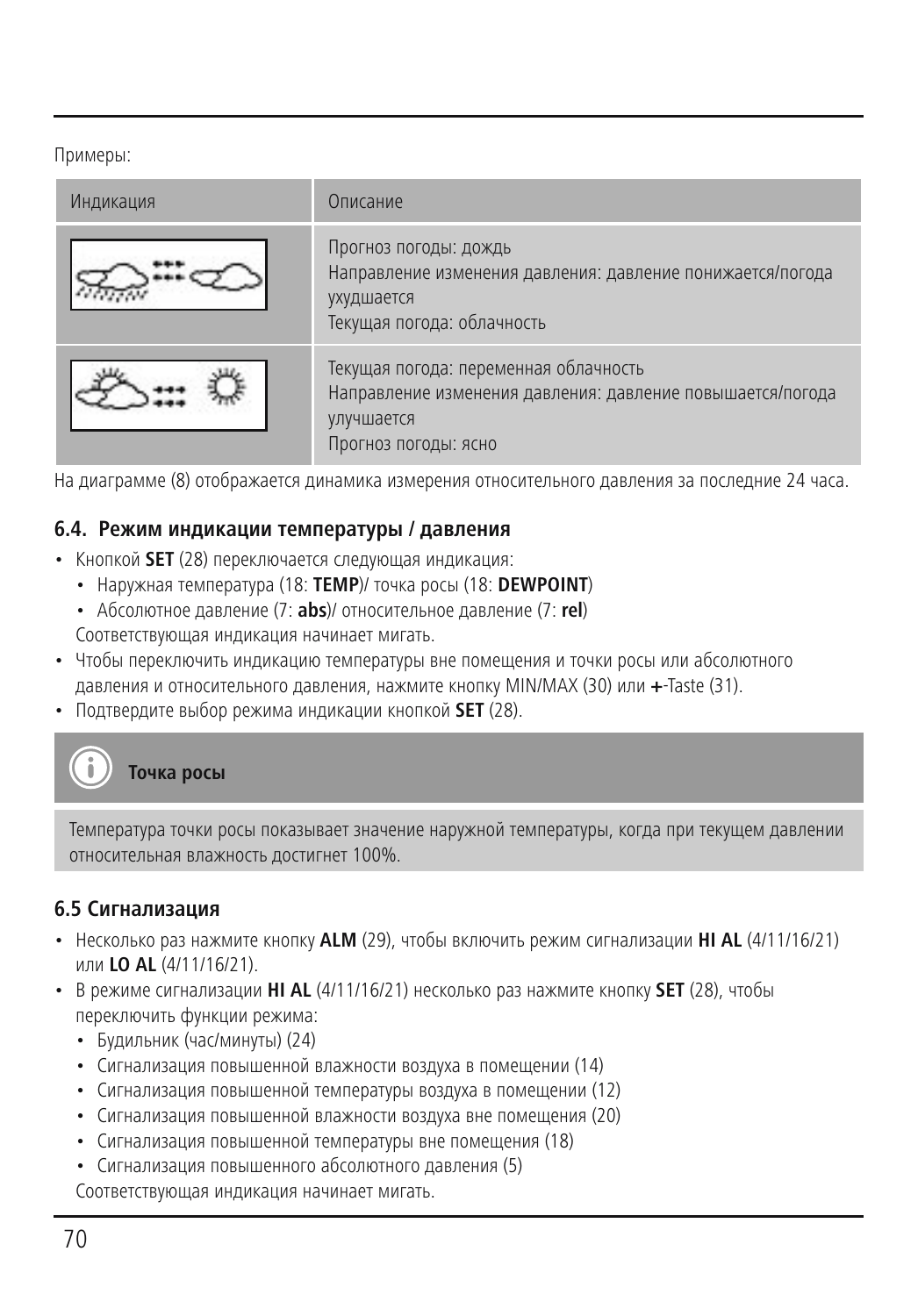- В режиме сигнализации **LO AL** (4/11/16/21) несколько раз нажмите кнопку **SET** (28), чтобы переключить функции режима:
	- Будильник (час/минуты) (24)
	- Сигнализация пониженной влажности воздуха в помещения (14)
	- Сигнализация пониженной температуры в помещении (12)
	- Сигнализация пониженной влажности воздуха вне помещения (20)
	- Сигнализация пониженной температуры воздуха вне помещения (18)
	- Сигнализация пониженного абсолютного давления (5)
	- Соответствующая индикация начинает мигать.
- С помощью кнопок **MIN/MAX** (30) и + (31) осуществляется настройка значений режима сигнализации. Чтобы подтвердить настройку, нажмите кнопку **SET** (28).
- Чтобы включить/выключить соответствующую функцию режима сигнализации, нажмите кнопку **ALM** (15). Если режим сигнализации включен, на дисплее отображается соответствующий значок (6/10/15/26), **HI AL** (4/11/16) и/или **LO AL** (4/11/16).
- Режим настройки выключается автоматически, если нажатий на кнопки не производилось в течение 20 секунд. Чтобы принудительно выйти из режима настройки, нажмите кнопку **SNOOZE/LIGHT** (32).

**Примечание**

Если сигнализация включена, то на дисплее отображаются соответствующие значения. При выключенной сигнализации на дисплее отображается --- и --.

- Прибор подает звуковой сигнал при достижении соответствующего порогового значения атмосферных условий или при наступлении времени срабатывания будильника.
- Кроме звукового сигнала в течение 2 минут мигают соответствующие значки (6/10/15/26), **HI AL** (4/11/16) и/или **LO AL** (4/11/16), а также значения атмосферных условий.
- Чтобы отключить подачу сигнала предупреждения, нажмите любую кнопку.

#### **Работа сигнализации пороговых состояний атмосферы**

- Если в течение 10 минут срабатывает одна и та же функция режима сигнализации, звуковой сигнал не подается. Соответствующий значок и пороговое значение мигает до тех пор, пока атмосферные условия не стабилизируются.
- Если значение атмосферного параметра превысит пороговое, функция режима сигнализации автоматически срабатывает снова.
- Если сигнализация срабатывает вследствие достижения температуры значения точки росы, на дисплее дополнительно мигает значок **DEW POINT**.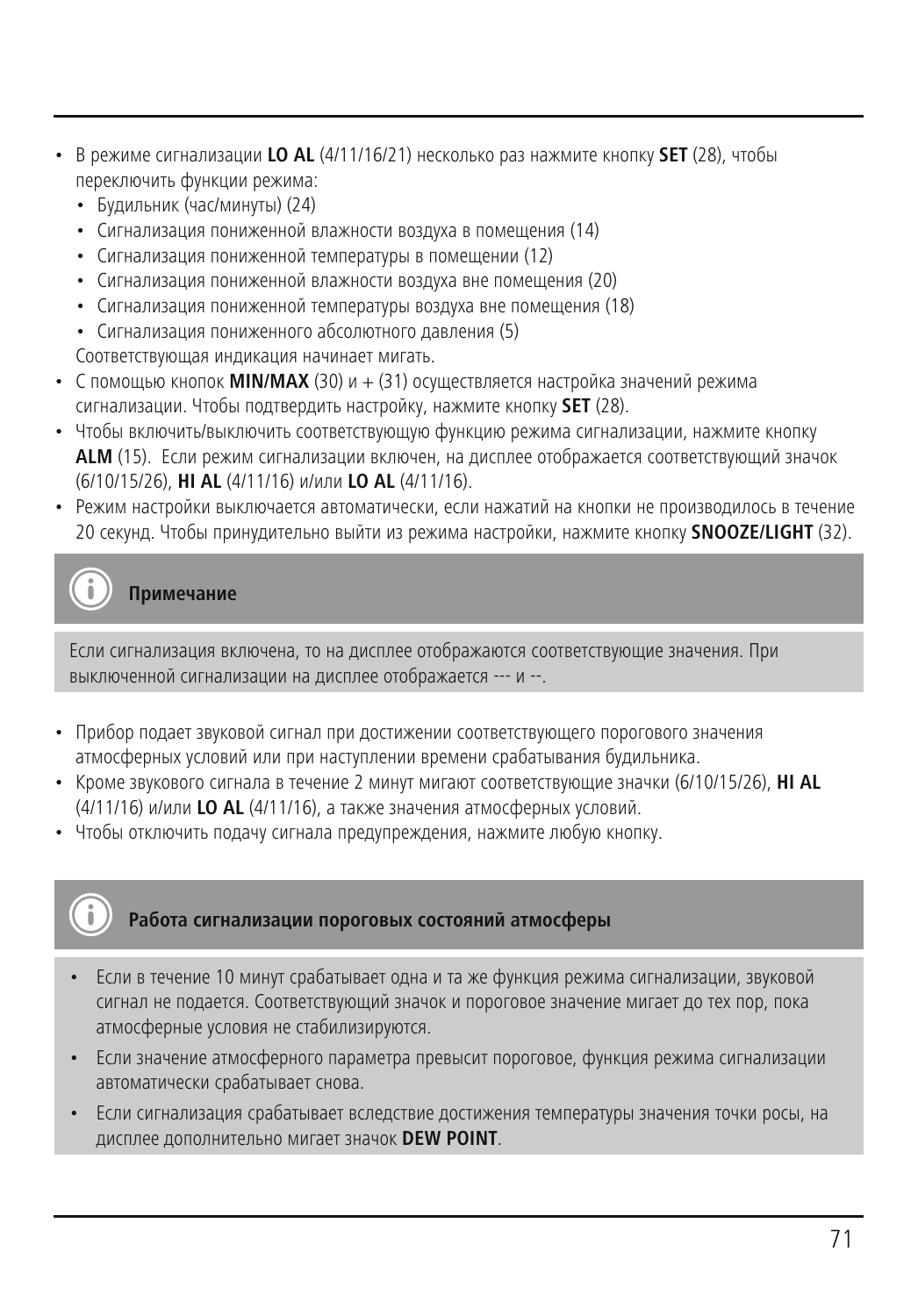#### **Автоповтор сигнала**

Во время подачи сигнала нажмите **SNOOZE / LIGHT** (32), чтобы включить автоповтор сигнала. Подача сигнала прерывается на 5 минут, после чего сигнал подается снова. Если работает функция автоповтора сигнала, на дисплее мигает соответствующий значок.

#### **6.6. Максимальные и минимальные значения температуры и влажности воздуха**

- Зафиксированные максимальные и минимальные значения наружной и комнатной температуры, а также влажности воздуха автоматически сохраняются в памяти прибора.
- Нажимайте кнопку **MIN/MAX** (30), чтобы переключить индикацию текущей температуры и влажности, минимальной температуры и влажности (2: **MIN**), а также максимальной температуры и влажности (2: **MAX**).
- В режиме индикации максимальных значений (2: **MAX**) нажатие кнопок **+** (31) открывает следующие значения (по датам (21) и времени (24) их регистрации):
	- Максимальная влажность воздуха в помещении (14)
	- Максимальная температура в помещении (12)
	- Максимальная влажность наружного воздуха (20)
	- Максимальная температура наружного воздуха (18)
	- Максимальное абсолютное/относительное атмосферное давление (5)
- В режиме индикации минимальных значений (2: **MIN**) нажатие кнопок **+** (31) открывает следующие значения (по датам (21) и времени (24) их регистрации):
	- Минимальная влажность воздуха в помещении (14)
	- Минимальная температура в помещении (12)
	- Минимальная влажность наружного воздуха (20)
	- Минимальная температура наружного воздуха (18)
	- Минимальное абсолютное/относительное атмосферное давление (5)
- Чтобы удалить максимальное/минимальное значение с его временной меткой, нажмите и ок. 3 секунд удерживайте кнопку **SET** (28).
- Нажмите кнопку **SNOOZE / LIGHT** (32) или подождите ок. 20 секунд, чтобы сбросить индикацию текущих значений.

# **Замена батареи**

После замены батарей основного блока и блока внешнего датчика необходимо заново выполнить синхронизацию блоков.

Для этого необходимо удалить батареи в том числе из другого блока (даже если они не были разряжены), а затем снова загрузить их в отсек батарей. При необходимости замените батареи.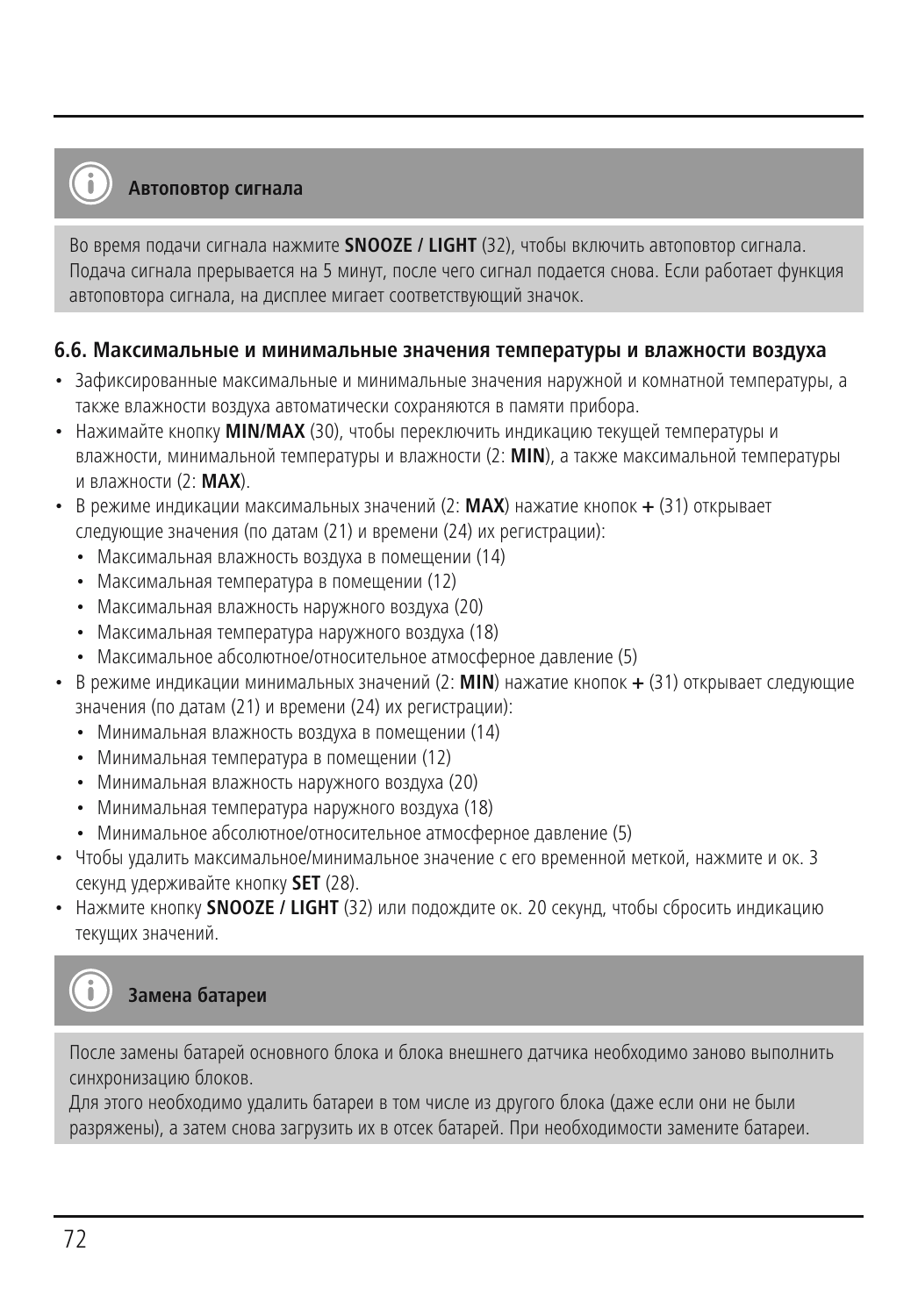

#### **Неправильная передача измеренных значений. Примечание**

Иногда в случае помех (сеть WLAN, компьютеры, телевизоры и др.) обмен данными между блоками может нарушаться.

Синхронизируйте блоки заново, выгрузив и снова загрузив батареи.

Если обмен данными не возобновиться, замените батареи новыми.

При необходимости установите основной блок в другое место, чтобы предотвратить сбои в будущем.

## **7. Уход и техническое обслуживание**

Чистку изделия производить только безворсовой слегка влажной салфеткой. Запрещается применять агрессивные чистящие средства. Следите за тем, чтобы в устройство не попала вода.

## **8. Отказ от гарантийных обязательств**

Компания Hama GmbH & Co. KG не несет ответственность за ущерб, возникший вследствие неправильного монтажа, подключения и использования изделия не по назначению, а также вследствие несоблюдения инструкции по эксплуатации и техники безопасности.

#### **9. Отдел техобслуживания**

По вопросам ремонта или замены неисправных изделий обращайтесь к продавцу или в сервисную службу компании Hama. Горячая линия отдела техобслуживания: +49 9091 502-115 (немецкий, английский) Подробнее смотрите здесь: www.hama.com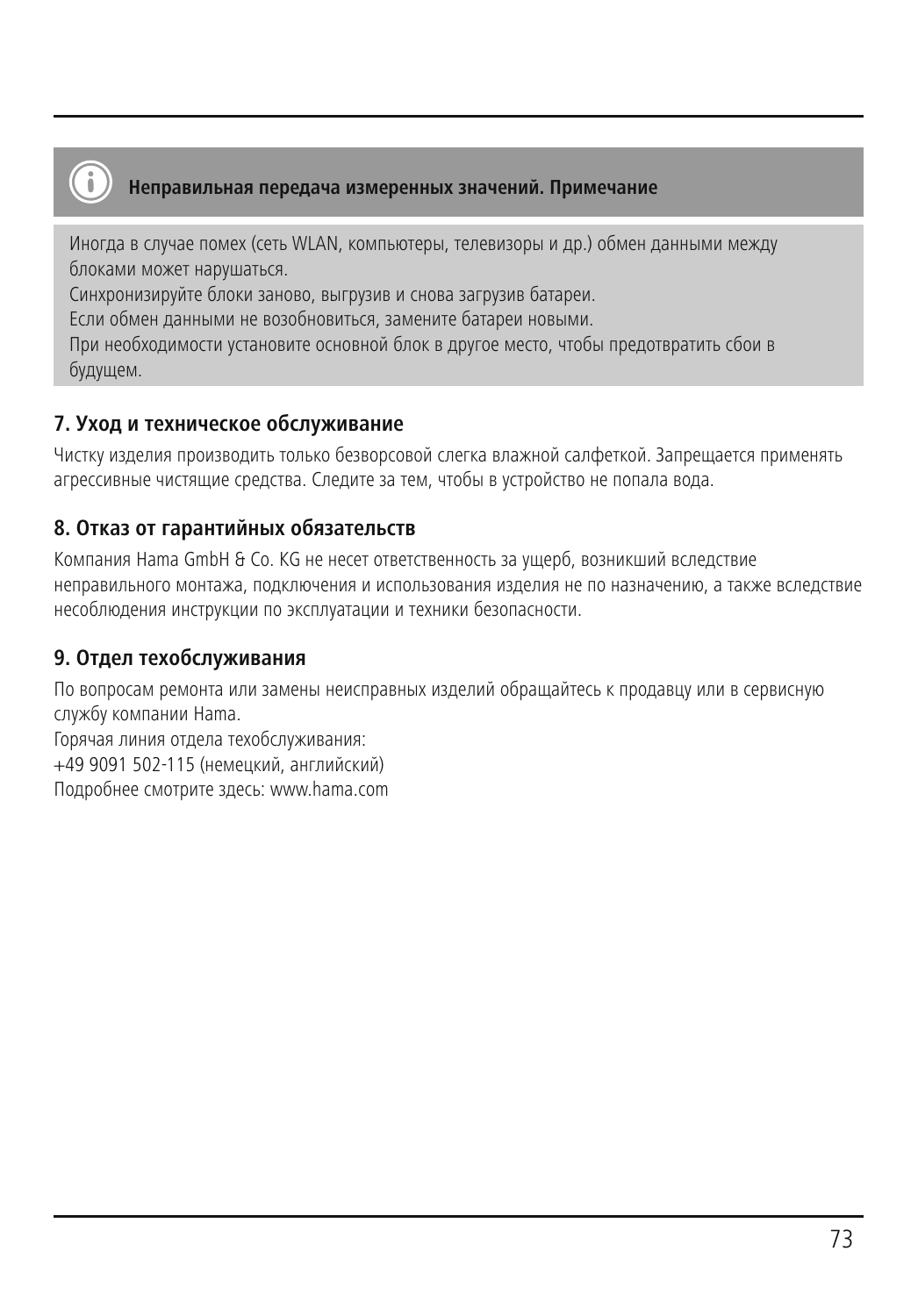## **10. Технические характеристики**

|                                                        | Основной блок                                                                         | Блок внешнего датчика                                                      |
|--------------------------------------------------------|---------------------------------------------------------------------------------------|----------------------------------------------------------------------------|
| Питание                                                | 4.5B<br>3 батареи АА                                                                  | 3.0B<br>2 батареи ААА                                                      |
| Диапазон измерения<br>Температура<br>Влажность воздуха | $0^{\circ}$ C - +50 $^{\circ}$ C/ 32 $^{\circ}$ F - 122 $^{\circ}$ F<br>$20\% - 95\%$ | $-20^{\circ}$ C - $+60^{\circ}$ C/ $-4^{\circ}$ F - 140°F<br>$20\% - 95\%$ |
| Шаг шкалы<br>Температура<br>Влажность воздуха          | $0.1^{\circ}$ C / $0.2^{\circ}$ F<br>1%                                               | $0,1^{\circ}$ C / $0,2^{\circ}$ F<br>1 %                                   |
| Цикл измерения температуры /<br>влажности              | $30$ cek.                                                                             | 57 сек.                                                                    |
| Диапазон измерения<br>барометра<br>Шаг шкалы           | 919 - 1080 мбар/гПа (27,14 -<br>31,89 дюймов рт.ст.)<br>$0,1$ r $\Pi$ a               |                                                                            |
| Часы с коррекцией по<br>радиосигналу точного времени   | Да                                                                                    | Нет                                                                        |
| Гигрометр                                              | Да                                                                                    | Да                                                                         |
| Термометр                                              | Да                                                                                    | Да                                                                         |
| Барометр                                               | Да                                                                                    | Нет                                                                        |
| Функция будильника                                     | Да                                                                                    | Нет                                                                        |
| Частота                                                | 433 МГц                                                                               |                                                                            |
| Дальность действия                                     | $\leq 100$ M                                                                          |                                                                            |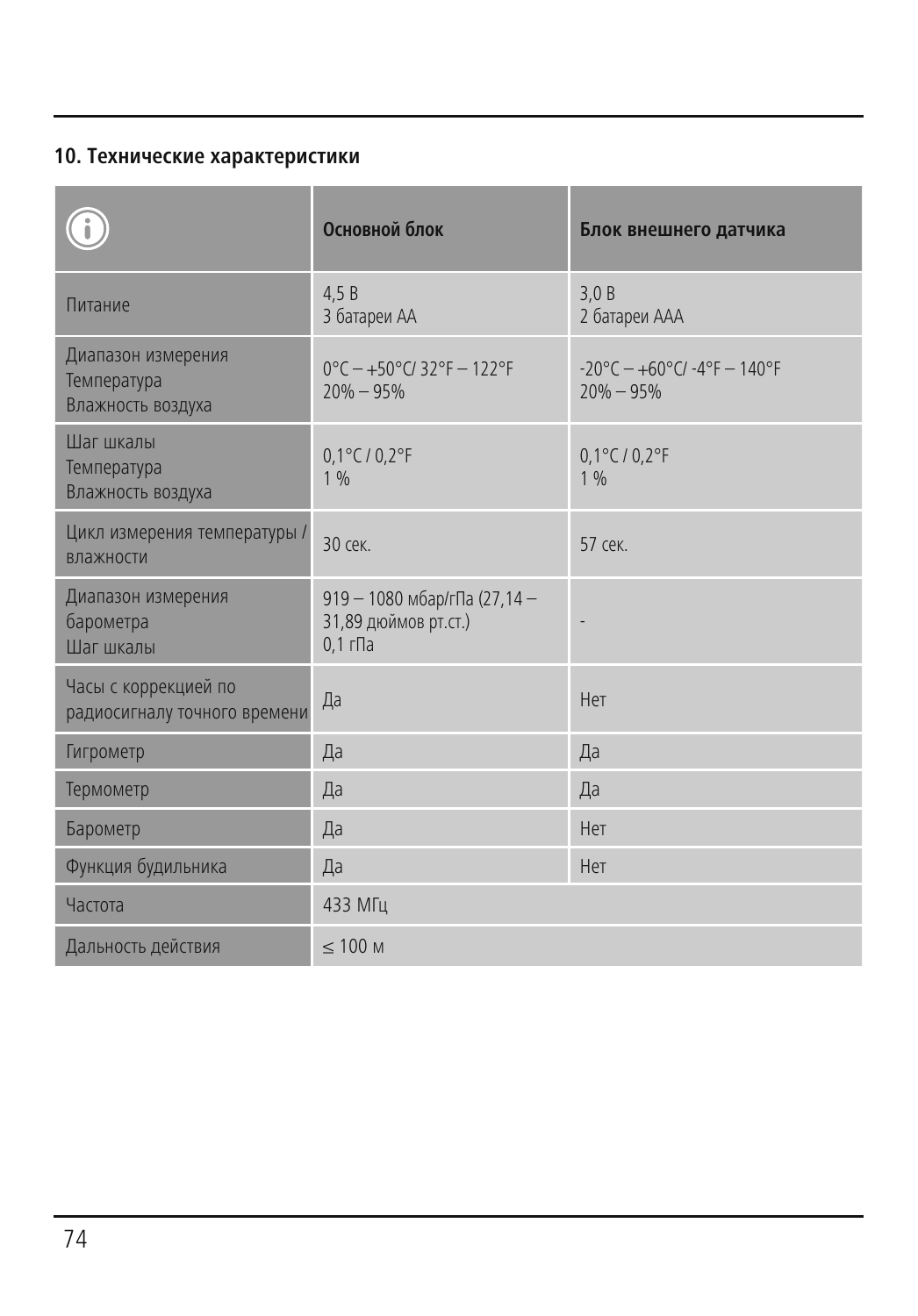## **11. Инструкции по утилизации**

## **Охрана окружающей среды:**



С момента перехода национального законодательства на европейские нормативы 2012/19/ EU и 2006/66/EU действительно следующее: Электрические и электронные приборы, а также батареи запрещается утилизировать с обычным мусором. Потребитель, согласно закону, обязан утилизировать электрические и электронные приборы, а также батареи и аккумуляторы после их использования в специально предназначенных для этого пунктах

сбора, либо в пунктах продажи. Детальная регламентация этих требований осуществляется соответствующим местным законодательством. Необходимость соблюдения данных предписаний обозначается особым значком на изделии, инструкции по эксплуатации или упаковке. При переработке, повторном использовании материалов или при другой форме утилизации бывших в употреблении приборов Вы помогаете охране окружающей среды. В соответствии с предписаниями по обращению с батареями, в Германии вышеназванные нормативы действуют для утилизации батарей и аккумуляторов.

#### **12. Декларация производителя**

Компания Ната GmbH & Co. КG настоящим подтверждает, что данное изделие полностью<br>соответствует основным и другим соответствующим нормативам Директивы 2014/53/ЕС.<br>Лекларация о соответствии товара нормативам смотрите на веб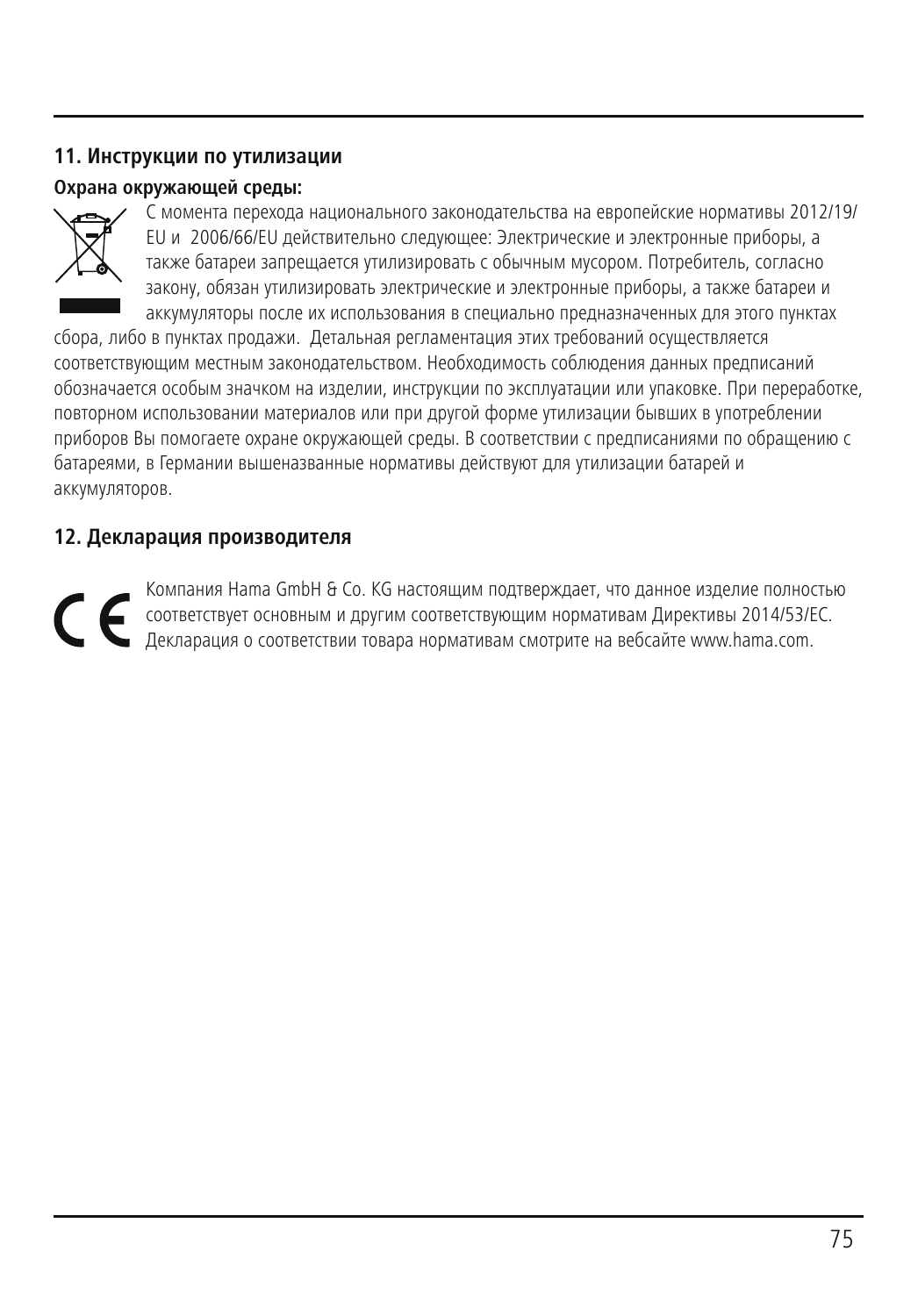## **Elementi di comando e indicazioni**

## **Stazione base A**

- 1. Simbolo delle previsioni del tempo
- 2. Dati minimi/massimi
- 3. Tendenza pressione atmosferica
- 4. Allarme pressione atmosferica più bassa (**LO**) / più alta (**HI**)
- 5. Valore pressione atmosferica
- 6. Allarme attivo pressione atmosferica più bassa (**LO**) / più alta (**HI**)
- 7. Pressione atmosferica assoluta / relativa
- 8. Andamento della pressione atmosferica 24 ore
- 9. Unità pressione atmosferica
- 10. Allarme attivo temperatura ambiente / umidità ambiente bassa (**LO**)/ alta (**HI**)
- 11. Allarme temperatura ambiente / umidità ambiente bassa (**LO**)/ alta (**HI**)
- 12. Temperatura ambiente
- 13. Unità temperatura ambiente
- 14. Umidità aria ambiente relativa
- 15. Allarme attivo temperatura esterna / umidità aria esterna bassa (**LO**) / alta (**HI**)
- 16. Allarme temperatura esterna e umidità aria esterna bassa (**LO**) / alta (**HI**)
- 17. Unità temperatura esterna
- 18. Temperatura esterna / temperatura punto di rugiada
- 19. Segnale trasmettitore esterno
- 20. Umidità aria esterna relativa
- 21. Data
- 22. Ora legale
- 23. Segnale orario via DCF
- 24. Ora
- 25. Giorno della settimana
- 26. Allarme attivo ora sveglia
- 27. Simbolo radio
- 28. Tasto **SET** = cambio modalità di visualizzazione / conferma del valore d'impostazione
- 29. Tasto **ALM** = visualizzazione / impostazione / disattivazione / attivazione funzioni di allarme
- 30. Tasto **MIN/MAX** = richiesta dei valori massimi e minimi memorizzati / riduzione del valore impostato attuale
- 31. Tasto **+** = aumento dell'attuale valore d'impostazione
- 32. Tasto **SNOOZE / LIGHT** = interruzione del segnale di sveglia / attivazione della retroilluminazione (ca. 10 secondi) / interruzione impostazioni
- 33. Foro per montaggio a parete
- 34. Vano batterie
- 35. Piedino di sostegno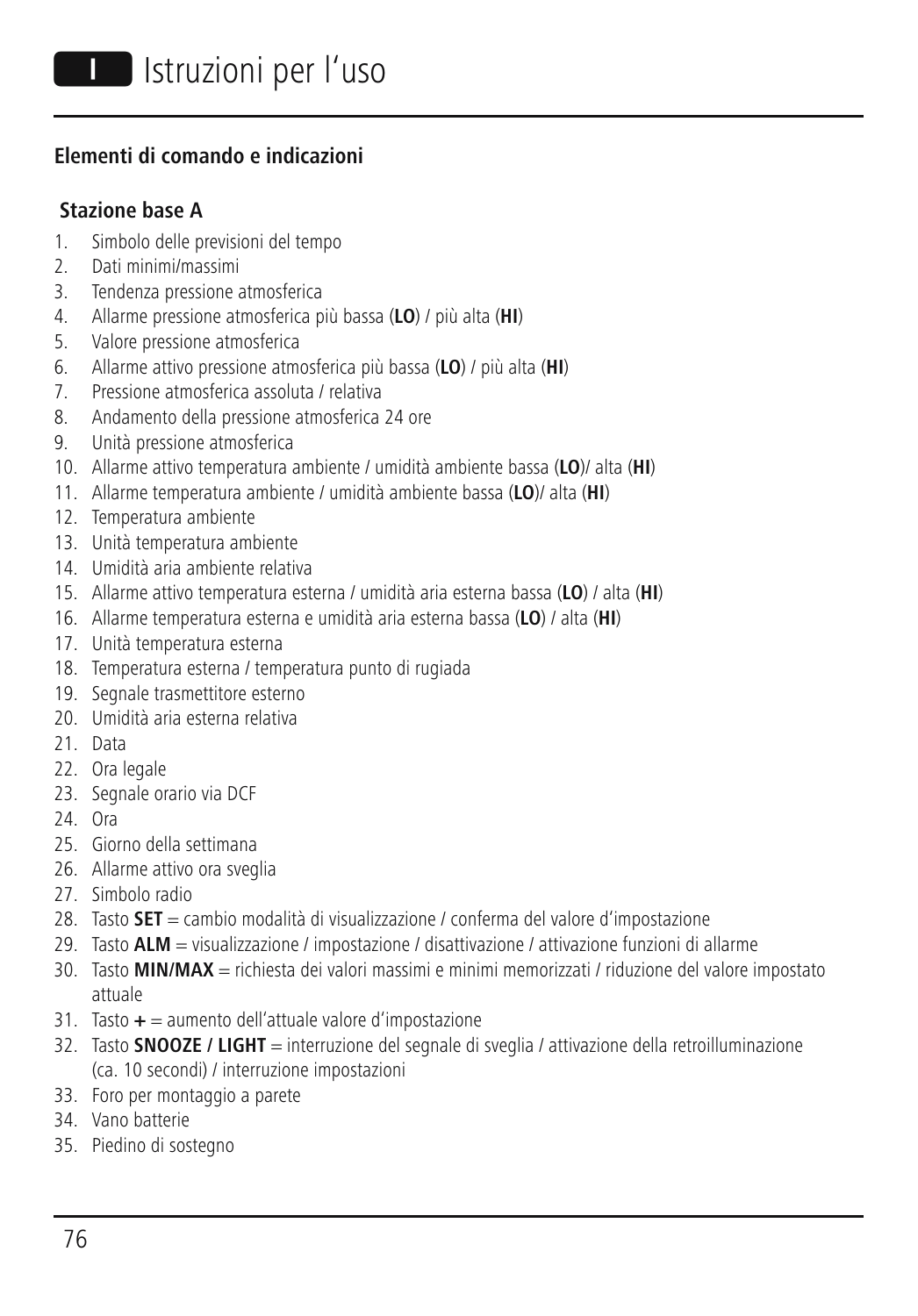## **B Stazione di misura**

- 36. Temperatura esterna
- 37. Umidità aria esterna
- 38. Vano batterie
- 39. Foro per montaggio a parete
- 40. Tasto **TX** = non ha funzioni utilizzabili dall'utente
- 41. Tasto **C/F**
	- = commutazione tra gradi °C e °F

Grazie per avere acquistato un prodotto Hama!

Prima della messa in esercizio, leggete attentamente le seguenti istruzioni e avvertenze, quindi conservatele in un luogo sicuro per una eventuale consultazione. In caso di cessione dell'apparecchio, consegnate anche le presenti istruzioni al nuovo proprietario.

## **1. Spiegazioni di simboli di attenzione e avvertenze**



Viene utilizzato per contrassegnare le indicazioni di sicurezza oppure per rivolgere l'attenzione verso particolari rischi e pericoli.



**Avvertenza**

Viene utilizzato per contrassegnare informazioni supplementari o indicazioni importanti.

## **2. Contenuto della confezione**

- stazione meteo EWS-800 (stazione base per interni / stazione di misurazione per esterni)
- queste istruzioni per l'uso

## **3. Avvertenze di sicurezza**

- Il prodotto è concepito per l'uso domestico privato, non commerciale.
- Non mettere in esercizio il prodotto al di fuori dei suoi limiti di rendimento indicati nei dati tecnici.
- Non usare il prodotto in ambienti umidi ed evitare il contatto con gli spruzzi.
- Evitare di mettere in esercizio il prodotto in prossimità di riscaldamento, altre fonti di calore o la luce diretta del sole.
- Non utilizzare il prodotto in zone in cui non sono ammesse le apparecchiature elettroniche.
- Collegare il prodotto solo a una presa appositamente omologata. La presa deve trovarsi nei pressi del prodotto ed essere facilmente accessibile.
- Non fare cadere il prodotto e non sottoporlo a forti scossoni!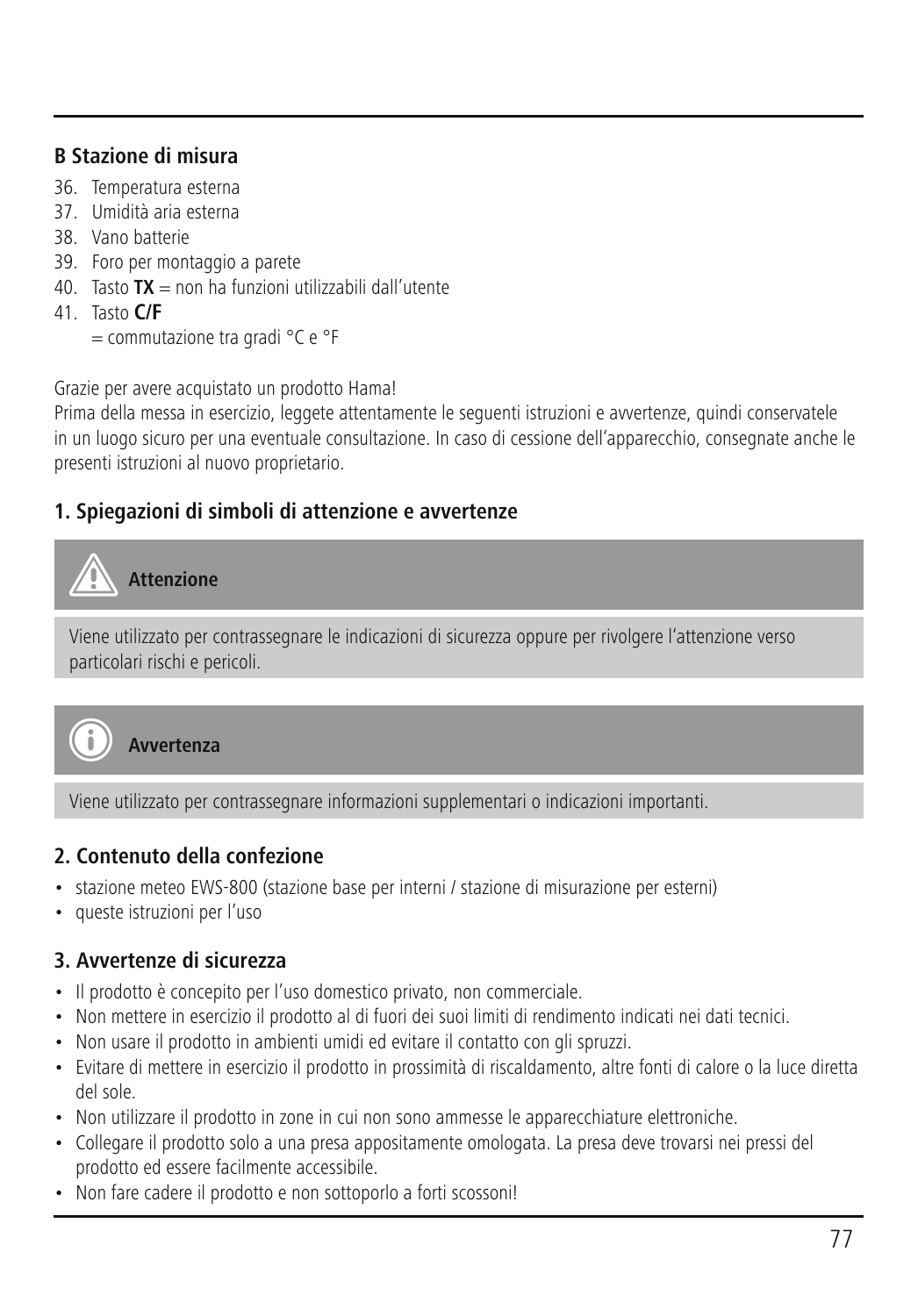- Non aprire il prodotto e non utilizzarlo più se danneggiato
- Non tentare di aggiustare o riparare l'apparecchio da soli. Fare eseguire qualsiasi lavoro di riparazione al personale specializzato competente.
- Tenere l'imballo fuori dalla portata dei bambini, pericolo di soffocamento!
- Smaltire immediatamente il materiale d'imballaggio attenendosi alle prescrizioni locali vigenti.
- Non apportare modifiche all'apparecchio per evitare di perdere i diritti di garanzia.

## **Attenzione – Batterie**

- Rimuovere e smaltire immediatamente le batterie scariche.
- Utilizzare unicamente accumulatori (o batterie) conformi al tipo indicato.
- Non utilizzare batterie di tipi o costruttori diversi, né mischiare batterie vecchie e nuove.
- Attenersi sempre alla corretta polarità (scritte + e -) delle batterie e inserirle
- di conseguenza. La mancata osservanza comporta la perdita di potenza o il rischio di esplosione delle **batterie**

## **4. Messa in esercizio**

## **4.1 Stazione di misurazione**

- Svitare la vite del vano batterie (38) sul retro della stazione di misura e aprirlo.
- Inserire due batterie AAA con la polarità corretta, quindi chiudere il vano batterie (38) con la vite.



Per mettere in servizio l'apparecchio, inserire sempre prima le batterie nella stazione di misura, quindi nella stazione base.

## **4.2 Stazione base**

• Aprire il vano batterie (34) e inserire tre batterie AA con la polarità corretta. Quindi chiudere il coperchio del vano batterie.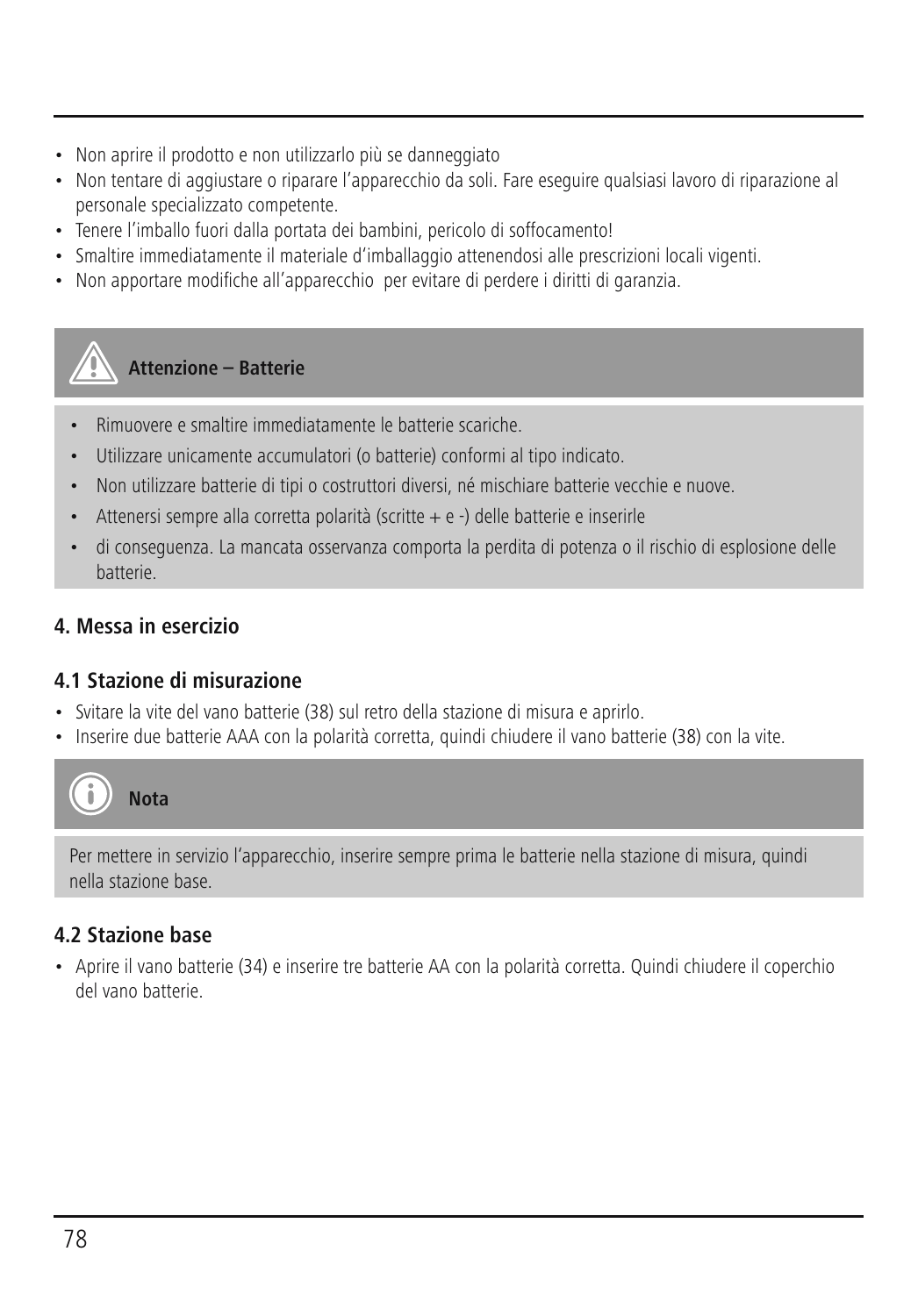## **5. Montaggio**



## **Avvertenza – montaggio**

- Si consiglia di collocare la stazione base e di misura nel luogo di montaggio desiderato senza montarla e di effettuare tutte le impostazioni come descritto al capitolo 6. Messa in esercizio della stazione base.
- Montare la/le stazioni solo dopo avere effettuato l'impostazione corretta e un collegamento radio stabile.



- La portata della trasmissione radio tra la stazione base e di misurazione all'aperto è di max. 30m.
- Prima del montaggio prestare attenzione che la trasmissione radio non venga impedita da segnali di disturbo o ostacoli come edifici, alberi, veicoli, linee di alta tensione ecc.
- Prima del montaggio definitivo, accertarsi che tra i luoghi di montaggio desiderati vi sia una ricezione sufficiente.
- Durante il montaggio della stazione di misurazione, accertarsi che il luogo d'installazione sia protetto dalla luce diretta del sole e dalla pioggia.
- L'altezza standard internazionale per la misurazione della temperatura dell'aria è pari a 1,25 m (4 ft) dal suolo.



## **Avvertenza**

- Procurarsi il materiale di installazione idoneo per il montaggio alla parete prevista presso i rivenditori specializzati.
- Verificare che non vengano montati pezzi difettosi o danneggiati.
- Non usare troppa forza, né violenza durante il montaggio per evitare di danneggiare il prodotto.
- Prima di procedere al montaggio, verificare che la parete sia idonea per il peso da montare e accertarsi che nel punto della parete dove si desidera montare il supporto non vi siano cavi elettrici, né tubazioni di acqua, gas o altro.

#### **5.1 Stazione base**

- Posizionare la stazione base con il piedino di sostegno (35) su una superficie piana.
- In alternativa la stazione base si può fissare alla parete mediante il foro (33) presente sul retro.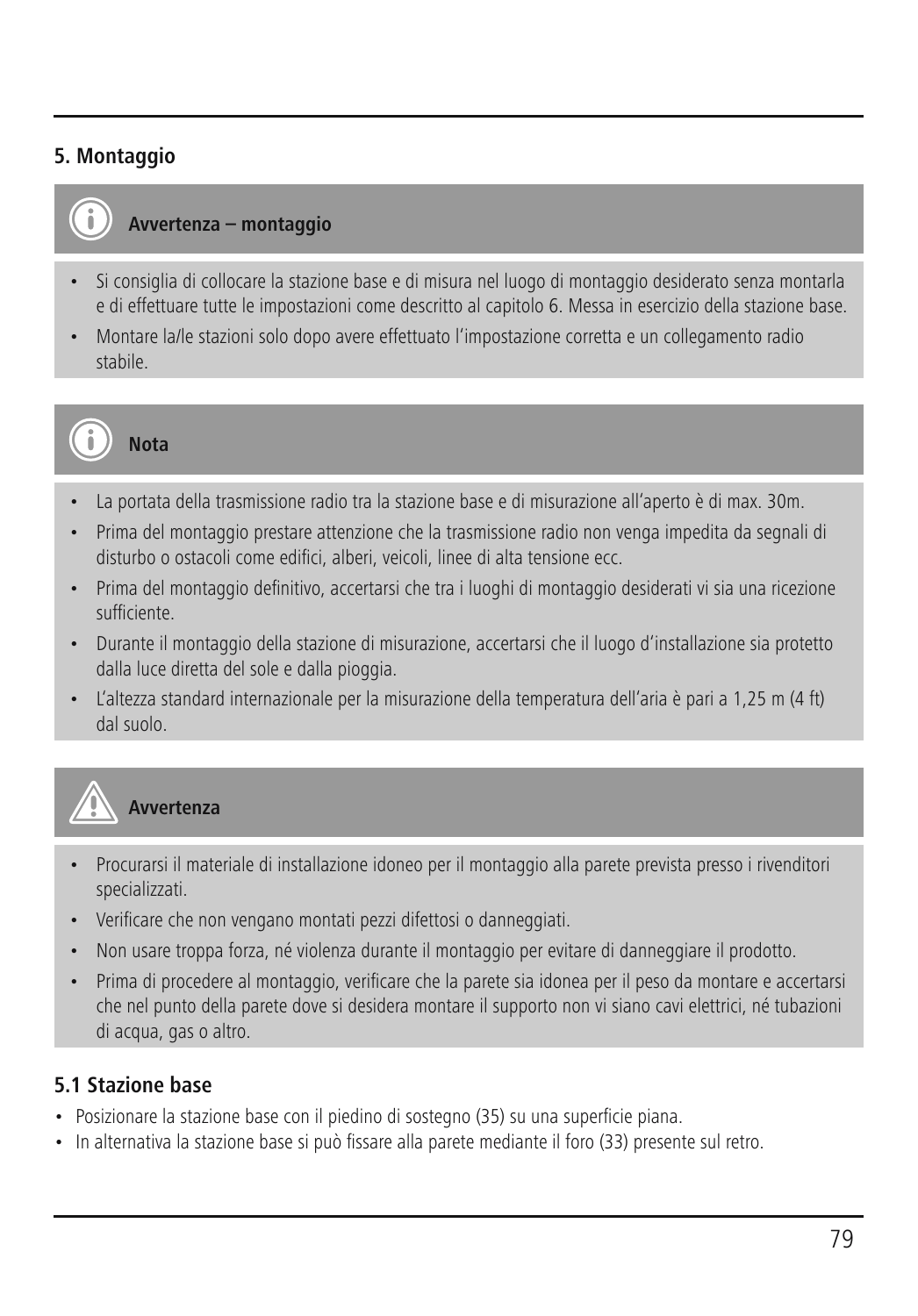## **5.2 Stazione di misurazione**

- Anche la stazione di misurazione si può posizionare con il piedino di sostegno su una superficie piana all'esterno.
- Si consiglia di montare la stazione di misurazione in modo sicuro e stabile su una parete esterna.
- Fissare tasselli, viti, chiodi ecc. alla parete prevista.
- Agganciare la stazione base/di misurazione con il foro previsto (33/39).

## **6. Funzionamento stazione base**

**Avvertenza – immissione**

Tenere premuto il tasto **MIN/MAX** (30) o il tasto - (31), per selezionare i valori più velocemente.

Se si preme il tasto **SNOOZE / LIGHT** (32), il display viene illuminato per ca. 10 secondi.

#### **6.1. Prima configurazione automatica**

- Dopo la prima accensione, tutti i segmenti LCD disponibili vengono visualizzati sul display.
- La stazione base effettua quindi una configurazione automatica durante la quale avvengono la sincronizzazione con la stazione di misurazione, la stabilizzazione dei valori di misurazione della pressione e la configurazione delle impostazioni di fabbrica.



- La prima configurazione dura ca. 3 minuti.
- Non premere alcun tasto in questo lasso di tempo per evitare errori e imprecisioni dei valori e della loro trasmissione.
- La procedura è conclusa non appena vengono visualizzati i dati di misurazione per l'interno (12, 14) e l'esterno (18, 20).

Dopo la prima accensione della stazione base e la trasmissione tra stazione base e di misurazione, l'orologio inizia automaticamente a cercare un segnale DCF. Durante il processo di ricerca, il simbolo della radio (27) lampeggia.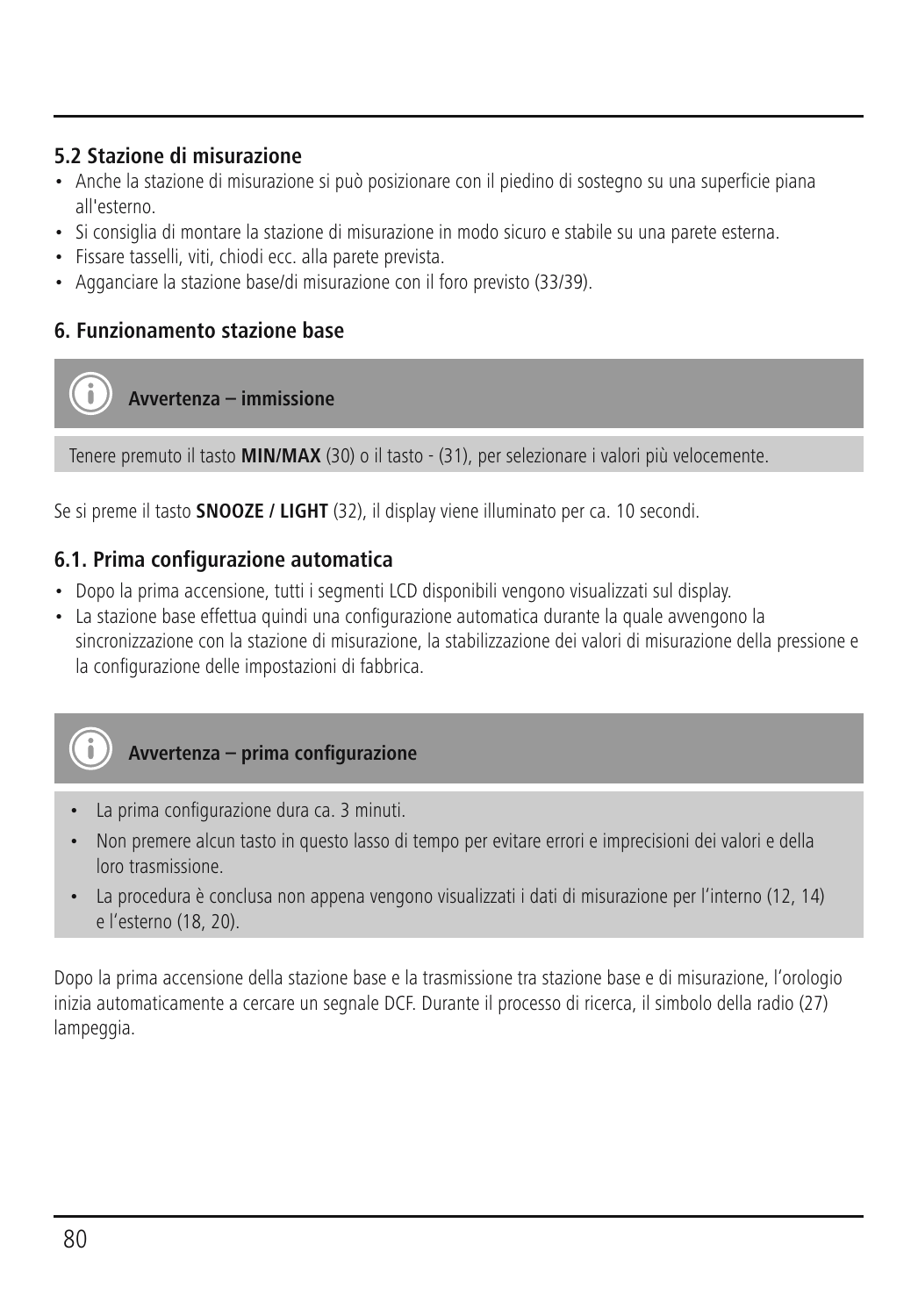| Indicazione                   | Ricerca del segnale DCF                              |
|-------------------------------|------------------------------------------------------|
| Indicazione lampeggiante<br>戸 | Attiva                                               |
| Indicazione fissa<br>Ñ        | Ricerca riuscita - il segnale viene ricevuto         |
| Nessuna indicazione           | Ricerca non riuscita - il segnale non viene ricevuto |

## **Avvertenza – impostazione dell'ora**

- Se entro un minuto durante la prima configurazione non viene ricevuto alcun segnale DCF, la ricerca viene conclusa e viene ripetuta automaticamente ogni due ore. Il simbolo della radio si spegne.
- In questo lasso di tempo si può effettuare un'impostazione manuale di ora e data.
- L'orologio continua a ricercare automaticamente ogni giorno il segnale DCF. Se il tentativo di ricezione ha successo, l'ora e la data impostate manualmente vengono sovrascritte.

**Avvertenza – ora legale**

L'ora si aggiorna automaticamente all'ora legale. Se è attiva l'ora legale, sul display viene visualizzato **DST** 

## **6.2. Impostazioni di base e manuali**

- Tenere premuto il tasto **SET** (28) per ca. 3 secondi per effettuare in sequenza le seguenti impostazioni.
	- Fuso orario (24)
	- Formato 12/24 ore(24)
	- Ore (24)
	- Minuti (24)
	- $\cdot$  Anno (21)
	- Mese (21)
	- Giorno (21)
	- Unità di temperatura (°C / °F) (13+17)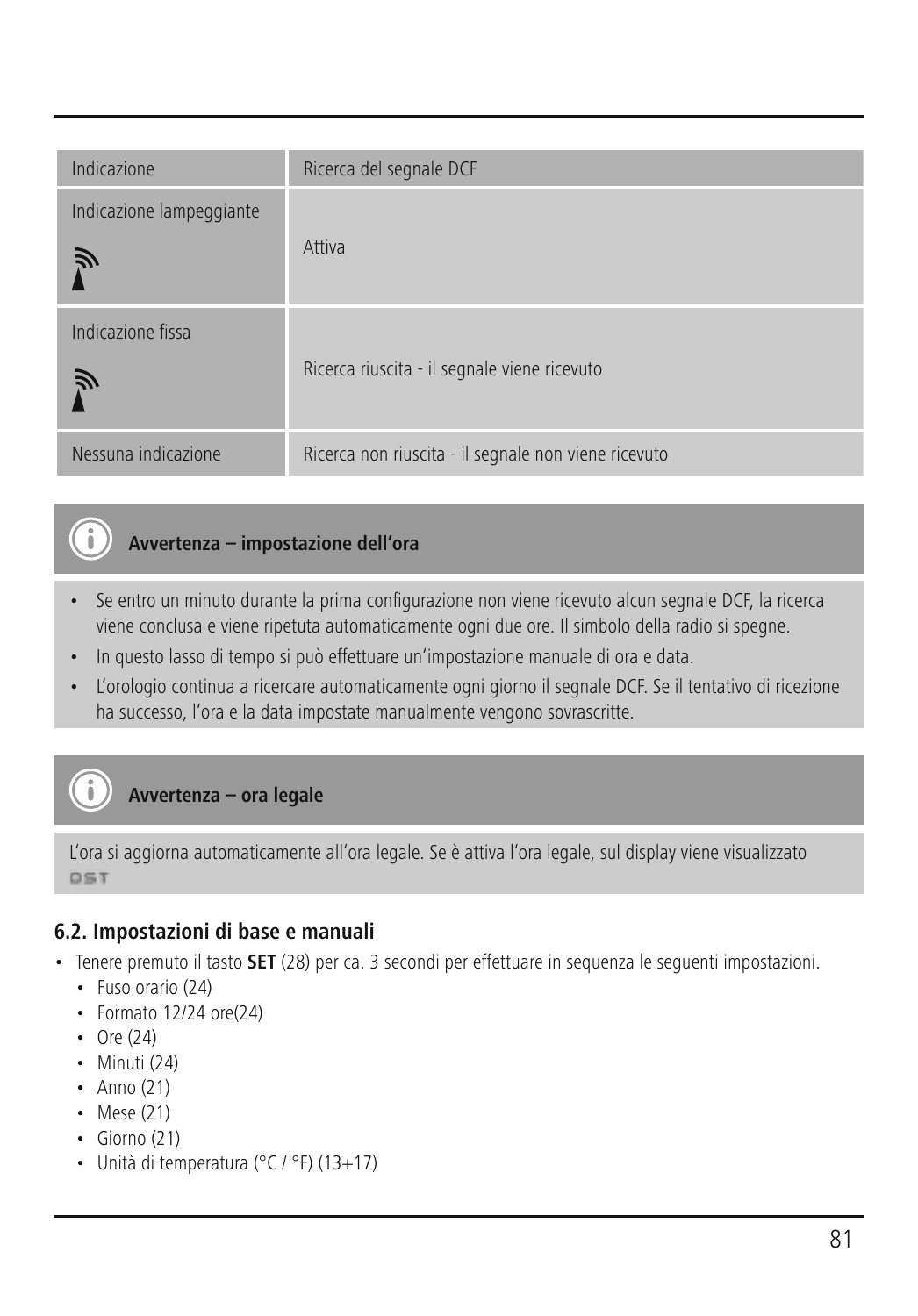- Valore temperatura ambiente (12)
- Valore umidità aria ambiente (14)
- Valore temperatura esterna (18)
- Valore umidità aria esterna (20)
- Unità pressione aria (hPa / inHg)  $(5+9)$
- Valore riferimento pressione aria relativa(5)
- Valore soglia pressione aria (5)
- Valore soglia temporale (5)
- Per selezionare i singoli valori, premere il tasto **MIN/MAX** (30) o il tasto **+** (31) e confermare la selezione con il tasto **SET** (28).
- Premere direttamente il tasto **SET** (28) per salvare il valore visualizzato e procedere oltre.
- Se per 20 secondi non si effettua alcuna immissione, si esce automaticamente dalla modalità d'installazione. In alternativa premere il tasto **SNOOZE / LIGHT** (32) per uscire dalla modalità d'installazione prima di aver selezionato tutti i valori.

## **Avvertenza – fuso orario**

- Il segnale DCF può essere ricevuto in tutto il mondo ma corrisponde sempre al CET vigente in Germania. Nei paesi con altri fusi orari deve essere considerata la variazione dell'ora.
- Se ci si trova a Mosca, dove l'ora è spostata in avanti di 3 ore rispetto alla Germania, occorre impostare per il fuso orario +3. Dopo la ricezione del segnale DCF o dell'impostazione manuale, l'orologio si porta quindi sempre automaticamente 3 ore avanti.

## **Avvertenza - temperatura e umidità dell'aria**

- La precisione di misurazione di temperatura e umidità dell'aria sono adeguate a un uso domestico privato, non commerciale.
- In singoli casi, i valori di misurazione visualizzati possono differire minimamente dai valori misurati ad es. con uno strumento calibrato. È quindi possibile adeguare e ricalibrare i valori della temperatura ambiente/esterna e/o dell'umidità dell'aria mediante la funzione Impostazioni di base e manuali.
- Si consiglia di non calibrare manualmente i valori di misurazione e di saltare questa operazione premendo il tasto **SET** (28) durante le impostazioni manuali.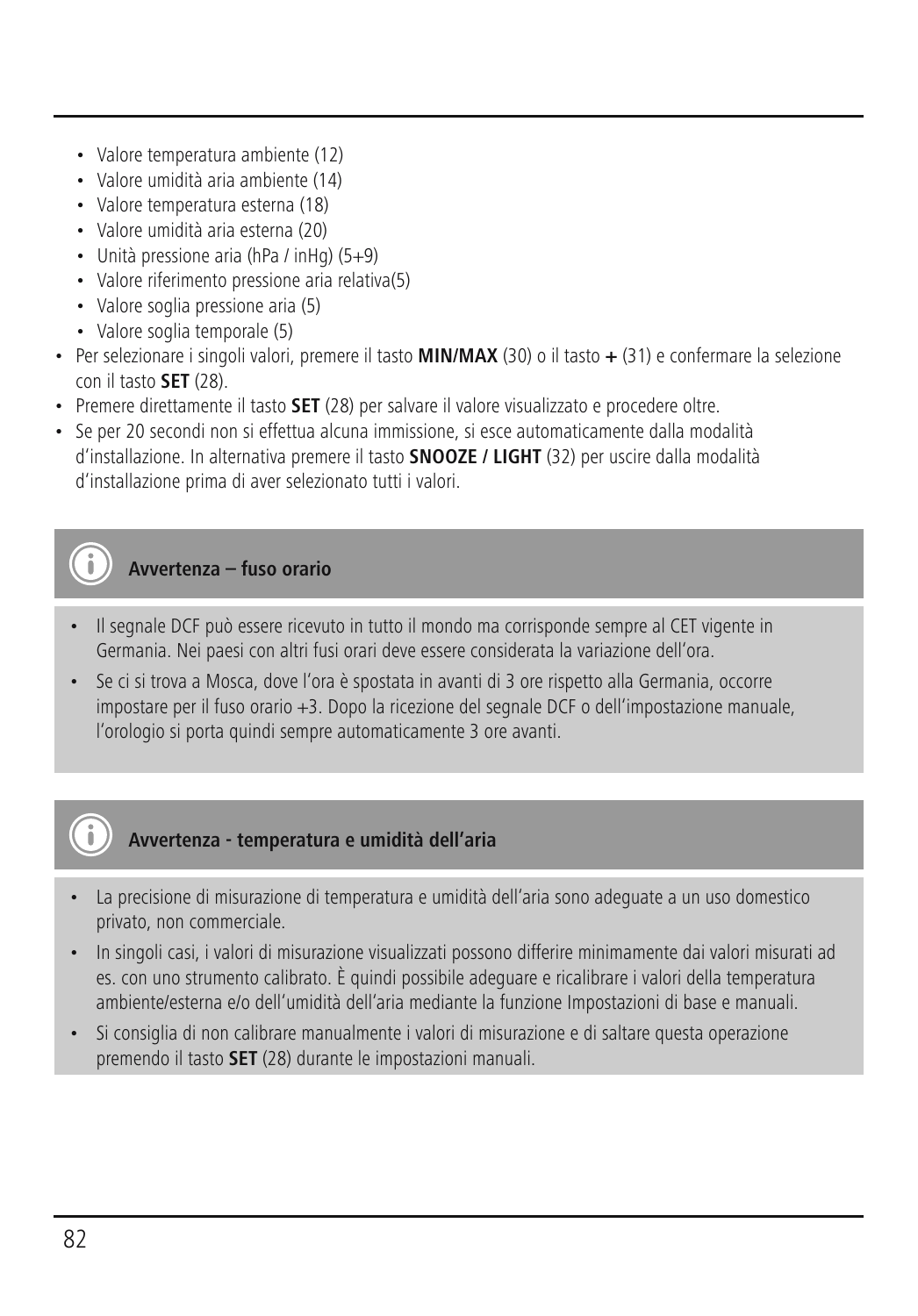### **Avvertenza – pressione atmosferica**

- La pressione atmosferica assoluta (**abs**) è un valore misurato sul luogo d'installazione che non può essere modificato.
- La pressione atmosferica relativa (**rel**) è la pressione atmosferica assoluta sul luogo d'installazione, convertita sul livello del mare (quota zero).
- Come standard, il valore di riferimento della pressione atmosferica relativa è impostato su 1013,2 hPa. Per una misurazione precisa, adeguare il valore di riferimento alla propria località. È possibile impostare manualmente il valore di riferimento in un campo compreso tra 919,0 hPa e 1080,0 hPa. Informazioni sull'attuale pressione atmosferica relativa nella vostra località, possono essere reperite in Internet, presso la stazione meteorologica locale, alla radio ecc.

## **Avvertenza – valore soglia pressione atmosferica**

- La previsione meteorologica avviene sulla base dei cambiamenti della pressione atmosferica, i cui valori soglia possono essere impostati individualmente tra 2 hPa e 4 hPa. Il valore soglia standard impostato è di 3hPA.
- In caso di diminuzione o aumento della pressione almeno del valore soglia impostato, viene registrata una variazione climatica.
- Per le località con frequenti variazioni della pressione atmosferica, si consiglia di impostare un valore soglia più alto rispetto alle località con pressione dell'aria sostanzialmente costante.

## **Avvertenza – valore soglia temporale**

- Anche la previsione di temporale si basa sulle variazioni della pressione atmosferica i cui valori soglia possono essere impostati individualmente tra 3 hPa e 9 hPa. Il valore soglia standard impostato è pari a 6 hPa.
- Se per un periodo di tre ore si registra una caduta della pressione atmosferica di almeno il valore soglia impostato, viene attivata l'indicazione di avvertimento temporale.
- In questo caso il simbolo della pioggia e la freccia della tendenza lampeggiano per tre ore.

## **6.3. Previsioni del tempo**

• Sulla base delle variazioni della pressione atmosferica e dei dati raccolti, la stazione base può effettuare le previsioni del tempo per le 12-24 ore successive.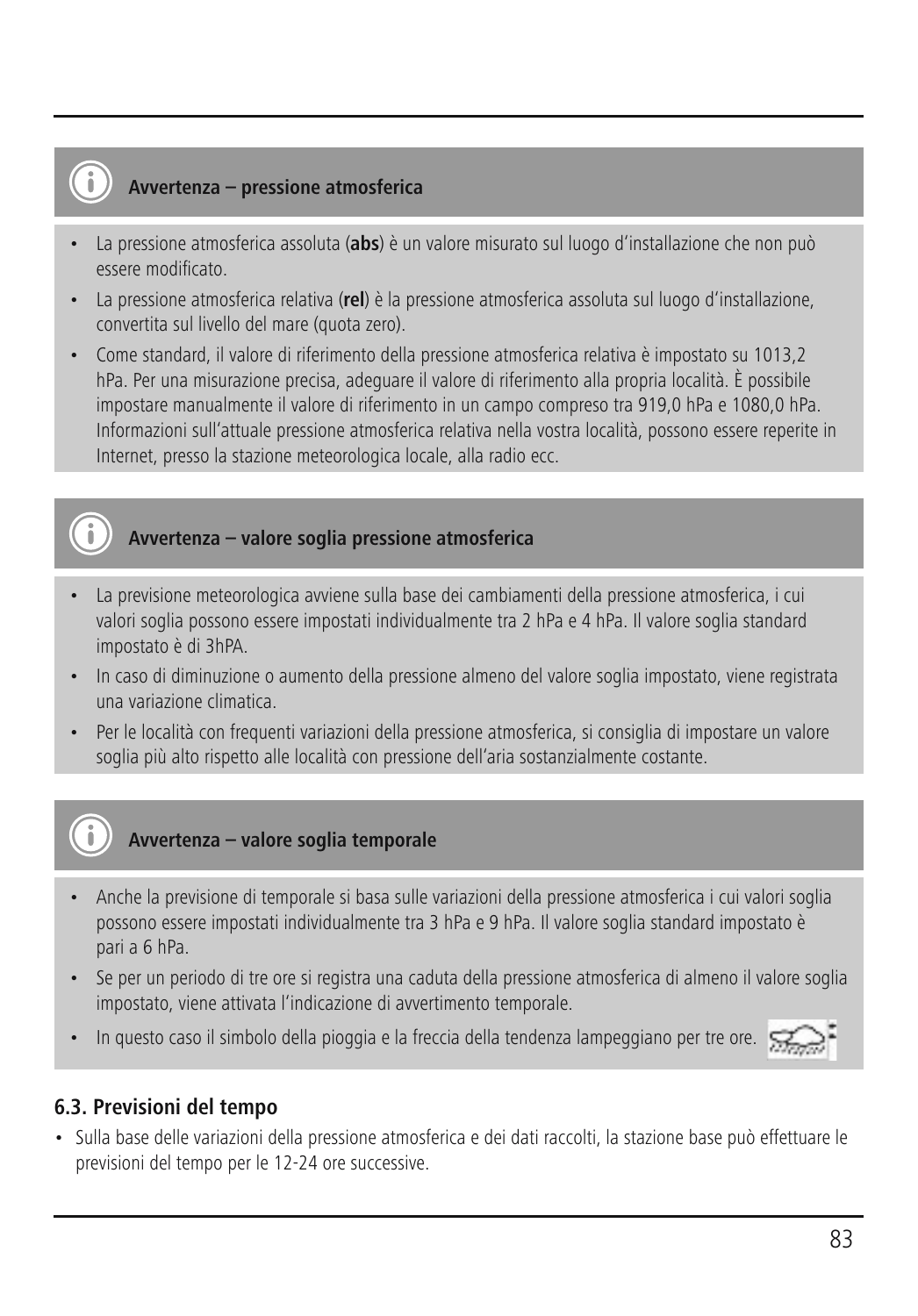## **Avvertenza – previsioni del tempo**

T

Nelle prime ore di esercizio non è possibile effettuare previsioni del tempo, a causa della mancanza di dati che vengono memorizzati solo durante il funzionamento.

• Le previsioni del tempo e il tempo attuale vengono rappresentate mediante quattro simboli diversi (1):

| Simbolo (1) | Meteo         |
|-------------|---------------|
| u.          | Sole          |
|             | Poco nuvoloso |
|             | Nuvoloso      |
|             | Pioggia       |

• Una tendenza della pressione atmosferica per le prossime ore sulla base dei valori barometrici misurati, viene indicata tra i simboli delle previsioni del tempo.

| Indicazione (3) | Tendenza pressione atmosferica / previsioni meteo |
|-----------------|---------------------------------------------------|
| —               | In aumento / miglioramento del tempo              |
|                 | In diminuzione / peggioramento del tempo          |

• I simboli della previsione del tempo cambiano in funzione della pressione atmosferica relativa e della modifica della pressione atmosferica nell'arco delle ultime sei ore. Quando il tempo cambia, le frecce della tendenza della pressione atmosferica (3) lampeggiano tre ore per visualizzare la variazione del tempo. Alla fine, quando le condizioni del tempo si sono stabilizzate e non si è registrata più nessuna variazione del tempo, le frecce (3) smettono di lampeggiare. Esempi: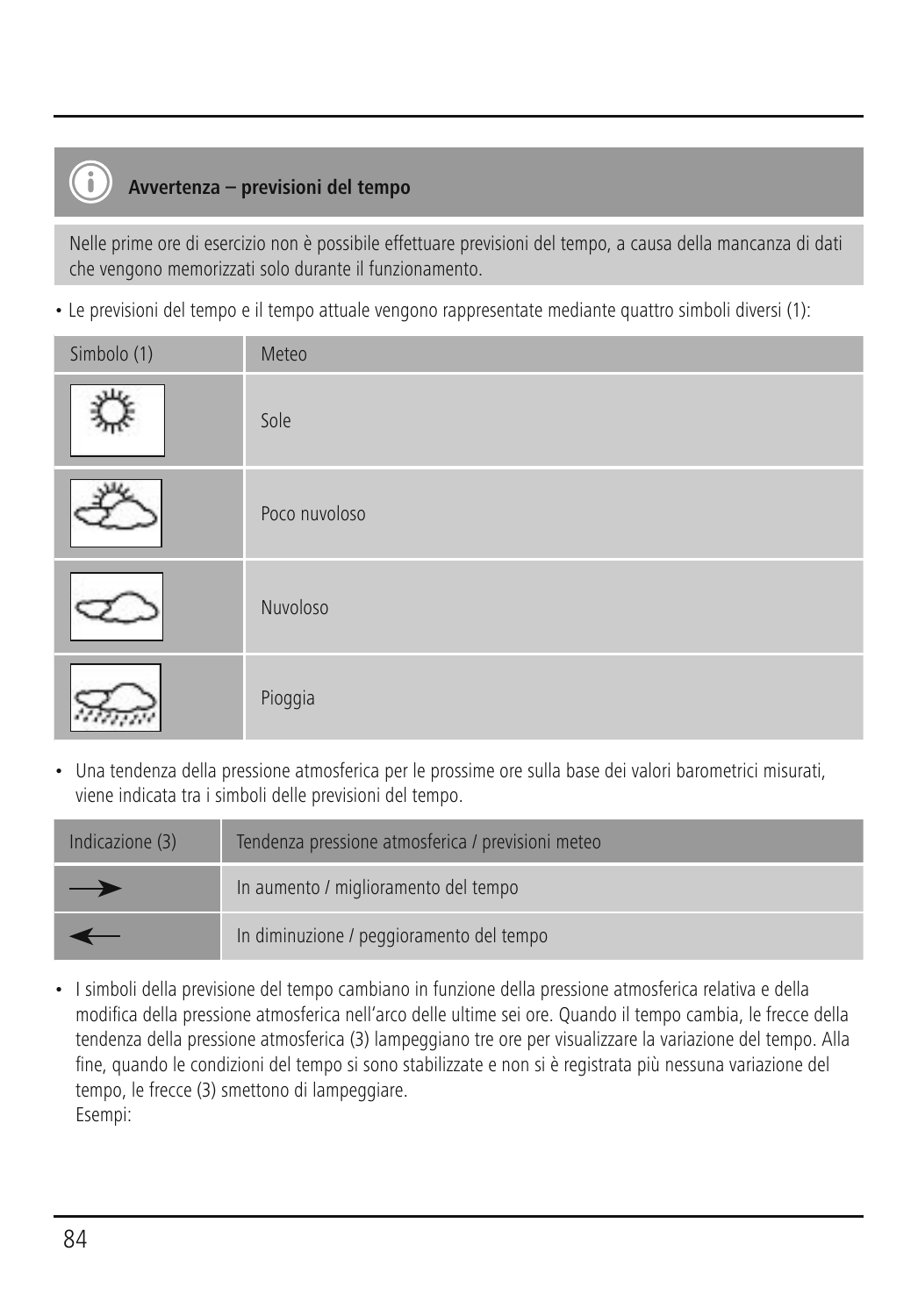| Indicazione | Significato                                                                                                                           |
|-------------|---------------------------------------------------------------------------------------------------------------------------------------|
|             | Previsioni del tempo: pioggia<br>Tendenza pressione dell'aria: in diminuzione / peggioramento del<br>tempo<br>Tempo attuale: nuvoloso |
|             | Tempo attuale: poco nuvoloso<br>Tendenza pressione atmosferica: in aumento / miglioramento del<br>tempo<br>Previsioni del tempo: sole |

• Il diagramma a barre (8) indica l'andamento della pressione atmosferica relativa delle ultime 24 ore.

## **6.4. Modalità d'indicazione temperatura / pressione atmosferica**

- Premere ripetutamente il tasto **SET** (28) per passare tra le seguenti indicazioni:
	- temperatura esterna (18: **TEMP**) / temperatura punto di rugiada (18: **DEWPOINT**)
	- pressione atmosferica assoluta (7: **abs**) / pressione atmosferica relativa (7: **rel**). L'indicazione corrispondente inizia a lampeggiare.
- Durante l'indicazione premere il tasto **MIN/MAX** (30) oppure il tasto **+** (31) per passare tra l'indicazione della temperatura esterna e del punto di rugiada ovvero tra la pressione atmosferica assoluta e relativa.
- Confermare la selezione dell'indicazione premendo il tasto **SET** (28).

## **Avvertenza – punto di rugiada**

La temperatura del punto di rugiada indica il valore a cui la temperatura esterna con l'attuale umidità dell'aria deve aumentare/diminuire per raggiungere l'umidità dell'aria del 100%.

### **6.5 Modalità allarme**

- Premere ripetutamente il tasto **ALM**(29) per passare alla modalità allarme **HI AL** (4/11/16/21) oppure **LO AL** (4/11/16/21).
- Nella modalità allarme **HI AL** (4/11/16/21) premere ripetutamente il tasto **SET**-(28) per passare tra le seguenti funzioni di allarme:
	- Sveglia (ora/minuti) (24)
	- Allarme umidità aria elevata (14)
	- Allarme temperatura ambiente elevata (12)
	- Allarme umidità aria esterna elevata (20)
	- Allarme temperatura esterna elevata (18)
	- Allarme pressione atmosferica assoluta elevata (5) L'indicazione corrispondente inizia a lampeggiare.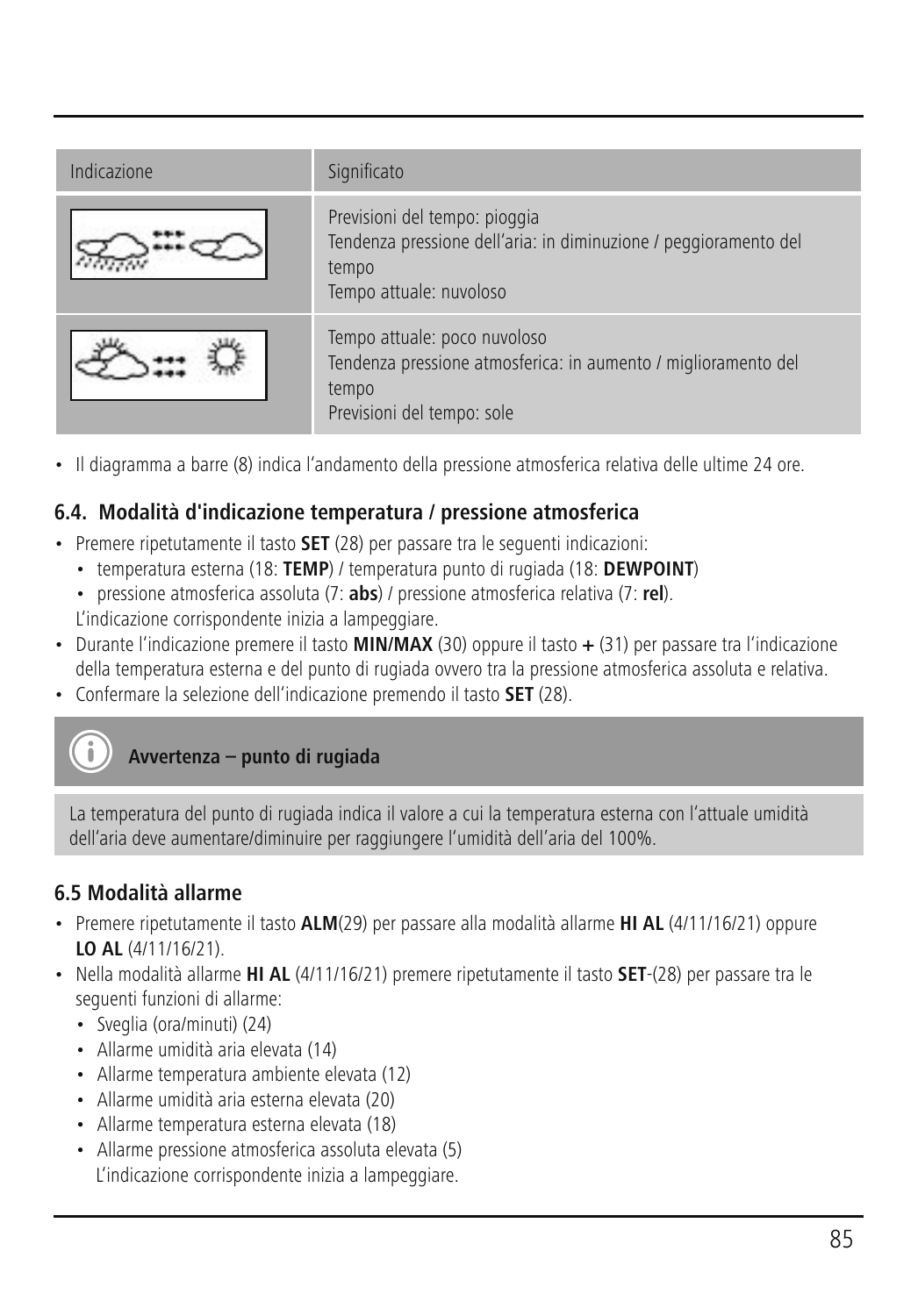- Nella modalità allarme **LO AL** (4/11/16/21) premere ripetutamente il tasto SET (28) per passare tra le seguenti funzioni di allarme:
	- Sveglia (ora/minuti) (24)
	- Allarme umidità aria bassa (14)
	- Allarme temperatura ambiente bassa (12)
	- Allarme umidità aria esterna bassa (20)
	- Allarme temperatura esterna bassa (18)
	- Allarme pressione atmosferica assoluta bassa (5) L'indicazione corrispondente inizia a lampeggiare.
- Durante l'indicazione corrispondente, premere il tasto **MIN/MAX** (30) oppure il tasto **+** (31) per modificare il valore di allarme e confermare la selezione corrispondente premendo il tasto **SET** (28).
- Durante l'indicazione corrispondente, premere il tasto **ALM** (29) per attivare o disattivare la funzione di allarme corrispondente.
- Se la funzione di allarme è attiva, viene visualizzato il simbolo corrispondente (6/10/15/26), **HI AL** (4/11/16) e/o **LO AL** (4/11/16). Se per 20 secondi non si effettua alcuna immissione, si esce automaticamente dalla modalità d'installazione. In alternativa premere il tasto **SNOOZE / LIGHT** (32) per uscire dalla modalità d'installazione prima di aver selezionato tutti i valori.

**Nota**

Se gli allarmi sono attivati, vengono visualizzati i valori impostati, se sono disattivati, viene visualizzato --- oppure -- .

- Se le condizioni meteo o l'ora raggiungono i valori impostati in una funzione di allarme, l'allarme corrispondente si attiva. Viene emesso un segnale di allarme e i simboli corrispondenti (6/10/15/26), **HI AL** (4/11/16) e/o **LO AL** (4/11/16) nonché il valore allarme lampeggiano per 2 minuti.
- Premere un tasto qualsiasi per interrompere l'allarme.

## **Avvertenza - allarme dovuto al tempo**

- Se la stessa funzione di allarme viene nuovamente attivata entro 10 minuti, non viene più emesso alcun segnale. Il simbolo e il valore allarme lampeggiano finché le condizioni del tempo non si sono stabilizzate.
- Se le condizioni del tempo salgono o scendono al di sopra o al di sotto del valore impostato della funzione di allarme, l'allarme viene di nuovo attivato automaticamente.
- Se scatta l'allarme per temperatura esterna alta / bassa attraverso la temperatura del punto di rugiada, anche **DEW POINT** inizia a lampeggiare.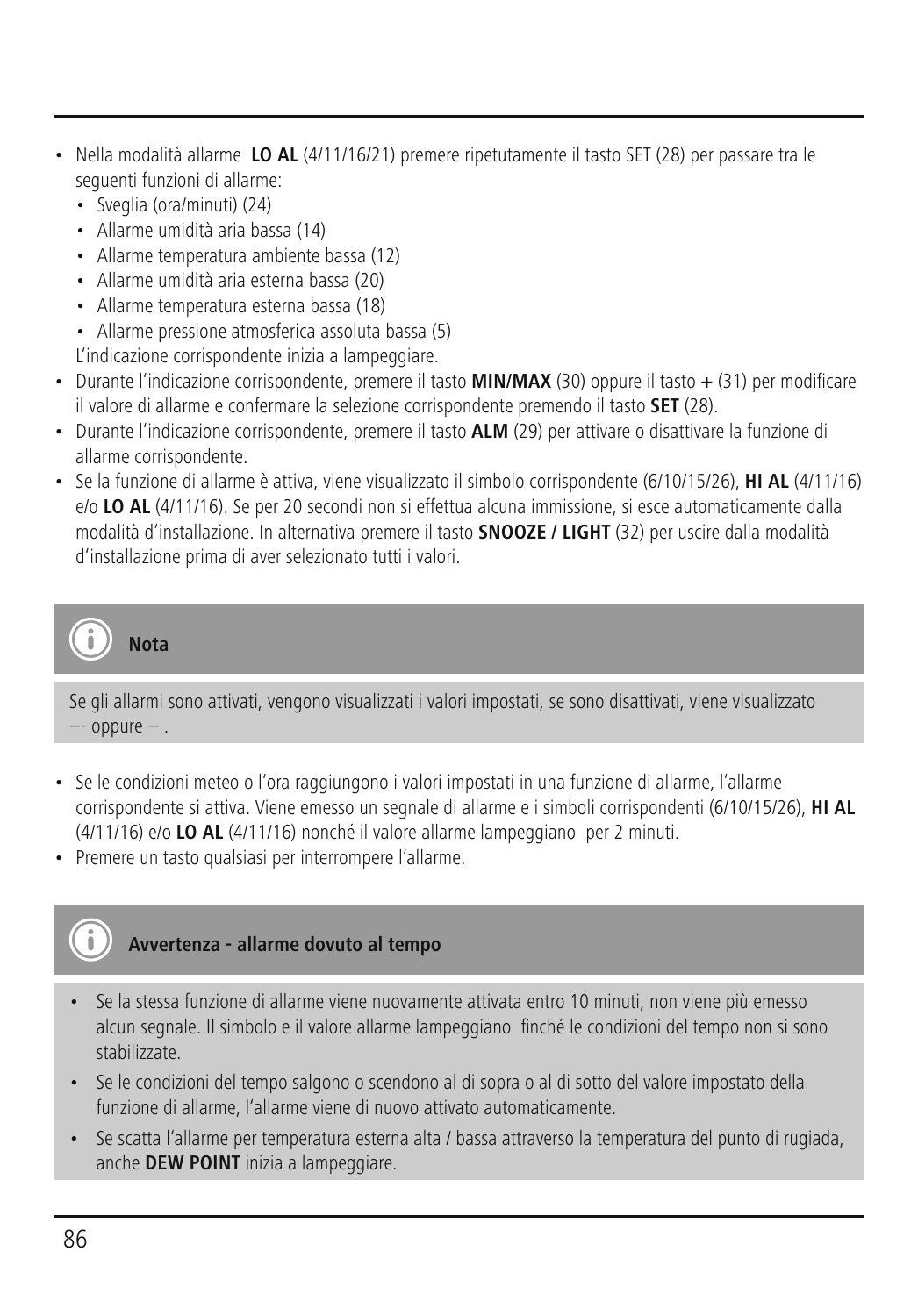## **Avvertenza – funzione snooze**

• Quando la sveglia suona, premere il tasto **SNOOZE / LIGHT** (32) per attivare la funzione snooze. La sveglia viene disattivata per 5 minuti, quindi suona nuovamente. Il simbolo di allarme corrispondente inizia a lampeggiare.

## **6.6. Valori massimi e minimi di temperatura e umidità dell'aria**

- La stazione base memorizza automaticamente i valori massimi e minimi della temperatura e dell'umidità dell'aria esterna.
- Premere ripetutamente il tasto **MIN/MAX** (30), per passare tra l'indicazione della temperatura e dell'umidità dell'aria attuali, minime (2: **MIN**) e massime (2: **MAX**).
- Durante l'indicazione dei valori massimi (2: **MAX**) premere ripetutamente il tasto + (31) per visualizzare i seguenti valori con data (21) e ora (24) di rilevamento:
	- Umidità aria ambiente massima (14)
	- Temperatura ambiente massima (12)
	- Umidità aria esterna massima (20)
	- Temperatura esterna massima (18)
	- Pressione atmosferica assoluta / relativa massima (5)
- Durante l'indicazione dei valori minimi (2: **MIN**) premere ripetutamente il tasto **+** (31) per visualizzare i valori seguenti con data (21) e ora (24) del loro rilevamento:
	- Umidità aria ambiente minima (14)
	- Temperatura ambiente minima (12)
	- Umidità aria esterna minima (20)
	- Temperatura esterna minima (18)
	- Pressione atmosferica assoluta / relativa minima (5)
- Durante la visualizzazione dei singoli valori minimi e massimi, tenere premuto il tasto **SET** (28) per ca. 3 secondi per cancellare i valori corrispondenti con data (21) e ora (24) di rilevamento.
- Premere il tasto **SNOOZE / LIGHT** (32) o attendere ca. 20 secondi per tornare alla visualizzazione dei valori di misurazione attuali.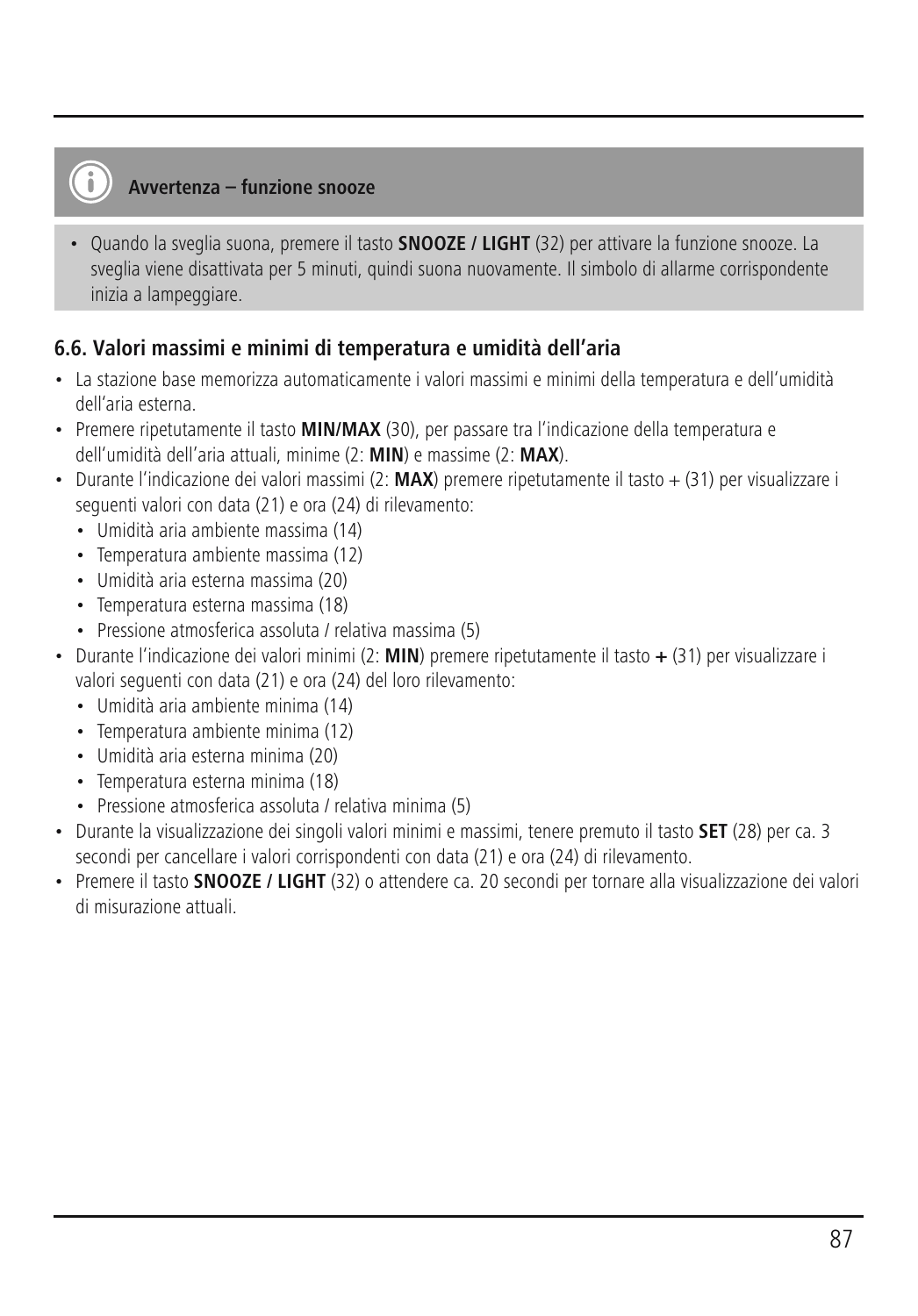## **Avvertenza – sostituzione delle batterie**

Accertarsi che dopo ogni sostituzione delle batterie sulla stazione di misurazione o sulla stazione base avvenga una nuova sincronizzazione delle stazioni.

Estrarre anche le batterie dall'altra stazione e inserirle nuovamente o, se necessario, sostituirle.



## **Nota - trasmissione errata dei valori di misurazione**

In singoli casi non si esclude che per via di segnali di disturbo – riconducibili ad es. a una rete WLAN, computer, televisione, ecc. – non abbia luogo la trasmissione dei valori di misurazione tra la stazione base e quella di misurazione.

Procedere quindi a una nuova sincronizzazione delle stazioni, estraendo brevemente le batterie di entrambe le stazioni e inserendole nuovamente. Se anche questa volta non vengono trasmessi di valori di misurazione, sostituire le batterie con batterie nuove. Optare eventualmente per un nuovo luogo di installazione della stazione di base per evitare in futuro possibili segnali di disturbo.

## **7. Manutenzione e cura**

Pulire il prodotto unicamente con un panno che non lascia pelucchi e appena inumidito e non ricorrere a detergenti aggressivi. Fare attenzione a non fare penetrare acqua nel prodotto.

## **8. Esclusione di garanzia**

Hama GmbH & Co.KG non si assume alcuna responsabilità per i danni derivati dal montaggio o l'utilizzo scorretto del prodotto, nonché dalla mancata osservanza delle istruzioni per l'uso e/o delle indicazioni di sicurezza.

## **9. Assistenza e supporto**

In caso di domande sul prodotto, rivolgersi alla Consulenza prodotto Hama. Hotline: +49 9091 502-115 (ted./ing.) Ulteriori informazioni sul supporto sono disponibili qui: www.hama.com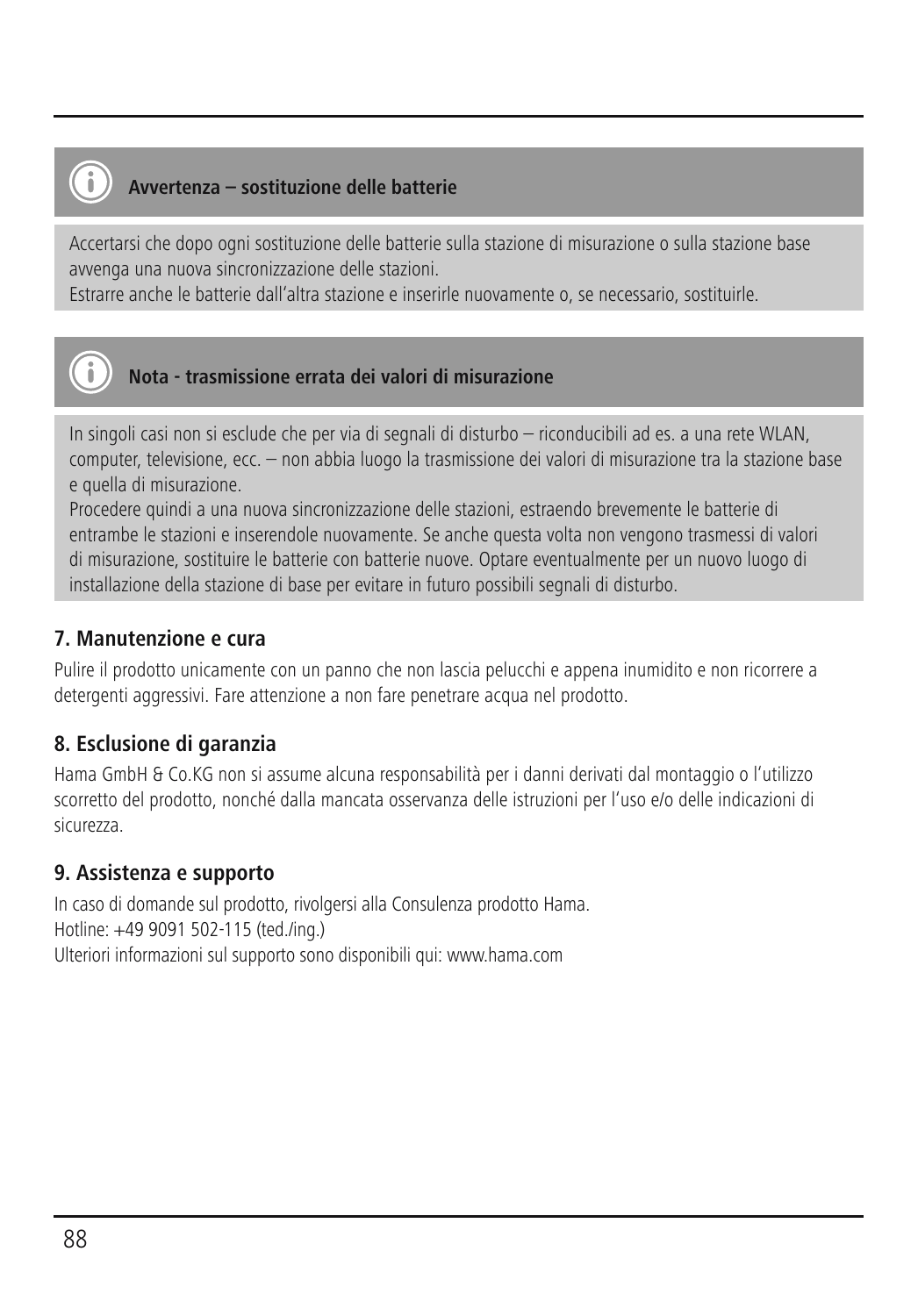## **10. Dati tecnici**

|                                                          | <b>Stazione base</b>                                          | Stazione di misurazione                                |
|----------------------------------------------------------|---------------------------------------------------------------|--------------------------------------------------------|
| Alimentazione elettrica                                  | 4.5V<br>3 batterie AA                                         | 3.0V<br>2 hatterie AAA                                 |
| Campo di misurazione<br>temperatura<br>umidità dell'aria | $0^{\circ}$ C - +50°C/32°F - 122°F<br>$20\% - 95\%$           | $-20^{\circ}$ C - +60°C/ -4°F - 140°F<br>$20\% - 95\%$ |
| Passi di misura<br>temperatura<br>umidità dell'aria      | $0.1^{\circ}$ C / $0.2^{\circ}$ F<br>1%                       | 0,1°C / 0,2°F<br>1%                                    |
| Ciclo di misurazione temperatura<br>/ umidità dell'aria  | 30 <sub>s</sub>                                               | 57s                                                    |
| Campo di misurazione barometro<br>Passi di misura        | 919 - 1080 mbar/hPa<br>$(27, 14 - 31, 89$ in Hq)<br>$0.1$ hPa |                                                        |
| Segnale orario via radio DCF                             | Si                                                            | No                                                     |
| Igrometro                                                | Si                                                            | Si                                                     |
| Termometro                                               | Si                                                            | Si                                                     |
| <b>Barometro</b>                                         | Si                                                            | No                                                     |
| Funzione sveglia                                         | Si                                                            | No                                                     |
| Frequenza                                                | 433 MHz                                                       |                                                        |
| Portata                                                  | $\leq 100$ m                                                  |                                                        |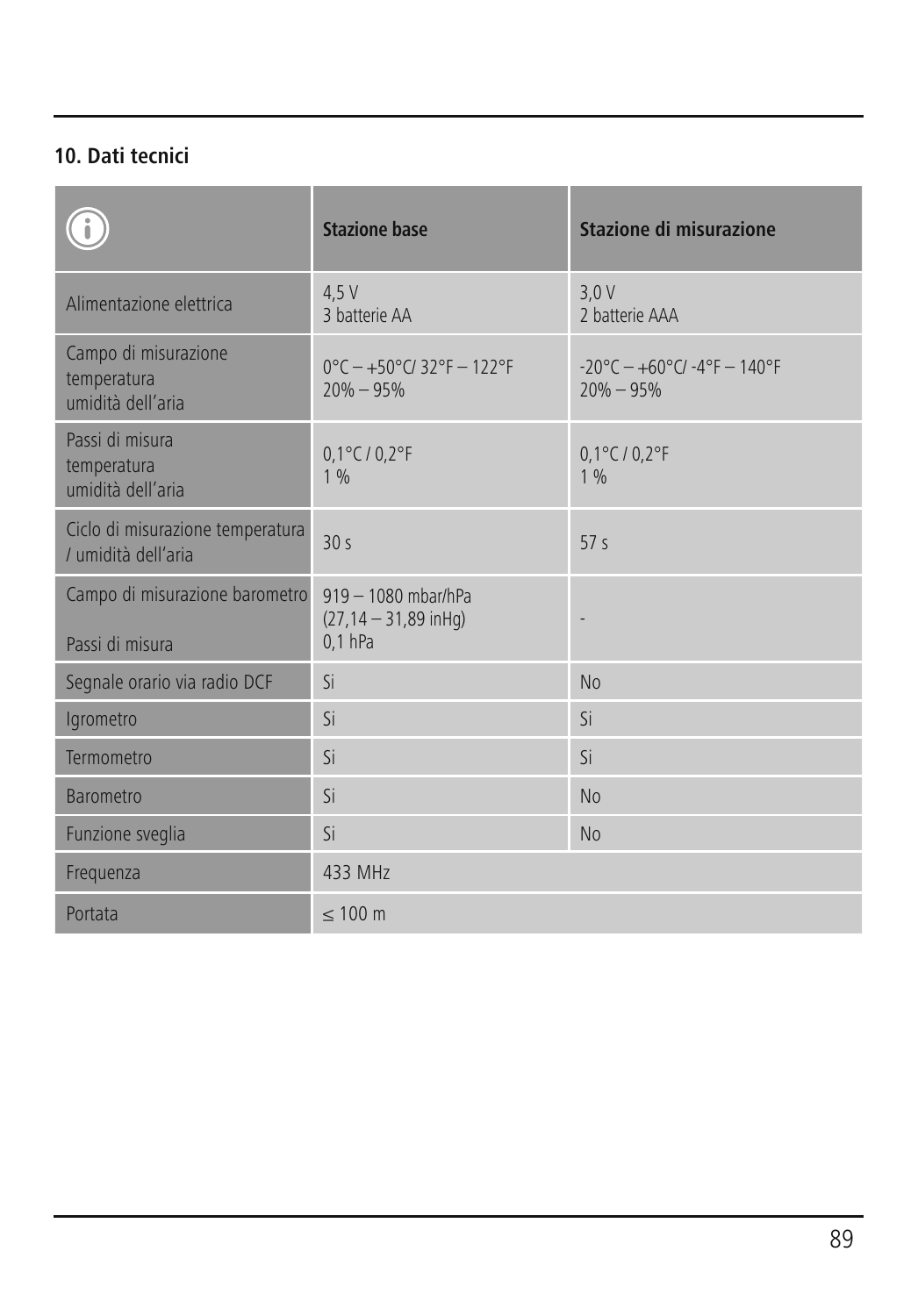## **11. Indicazioni di smaltimento**

## **Informazioni per protezione ambientale:**



Dopo l'implementazione della Direttiva Europea 2012/19/EU e 2006/66/EU nel sistema legale nazionale, ci sono le seguenti applicazioni: Le apparecchiature elettriche ed elettroniche e le batterie non devono essere smaltite con i rifiuti domestici. I consumatori sono obbligati dalla legge a restituire I dispositivi elettrici ed elettronici e le batterie alla fine della loro vita utile ai punti di raccolta pubblici preposti per questo scopo o nei punti vendita. Dettagli di quanto

riportato sono definiti dalle leggi nazionali di ogni stato. Questo simbolo sul prodotto, sul manuale d'istruzioni o sull'imballo indicano che questo prodotto è soggetto a queste regole. Riciclando, ri-utilizzando i materiali o utilizzando sotto altra forma i vecchi prodotti/le batterie, darete un importante contributo alla protezione dell'ambiente.

## **12. Dichiarazione di conformità**

Hama GmbH & Co. KG dichiara che questo apparecchio soddisfa i requisiti essenziali ed alle altre CE disposizioni pertinenti stabilite della direttiva 2014/53/UE. La dichiarazione di conformità secondo la direttiva corrispondente è riportata all´indirizzo www.hama.com.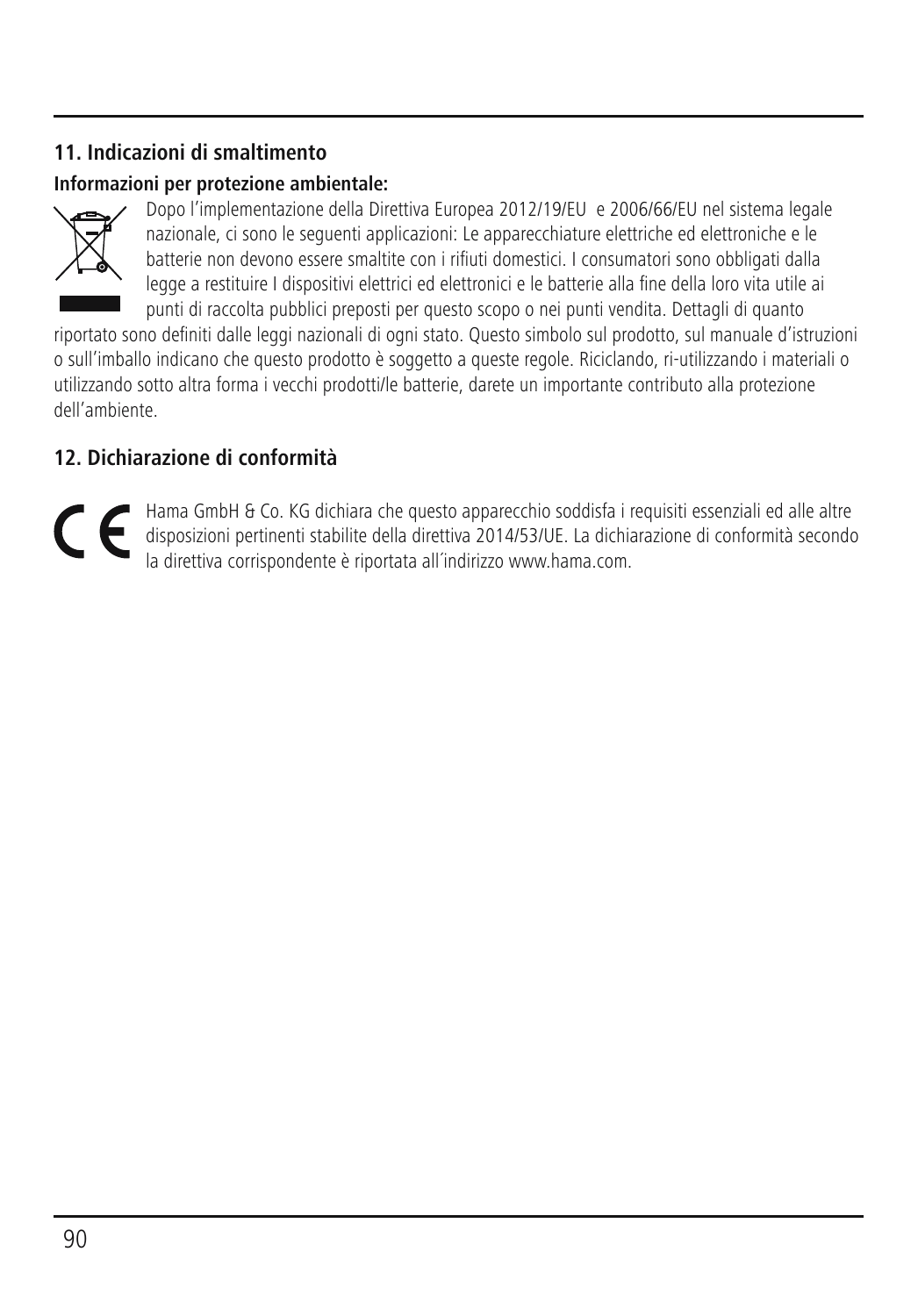#### **Bedieningselementen en weergaven/indicaties**

#### **A Basisstation**

- 1. Symbool voor weersvoorspelling
- 2. Minimaal-/maximaal gegevens
- 3. Luchtdruktrend
- 4. Alarm voor lage (**LO**)/ hoge (**HI**) luchtdruk
- 5. Luchtdrukwaarde
- 6. Actief alarm voor lage (**LO**)/ hoge (**HI**) luchtdruk
- 7. Absolute/ relatieve luchtdruk
- 8. Luchtdrukverloop van de laatste 24 uur
- 9. Luchtdrukeenheid
- 10. Actief alarm voor lage (**LO**)/hoge (**HI**) ruimtetemperatuur/ -luchtvochtigheid
- 11. Alarm voor lage **(LO**)/hoge (**HI**) ruimtetemperatuur/ -luchtvochtigheid
- 12. Ruimtetemperatuur
- 13. Ruimtetemperatuureenheid
- 14. Relatieve luchtvochtigheid van de ruimte
- 15. Actief alarm voor lage (**LO**)/hoge (**HI**) buitentemperatuur/ -luchtvochtigheid
- 16. Alarm voor lage (**LO**)/hoge (**HI**) buitentemperatuur/ -luchtvochtigheid
- 17. Buitentemperatuureenheid
- 18. Buitentemperatuur/ dauwpunttemperatuur
- 19. Signaal buitenzender
- 20. Relatieve luchtvochtigheid buiten
- 21. Datum
- 22. Zomertijd
- 23. DCF-gestuurde tijd
- 24. Tijd
- 25. Dag van de week
- 26. Actief alarm wektijd
- 27. Zendsymbool (DCF)
- 28. **SET**-toets = omschakelen weergavemodus/ bevestigen van de ingestelde waarde
- 29. **ALM**-toets = weergeven/ instellen/ deactiveren/ activeren van de alarmfuncties
- 30. **MIN/MAX**-toets = opvragen van de opgeslagen hoogste- / laagste waarden / verlagen van de huidige ingestelde waarde
- 31. **+** -toets = verhogen van de huidige ingestelde waarde
- 32. **SNOOZE / LIGHT**-toets = onderbreken van het weksignaal / activeren achtergrondverlichting (ca. 10 seconden)/ annuleren Instellingen
- 33. Uitsparing voor wandmontage
- 34. Batterijvak
- 35. Voet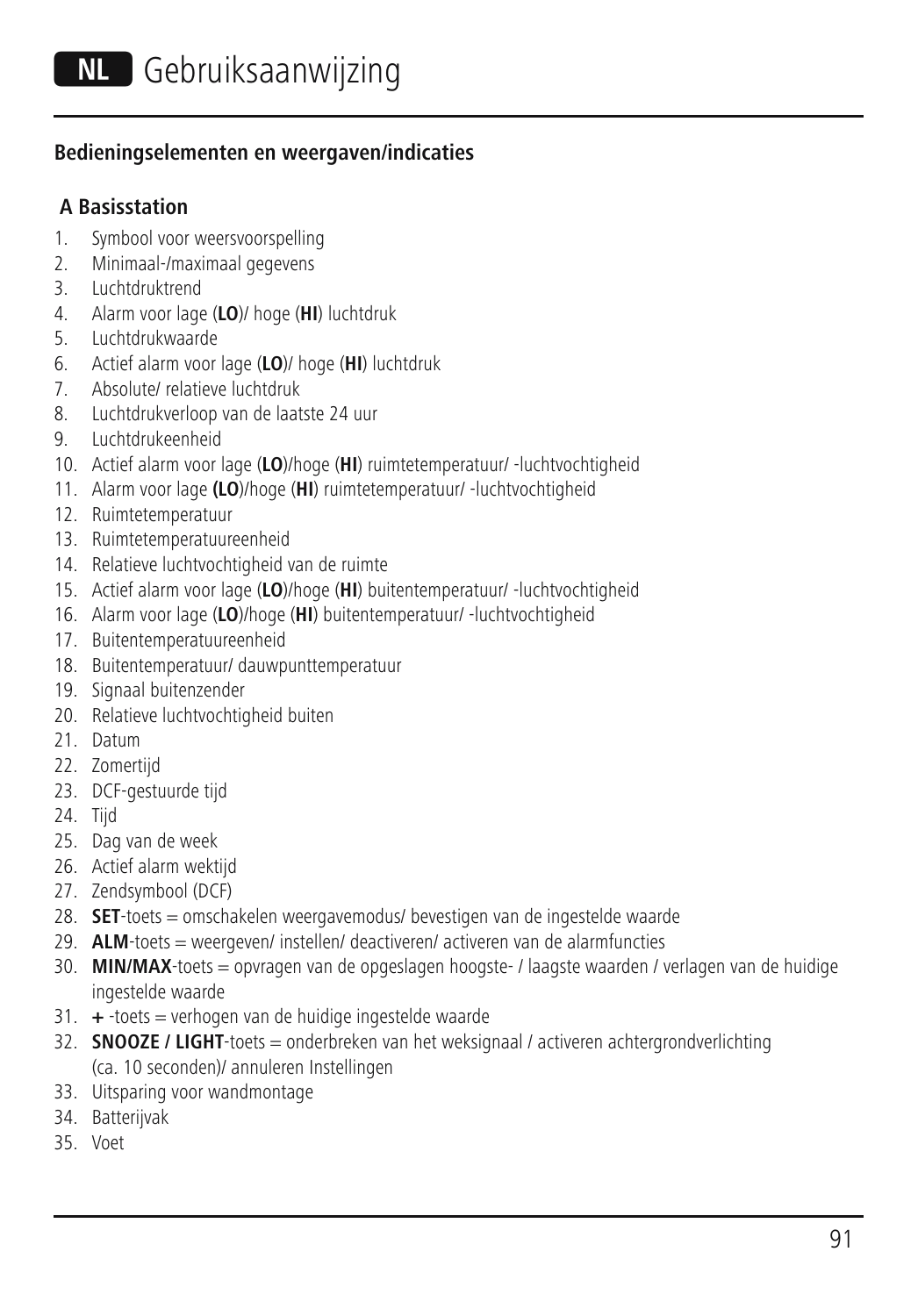#### **B Meetstation**

- 36. Buitentemperatuur
- 37. Luchtvochtigheid buiten
- 38. Batterijvak
- 39. Uitsparing voor wandmontage
- 40. **TX** toets = toets biedt geen door de gebruiker te gebruiken functie
- 41. **C/F** toets
	- = omschakelen tussen °C en °F

Hartelijk dank dat u voor een product van Hama heeft gekozen.

Neem de tijd om de volgende aanwijzingen en instructies volledig door te lezen. Berg deze gebruiksaanwijzing vervolgens op een goede plek op zodat u hem als naslagwerk kunt gebruiken. Op zodat u hem als naslagwerk kunt gebruiken. Mocht u het toestel verkopen, geeft u dan ook deze gebruiksaanwijzing aan de nieuwe eigenaar.

## **1. Verklaring van waarschuwingssymbolen en instructies**

## **Waarschuwing**

Wordt gebruikt voor veiligheidsinstructies of om de aandacht te trekken op bijzondere gevaren en risico's.



**Aanwijzing**

Wordt gebruikt voor extra informatie of belangrijke informatie.

## **2. Inhoud van de verpakking**

- weerstation EWS-800 (basisstation voor opstelling binnen / meetstation voor opstelling buiten)
- deze bedieningsinstructies

## **3. Veiligheidsinstructies**

- Het product is bedoeld voor niet-commercieel privegebruik in huiselijke kring.
- Gebruik het product niet buiten de in de technische gegevens vermelde vermogensgrenzen.
- Gebruik het product niet in een vochtige omgeving en voorkom spat- en spuitwater.
- Gebruik het product niet in de onmiddellijke nabijheid van een verwarming of andere warmtebronnen en stel het niet bloot aan directe zonnestralen.
- Gebruik het product niet binnen omgevingen, waarin elektronische apparatuur niet is toegestaan.
- Sluit het product alleen aan op een daarvoor geschikt en intact stopcontact. Het stopcontact moet in de buurt van het product zijn aangebracht en goed bereikbaar zijn.
- Laat het product niet vallen en stel het niet bloot aan zware schokken of stoten.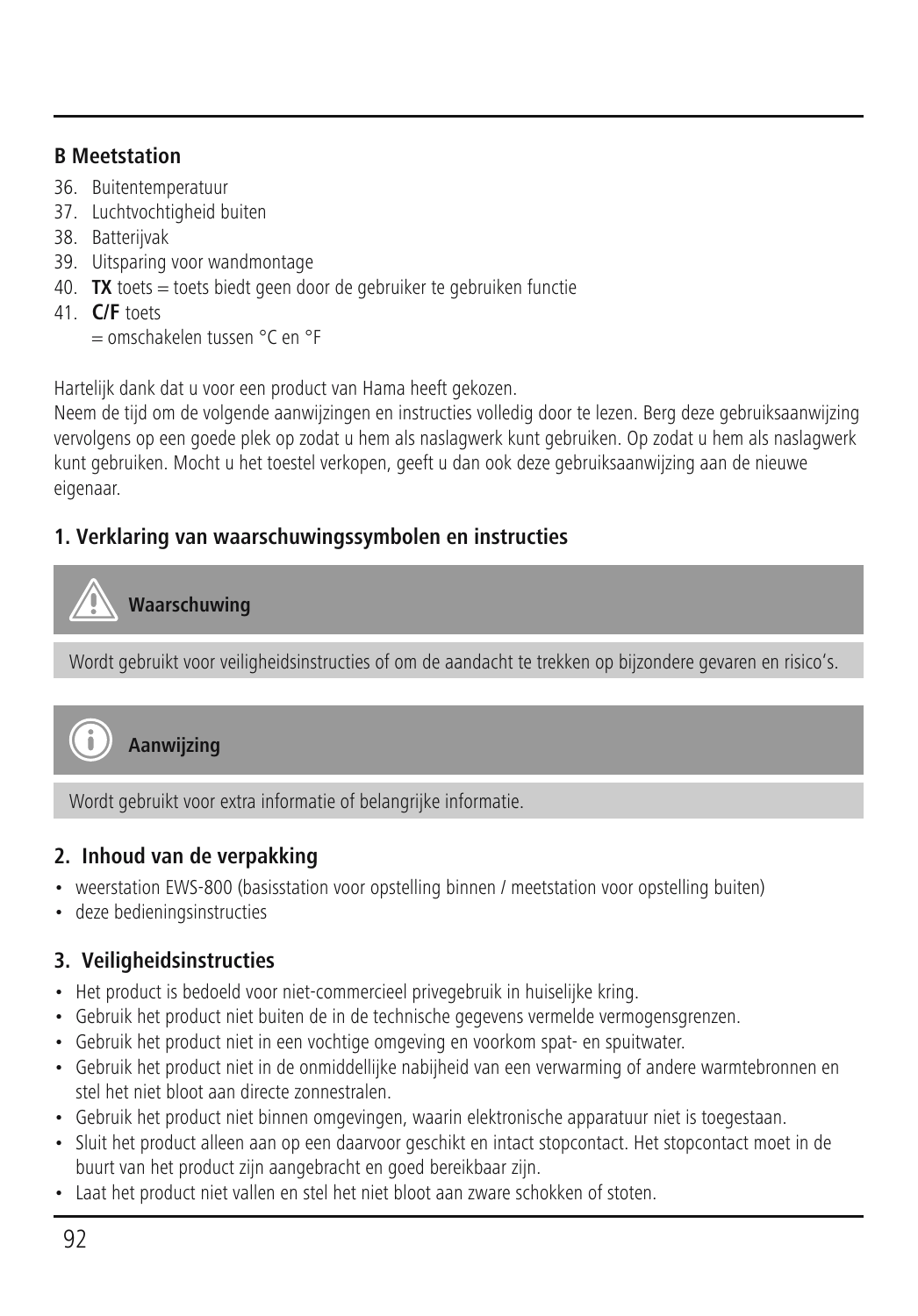- Open het product niet en gebruik het niet meer als het beschadigd is.
- Probeer niet het product zelf te onderhouden of te repareren. Laat onderhouds- en reparatiewerkzaamheden door vakpersoneel uitvoeren.
- Het verpakkingsmateriaal mag absoluut niet in handen van kinderen komen; verstikkingsgevaar.
- Het verpakkingsmateriaal direct en overeenkomstig de lokaal geldende afvoervoorschriften afvoeren.
- Verander niets aan het toestel. Daardoor vervalt elke aanspraak op garantie.

## **Waarschuwing – batterijen**

- Lege batterijen direct uit het product verwijderen en afvoeren.
- Gebruik uitsluitend accu's (of batterijen), welke met het vermelde type overeenstemmen.
- Gebruik geen oude en nieuwe batterijen tegelijkertijd alsmede geen batterijen van een verschillende soort of fabrikaat.
- Let absoluut op de correcte polariteit (opschrift + en -) van de batterijen en plaats deze dienovereenkomstig in het batterijvakje. Indien de batterijen verkeerd worden geplaatst kunnen deze gaan lekken of zelfs exploderen.

## **4. Inbedrijfstelling**

## **4.1 Meetstation**

- Draai de schroef van het batterijvak (38) op de achterzijde van het meetstation los en open het vak.
- Plaats twee AAA batterijen met de polen (+) en (-) in de juiste richting en sluit het batterijvak (38) aansluitend weer met de schroef.



## **Aanwijzing**

Let erop dat bij de inbedrijfstelling te allen tijde als eerste de batterijen in het meetstation en dan in het basisstation worden geplaatst.

## **4.2 Basisstation**

• Open het batterijvak (34) en plaats drie AA batterijen met de polen (+) en (-) in de juiste richting. Sluit vervolgens weer het deksel van het batterijvak.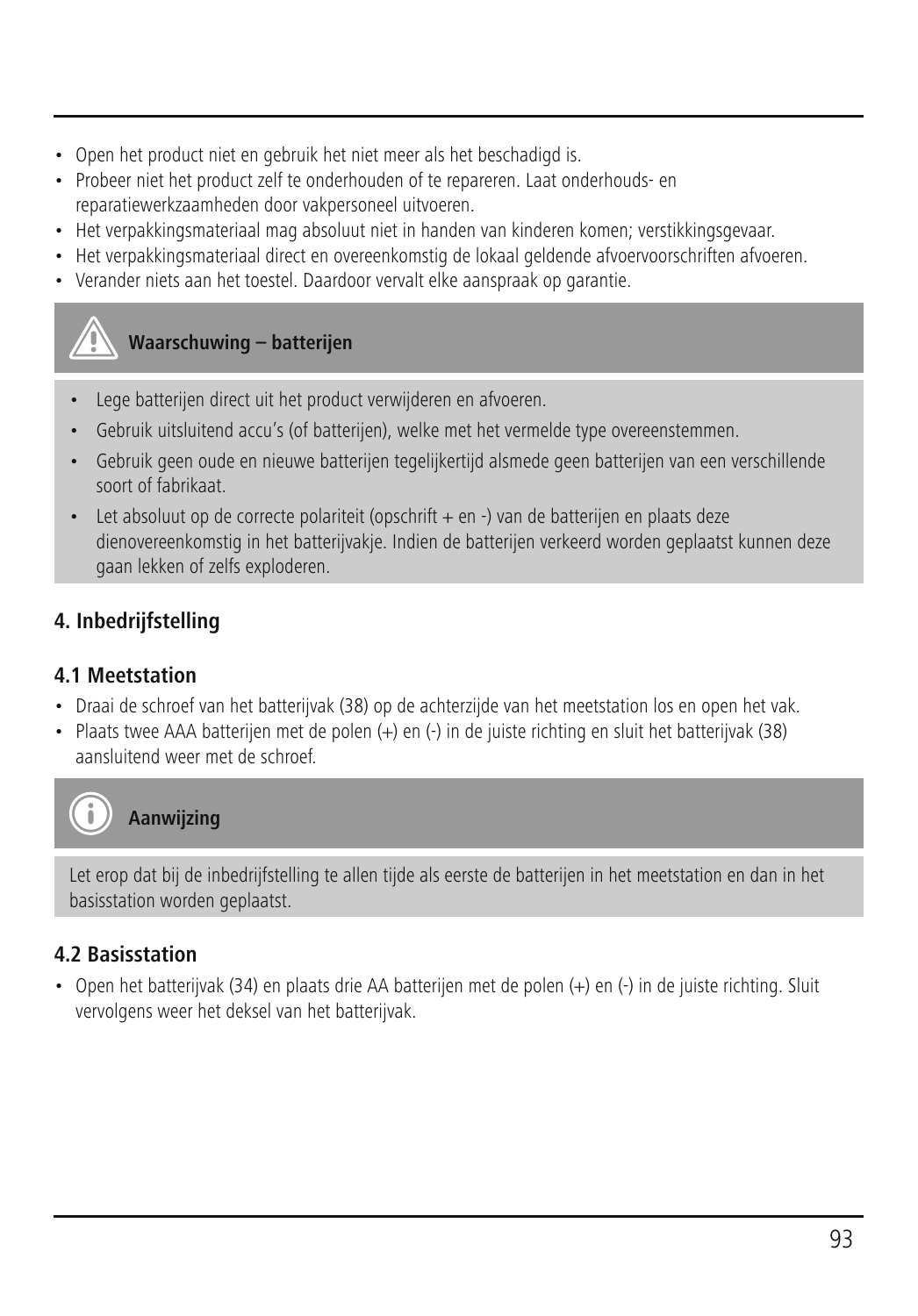#### **5. Montage**



## **Aanwijzing – montage**

- Het is aanbevelenswaardig het basis- en meetstation allereerst op de gewenste plaatsen van opstelling zonder montage neer te zetten en alle instellingen - zoals in **6. Gebruik en werking basisstation** is beschreven - uit te voeren.
- Monteer pas na een correcte instelling en stabiele draadloze verbinding het/de station/s.



# **Aanwijzing**

- Het bereik van de draadloze verbinding tussen het meet- en basisstation bedraagt in open veld max. 30 m. Let vóór de montage erop dat de draadloze verbinding niet door storende signalen of obstakels zoals gebouwen, bomen, voertuigen, hoogspanningskabels o.a. negatief wordt beïnvloed.
- Vergewis u vóór de definitieve montage ervan dat er tussen de gewenste plaatsen van opstelling een voldoende ontvangst c.q. stabiele draadloze verbinding bestaat.
- Let bij de montage van het meetstation erop dat dit tegen direct zonlicht en regen beschermd is gepositioneerd.
- De internationale standaardhoogte voor het meten van de luchttemperatuur bedraagt 1,25 m (4 ft) boven maaiveld.



## **Waarschuwing**

- Schaf speciaal resp. geschikt montagemateriaal bij de vakspecialist aan voor de montage aan de daartoe bestemde wand.
- Vergewis u ervan dat er geen defecte of beschadigde onderdelen worden gemonteerd.
- Tijdens de montage nimmer geweld of grote krachten aanwenden. Dit kan het product beschadigen.
- Controleer vóór de montage of de wand, waaraan het product wordt bevestigd, het aan te brengen gewicht kan dragen en vergewis u ervan dat er zich bij de montageplaats in de wand geen elektrische bedrading, water-, gas- of andere leidingen bevinden.

## **5.1 Basisstation**

- Zet het basisstation met behulp van de voet (35) op een vlakke ondergrond neer.
- Alternatief kunt u het basisstation met behulp van de uitsparing (33) op de achterzijde aan een wand monteren.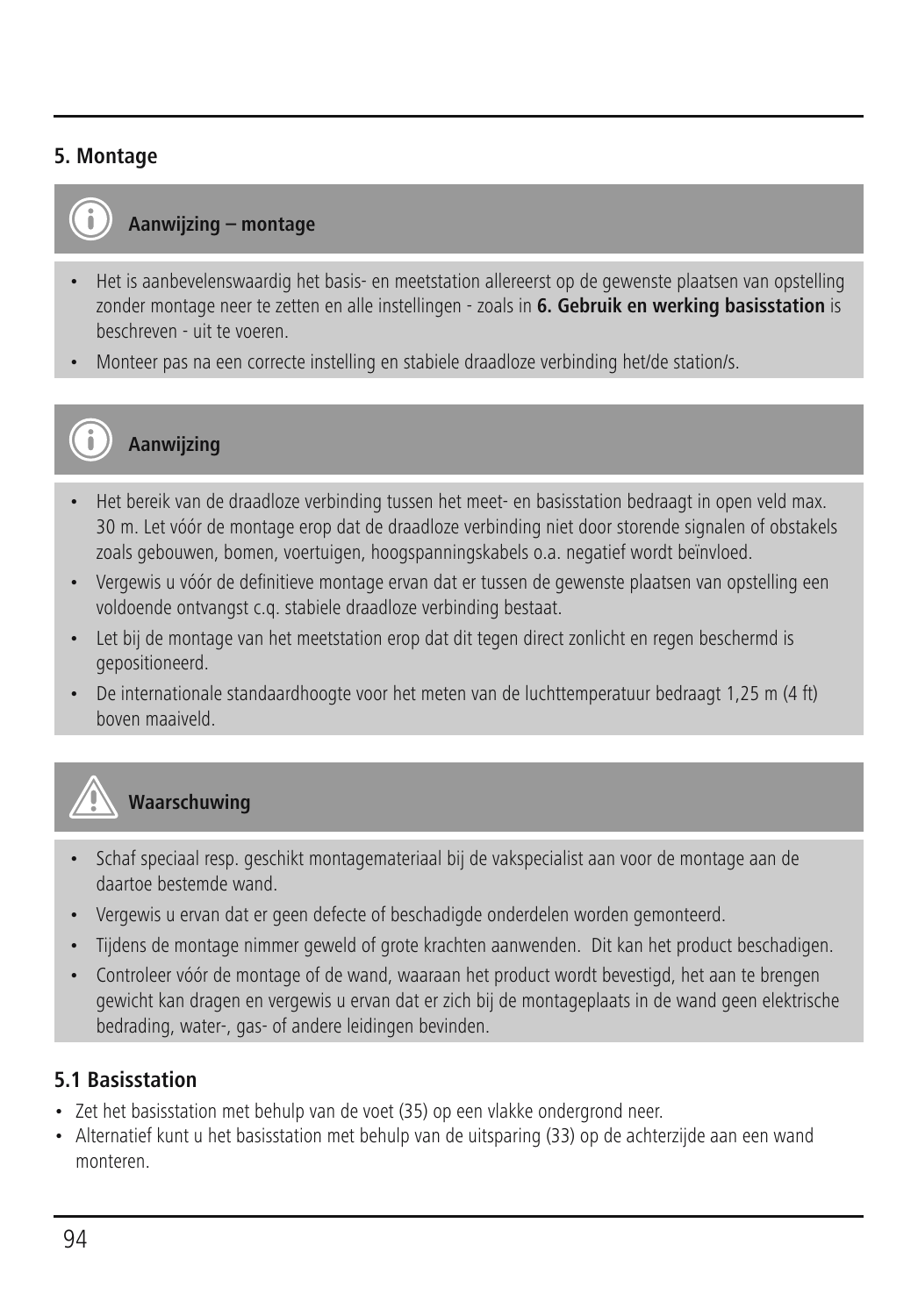#### **5.2 Meetstation**

- Het meetstation kunt u tevens met behulp van de voet op een vlak oppervlak buiten opstellen.
- Het is aanbevelenswaardig het meetstation veilig en stevig aan een buitenwand te monteren.
- Bevestig plug, schroef, spijker, enz. in de daarvoor beoogde wand.
- Haak het basis-/ meetstation met de daarvoor bedoelde uitsparing (33/39) daaraan in.

## **6. Gebruik en werking basisstation**

## **Aanwijzing – invoeren**

Houd MIN/MAX-toets (30) of de +-toets (31) ingedrukt teneinde de waarden sneller te kunnen selecteren.

Indien u op de **SNOOZE / LIGHT**-toets (32) drukt, dan wordt de display gedurende ca. 10 seconden verlicht.

## **6.1. Automatische eerste configuratie**

- Na de eerste maal inschakelen worden voor een moment alle beschikbare LCD-segmenten op de display weergegeven.
- Aansluitend wordt door het basisstation een automatische eerste configuratie uitgevoerd. Daarbij vindt het synchroniseren met het meetstation, het stabiliseren van de drukmeetwaarden benevens de configuratie met fabrieksinstellingen plaats.



- De eerste configuratie duurt ca. 3 minuten.
- Gedurende deze tijd het bedienen van toetsen voorkomen! Anders kunnen fouten en onnauwkeurigheden bij de waarden en de overdracht daarvan onstaan.
- Deze procedure is voltooid zodra de meetwaarden voor binnen (12, 14) en buiten (18, 20) worden weergegeven.
- Na het eerste maal inschakelen van het basisstation en een succesvol tot stand gekomen verbinding tussen basis- en meetstation begint de klok automatisch met het zoeken naar een DCF-signaal. Tijdens het zoeken knippert het zendsymbool (27) voor de draadloze verbinding.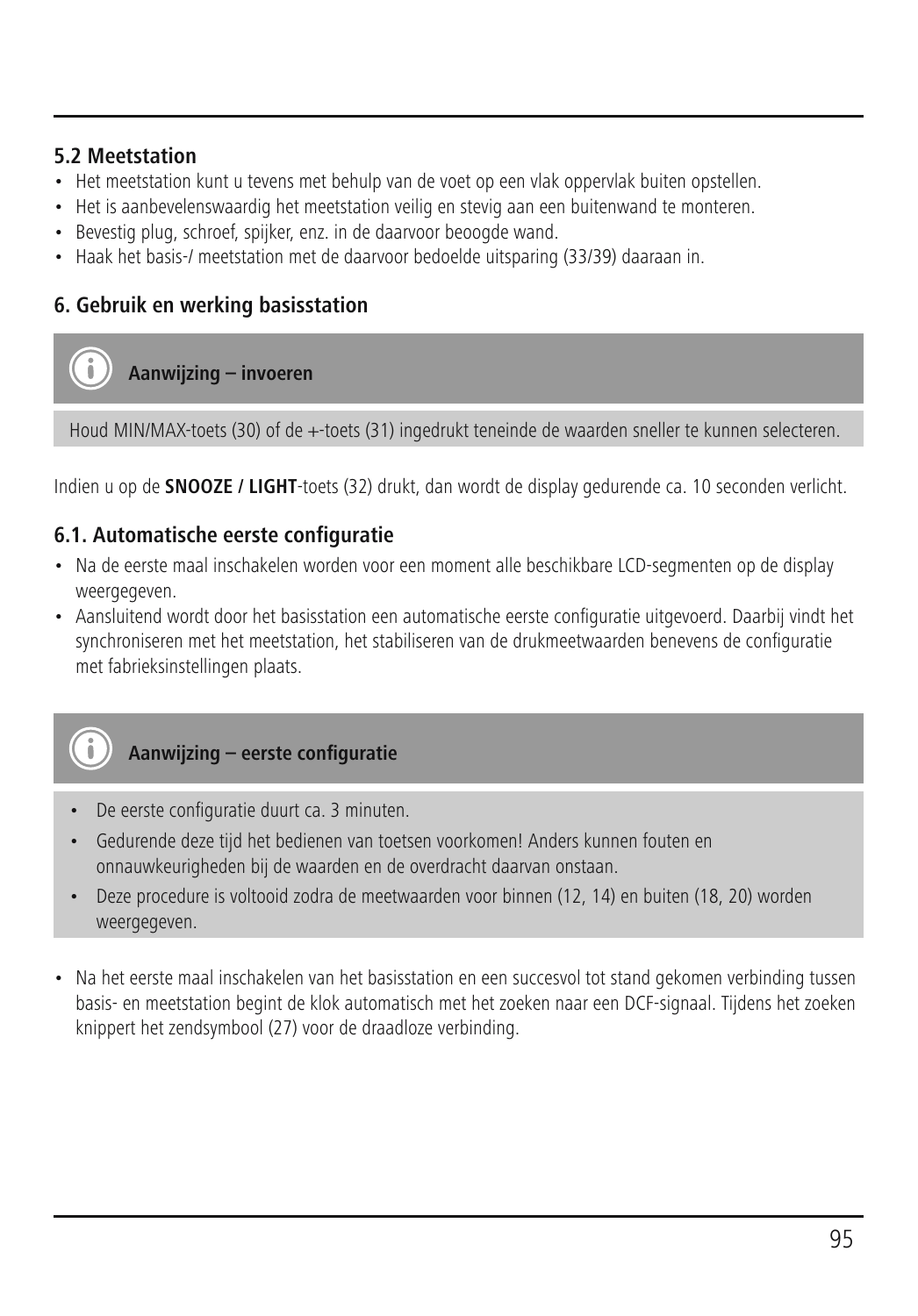| Indicatie                  | Zoeken naar DCF-signaal                |
|----------------------------|----------------------------------------|
| Knipperende indicatie<br>Ñ | Actief                                 |
| Continue indicatie<br>Ñ    | Succesvol - signaal wordt ontvangen    |
| Geen indicatie             | Mislukt - signaal wordt niet ontvangen |

## **Aanwijzing – instellen van de tijd**

- Indien er binnen een minuut tijdens de eerste configuratie geen DCF-tijdsignaal wordt ontvangen, dan wordt het zoeken naar een signaal afgebroken en automatisch elke twee uur herhaald. Het zendsymbool voor de draadloze verbinding (DCF-signaal) gaat uit.
- U kunt ondertussen de tijd en datum handmatig instellen.
- De klok zoekt dagelijks automatisch verder naar het DCF-signaal. Bij een succesvolle signaalontvangst worden de handmatig ingestelde tijd en datum overschreven.

## **Aanwijzing – zomertijd**

#### Aanwijzing – zomertijd De tijd wordt automatisch aangepast op de zomertijd. Zolang de zomertijd actief is, wordt op de display weergegeven  $0 \leq T$ .

## **6.2. Basisinstellingen en handmatige instellingen**

- Houd de **SET** toets (28) gedurende ca. 3 seconden ingedrukt teneinde de volgende instellingen na elkaar uit te voeren:
	- Tijdzone (24)
	- 12h-/24h-formaat (24)
	- Uren (24)

Œ

G

- Minuten (24)
- Jaar (21)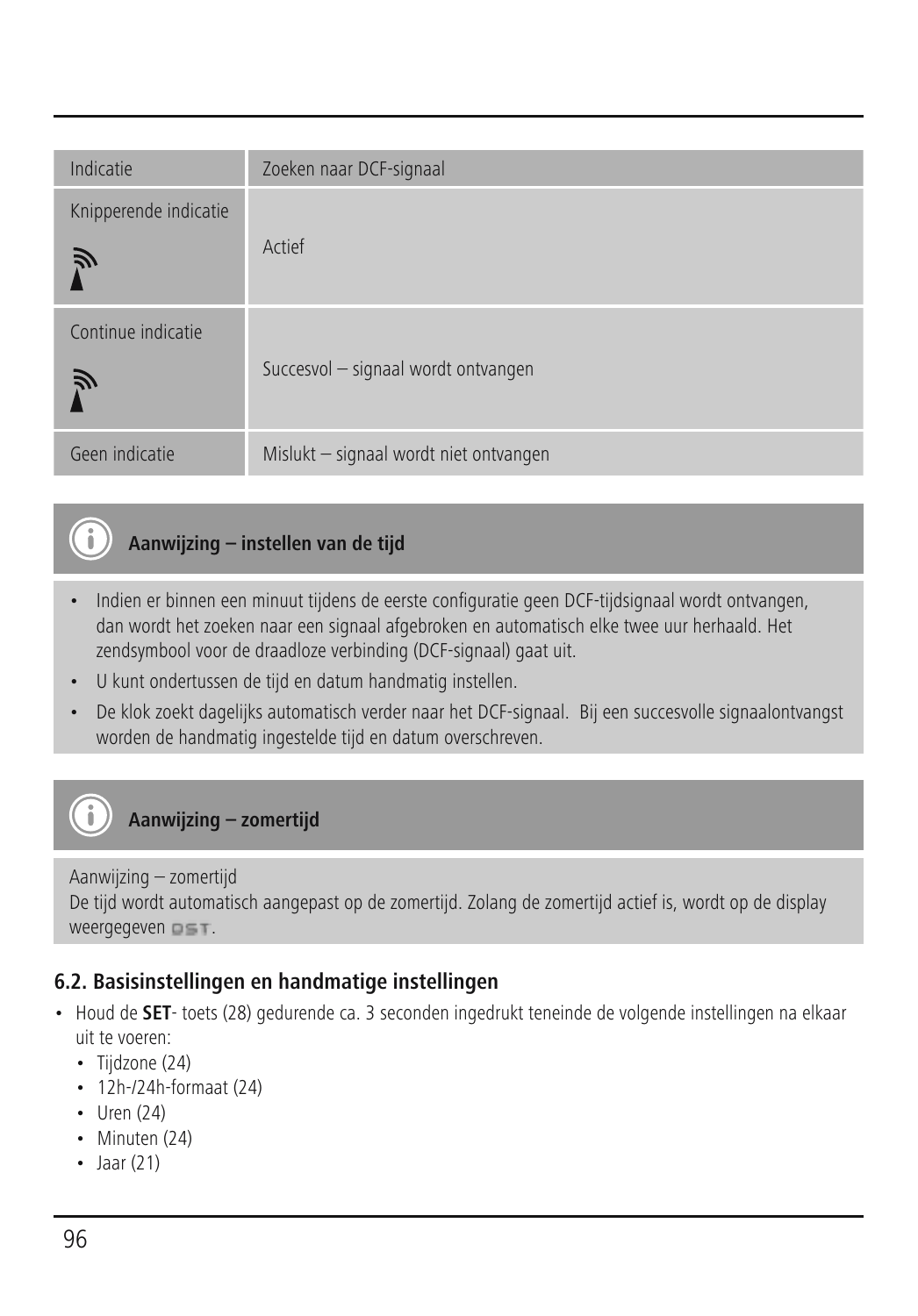- $\cdot$  Maand (21)
- Dag (21)
- Temperatuureenheid (°C / °F) (13+17)
- Ruimtetemperatuurwaarde (12)
- Luchtvochtigheidswaarde binnen (14)
- Buitentemperatuurwaarde (18)
- Luchtvochtigheidswaarde buiten (20)
- Luchtdrukeenheid (hPa / inHg) (5+9)
- Relatieve luchtdruk-referentiewaarde (5)
- Grenswaarde luchtdruk (5)
- Grenswaarde storm (5)
- Druk voor het selecteren van de afzonderlijke waarden op de **MIN/MAX**-toets (30) of de **+**-toets (31) en bevestig de desbetreffende selectie door op de **SET**-toets (28) te drukken.
- Druk direct op de **SET**-toets (28) teneinde de weergegeven ingestelde waarde over te nemen en verder te gaan.
- Indien er gedurende 20 seconden niets wordt ingevoerd, dan wordt de modus voor de instellingen automatisch verlaten. Alternatief drukt u op de **SNOOZE / LIGHT**-toets (32) teneinde de modus voor de instellingen vóór de selectie van alle waarden te verlaten.

# **Aanwijzing – tijdzone**

- Het DCF-signaal kan over een enorme oppervlakte worden ontvangen, komt echter te allen tijde overeen met de MEZ welke in Duitsland geldt. Let er om die reden op dat u, in landen met een andere tijdzone, met de tijdverschuiving rekening dient te houden.
- Bevindt u zich bijv. in Moskou, dan is het daar reeds 3 uur later dan in Duitsland. Dan dient u dus in dit geval bij de tijdzone +3 in te stellen. De klok zal zich dan altijd, na de ontvangst van het DCFsignaal resp. in relatie tot de handmatig ingestelde tijd, automatisch 3 uur verder instellen.

## **Aanwijzing – temperatuur en luchtvochtigheid**

- De nauwkeurigheid van het meten van de temperatuur en luchtvochtigheid is prima voor nietcommercieel privégebruik in huiselijke kring.
- In enkele gevallen kan het bij de weergegeven meetwaarden tot geringe afwijkingen met vergelijkingswaarden – bijv. van een gekalibreerd meettoestel – komen. U heeft dan de mogelijkheid de waarden voor ruimte-/ buitentemperatuur en/of -luchtvochtigheid via de basisinstellingen en handmatige instellingen aan te passen en nieuw te kalibreren.
- Het is aanbevelenswaardig de meetwaarden niet handmatig te kalibreren en tijdens de handmatige instellingen, door op de **SET**-toets (28) te drukken, over te slaan.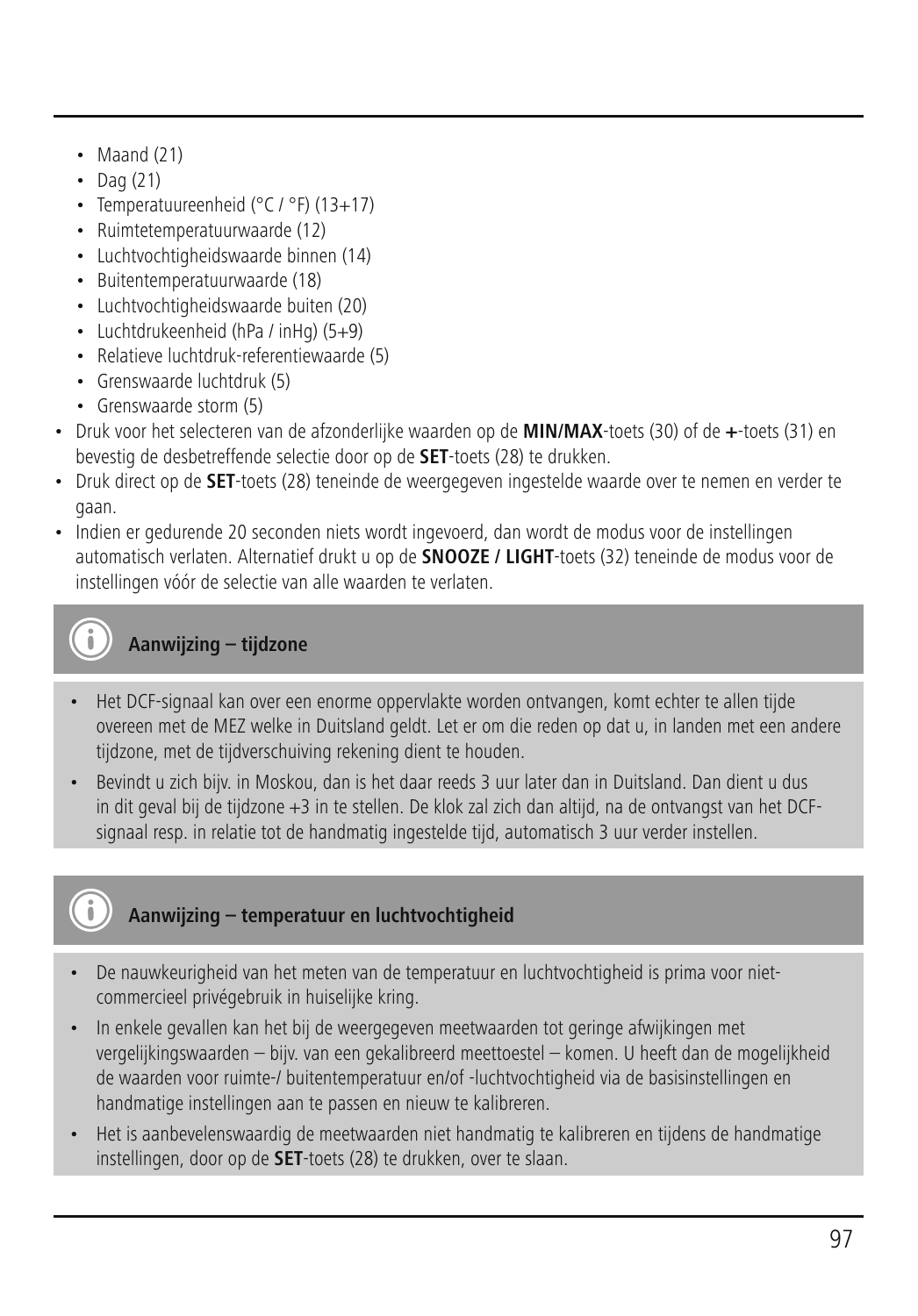# **Aanwijzing – luchtdruk**

- De absolute luchtdruk (**abs**) is een op de plaats van opstelling gemeten waarde welke niet kan worden gewijzigd.
- De relatieve luchtdruk (**rel**) is de absolute luchtdruk op de plaats van opstelling maar dan omgerekend op zeeniveau (nulniveau).
- De relatieve luchtdruk-referentiewaarde is standaard op 1013,2 hPa ingesteld. Voor een exacte meting past u de referentiewaarde op uw verblijfplaats aan. U kunt de referentiewaarde handmatig in een bereik tussen 919,0 hPa en 1080,0 hPa instellen.
- Informatie over de actuele relatieve luchtdruk op uw verblijfplaats is te vinden op het internet, bij de lokale weerdienst, te horen via de radio, enz.

## **Aanwijzing – grenswaarde luchtdruk**

- De weersvoorspelling is gebaseerd op atmosferische luchtdrukveranderingen waarvan u de grenswaarden individueel tussen 2 hPa en 4 hPa kunt instellen. De grenswaarde is standaard op 3 hPa ingesteld.
- Indien de luchtdruk met minimaal de ingestelde grenswaarde daalt of stijgt, dan wordt dit als een weersverandering geregistreerd.
- Voor omgevingen met frequente luchtdrukveranderingen is het aanbevelenswaardig een hogere instelling van de luchtdrukgrenswaarde te kiezen dan voor omgevingen met een relatief constante luchtdruk.

## **Aanwijzing – grenswaarde storm**

- De stormvoorspelling is tevens gebaseerd op atmosferische luchtdrukveranderingen waarvan u de grenswaarden individueel tussen 3 hPa en 9 hPa kunt instellen. De grenswaarde is standaard op 6 hPa ingesteld.
- Indien de luchtdruk over een periode van drie uur met minimaal de ingestelde grenswaarde daalt, dan wordt de weergave voor de stormwaarschuwing geactiveerd.
- Bij een geactiveerde weergave voor de stormwaarschuwing knipperen het regensymbool en de trendpijlen gedurende drie uur.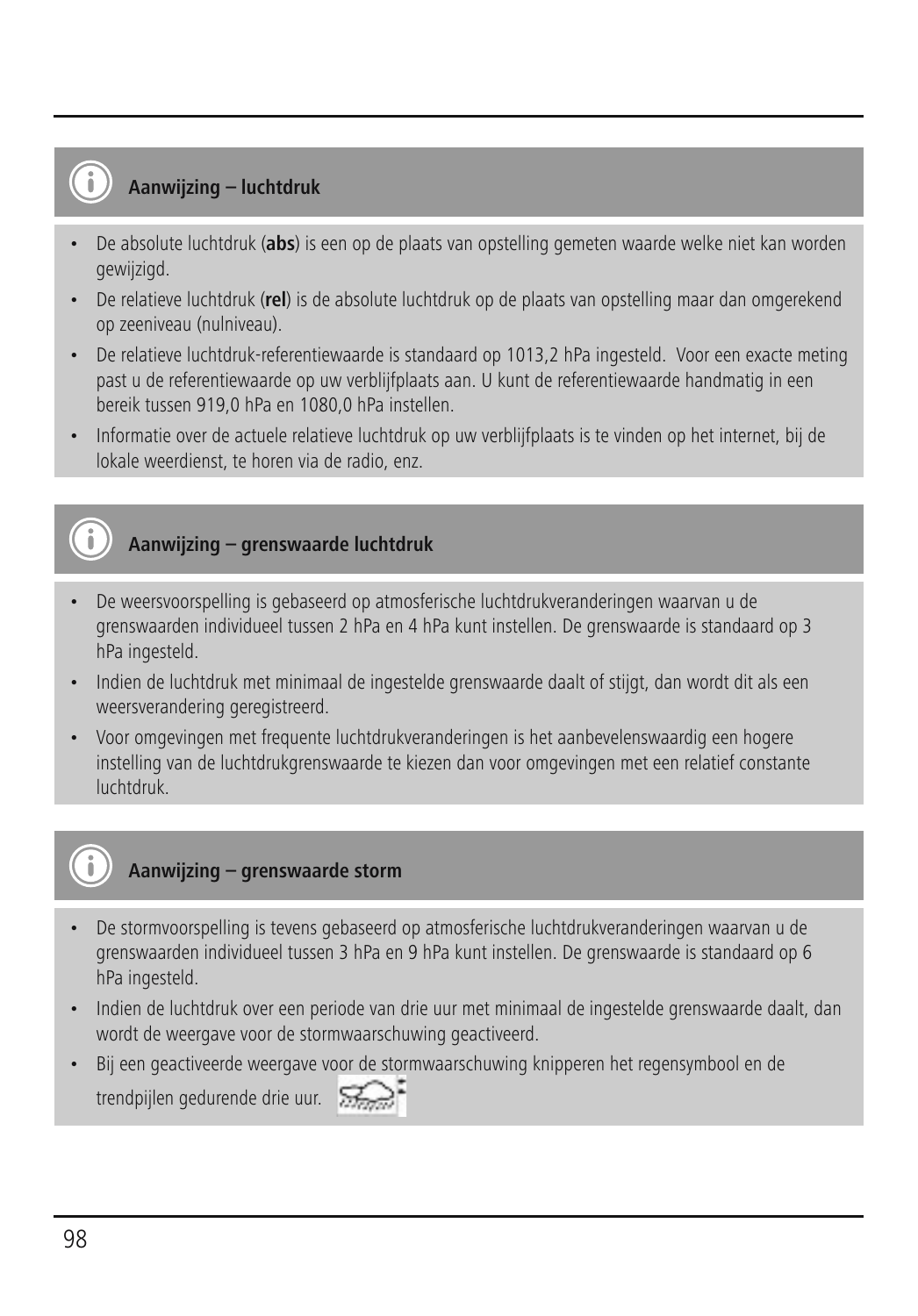## **6.3. Weersvoorspelling**

• Aan de hand van atmosferische luchtdrukveranderingen en de opgeslagen gegevens kan het basisstation informatie over de weersverwachting voor de komende 12 tot 24 uur tonen.

# **Aanwijzing – weersvoorspelling**

Tijdens de eerste uren dat het station in werking is, is een weersvoorspelling wegens ontbrekende gegevens, welke pas na verloop van tijd worden opgeslagen, niet mogelijk.

De weersvoorspelling en het actuele weer worden door vier verschillende symbolen (1) afgebeeld:

| Symbool (1) | Weer          |
|-------------|---------------|
| u.          | Zonnig        |
|             | Licht bewolkt |
|             | Bewolkt       |
|             | Regen         |

• Een trend over de luchtdruk voor de komende uren aan de hand van de gemeten barometerwaarden wordt tussen de symbolen van de weersvoorspelling afgebeeld.

| Weergave (3) | Luchtdruktrend / Weersverwachting |
|--------------|-----------------------------------|
| –            | Stijgend / Weersverbetering       |
|              | Dalend / Weersverslechtering      |

• De weersymbolen veranderen aan de hand van de actuele relatieve luchtdruk en de luchtdrukveranderingen gedurende de laatste zes uur. Indien het weer verandert, dan knipperen de pijlen van de luchtdruktrend (3) drie uur lang en geven daarmee een weersverandering aan. Indien de weersomstandigheden daarna zijn gestabiliseerd en er geen weersverandering meer wordt geregistreerd, dan stoppen de pijlen (3) met knipperen.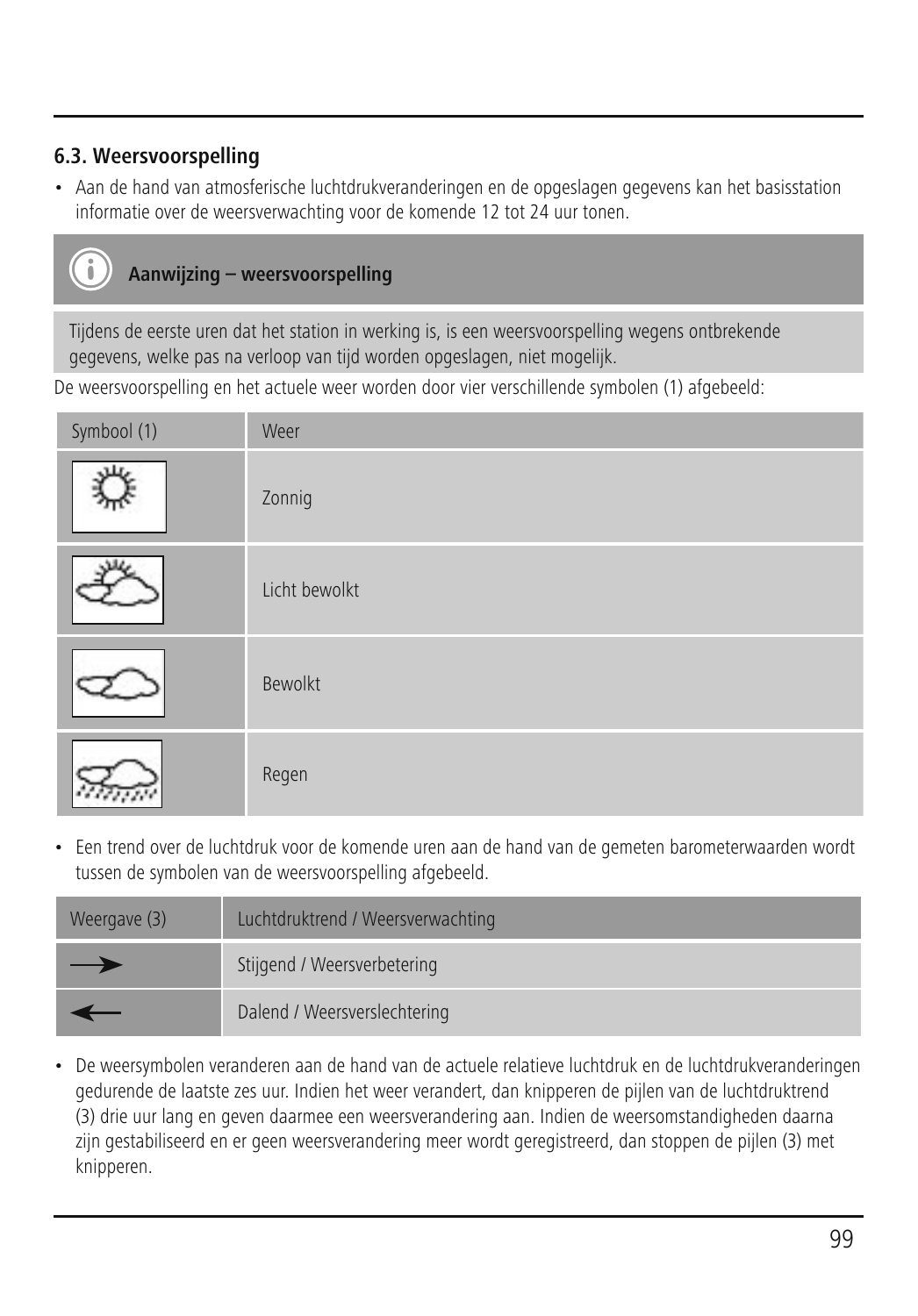Voorbeelden:

| Weergave | <b>Betekenis</b>                                                                                        |
|----------|---------------------------------------------------------------------------------------------------------|
|          | Weersvoorspelling: Regen<br>Luchtdruktrend: Dalend / Weersverslechtering<br>Actueel weer: Bewolkt       |
|          | Actueel weer: Licht bewolkt<br>Luchtdruktrend: Stijgend / Weersverbetering<br>Weersvoorspelling: Zonnig |

• Het staafdiagram (8) toont het verloop van de relatieve luchtdruk gedurende de afgelopen 24 uur.

## **6.4. Weergavemodus temperatuur / luchtdruk**

- Druk bij herhaling op de **SET**-toets (28) teneinde tussen de volgende weergaven om te schakelen:
	- Buitentemperatuur (18: **TEMP**)/ Dauwpunttemperatuur (18: **DEWPOINT**)
	- Absolute luchtdruk (7: **abs**)/ relatieve luchtdruk (7: **rel**)

De desbetreffende weergave begint te knipperen.

- Druk tijdens de weergave op de **MIN/MAX**-toets (30) of de **+**-toets (31) teneinde tussen de weergaven van de buitentemperatuur en het dauwpunt resp. de absolute en relatieve luchtdruk om te schakelen.
- Druk op de **SET**-toets (28) om de geselecteerde weergave te bevestigen.

# **Aanwijzing – dauwpunt**

De dauwpunttemperatuur geeft de waarde aan waarop de buitentemperatuur bij de actuele luchtvochtigheid zou moeten stijgen/dalen teneinde 100% relatieve luchtvochtigheid te bereiken.

## **6.5 Alarmmodus**

- Druk bij herhaling op de **ALM**-toets (29) teneinde in de alarmmodus **HI AL** (4/11/16/21) of **LO AL** (4/11/16/21) terecht te komen.
- Druk in de alarmmodus **HI AL** (4/11/16/21) bij herhaling op de **SET**-toets (28) teneinde tussen de volgende alarmfuncties om te schakelen:
	- Wekalarm (uur/ minuten) (24)
	- Alarm voor hoge luchtvochtigheid binnen (14)
	- Alarm voor hoge ruimtetemperatuur (12)
	- Alarm voor hoge luchtvochtigheid buiten (20)
	- Alarm voor hoge buitentemperatuur (18)
	- Alarm voor hoge absolute luchtdruk (5)

De desbetreffende weergave begint te knipperen.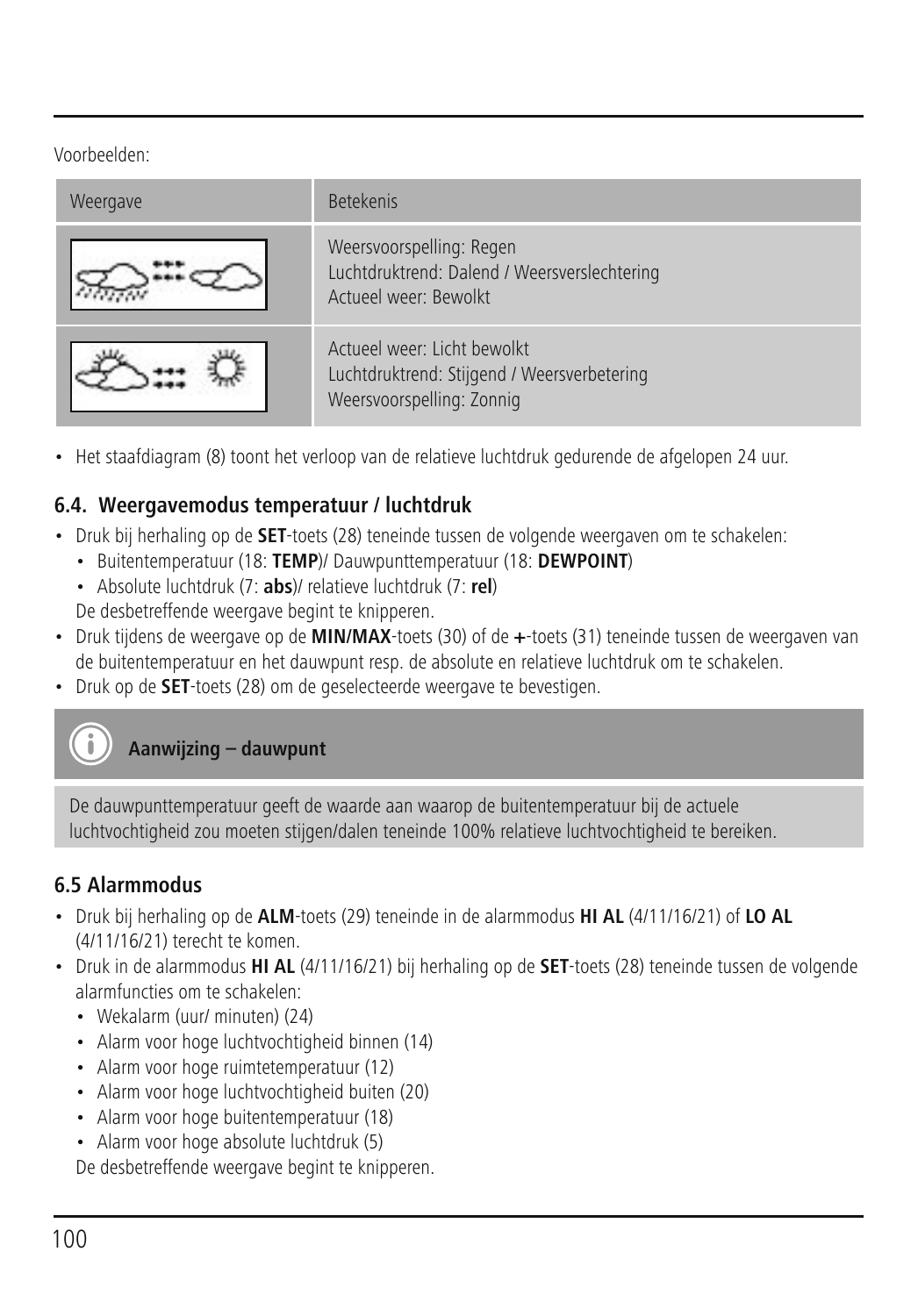- Druk in de alarmmodus **LO AL** (4/11/16/21) bij herhaling op de **SET**-toets (28) teneinde tussen de volgende alarmfuncties om te schakelen:
	- Wekalarm (uur/ minuten) (24)
	- Alarm voor lage luchtvochtigheid binnen (14)
	- Alarm voor lage ruimtetemperatuur (12)
	- Alarm voor lage luchtvochtigheid buiten (20)
	- Alarm voor lage buitentemperatuur (18)
	- Alarm voor lage absolute luchtdruk (5)

De desbetreffende weergave begint te knipperen.

- Druk tijdens de desbetreffende weergave op de **MIN/MAX**-toets (30) of de **+**-toets (31) teneinde de alarmwaarde te wijzigen en bevestig uw selectie door op de **SET**-toets (28) te drukken.
- Druk tijdens de desbetreffende weergave op de **ALM**-toets (29) teneinde de desbetreffende alarmfunctie te activeren resp. te deactiveren. Bij een geactiveerde alarmfunctie wordt het overeenkomstige symbool (6/10/15/26), **HI AL** (4/11/16) en/of **LO AL** (4/11/16) weergegeven.
- Indien er gedurende 20 seconden niets wordt ingevoerd, dan wordt de modus voor de instellingen automatisch verlaten. Alternatief drukt u op de **SNOOZE / LIGHT**-toets (32) teneinde de modus voor de instellingen vóór de selectie van alle waarden te verlaten.

**Aanwijzing**

Bij reeds geactiveerde alarmfuncties worden steeds de betreffende ingestelde waarden weergegeven, bij gedeactiveerde alarmfuncties wordt --- resp. -- weergegeven.

- Indien de weersomstandigheden of de tijd de ingestelde waarden van een geactiveerde alarmfunctie bereiken, dan wordt het desbetreffende alarm dienovereenkomstig in werking gesteld. Er weerklinkt een alarmsignaal en de desbetreffende symbolen (6/10/15/26), **HI AL** (4/11/16) en/of **LO AL** (4/11/16) benevens de alarmwaarde knipperen gedurende 2 minuten.
- Druk op een willekeurige toets om het alarm te beëindigen.

## **Aanwijzing – alarm door weersomstandigheden**

- Indien dezelfde alarmfunctie binnen 10 minuten opnieuw in werking wordt gesteld, dan weerklinkt er geen alarmsignaal meer. Het symbool en de alarmwaarde knipperen zolang, totdat zich de weersomstandigheden hebben gestabiliseerd.
- Indien de weersomstandigheden onder resp. boven de ingestelde waarde van de alarmfunctie geraken, dan wordt de alarmfunctie automatisch opnieuw geactiveerd.
- Indien het alarm voor hoge/ lage buitentemperatuur door de dauwpunttemperatuur in werking wordt gesteld, dan begint bovendien **DEW POINT** te knipperen.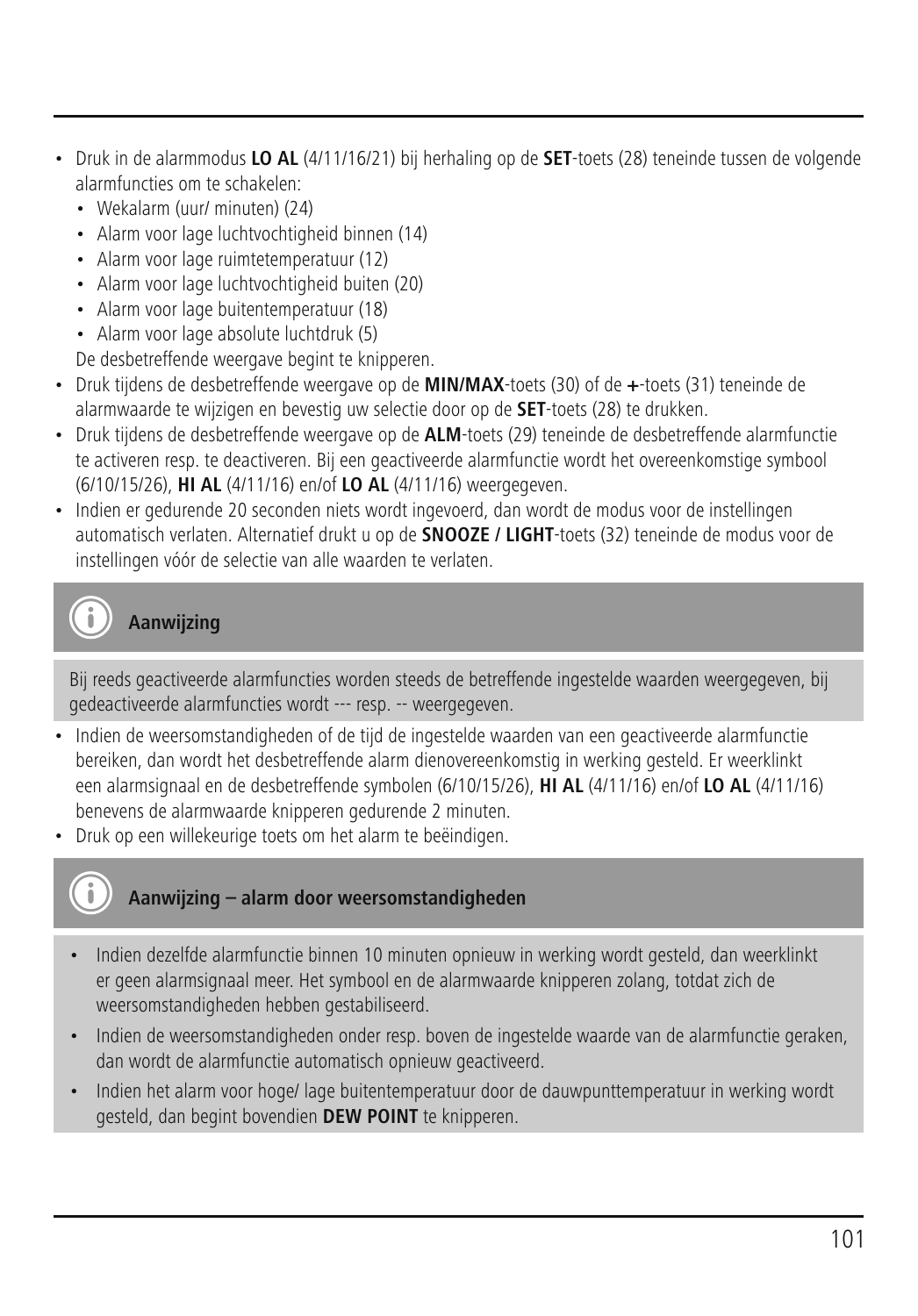## **Aanwijzing – snooze-functie**

Druk tijdens het akoestisch alarmsignaal op de **SNOOZE / LIGHT**-toets (32) teneinde de snooze-functie te activeren. Het weksignaal wordt gedurende 5 minuten onderbroken en dan opnieuw in werking gesteld. Het desbetreffende alarmsymbool begint te knipperen.

#### **6.6. Hoogste en laagste waarden van de temperatuur en luchtvochtigheid**

- Het basisstation slaat automatisch de hoogste en laagste waarden van de temperatuur benevens de luchtvochtigheid voor zowel binnen als buiten op.
- Druk bij herhaling op de **MIN/MAX**-toets (30) teneinde tussen de weergave van de actuele temperatuur en luchtvochtigheid, laagste temperatuur en luchtvochtigheid (2: **MIN**) en hoogste temperatuur en luchtvochtigheid (2: **MAX**) om te schakelen.
- Druk tijdens de weergave van de maximale waarden (2: **MAX**) bij herhaling op de **+**-Taste (31) teneinde de volgende waarden met datum (21) en tijd (24) van uw registratie weer te geven:
	- Maximale luchtvochtigheid binnen (14)
	- Maximale ruimtetemperatuur (12)
	- Maximale luchtvochtigheid buiten (20)
	- Maximale buitentemperatuur (18)
	- Maximale absolute/ relatieve luchtdruk (5)
- Druk tijdens de weergave van de minimale waarden (2: **MIN**) bij herhaling op de **+**-Taste (31) teneinde de volgende waarden met datum (21) en tijd (24) van uw registratie weer te geven:
	- Minimale luchtvochtigheid binnen (14)
	- Minimale ruimtetemperatuur (12)
	- Minimale luchtvochtigheid buiten (20)
	- Minimale buitentemperatuur (18)
	- Minimale absolute/ relatieve luchtdruk (5)
- Houd tijdens de weergave van de afzonderlijke maximale en minimale waarden de **SET**-toets (28) gedurende ca. 3 seconden ingedrukt teneinde de desbetreffende waarden met datum (21) en tijd (24) van uw registratie te wissen.
- Druk op de **SNOOZE / LIGHT**-toets (32) of wacht ca. 20 seconden om naar de weergave van de actuele meetwaarden terug te keren.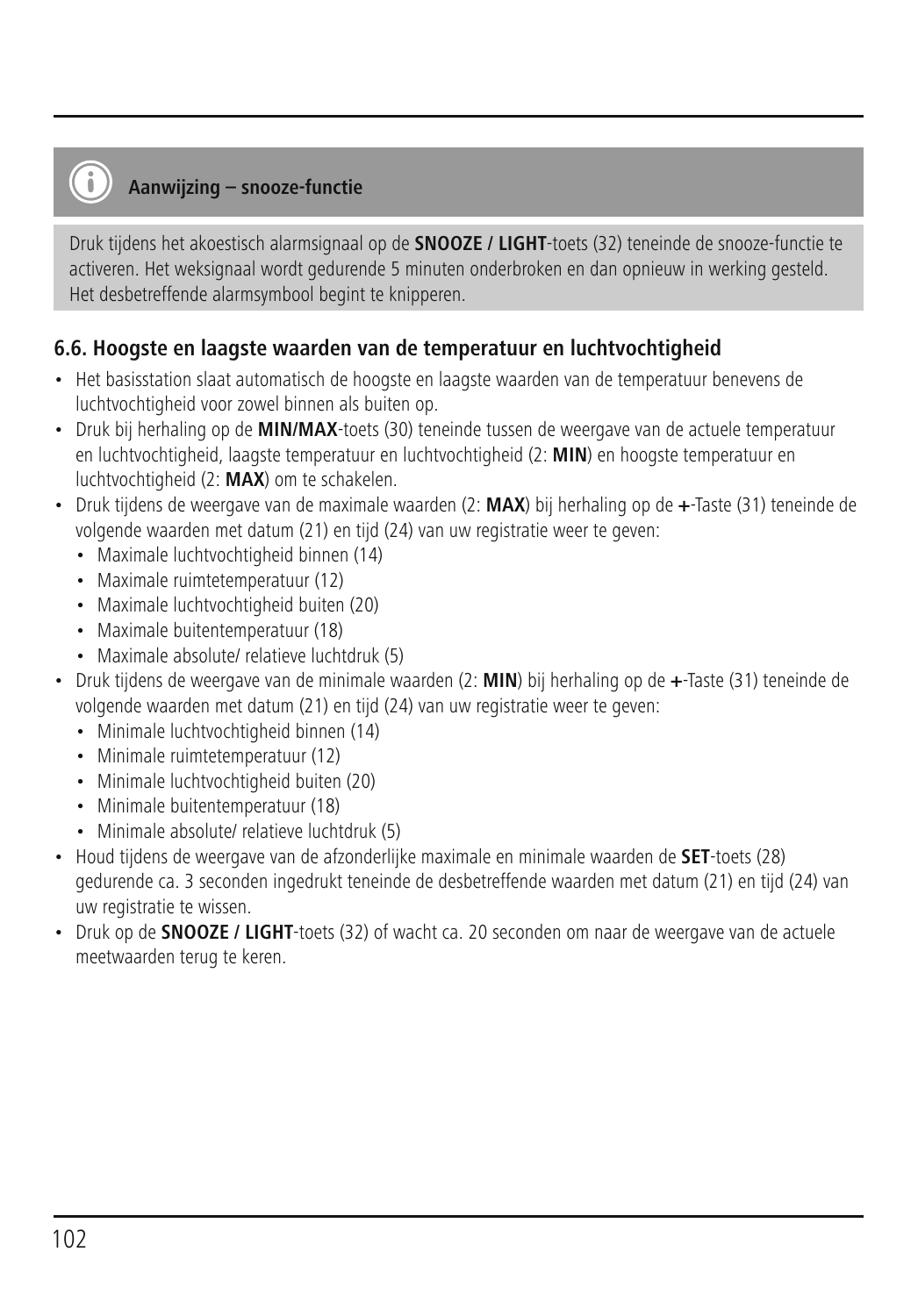# **Aanwijzing – batterijen vervangen**

Denkt u eraan dat steeds na het vervangen van de batterijen van het meet- of basisstation een nieuwe synchronisatie van deze stations dient te worden uitgevoerd.

Daartoe verwijdert u de batterijen van het andere station en plaatst deze opnieuw of vervangt deze tevens indien nodig.



**Aanwijzing – verkeerde overdracht van meetwaarden**

In sommige gevallen kan het door stoorsignalen – bijv. door een WLAN-netwerk, computer, televisietoestel, enz. – voorkomen dat de overdracht van de meetwaarden tussen basis- en meetstation mislukt.

Synchroniseer dan de stations opnieuw door de batterijen van beide stations kort eruit te halen en vervolgens weer terug te plaatsen.

Indien aansluitend de meetwaarden wederom niet worden overgedragen, dan vervangt u de batterijen door nieuwe exemplaren.

Kies eventueel een nieuwe plaats van opstelling voor het basisstation teneinde de mogelijke stoorsignalen in de toekomst te omzeilen.

## **7. Onderhoud en verzorging**

Reinig dit product uitsluitend met een pluisvrije, licht vochtige doek en maak geen gebruik van agressieve reinigingsmiddelen. Let erop dat er geen water in het product binnendringt.

## **8. Uitsluiting van garantie en aansprakelijkheid**

Hama GmbH & Co. KG aanvaardt geen enkele aansprakelijkheid of garantieclaims voor schade of gevolgschade, welke door ondeskundige installatie, montage en ondeskundig gebruik van het product ontstaan of het resultaat zijn van het niet in acht nemen van de bedieningsinstructies en/of veiligheidsinstructies.

## **9. Service en support**

Neem bij vragen over het product contact op met de afdeling Productadvies van HAMA. Hotline: +49 9091 502-115 (Duits/Engels) Meer support-informatie vindt u hier: www.hama.com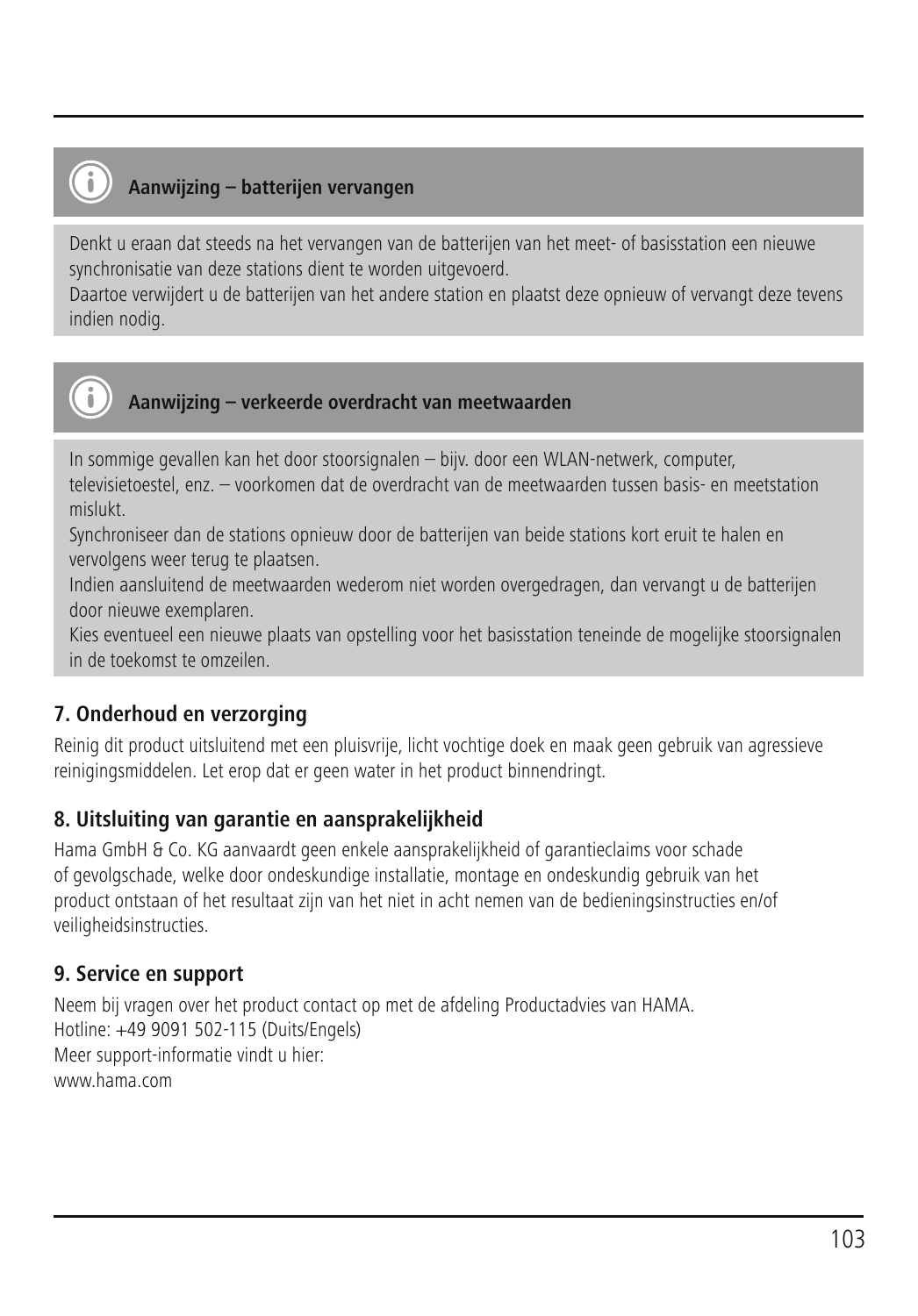# **10. Technische specificaties**

|                                                | <b>Basisstation</b>                                           | <b>Meetstation</b>                                                       |
|------------------------------------------------|---------------------------------------------------------------|--------------------------------------------------------------------------|
| Spanningsvoorziening                           | 4.5V<br>3 x AA batterij                                       | 3.0V<br>2 x AAA batterij                                                 |
| Meethereik<br>Temperatuur<br>Luchtvochtigheid  | $0^{\circ}$ C - +50°C/32°F - 122°F<br>$20% - 95%$             | $-20^{\circ}$ C - $+60^{\circ}$ C/ $-4^{\circ}$ F - 140°F<br>$20% - 95%$ |
| Meetstappen<br>Temperatuur<br>Luchtvochtigheid | $0,1^{\circ}$ C / $0,2^{\circ}$ F<br>1%                       | $0,1^{\circ}$ C / $0,2^{\circ}$ F<br>1%                                  |
| Meetcyclus temperatuur/<br>luchtvochtigheid    | 30 <sub>s</sub>                                               | 57 <sub>5</sub>                                                          |
| Meethereik barometer<br>Meetstappen            | 919 - 1080 mbar/hPa<br>$(27, 14 - 31, 89$ in Hq)<br>$0.1$ hPa |                                                                          |
| Draadloos gestuurde DCF-klok                   | ja                                                            | nee                                                                      |
| Hygrometer                                     | ja                                                            | ja                                                                       |
| Thermometer                                    | ja                                                            | ja                                                                       |
| <b>Barometer</b>                               | ja                                                            | nee                                                                      |
| Wekfunctie                                     | ja                                                            | nee                                                                      |
| Frequentie                                     | 433 MHz                                                       |                                                                          |
| <b>Bereik</b>                                  | $\leq 100$ m                                                  |                                                                          |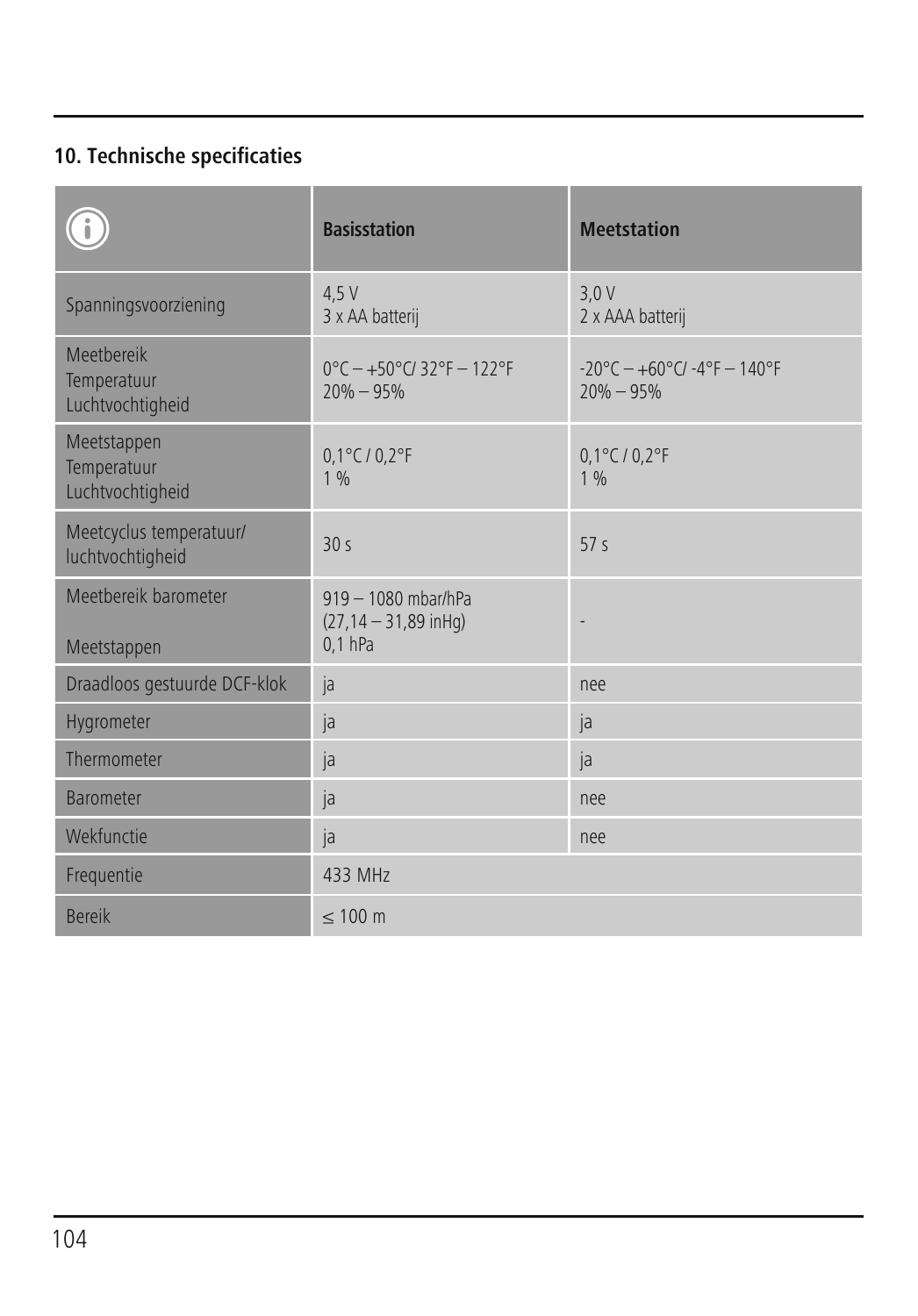## **11. Aanwijzingen over de afvalverwerking Notitie aangaande de bescherming van het milieu:**



Ten gevolge van de invoering van de Europese Richtlijn 2012/19/EU en 2006/66/EU in het nationaal juridisch system, is het volgende van toepassing: Elektrische en elektronische apparatuur, zoals batterijen mag niet met het huisvuil weggegooid worden. Consumenten zijn wettelijk verplicht om electrische en elctronische apparaten zoals batterijen op het einde van gebruik in te dienen bij openbare verzamelplaatsen speciaal opgezet voor dit doeleinde of bij een

verkooppunt. Verdere specificaties aangaande dit onderwerp zijn omschreven door de nationale wet van het betreffende land. Dit symbool op het product, de gebruiksaanwijzing of de verpakking duidt erop dat het product onderworpen is aan deze richtlijnen. Door te recycleren, hergebruiken van materialen of andere vormen van hergebruiken van oude toestellen/batterijen, levert u een grote bijdrage aan de bescherming van het mileu.

## **12. Conformiteitsverklaring**

Hama GmbH & Co. KG verklaart hierbij dat dit toestel zich in overeenstemming met de essentiële eisen en aan de overige relevante bepalingen van de Richtlijn 2014/53/EU bevindt. De<br>conformiteitsverklaring overeenkomstig de desbetreffende Richtlijn vindt u onder www.hama.com.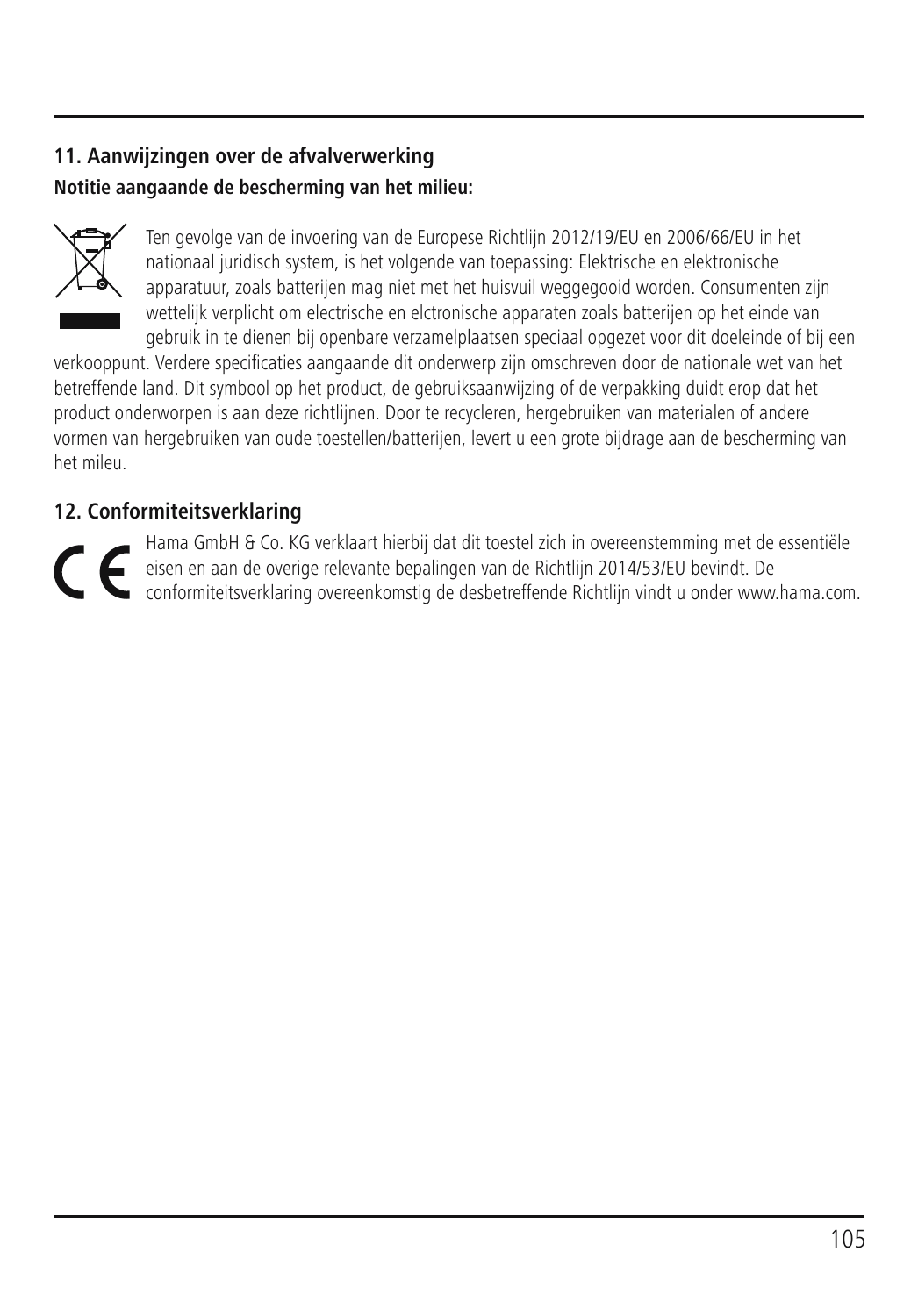## **Στοιχεία χειρισμού και ενδείξεις**

## **A Κύρια μονάδα**

- 1. Σύμβολο πρόγνωσης καιρού
- 2. Ελάχιστα/μέγιστα δεδομένα
- 3. Τάση ατμοσφαιρικής πίεσης
- 4. Ειδοποίηση χαμηλής (**LO**)/ υψηλής (**HI**) ατμοσφαιρικής πίεσης
- 5. Τιμή ατμοσφαιρικής πίεσης
- 6. Ενεργή ειδοποίηση χαμηλής (**LO**)/ υψηλής (**HI**) ατμοσφαιρικής πίεσης
- 7. Απόλυτη/ σχετική ατμοσφαιρική πίεση
- 8. 24ωρη πορεία ατμοσφαιρικής πίεσης
- 9. Μονάδα ατμοσφαιρικής πίεσης
- 10. Ενεργή ειδοποίηση χαμηλής (**LO**)/ υψηλής (**HI**) εσωτερικής θερμοκρασίας/ υγρασίας
- 11. Ενεργή ειδοποίηση χαμηλής (**LO**)/ υψηλής (**HI**) εσωτερικής θερμοκρασίας/ υγρασίας
- 12. Εσωτερική θερμοκρασία
- 13. Μονάδα εσωτερικής θερμοκρασίας
- 14. Σχετική εσωτερική υγρασία
- 15. Ενεργή ειδοποίηση χαμηλής (**LO**)/ υψηλής (**HI**) εξωτερικής θερμοκρασίας/ υγρασίας
- 16. Ειδοποίηση χαμηλής (**LO**)/ υψηλής (**HI**) εξωτερικής θερμοκρασίας/ υγρασίας
- 17. Μονάδα εξωτερικής θερμοκρασίας
- 18. Εξωτερική θερμοκρασία/ θερμοκρασία σημείου δρόσου
- 19. Σήμα εξωτερικού πομπού
- 20. Σχετική εξωτερική υγρασία
- 21. Ημερομηνία
- 22. Θερινή ώρα
- 23. Ώρα ελεγχόμενη με σήμα DCF
- 24. Ώρα
- 25. Ημέρα
- 26. Ενεργή ειδοποίηση ώρας αφύπνισης
- 27. Σύμβολο λήψης ραδιοσήματος
- 28. Πλήκτρο **SET** = Αλλαγή της λειτουργίας ενδείξεων/ επιβεβαίωση της τιμής ρύθμισης
- 29. Πλήκτρο **ALM** = Προβολή/ ρύθμιση/ απενεργοποίηση/ ενεργοποίηση των λειτουργιών ειδοποίησης
- 30. Πλήκτρο **MIN/MAX** = Κλήση των αποθηκευμένων μέγιστων/ ελάχιστων τιμών/ μείωση της τρέχουσας τιμής ρύθμισης
- 31. Πλήκτρο **+** = Αύξηση της τρέχουσας τιμής ρύθμισης
- 32. Πλήκτρο **SNOOZE / LIGHT** = Διακοπή του σήματος αφύπνισης / ενεργοποίηση του εσωτερικού φωτισμού (10 δευτ/πτα) / διακοπή ρυθμίσεων
- 33. Εγκοπή για επιτοίχια τοποθέτηση
- 34. Θήκη μπαταριών
- 35. Πόδι στήριξης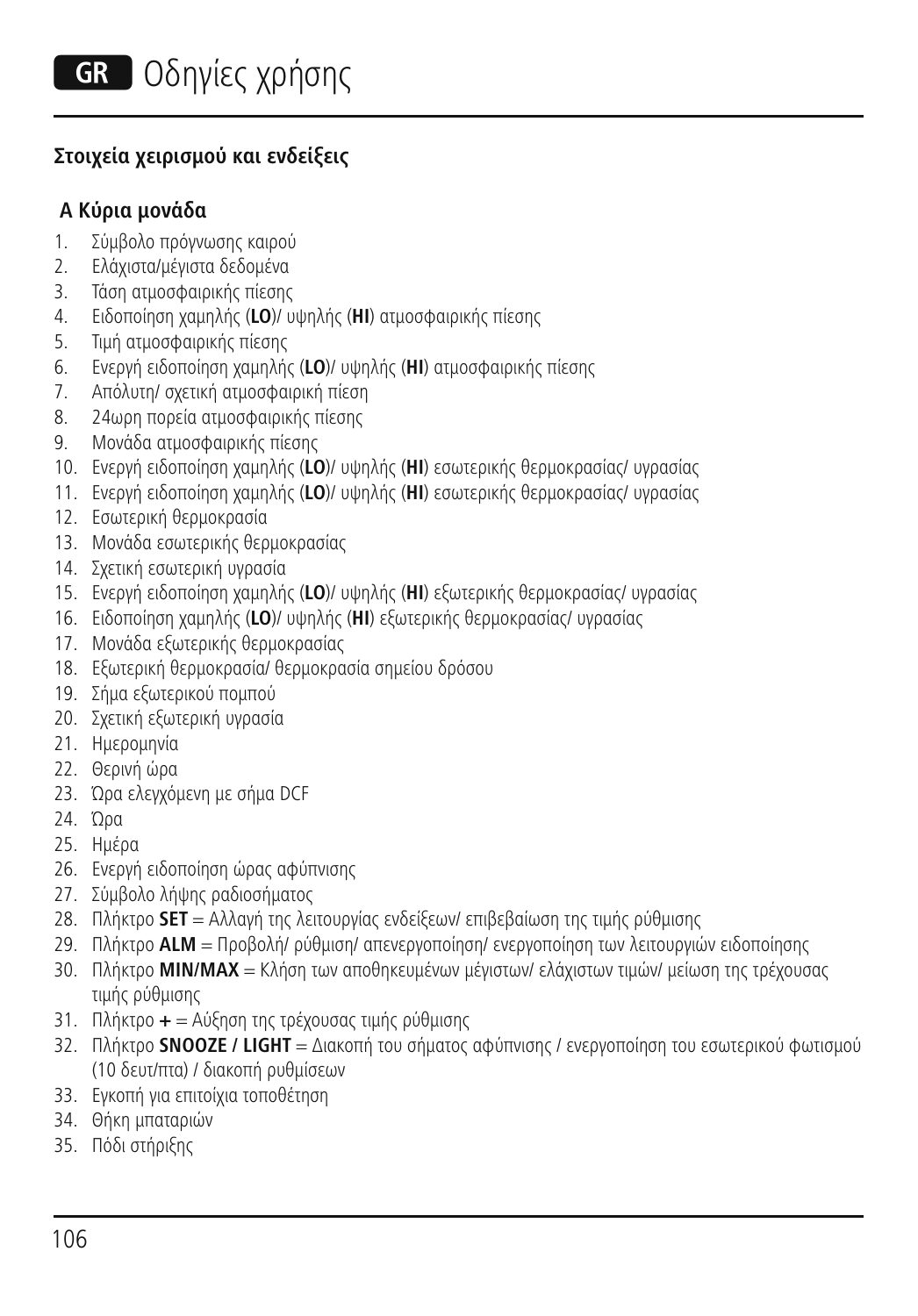## **A Μονάδα μέτρησης**

- 36. Εξωτερική θερμοκρασία
- 37. Εξωτερική υγρασία
- 38. Θήκη μπαταριών
- 39. Εγκοπή για επιτοίχια τοποθέτηση
- 40. Πλήκτρο **TX** = δεν παρέχει κάποια λειτουργία, η οποία μπορεί να αξιοποιηθεί από το χρήστη
- 41. Πλήκτρο **C/F**
	- = Αλλαγή μεταξύ μονάδων °C και °F

Σας ευχαριστούμε για την αγορά αυτού του προϊόντος. της Hama!

Διαβάστε προσεκτικά τις παρακάτω οδηγίες και υποδείξεις. Στη συνέχεια, φυλάξτε αυτό το εγχειρίδιο σε ασφαλές μέρος για μελλοντική χρήση. Σε περίπτωση που πουλήσετε της συσκευή, παραδώστε αυτό το εγχειρίδιο στον επόμενο αγοραστή.

## **1. Επεξήγηση συμβόλων προειδοποίησης και υποδείξεων**

# **Προειδοποίηση**

Χρησιμοποιείται για τη σήμανση υποδείξεων ασφαλείας ή για να επιστήσει την προσοχή σε ιδιαίτερους κινδύνους.



**Υπόδειξη**

Χρησιμοποιείται για τη σήμανση επιπλέον πληροφοριών ή σημαντικών υποδείξεων.

## **2. Περιεχόμενα συσκευασίας**

- Μετεωρολογικός σταθμός EWS-800 (Κύρια μονάδα εσωτερικού χώρου / μονάδα μέτρησης εξωτερικού χώρου)
- Αυτό το εγχειρίδιο χειρισμού

## **3. Υποδείξεις ασφαλείας**

- El producto es para el uso doméstico privado, no comercial.
- No opere el producto fuera de los límites de potencia indicados en los datos técnicos.
- No utilice el producto en entornos húmedos y evite el contacto con las salpicaduras de agua.
- No opere el producto en las inmediaciones de la calefacción, de otras fuentes de calor o bajo la radiación directa del sol.
- No utilice el producto en áreas donde no se permitan aparatos electrónicos.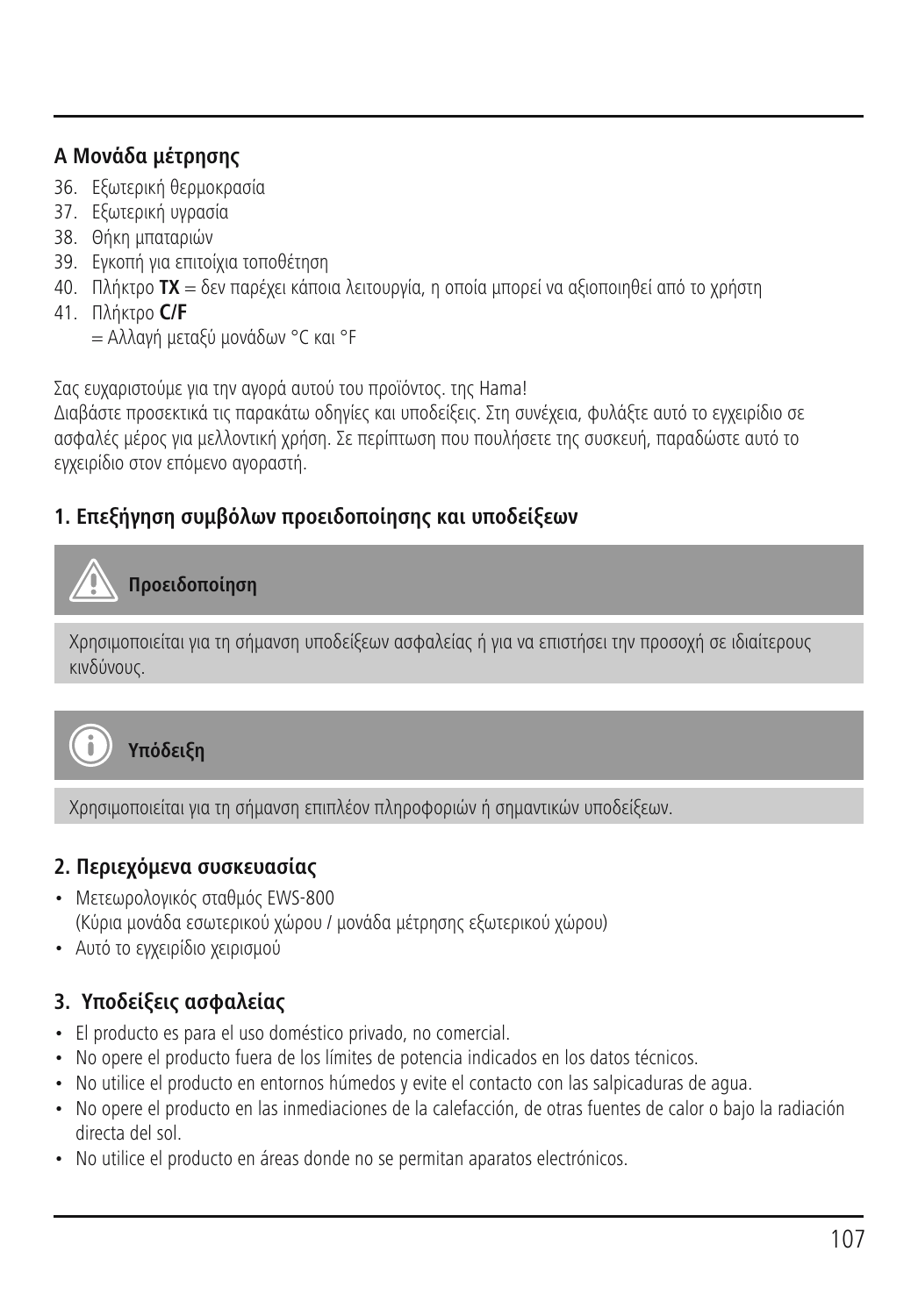- Utilice el producto sólo conectado a una toma de corriente autorizada. La toma de corriente debe estar colocada cerca del producto y de forma accesible.
- No deje caer el producto ni lo someta a sacudidas fuertes.
- No abra el producto y no lo siga operando de presentar deterioros.
- No intente mantener o reparar el aparato por cuenta propia. Encomiende cualquier trabajo de mantenimiento al personal especializado competente.
- Mantenga el material de embalaje fuera del alcance de los niños, existe peligro de asfixia.
- Deseche el material de embalaje en conformidad con las disposiciones locales sobre el desecho vigentes.
- No realice cambios en el aparato. Esto conllevaría la pérdida de todos los derechos de la garantía.

# **Προειδοποίηση - Μπαταρίες**

- Retire y deseche de inmediato las pilas gastadas del producto.
- Utilice exclusivamente pilas recargables (o pilas) que sean del mismo tipo.
- No mezcle pilas viejas y nuevas, ni tampoco pilas de tipos o fabricantes diferentes.
- Observe siempre la correcta polaridad (inscripciones + y -) de las pilas y coloque éstas de forma correspondiente. La no observación de lo anterior conlleva el riesgo de derrame o explosión de las pilas.

# **4. Έναρξη χρήσης**

#### **4.1 Μονάδα μέτρησης**

- Λύστε τη βίδα της θήκης μπαταριών (38) που βρίσκεται στην πίσω πλευρά της μονάδας μέτρησης και ανοίξτε την.
- Τοποθετήστε δύο μπαταρίες ΑΑΑ με σωστή πολικότητα και στη συνέχεια κλείσε τη θήκη μπαταριών (38) με τη βίδα.



Λάβετε υπόψη ότι κατά την έναρξη χρήσης οι μπαταρίες πρέπει να τοποθετηθούν πρώτα στη μονάδα μέτρησης και μετά στην κύρια μονάδα.

#### **4.2 Κύρια μονάδα**

• Ανοίξτε τη θήκη μπαταριών (34) και τοποθετήστε τρεις μπαταρίες AA με σωστή πολικότητα. Στη συνέχεια κλείστε το καπάκι της θήκης μπαταριών.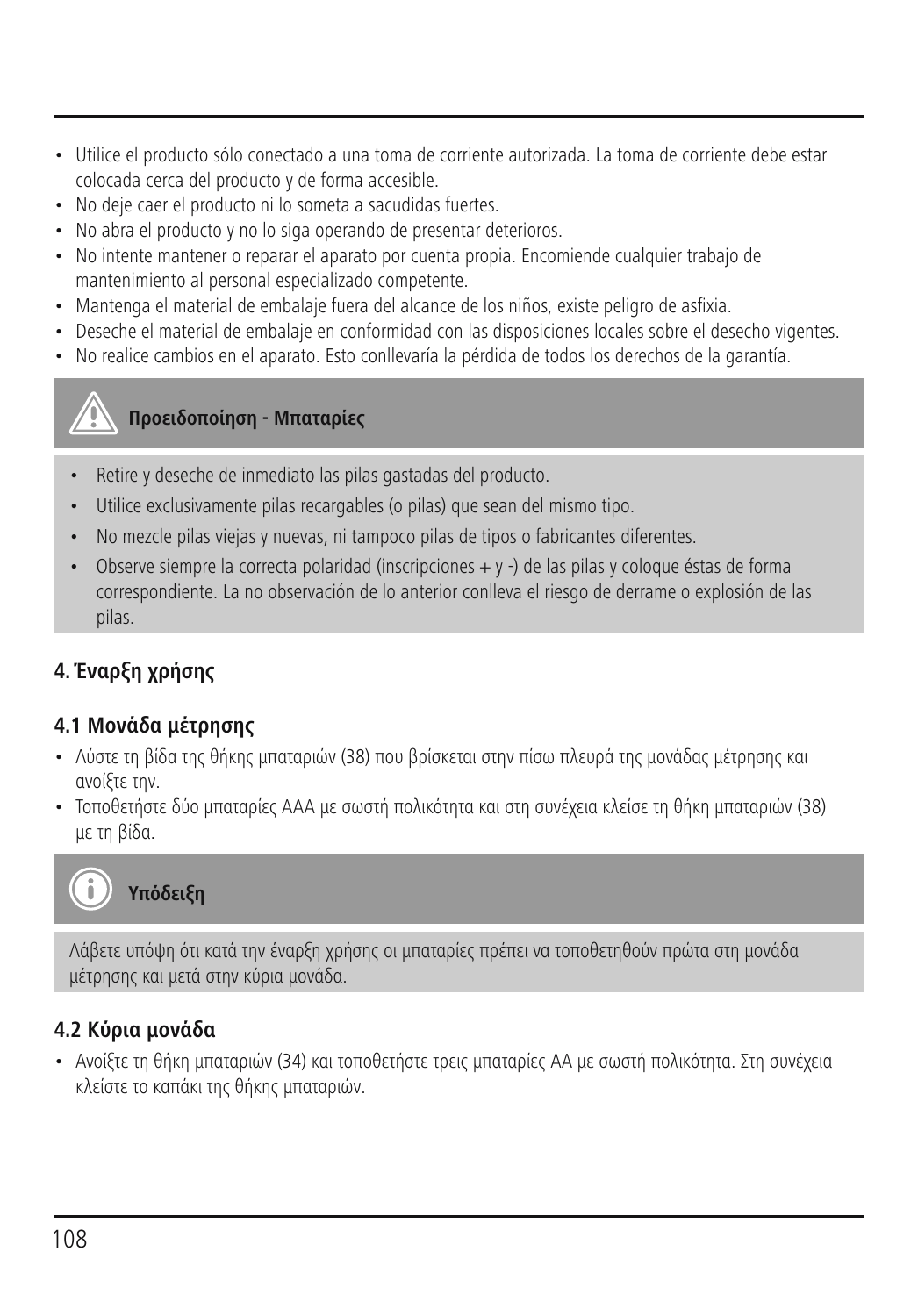# **5. Τοποθέτηση**



### **Υπόδειξη – Τοποθέτηση**

- Συνιστάται η τοποθέτηση της κύριας μονάδας και της μονάδας μέτρησης στο επιθυμητό μέρος χωρίς συναρμολόγηση και η εκτέλεση όλων των ρυθμίσεων - όπως περιγράφεται στο κεφάλαιο 6 Λειτουργία της κύριας μονάδας.
- Συναρμολογήστε τη μονάδα/τις μονάδες αφού γίνει σωστή ρύθμιση και σταθεροποιηθεί η ασύρματη σύνδεση.



# **Υπόδειξη**

- Η ασύρματη μετάδοση ανάμεσα στη μονάδα μέτρησης και την κύρια μονάδα έχει εμβέλεια 30m σε ανοιχτό χώρο.
- Πριν από την τοποθέτηση λάβετε υπόψη ότι η ασύρματη μετάδοση δεν πρέπει να παρεμποδίζεται από παρεμβολές ή εμπόδια όπως κτίρια, δέντρα, οχήματα, αγωγούς υψηλής τάσης κ.α.
- Πριν την τελική τοποθέτηση βεβαιωθείτε ότι γίνεται επαρκής λήψη ανάμεσα στα επιθυμητά σημεία τοποθέτησης.
- Κατά την τοποθέτηση της μονάδας μέτρησης λάβετε υπόψη ότι πρέπει να είναι προστατευμένη από άμεση ηλιακή ακτινοβολία και βροχή.
- Το διεθνές τυπικό υψόμετρο για μέτρηση της θερμοκρασίας αέρα είναι 1,25 m (4 πόδια) πάνω από το έδαφος.

# **Προειδοποίηση**

- Προμηθευτείτε ειδικά ή ενδεδειγμένα υλικά από το εμπόριο για την τοποθέτηση στον προβλεπόμενο τοίχο.
- Βεβαιωθείτε ότι δεν τοποθετούνται ελαττωματικά ή χαλασμένα εξαρτήματα.
- Μην χρησιμοποιείτε βία ή πολλή δύναμη κατά την τοποθέτηση του προϊόντος. Αυτό μπορεί να προκαλέσει ζημιά στο προϊόν.
- Πριν από την τοποθέτηση ελέγξτε αν ο προβλεπόμενος τοίχος είναι κατάλληλος για το βάρος που πρόκειται να τοποθετηθεί και βεβαιωθείτε πως στο σημείο τοποθέτησης στον τοίχο δεν υπάρχουν σωλήνες νερού, αερίου, ηλεκτρικά καλώδια ή άλλου είδους αγωγοί.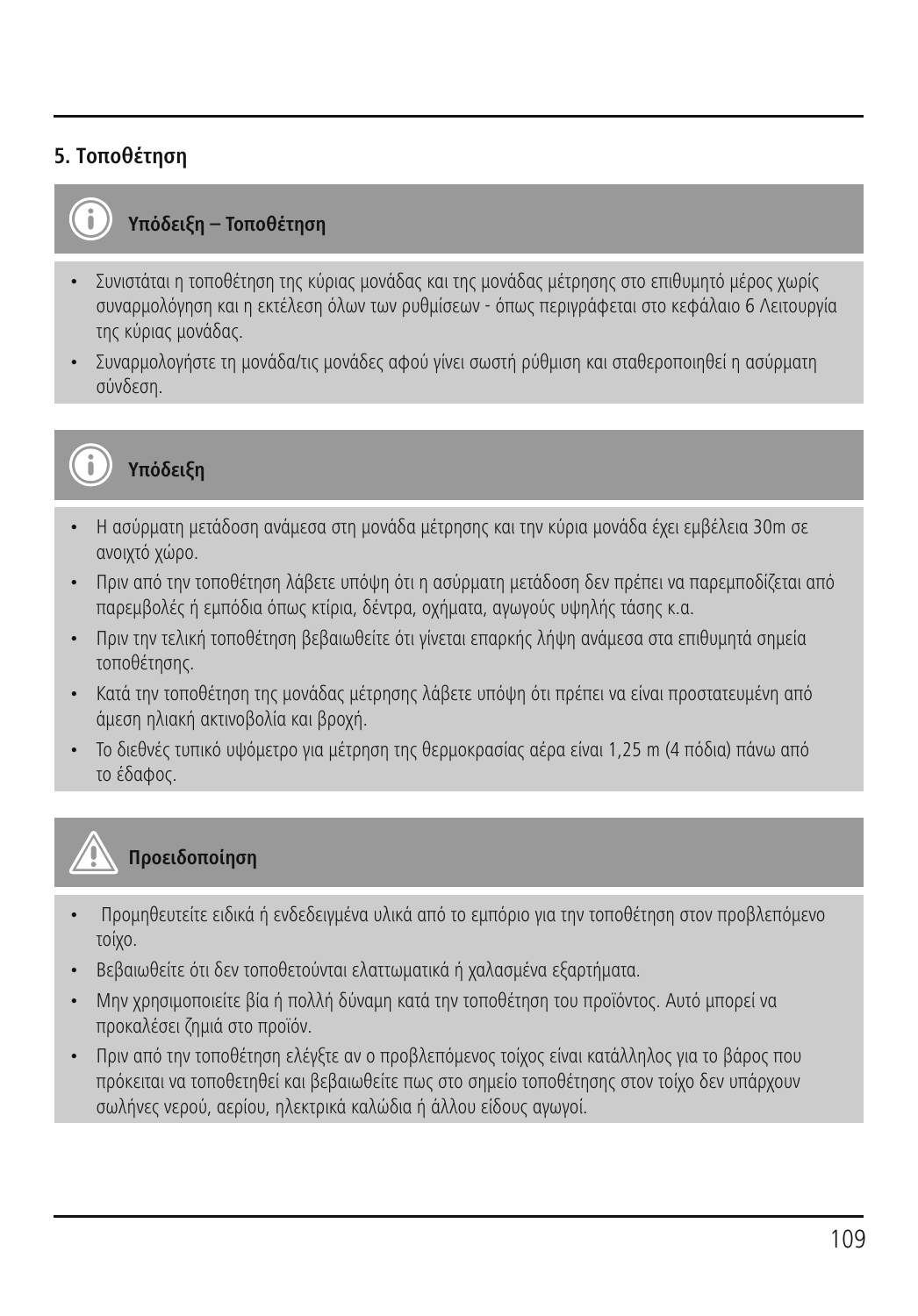#### **5.1 Κύρια μονάδα**

- Τοποθετήστε την κύρια μονάδα σε μια επίπεδη επιφάνεια μέσω του ποδιού στήριξης (35).
- Μπορείτε επίσης να τοποθετήσετε την κύρια μονάδα σε τοίχο μέσω της εγκοπής (33) στην πίσω πλευρά.

# **5.2 Μονάδα μέτρησης**

- Μπορείτε να τοποθετήσετε και τη μονάδα μέτρησης με το πόδι στήριξης σε μια επίπεδη επιφάνεια εξωτερικά.
- Συνιστάται η ασφαλής και σταθερή τοποθέτηση της μονάδας μέτρησης σε έναν εξωτερικό τοίχο.
- Διαφορετικά, στερεώστε τα ούπα, τις βίδες, τα καρφιά κλπ. στον προβλεπόμενο τοίχο.
- Αναρτήστε την κύρια μονάδα/ μονάδα μέτρησης μέσω της προβλεπόμενης εγκοπής (33/39).

# **6. Λειτουργία κύριας μονάδας**

# **Υπόδειξη – Πληκτρολόγηση**

Κρατήστε πατημένο το πλήκτρο MIN/MAX (30) ή το πλήκτρο + (31) για να επιλέξετε πιο γρήγορα τις τιμές.

Αν πατήστε το πλήκτρο SNOOZE / LIGHT (32), η οθόνη φωτίζεται για 10 δευτερόλεπτα.

# **6.1. Αυτόματη πρώτη εγκατάσταση**

- Μετά την πρώτη ενεργοποίηση εμφανίζονται στην οθόνη για λίγο όλα τα διαθέσιμα τμήματα LCD.
- Στη συνέχεια η κύρια μονάδα εκτελεί αυτόματα την πρώτη εγκατάσταση. Κατά τη διαδικασία αυτή γίνεται συγχρονισμός με τη μονάδα μέτρησης, σταθεροποίηση των τιμών πίεσης και εγκατάσταση των εργοστασιακών ρυθμίσεων.

# **Υπόδειξη - Πρώτη εγκατάσταση**

- Η πρώτη εγκατάσταση διαρκεί 3 λεπτά.
- Κατά τη διαδικασία αυτή μην πατάτε τα πλήκτρα! Διαφορετικά μπορεί να παρουσιαστούν σφάλματα και ανακρίβειες στις τιμές και τη μετάδοσή τους.
- Η διαδικασία ολοκληρώνεται όταν προβληθούν τα δεδομένα μέτρησης για τον εσωτερικό (12, 14) και τον εξωτερικό χώρο (18, 20).
- Μετά την πρώτη εγκατάσταση της κύριας μονάδας και την επιτυχή μεταφορά ανάμεσα στην κύρια μονάδα και τη μονάδα μέτρησης το ρολόι ξεκινά αυτόματη αναζήτηση σήματος DCF. Όσο διαρκεί η αναζήτηση αναβοσβήνει το σύμβολο ασύρματης λήψης (27).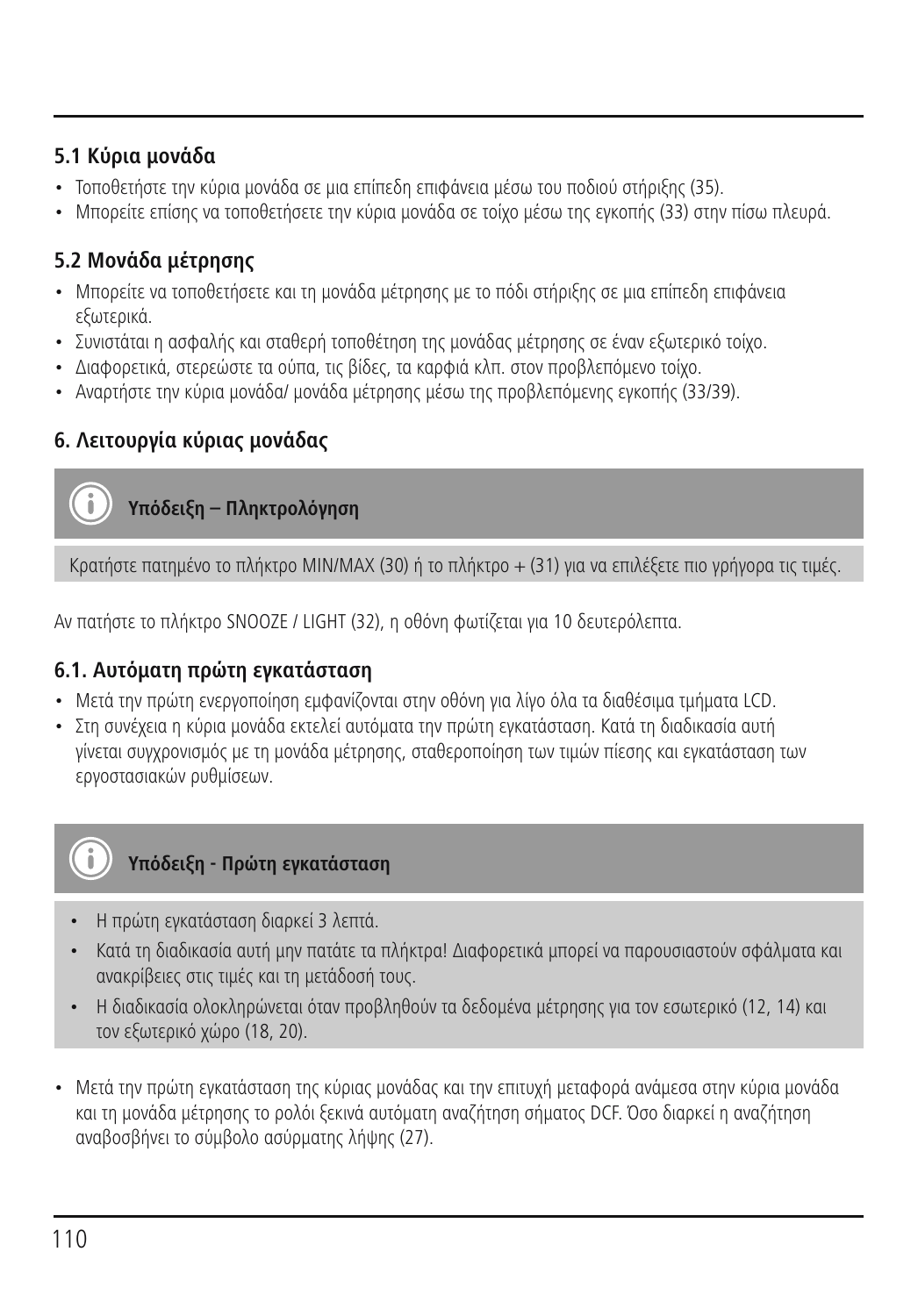| Ένδειξη                    | Αναζήτηση του σήματος DCF             |
|----------------------------|---------------------------------------|
| Η ένδειξη αναβοσβήνει<br>Ñ | Ενεργή                                |
| Μόνιμη ένδειξη<br>》        | Επιτυχώς - Γίνεται λήψη του σήματος   |
| Καμία ένδειξη              | Ανεπιτυχώς - Δεν γίνεται λήψη σήματος |

# **Υπόδειξη - Ρύθμιση της ώρας**

- Αν δεν γίνει λήψη σήματος DCF εντός ενός λεπτού μετά την πρώτη εγκατάσταση, η αναζήτηση ολοκληρώνεται και επαναλαμβάνεται αυτόματα σε δύο ώρες. Το σύμβολο ασύρματης λήψης σβήνει.
- Στο διάστημα αυτό μπορείτε να ρυθμίσετε την ώρα και την ημερομηνία χειροκίνητα.
- Το ρολόι συνεχίζει καθημερινά να αναζητά αυτόματα σήμα DCF. Αν γίνει επιτυχής λήψη σήματος σβήνονται η ώρα και η ημερομηνία που ρυθμίστηκαν χειροκίνητα.

**Υπόδειξη – Θερινή ώρα**

Η ώρα αλλάζει αυτόματα στη θερινή ώρα. Όσο ισχύει η θερινή ώρα, στην οθόνη εμφανίζεται το σύμβολο DST.

## **6.2. Βασικές ρυθμίσεις και χειροκίνητες ρυθμίσεις**

- Πατήστε και κρατήστε πατημένο το πλήκτρο **SET** (28) για 3 δευτερόλεπτα, για να πραγματοποιήσετε τις παρακάτω ρυθμίσεις με τη σειρά.
	- Ζώνη ώρας (24)
	- 12/24ωρη μορφή ώρας (24)
	- Ώρες(24)

Ŧ

- Λεπτά (24)
- Έτος (21)
- Μήνας (21)
- Ημέρα (21)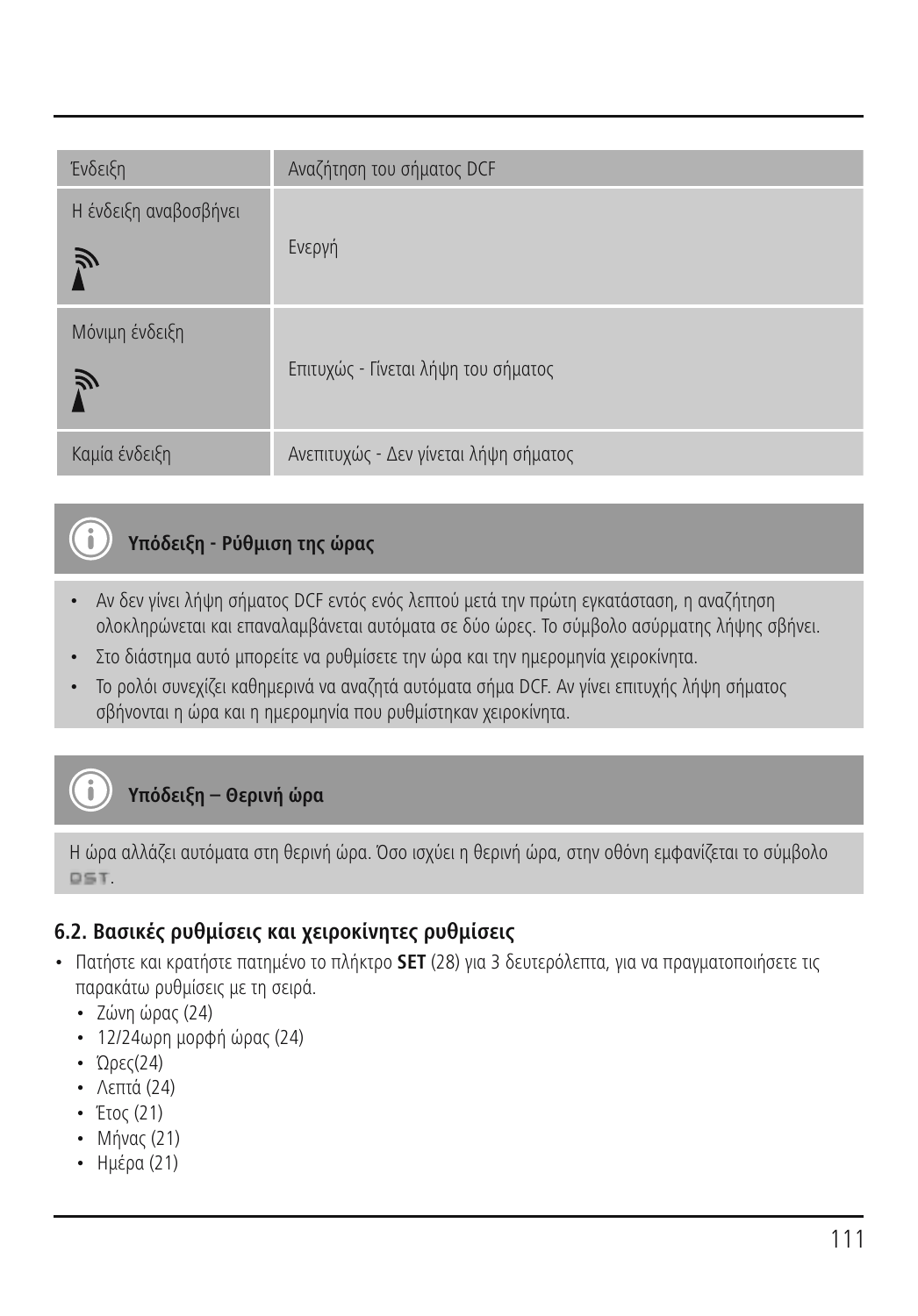- Μονάδα θερμοκρασίας (°C / °F) (13+17)
- Τιμή εσωτερικής θερμοκρασίας (12)
- Τιμή εσωτερικής υγρασίας (14)
- Τιμή εξωτερικής θερμοκρασίας (18)
- Τιμή εξωτερικής υγρασίας (20)
- Μονάδα ατμοσφαιρικής πίεσης (hPa / inHg) (5+9)
- Τιμή αναφοράς σχετικής ατμοσφαιρικής πίεσης (5)
- Τιμή κατωφλιού ατμοσφαιρικής πίεσης (5)
- Τιμή κατωφλιού καταιγίδας (5)
- Πατήστε το πλήκτρο **MIN/MAX** (30) ή το πλήκτρο **+** (31) για να επιλέξετε κάθε τιμή και επιβεβαιώστε την επιλογή πατώντας το πλήκτρο **SET** (28).
- Πατήστε απευθείας το πλήκτρο **SET** (28) για να εισάγετε ή να προσπεράσετε την προβαλλόμενη τιμή ρύθμισης.
- Εάν δεν γίνει κάποια εισαγωγή δεδομένων για 20 δευτερόλεπτα, η συσκευή εξέρχεται αυτόματα από τη λειτουργία ρυθμίσεων.. Εναλλακτικά μπορείτε να πατήσετε το πλήκτρο **SNOOZE / LIGHT** (32), ώστε να εξέλθετε από τη λειτουργία ρυθμίσεων πριν από την επιλογή όλων των τιμών.

# **Υπόδειξη – Ζώνη ώρας**

- Μπορεί να γίνει ευρεία λήψη σήματος DCF, αυτό όμως αντιστοιχεί πάντα στην Ώρα Κεντρικής Ευρώπης (CET) που ισχύει στη Γερμανία. Ως εκ τούτου, σε χώρες με άλλη ζώνη ώρας πρέπει να λάβετε υπόψη τη διαφορά ώρας.
- Αν βρίσκεστε στη Μόσχα είστε 3 ώρες μπροστά από τη Γερμανία. Ως εκ τούτου, στη ζώνη ώρας πρέπει να ρυθμίσετε+3. Το ρολόι θα ρυθμιστεί αυτόματα μετά τη λήψη του σήματος DCF ή ανάλογα με την ώρα που ρυθμίστηκε χειροκίνητα 3 ώρες αργότερα.

# **Υπόδειξη - Θερμοκρασία και υγρασία**

- Η μέτρηση της θερμοκρασίας και της υγρασίας γίνεται για ιδιωτική, οικιακή χρήση.
- Σε κάποιες περιπτώσεις μπορεί οι τιμές που προβάλλονται να αποκλίνουν ελαφρώς από τιμές σύγκρισης - π.χ. από κάποια βαθμονομημένη συσκευή μέτρησης. Στη συνέχεια έχετε τη δυνατότητα να ρυθμίσετε και να βαθμονομήσετε εκ νέου τις τιμές της εσωτερικής/εξωτερικής θερμοκρασίας και/ή της υγρασίας μέσω των βασικών ρυθμίσεων και των χειροκίνητων ρυθμίσεων.
- Συνιστάται η μη χειροκίνητη βαθμονόμηση των τιμών μέτρησης και η παράλειψή τους κατά τις χειροκίνητες ρυθμίσεις με πάτημα του πλήκτρου **SET** (28).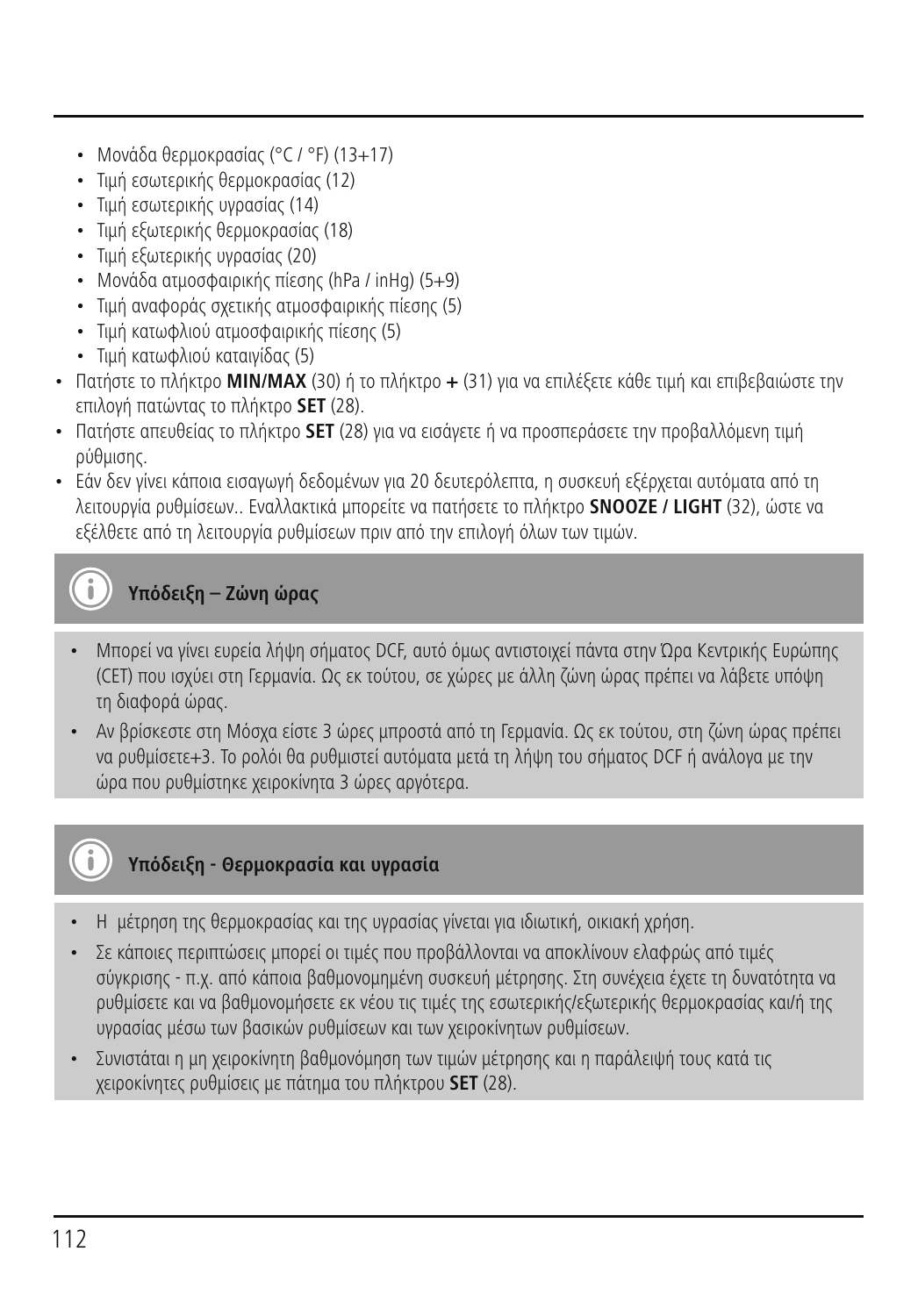# **Υπόδειξη – Ατμοσφαιρική πίεση**

- Η απόλυτη ατμοσφαιρική πίεση (**abs**) είναι μια τιμή που μετράται στο σημείο τοποθέτησης και δεν μπορεί να αλλάξει.
- Η σχετική ατμοσφαιρική πίεση (**rel**) είναι η απόλυτη ατμοσφαιρική πίεση στο σημείο τοποθέτησης, η οποία ανάγεται στο επίπεδο της θάλασσας (κανονικό μηδέν).
- Η τιμή αναφοράς της σχετικής ατμοσφαιρικής πίεσης έχει ρυθμιστεί στα 1013,2 hPa. Για ακριβή μέτρηση προσαρμόστε την τιμή αναφοράς στην περιοχή σας. Μπορείτε να ρυθμίσετε την τιμή αναφοράς χειροκίνητα μεταξύ 919,0 hPa και 1080,0 hPa. Θα βρείτε πληροφορίες για την τρέχουσα σχετική ατμοσφαιρική πίεση της περιοχής σας από το διαδίκτυο, την τοπική μετεωρολογική υπηρεσία, το ραδιόφωνο κλπ.

# **Υπόδειξη - Τιμή κατωφλιού ατμοσφαιρικής πίεσης**

- Η πρόγνωση του καιρού βασίζεται σε αλλαγές της ατμοσφαιρικής πίεσης, τις τιμές κατωφλιού των οποίων μπορείτε να ρυθμίσετε ξεχωριστά μεταξύ 2 hPa και 4 hPa. Εργοστασιακά έχει ρυθμιστεί τιμή κατωφλιού 3 hPA.
- Αν υπάρξει πτώση ή άνοδος της ατμοσφαιρικής πίεσης, τουλάχιστον όσον αφορά στη ρυθμισμένη τιμή κατωφλιού, αυτή καταγράφεται ως καιρική αλλαγή.
- Σε περιοχές με συχνές αλλαγές στην ατμοσφαιρική πίεση συνιστάται ρύθμιση υψηλότερης τιμής κατωφλιού της ατμοσφαιρικής πίεσης σε σχέση με περιοχές με σχετικά σταθερή ατμοσφαιρική πίεση.

# **Υπόδειξη – Τιμή κατωφλιού καταιγίδας**

- Η πρόγνωση καταιγίδας βασίζεται επίσης σε αλλαγές της ατμοσφαιρικής πίεσης, τις τιμές κατωφλιού των οποίων μπορείτε να ρυθμίσετε ξεχωριστά μεταξύ 3 hPa και 9 hPa. Εργοστασιακά έχει ρυθμιστεί τιμή κατωφλιού 6 hPA.
- Αν σε διάστημα τριών ωρών η ατμοσφαιρική πίεση πέσει τουλάχιστον στη ρυθμισμένη τιμή κατωφλιού ενεργοποιείται η προειδοποίηση καταιγίδας.
- Όταν η προειδοποίηση καταιγίδας είναι ενεργοποιημένη αναβοσβήνει το σύμβολο βροχής και τα βέλη τάσης επί τρεις ώρες.

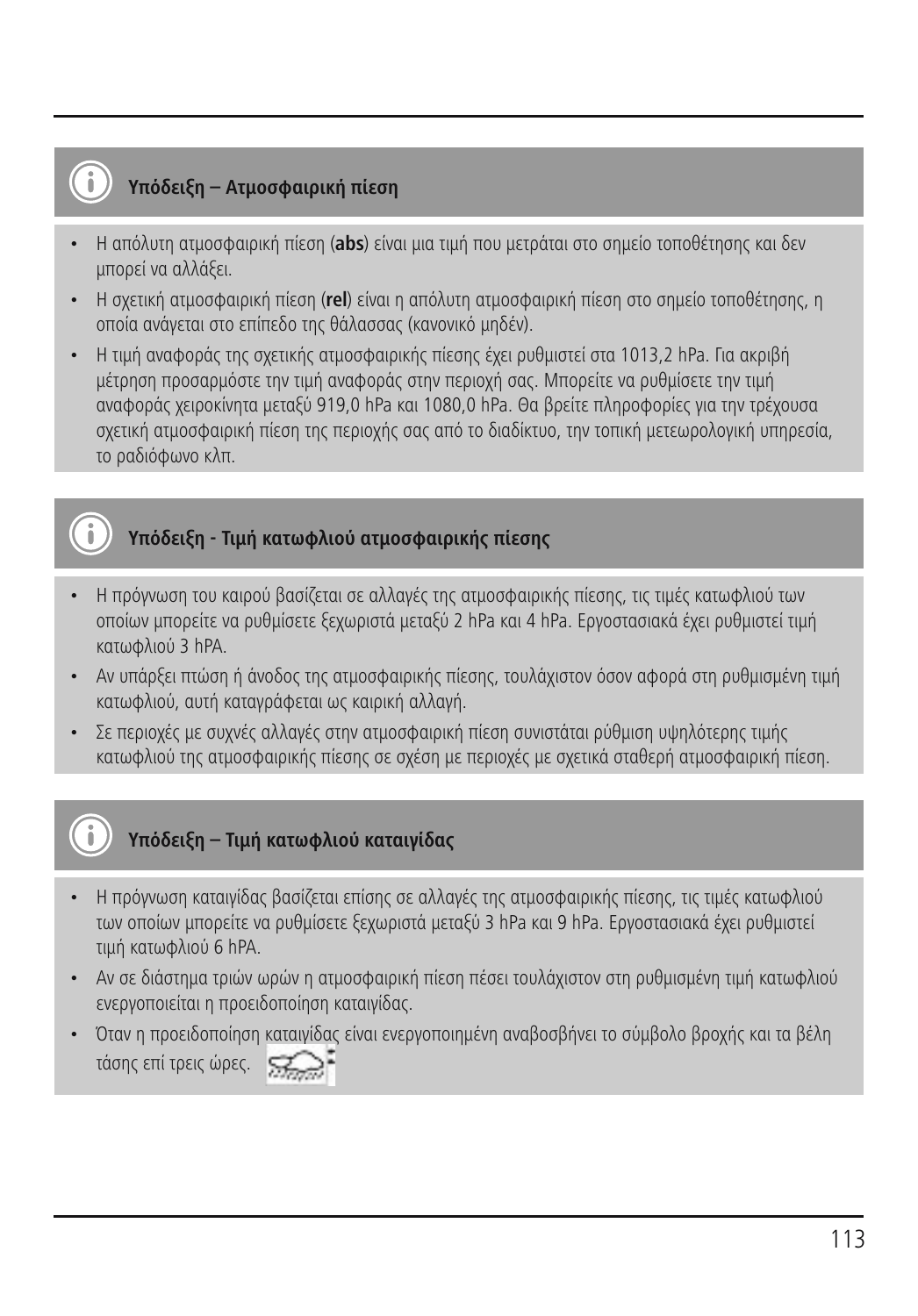# **6.3. Πρόγνωση καιρού**

• Βάσει των αλλαγών της ατμοσφαιρικής πίεσης και των αποθηκευμένων δεδομένων η κύρια μονάδα μπορεί να δώσει προγνωστικά στοιχεία για τον καιρό τις επόμενες 12 έως 24 ώρες.

# **Υπόδειξη - Πρόγνωση καιρού**

Τις πρώτες ώρες λειτουργίας δεν είναι δυνατή η πρόγνωση καιρού λόγω έλλειψης δεδομένων, αφού αυτά αποθηκεύονται κατά τη λειτουργία.

Η πρόγνωση καιρού και ο τρέχων καιρός αναπαρίστανται με τέσσερα διαφορετικά σύμβολα (1):

| Σύμβολο (1) | Καιρός           |
|-------------|------------------|
| x1x         | Ηλιοφάνεια       |
|             | Ελαφριά συννεφιά |
|             | Συννεφιά         |
|             | Βροχόπτωση       |

• Η τάση της ατμοσφαιρικής πίεσης για τις επόμενες ώρες βάσει των βαρομετρικών τιμών που μετρήθηκαν προβάλλεται με τα σύμβολα της πρόγνωσης καιρού.

| Ένδειξη (3) | Εξέλιξη ατμοσφαιρικής πίεσης / πρόγνωση καιρού |
|-------------|------------------------------------------------|
| —           | Αύξουσα / βελτίωση καιρού                      |
|             | Φθίνουσα / επιδείνωση καιρού                   |

Τα σύμβολα του καιρού αλλάζουν ανάλογα με την εκάστοτε σχετική ατμοσφαιρική πίεση και τις αλλαγές στην ατμοσφαιρική πίεση εντός των προηγούμενων έξι ωρών. Αν αλλάξει ο καιρός, τα βέλη τάσης της ατμοσφαιρικής πίεσης (3) αναβοσβήνουν για τρεις ώρες, προκειμένου να προβάλλουν την αλλαγή του καιρού.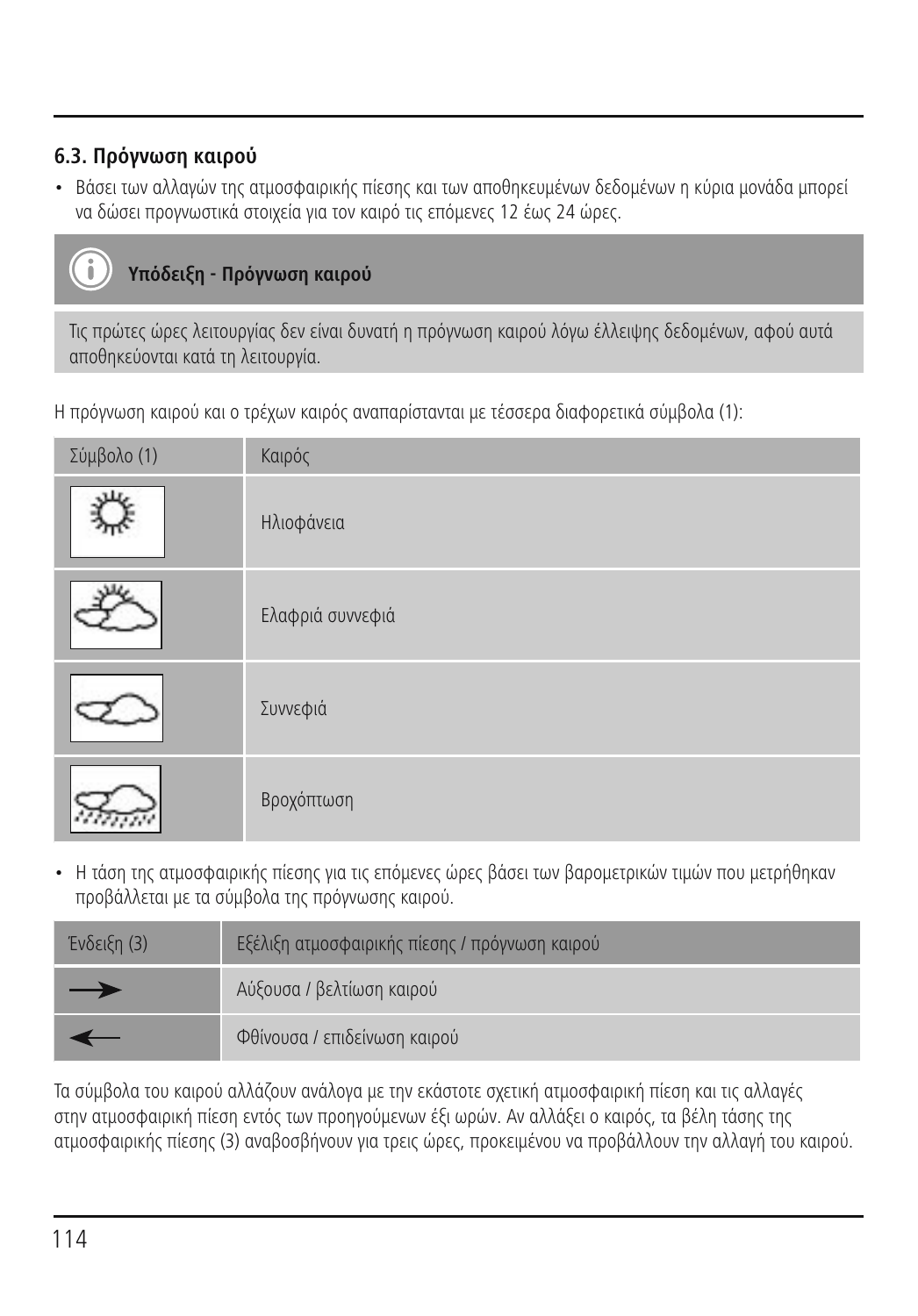Αν οι καιρικές συνθήκες στη συνέχεια σταθεροποιηθούν και δεν καταγράφεται κάποια αλλαγή καιρού τα βέλη (3) σταματάνε να αναβοσβήνουν.

• Παραδείγματα:

| Ένδειξη | Σημασία                                                                                                                |
|---------|------------------------------------------------------------------------------------------------------------------------|
|         | Πρόγνωση καιρού: Βροχόπτωση<br>Τάση ατμοσφαιρικής πίεσης: Φθίνουσα / επιδείνωση καιρού<br>Τρέχων καιρός: Συννεφιά      |
|         | Τρέχων καιρός: Ελαφριά συννεφιά<br>Τάση ατμοσφαιρικής πίεσης: Αύξουσα / βελτίωση καιρού<br>Πρόγνωση καιρού: Ηλιοφάνεια |

• Το ραβδόγραμμα (8) δείχνει την πορεία της σχετικής ατμοσφαιρικής πίεσης τις τελευταίες 24 ώρες.

# **6.4. Λειτουργία ένδειξης θερμοκρασίας / ατμοσφαιρικής πίεσης**

- Πατήστε επαναλαμβανόμενα το πλήκτρο **SET** (28) για να αλλάξετε μεταξύ των παρακάτω ενδείξεων.
	- Εξωτερική θερμοκρασία (18: **TEMP**)/ θερμοκρασία σημείου δρόσου (18: **DEWPOINT**)
	- Απόλυτη ατμοσφαιρική πίεση (7: **abs**)/ σχετική ατμοσφαιρική πίεση (7: **rel**) Η αντίστοιχη ένδειξη αρχίζει να αναβοσβήνει.
- Κατά την ένδειξη πατήστε το πλήκτρο **MIN/MAX** (30) ή το πλήκτρο **+** (31), για να αλλάξετε μεταξύ των ενδείξεων εξωτερικής θερμοκρασίας και σημείου δρόσου ή απόλυτης και σχετικής ατμοσφαιρικής πίεσης.
- Επιβεβαιώστε την επιλογή ένδειξης πατώντας το πλήκτρο **SET** (28).

**Υπόδειξη - Σημείο δρόσου**

Η θερμοκρασία σημείου δρόσου δείχνει την τιμή στην οποία θα πρέπει να φτάσει η εξωτερική θερμοκρασία, ώστε να επιτευχθεί 100% σχετική υγρασία.

# **6.5 Λειτουργία ειδοποίησης**

- Πατήστε επαναλαμβανόμενα το πλήκτρο **ALM** (29), για να μεταβείτε στη λειτουργία ειδοποίησης **HI AL** (4/11/16/21) ή **LO AL** (4/11/16/21).
- Στη λειτουργία ειδοποίησης **HI AL** (4/11/16/21) πατήστε επαναλαμβανόμενα το πλήκτρο **SET** (28), για να αλλάξετε ανάμεσα στις παρακάτω λειτουργίες ειδοποίησης:
	- Ειδοποίηση αφύπνισης (ώρα/ λεπτό) (24)
	- Ειδοποίηση αυξημένης εσωτερικής υγρασίας (14)
	- Ειδοποίηση αυξημένης εσωτερικής θερμοκρασίας (12)
	- Ειδοποίηση αυξημένης εξωτερικής υγρασίας (14)
	- Ειδοποίηση αυξημένης εξωτερικής θερμοκρασίας (18)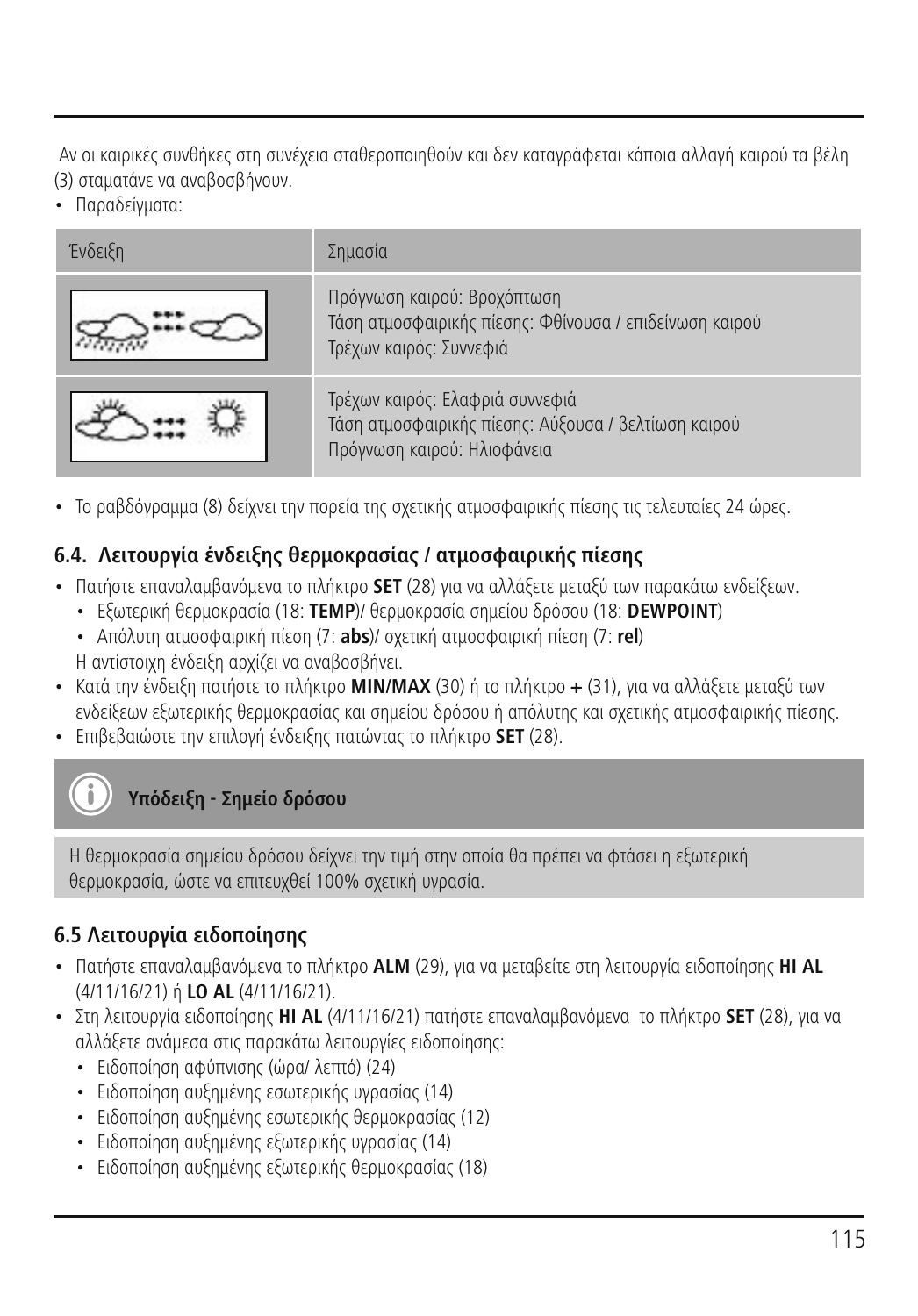• Ειδοποίηση αυξημένης απόλυτης ατμοσφαιρικής πίεσης (5)

Η εκάστοτε ένδειξη αρχίζει να αναβοσβήνει.

- Στη λειτουργία ειδοποίησης **LO AL** (4/11/16/21) πατήστε επαναλαμβανόμενα το πλήκτρο **SET** (28), για να αλλάξετε ανάμεσα στις παρακάτω ειδοποιήσεις:
	- Ειδοποίηση αφύπνισης (ώρα/ λεπτό) (24)
	- Ειδοποίηση μειωμένης εσωτερικής υγρασίας (14)
	- Ειδοποίηση μειωμένης εσωτερικής θερμοκρασίας (12)
	- Ειδοποίηση μειωμένης εξωτερικής υγρασίας (20)
	- Ειδοποίηση μειωμένης εξωτερικής θερμοκρασίας (18)
	- Ειδοποίηση μειωμένης απόλυτης ατμοσφαιρικής πίεσης (5)
	- Η εκάστοτε ένδειξη αρχίζει να αναβοσβήνει.
- Πατήστε κατά την εκάστοτε ένδειξη το πλήκτρο **MIN/MAX** (30) ή το πλήκτρο **+** (31) για να αλλάξετε την τιμή ειδοποίησης και επιβεβαιώστε την επιλογή πατώντας το πλήκτρο **SET** (28).
- Για να ενεργοποιήσετε ή να απενεργοποιήσετε τη λειτουργία ειδοποίησης πατήστε κατά τη διάρκεια της αντίστοιχης ένδειξης το πλήκτρο **ALM** (29). Όταν η λειτουργία ειδοποίησης είναι ενεργοποιημένη προβάλλεται το αντίστοιχο σύμβολο (6/10/15/26), **HI AL** (4/11/16) και/ή **LO AL** (4/11/16).
- Εάν δεν γίνει κάποια εισαγωγή δεδομένων για 20 δευτερόλεπτα, η συσκευή εξέρχεται αυτόματα από τη λειτουργία ρυθμίσεων. Εναλλακτικά μπορείτε να πατήσετε το πλήκτρο **SNOOZE / LIGHT** (32), ώστε να εξέλθετε από τη λειτουργία ρυθμίσεων πριν από την επιλογή όλων των τιμών.

# **Υπόδειξη**

Αν υπάρχουν ήδη ενεργοποιημένες ειδοποιήσεις προβάλλονται οι τιμές που έχουν ρυθμιστεί, αν οι ειδοποιήσεις είναι απενεργοποιημένες προβάλλεται --- ή --.

- Αν οι καιρικές συνθήκες ή η ώρα φτάσουν τις ρυθμισμένες τιμές κάποιας ενεργοποιημένης λειτουργίας ειδοποίησης, ενεργοποιείται η αντίστοιχη ειδοποίηση. Ακούγεται ένας ήχος ειδοποίησης και τα αντίστοιχα σύμβολα (6/10/15/26), **HI AL** (4/11/16) και/ή **LO AL** (4/11/16), καθώς και η τιμή ειδοποίησης αναβοσβήνουν για 2 λεπτά.
- Για να σταματήσετε την αφύπνιση πατήστε ένα οποιοδήποτε πλήκτρο.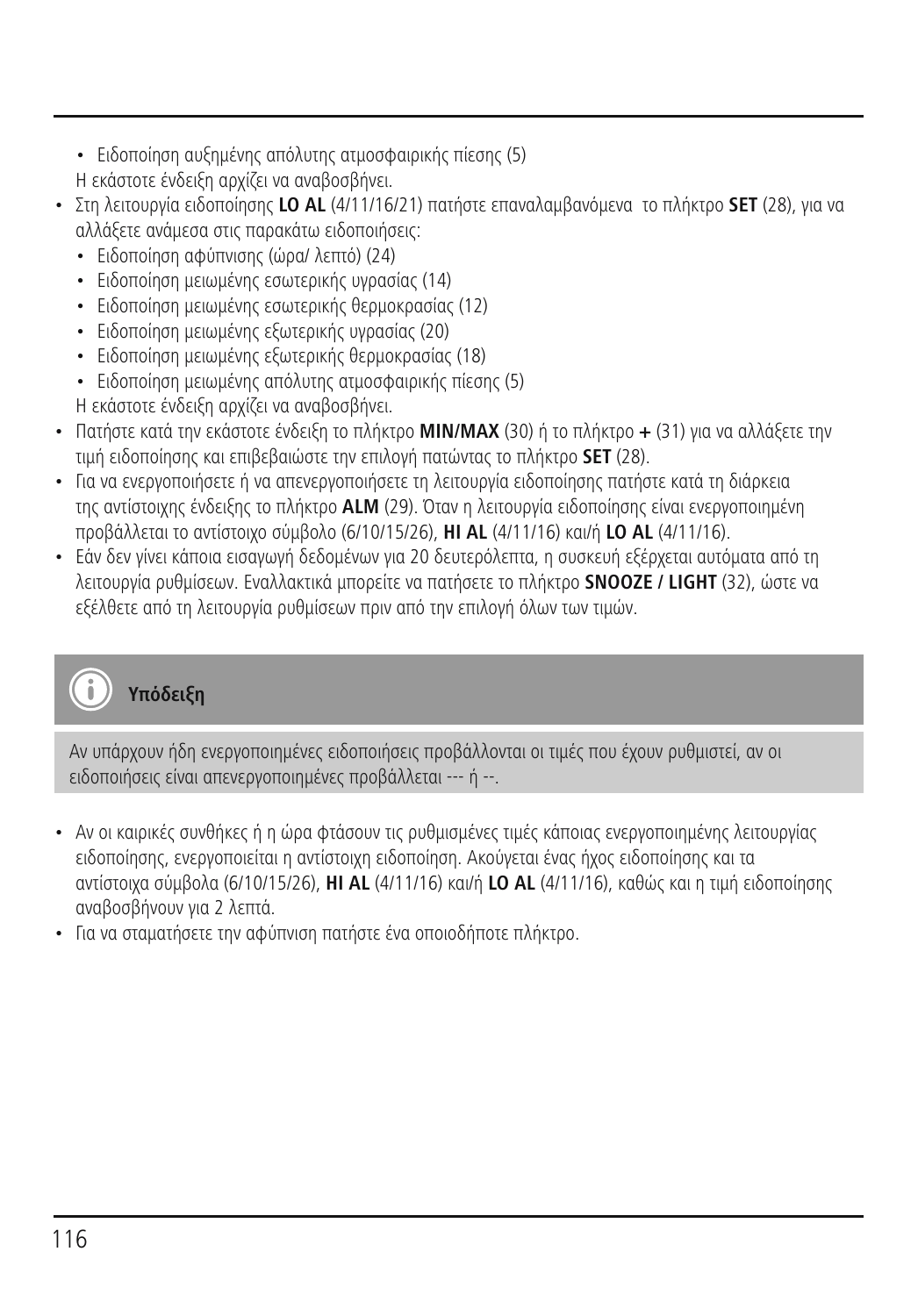# **Υπόδειξη – Ειδοποίηση καιρού**

- Αν η ίδια λειτουργία ενεργοποιηθεί πάλι εντός 10 λεπτών δεν ακούγεται πλέον κάποιο σήμα ειδοποίησης. Το σύμβολο και η τιμή ειδοποίησης αναβοσβήνουν μέχρι να σταθεροποιηθούν οι καιρικές συνθήκες.
- Αν οι καιρικές συνθήκες πέσουν ή ανέβουν κάτω ή πάνω από τη ρυθμισμένη τιμή της λειτουργίας ειδοποίησης αυτή ενεργοποιείται αυτόματα.
- Αν η ειδοποίηση υψηλής/ χαμηλής εξωτερικής θερμοκρασίας ενεργοποιηθεί μέσω της θερμοκρασίας σημείου δρόσου αρχίζει να αναβοσβήνει **DEW POINT**.

# **Υπόδειξη - Αναβολή αφύπνισης**

Όσο ηχεί το σήμα ειδοποίησης πατήστε το πλήκτρο **SNOOZE/LIGHT** (32) για να ενεργοποιήσετε τη λειτουργία αφύπνισης. Το σήμα αφύπνισης διακόπτεται για 5 λεπτά και στη συνέχεια ενεργοποιείται πάλι. Αρχίζει να αναβοσβήνει το αντίστοιχο σύμβολο ειδοποίησης.

#### **6.6. Μέγιστες και ελάχιστες τιμές θερμοκρασίας και υγρασίας**

- Η κύρια μονάδα αποθηκεύει αυτόματα τις μέγιστες και ελάχιστες τιμές της εσωτερικής και εξωτερικής θερμοκρασίας της υγρασίας.
- Πατήστε επαναλαμβανόμενα το πλήκτρο **MIN/MAX** (30) για να αλλάξετε μεταξύ της ένδειξης της τρέχουσας θεοκρασίας και υγρασίας, ελάχιστής θερμοκρασίας και υγρασίας (2: **MIN**) και μέγιστης θερμοκρασίας και υγρασίας (2: **MAX**).
- Κατά την ένδειξη των μέγιστων τιμών (2: **MAX**) πατήστε επαναλαμβανόμενα το πλήκτρο **+** (31), ώστε οι παρακάτω τιμές να προβληθούν με την ημερομηνία (21) και ώρα (24) της καταγραφής τους:
	- Μέγιστη εσωτερική υγρασία (14)
	- Μέγιστη εσωτερική θερμοκρασία (12)
	- Μέγιστη εξωτερική υγρασία (20)
	- Μέγιστη εξωτερική θερμοκρασία (18)
	- Μέγιστη απόλυτη/ σχετική ατμοσφαιρική πίεση (5)
- Κατά την ένδειξη των ελάχιστων τιμών (2: ΜΙΝ) πατήστε επαναλαμβανόμενα το πλήκτρο + (31), ώστε οι παρακάτω τιμές να προβληθούν με την ημερομηνία (21) και ώρα (24) της καταγραφής τους:
	- Ελάχιστη εσωτερική υγρασία (14)
	- Ελάχιστη εσωτερική θερμοκρασία (12)
	- Ελάχιστη εξωτερική υγρασία (20)
	- Ελάχιστη εξωτερική θερμοκρασία (18)
	- Ελάχιστη απόλυτη/ σχετική ατμοσφαιρική πίεση (5)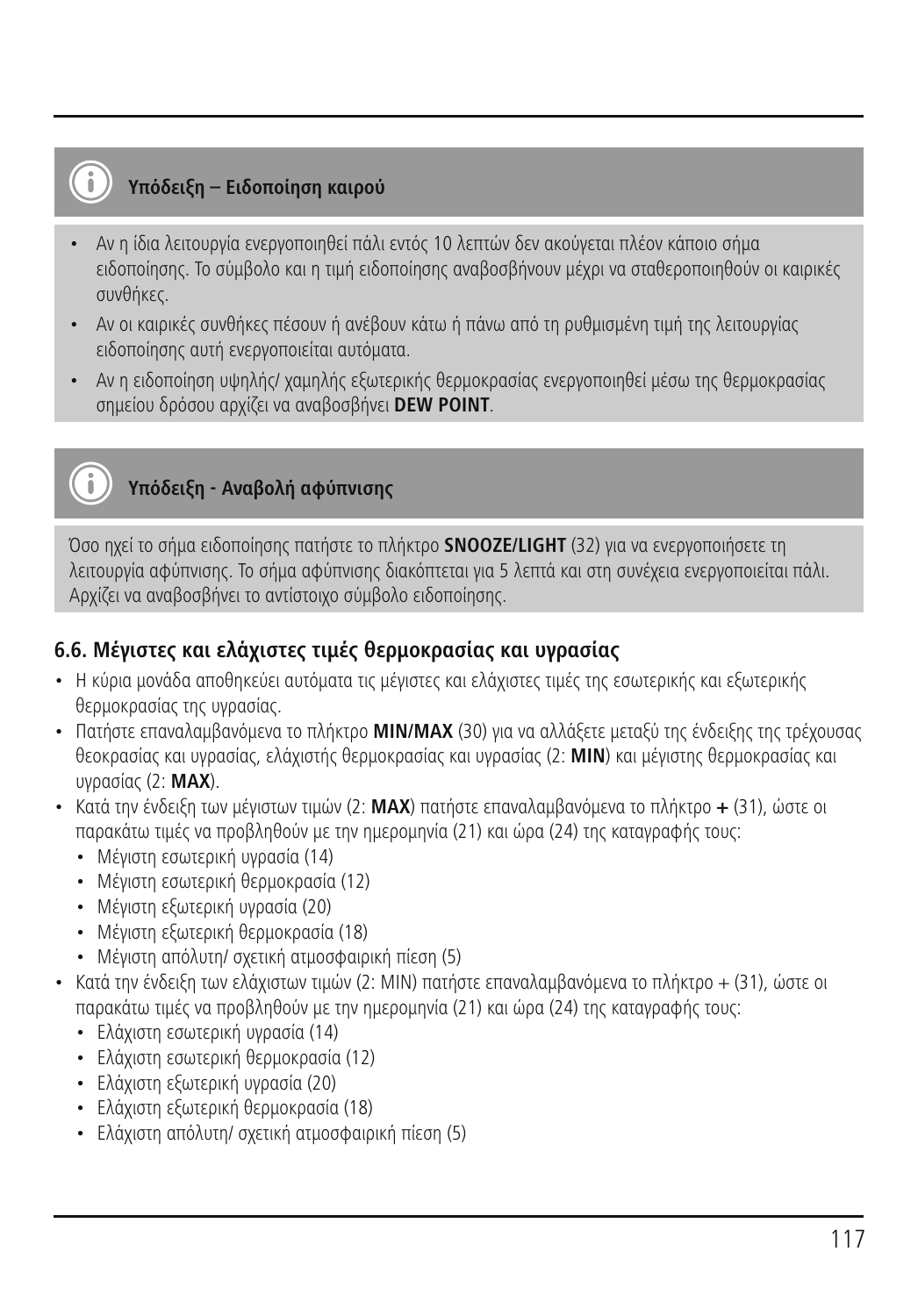- Κατά την ένδειξη της κάθε μέγιστης και ελάχιστης τιμής κρατήστε πατημένο το πλήκτρο **SET** (28) για 3 δευτερόλεπτα ώστε να σβήσετε τις τιμές με την ημερομηνία (21) και ώρα (24) της καταγραφής τους.
- Πατήστε το πλήκτρο **SNOOZE / LIGHT** (32) ή περιμένετε 20 δευτερόλεπτα για να επιστρέψετε στην ένδειξη των τρεχουσών τιμών.

# **Υπόδειξη – Αλλαγή μπαταριών**

Λάβετε υπόψη ότι μετά από κάθε αλλαγή μπαταρίας στη μονάδα μέτρησης ή στην κύρια μονάδα πρέπει να γίνει νέος συγχρονισμός των μονάδων.

Για να γίνει αυτό πρέπει να αφαιρέσετε τις μπαταρίες της άλλη μονάδας, να τις επανατοποθετήσετε ή, αν χρειάζεται, να τις αλλάξετε.



# **Υπόδειξη – εσφαλμένη μεταφορά των τιμών μέτρησης**

Σε κάποιες περιπτώσεις ενδέχεται λόγω παρεμβολών π.χ. από δίκτυο WLAN, υπολογιστή, τηλεόραση, κλπ. να αποτύχει η μετάδοση των τιμών μέτρησης ανάμεσα στην κύρια μονάδα και τη μονάδα μέτρησης. Συγχρονίστε τις μονάδες αφαιρώντας για λίγο τις μπαταρίες και των δύο μονάδων και τοποθετώντας τις ξανά.

Αν στη συνέχεια οι τιμές μέτρησης συνεχίσουν να μην μεταφέρονται αντικαταστήστε τις μπαταρίες. Αν χρειάζεται, επιλέξτε ένα νέο σημείο τοποθέτησης για την κύρια μονάδα προκειμένου να αποφευχθούν τυχόν παρεμβολές στο μέλλον.

#### **7. Συντήρηση και φροντίδα**

Καθαρίζετε αυτό το προϊόν μόνο με ένα ελαφρώς βρεγμένο πανί χωρίς χνούδια και μην χρησιμοποιείτε καυστικά καθαριστικά. Στο προϊόν δεν πρέπει να μπει νερό.

#### **8. Απώλεια εγγύησης**

Η εταιρεία Hama GmbH & Co KG δεν αναλαμβάνει καμία ευθύνη ή εγγύηση για ζημιές, οι οποίες προκύπτουν από λανθασμένη εγκατάσταση και συναρμολόγηση ή λανθασμένη χρήση του προϊόντος ή μη τήρηση των οδηγιών λειτουργίας και/ή των υποδείξεων ασφαλείας.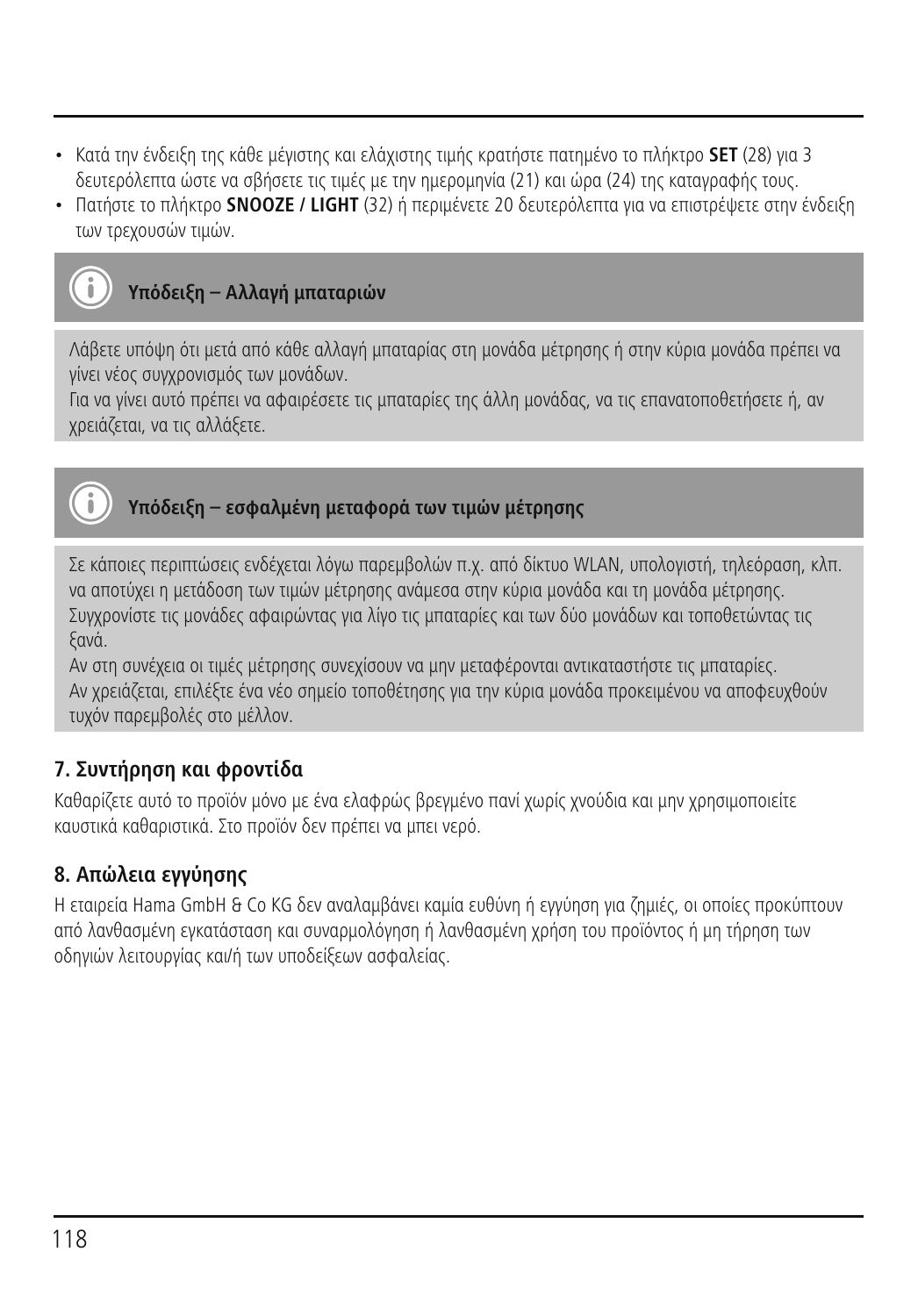# **9. Σέρβις και υποστήριξη**

Για ερωτήσεις σχετικά με το προϊόν απευθυνθείτε στην υπηρεσία εξυπηρέτησης πελατών της Hama. Γραμμή υποστήριξης: +49 9091 502-115 (Γερμανικά/Αγγλικά) Περισσότερες πληροφορίες υποστήριξης θα βρείτε στη διεύθυνση: www.hama.com

# **10. Τεχνικά χαρακτηριστικά**

|                                              | Κύρια μονάδα                                                  | Μονάδα μέτρησης                                      |
|----------------------------------------------|---------------------------------------------------------------|------------------------------------------------------|
| Ηλεκτρική τροφοδοσία                         | 4.5V<br>3 χ μπαταρίες ΑΑ                                      | 3.0V<br>2 χ μπαταρίες ΑΑΑ                            |
| Εύρος μέτρησης<br>Θερμοκρασία<br>Υγρασία     | $0^{\circ}$ C - +50°C/32°F - 122°F<br>$20\% - 95\%$           | $-20^{\circ}$ C - +60°C/ -4°F - 140°F<br>$20% - 95%$ |
| Βήματα μέτρησης<br>Θερμοκρασία<br>Υγρασία    | 0,1°C / 0,2°F<br>1%                                           | $0,1^{\circ}$ C / $0,2^{\circ}$ F<br>1%              |
| Κύκλος μέτρησης θερμοκρασίας/<br>υγρασίας    | 30<                                                           | 57 <sub>5</sub>                                      |
| Εύρος μέτρησης βαρόμετρου<br>Βήματα μέτρησης | 919 - 1080 mbar/hPa<br>$(27, 14 - 31, 89$ in Hq)<br>$0.1$ hPa |                                                      |
| Ασύρματη ώρα DCF                             | Nai                                                           | <b>Oxi</b>                                           |
| Υγρόμετρο                                    | Nai                                                           | Nat                                                  |
| Θερμόμετρο                                   | Nai                                                           | Nai                                                  |
| Βαρόμετρο                                    | Nat                                                           | <b>Oxi</b>                                           |
| Λειτουργία αφύπνισης                         | Nai                                                           | <b>Oxi</b>                                           |
| Συχνότητα                                    | 433 MHz                                                       |                                                      |
| Εμβέλεια                                     | $\leq 100$ m                                                  |                                                      |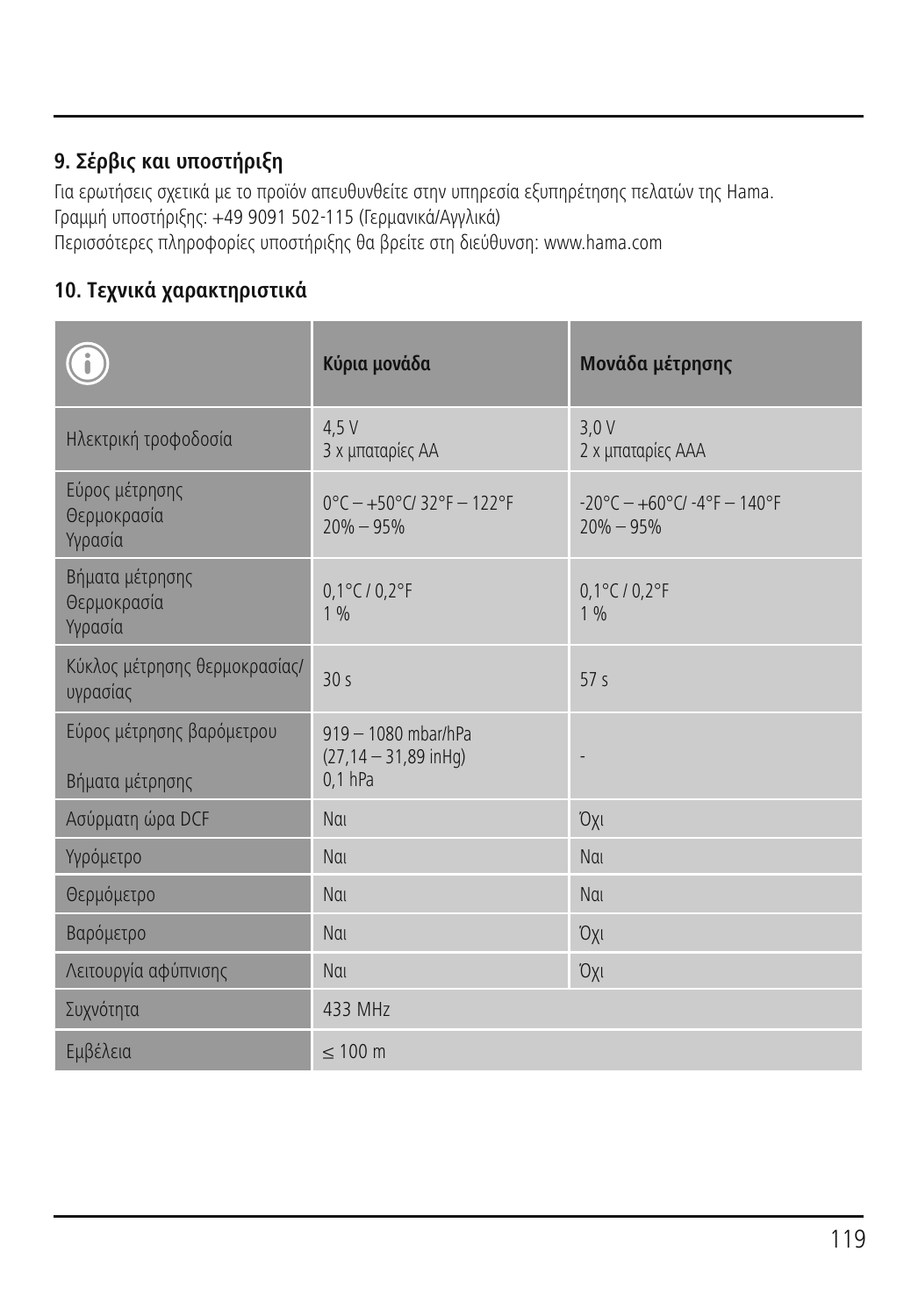# **11. Υποδείξεις απόρριψης**

# **Υπόδειξη σχετικά με την προστασία περιβάλλοντος:**



Από τη στιγμή που η Ευρωπαϊκή Οδηγία 2012/19/EU και 2006/66/EE ενσωματώνεται στο εθνικό δίκαιο ισχύουν τα εξής: Οι ηλεκτρικές και οι ηλεκτρονικές συσκευές καθώς και οι μπαταρίες δεν επιτρέπεται να πετιούνται στα οικιακά απορρίμματα. Οι καταναλωτές υποχρεούνται από τον νόμο να επιστρέφουν τις ηλεκτρικές και ηλεκτρονικές συσκευές καθώς και τις μπαταρίες στο τέλος της ζωής τους στα δημόσια σημεία περισυλλογής που έχουν δημιουργηθεί γι' αυτό το σκοπό ή στα

σημεία πώλησης. Οι λεπτομέρειες ρυθμίζονται στη σχετική νομοθεσία. Το σύμβολο πάνω στο προϊόν, στο εγχειρίδιο χρήσης ή στη συσκευασία παραπέμπει σε αυτές τις διατάξεις. Με την ανακύκλωση, επαναχρησιμοποίηση των υλικών ή με άλλες μορφές χρησιμοποίησης παλιών συσκευών / Μπαταριών συνεισφέρετε σημαντικά στην προστασία του περιβάλλοντος. Στη Γερμανία ισχύουν αντίστοιχα οι παραπάνω κανόνες απόρριψης σύμφωνα με τον κανονισμό για μπαταρίες και συσσωρευτές.

# **12. Δήλωση συμμόρφωσης**

Η εταιρεία Hama GmbH & Co. KG δηλώνει πως η συσκευή αυτή πληροί τις βασικές προϋποθέσεις και τις άλλες σχετικές προδιαγραφές της Οδηγίας 2014/53/ΕΕ. Στη διεύθυνση www.hama.com θα βρείτε τη δήλωση συμμόρφωσης που αντιστοιχεί στην οδηγία.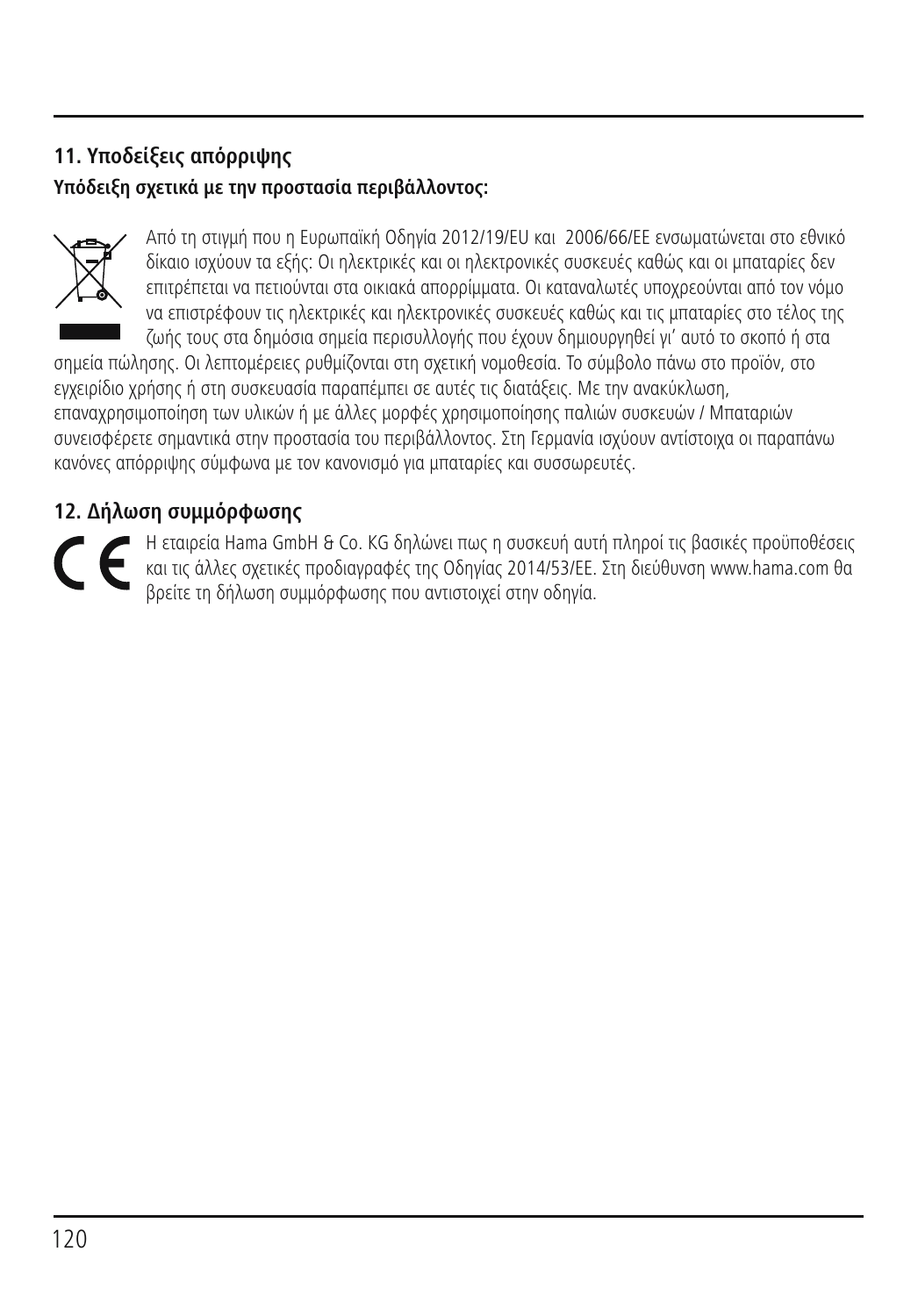### **Elementy obsługi i sygnalizacji**

### **A Stacja bazowa**

- 1. Symbol prognozy pogody
- 2. Wartości minimalne/maksymalne
- 3. Trend zmiany ciśnienia atmosferycznego
- 4. Alarm niskie (**LO**) / wysokie (**HI**) ciśnienie atmosferyczne
- 5. Wartość ciśnienia atmosferycznego
- 6. Aktywny alarm niskie (**LO**) / wysokie (**HI**) ciśnienie atmosferyczne
- 7. Bezwzględne / względne ciśnienie atmosferyczne
- 8. Przebieg ciśnienia atmosferycznego w ciągu 24 godzin
- 9. Jednostka miary ciśnienia atmosferycznego
- 10. Aktywny alarm niska (**LO**) / wysoka (**HI**) temperatura w pomieszczeniu / wilgotność powietrza w pomieszczeniu
- 11. Alarm niska (**LO**) / wysoka (**HI**) temperatura w pomieszczeniu / wilgotność powietrza w pomieszczeniu
- 12. Temperatura w pomieszczeniu
- 13. Jednostka miary temperatury w pomieszczeniu
- 14. Względna wilgotność powietrza w pomieszczeniu
- 15. Aktywny alarm niska (**LO**) / wysoka (**HI**) temperatura na zewnątrz / wilgotność powietrza na zewnątrz
- 16. Alarm niska (**LO**) / wysoka (**HI**) temperatura na zewnątrz / wilgotność powietrza na zewnątrz
- 17. Jednostka miary temperatury na zewnątrz
- 18. Temperatura na zewnątrz / punkt rosy
- 19. Sygnał nadajnika zewnętrznego
- 20. Względna wilgotność powietrza na zewnątrz
- 21. Data
- 22. Czas letni
- 23. Godzina sterowana przez sygnał nadajnika DCF
- 24. Godzina
- 25. Dzień tygodnia
- 26. Aktywny alarm czasu budzenia
- 27. Symbol sygnału radiowego
- 28. Przycisk **SET** = zmiana trybu wyświetlania/ potwierdzanie ustawionej wartości
- 29. Przycisk **ALM** = wyświetlanie / ustawianie / wyłączanie / włączanie funkcji alarmowych
- 30. Przycisk **MIN/MAX** = wywoływanie zapisanych maksymalnych / minimalnych wartości / zmniejszanie aktualnie ustawianej wartości
- 31. Przycisk **+** = zwiększanie aktualnie ustawianej wartości
- 32. Przycisk **SNOOZE/LIGHT** (drzemka / podświetlenie) = przerywanie sygnału budzenia / aktywacja podświetlenia ekranu (ok. 10 sekund) / anulowanie Ustawienia
- 33. Otwór do mocowania na ścianie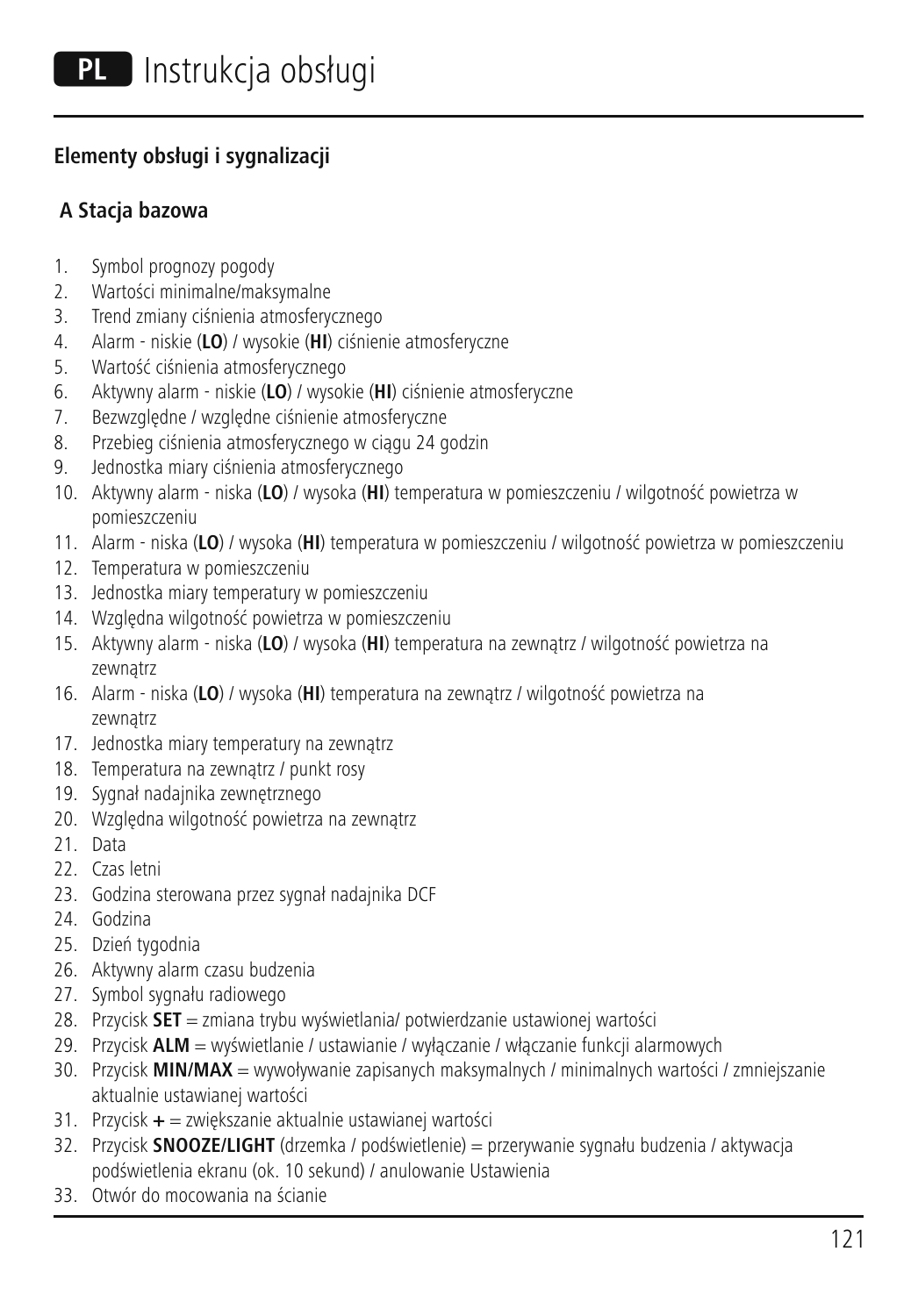- 34. Schowek na baterie
- 35. Podpórka

## **B Stacja pomiarowa**

- 36. Temperatura na zewnątrz
- 37. Wilgotność powietrza na zewnątrz
- 38. Schowek na baterie
- 39. Otwór do mocowania na ścianie
- 40. Przycisk **TX** = bez funkcji do stosowania przez użytkownika
- 41. Przycisk **C/F**
	- = przełączanie między °C i °F

Dziękujemy za zakup naszego produktu!

Przed pierwszym użyciem należy dokładnie przeczytać instrukcję obsługi. Instrukcję należy przechować, gdyż może być jeszcze potrzebna.

# **1. Objaśnienie symboli ostrzegawczych i wskazówek**

**Ostrzeżenie**

Używane w celu zwrócenia uwagi na szczególne niebezpieczeństwo lub ryzyko.



**Wskazówki**

Używane w celu zwrócenia uwagi na szczególnie przydatne informacje.

# **2. Zawartość opakowania**

- stacja pogodowa EWS-800 (stacja bazowa do stosowania wewnątrz / stacja pomiarowa do stosowania na zewnątrz)
- niniejsza instrukcja obsługi

# **3. Wskazówki bezpieczeństwa**

- Produkt jest przeznaczony do prywatnego, niekomercyjnego użytku domowego.
- Nie stosować produktu poza zakresem mocy podanym w danych technicznych.
- Nie stosować produktu w wilgotnym otoczeniu i chronić go przed bryzgami wody.
- Nie używać produktu w bezpośredniej bliskości ogrzewania, innych źródeł ciepła ani nie wystawiać go na bezpośrednie promieniowanie słoneczne
- Nie używać produktu w miejscach, gdzie nie jest dozwolone stosowanie urządzeń elektronicznych.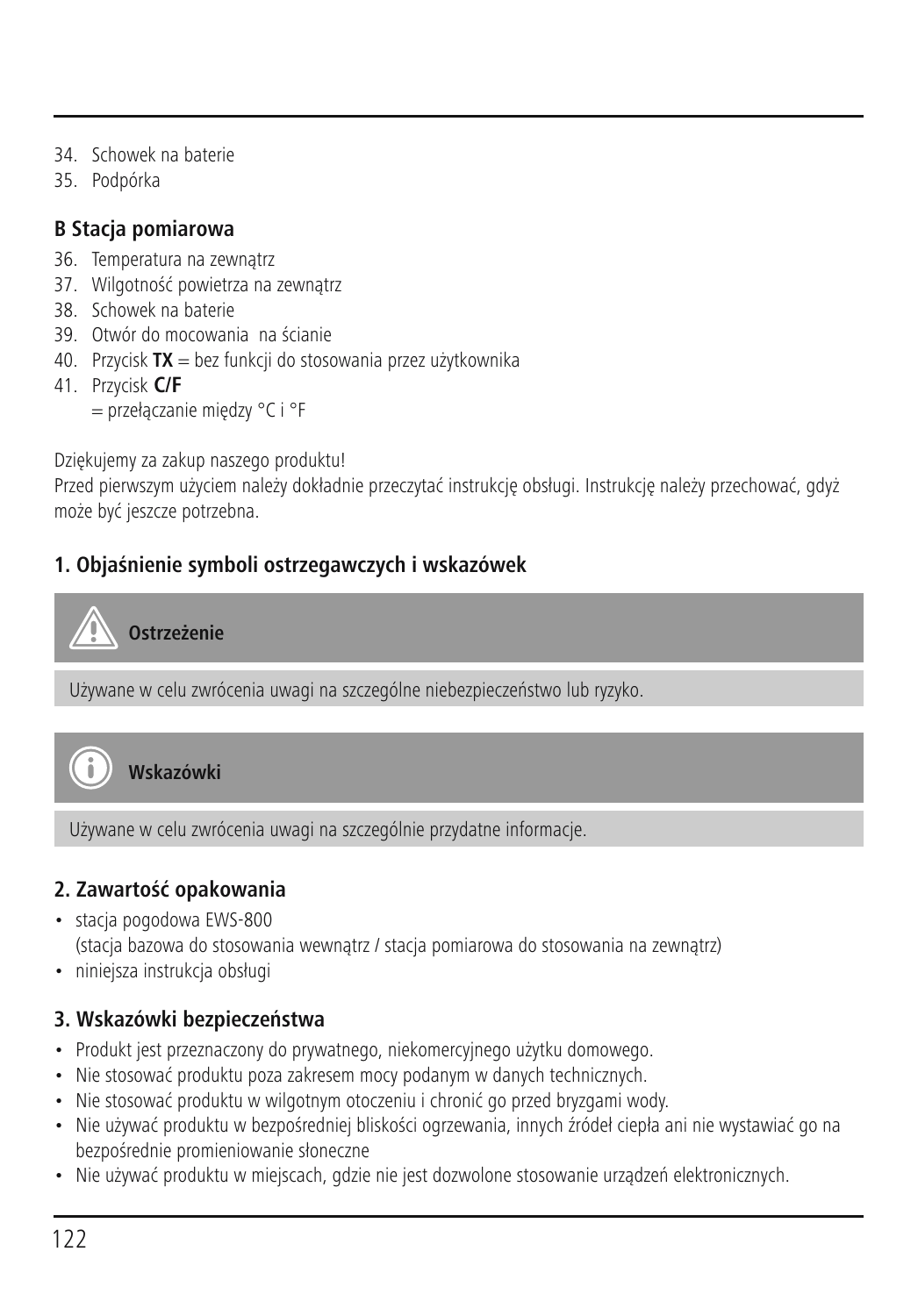- Podłączać produkt tylko do odpowiedniego gniazda wtykowego. Gniazdo wtykowe musi znajdować się w pobliżu produktu i być łatwo dostępne.
- Chronić produkt przed upadkiem i silnymi wstrząsami.
- Nie otwierać produktu i nie używać go, gdy jest uszkodzony.
- Nie próbować naprawiać samodzielnie urządzenia. Prace serwisowe zlecać wykwalifikowanemu personelowi fachowemu.
- Materiały opakowaniowe trzymać koniecznie z dala od dzieci, istnieje niebezpieczeństwo uduszenia.
- Materiały opakowaniowe należy natychmiast poddać utylizacji zgodnie z obowiązującymi przepisami miejscowymi.
- Nie modyfikować urządzenia. Prowadzi to do utraty wszelkich roszczeń z tytułu gwarancji.



- Natychmiast usunąć z produktu zużyte baterie i poddać je utylizacji.
- Używać wyłącznie akumulatorów (lub baterii) odpowiadających podanemu typowi.
- Nie mieszać starych i nowych baterii ani baterii różnych typów lub producentów.
- Wkładając baterie, zwrócić koniecznie uwagę na właściwe podłączenie biegunów (znak + i -). Nieprzestrzeganie grozi wyciekiem lub wybuchem baterii.

#### **4. Uruchamianie**

#### **4.1 Stacja pomiarowa**

- Odkręcić śruby schowka na baterie (38) z tyłu stacji pomiarowej i otworzyć schowek.
- Włożyć dwie baterie AAA, zwracając uwagę na właściwą biegunowość, a następnie za pomocą śruby zamknąć schowek na baterie (38).



**Wskazówka**

Przed uruchomieniem należy pamiętać, aby zawsze włożyć najpierw baterie do stacji pomiarowej, a następnie do stacji bazowej.

#### **4.2 Stacja bazowa**

• Otworzyć pokrywę schowka na baterie (34) i włożyć trzy baterie AA, zwracając uwagę na właściwą biegunowość. Następnie zamknąć pokrywę schowka na baterie.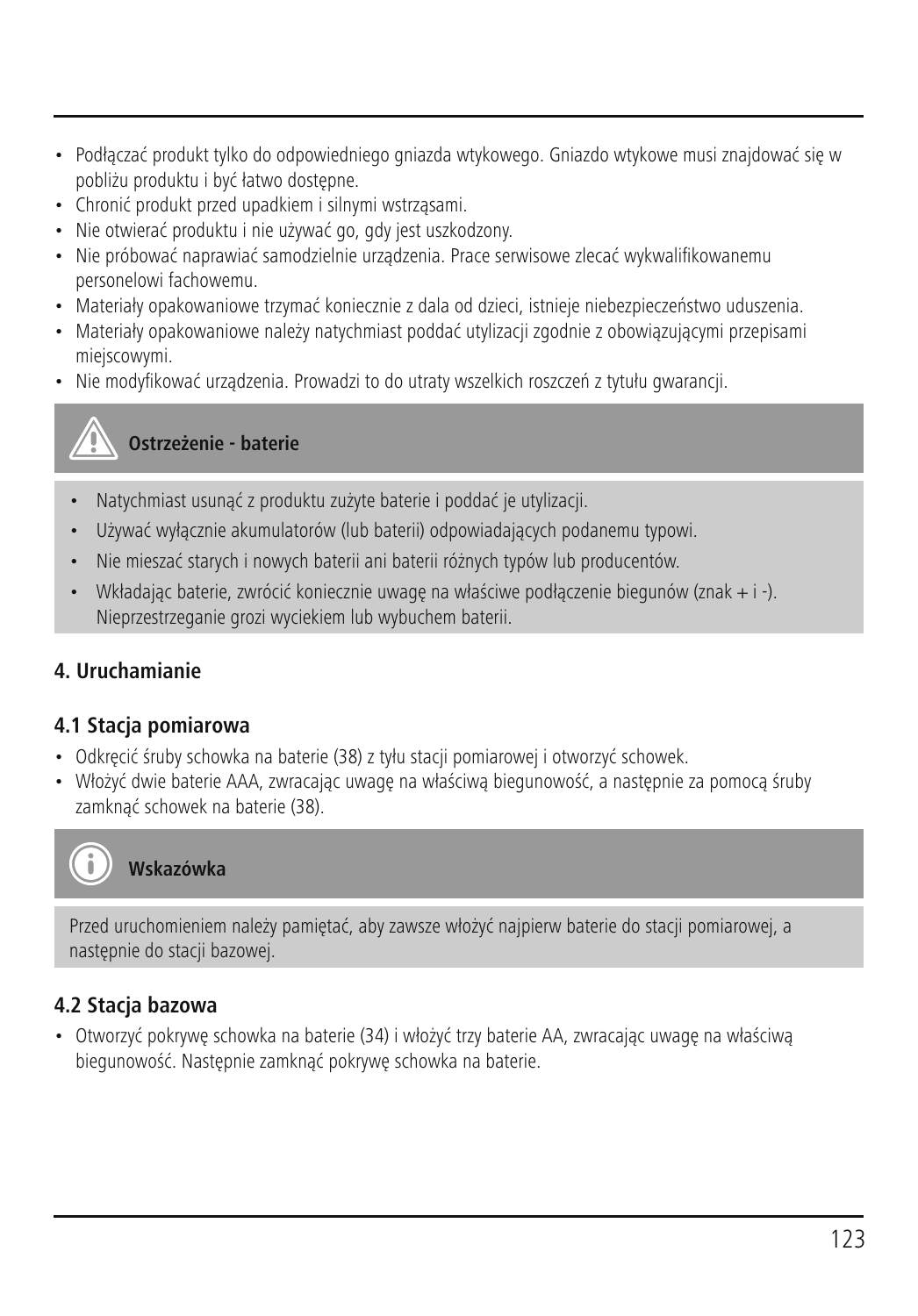#### **5. Montaż**



#### **Wskazówka - Montaż**

- Zaleca się ustawić najpierw w wybranym miejscu stację bazową i stację pomiarową bez montażu i skonfigurować wszystkie ustawienia – jak opisano w punkcie 6. Obsługa stacji bazowej.
- Zamontować stacje dopiero po prawidłowej konfiguracji ustawień i znalezieniu stabilnej łączności radiowej.



#### **Wskazówka**

- Zasięg transmisji radiowej między stacią pomiarową i stacią bazową wynosi na otwartym terenie maks. 30 m. Przed montażem zwrócić uwagę, aby żadne sygnały zakłócające lub przeszkody, takie jak budynki, drzewa, pojazdy, linie wysokiego napięcia itp., nie wpływały na transmisję radiową.
- Przed ostatecznym montażem upewnić się, czy między wybranymi miejscami ustawienia występuje dostateczny odbiór radiowy.
- Podczas montażu stacji pomiarowej należy pamiętać, aby zamontować ją w miejscu zabezpieczonym przed bezpośrednim promieniowaniem słonecznym i deszczem.
- Międzynarodowa standardowa wysokość dla pomiaru temperatury powietrza wynosi 1,25 m (4 stopy) nad ziemią.



#### **Ostrzeżenie**

- Nabyć w specjalistycznym sklepie odpowiednie materiały montażowe do montażu na przewidzianej ścianie.
- Sprawdzić, czy nie są montowane wadliwe bądź uszkodzone części.
- Podczas montażu nigdy nie wywierać nadmiernej siły. Może to spowodować uszkodzenie produktu.
- Przed montażem sprawdzić, czy przewidziana ściana jest odporna na przyjęcie ciężaru mocowanego produktu, i upewnić się, że w miejscu montażu na ścianie nie są zainstalowane przewody elektryczne, wodne, gazowe bądź inne przewody.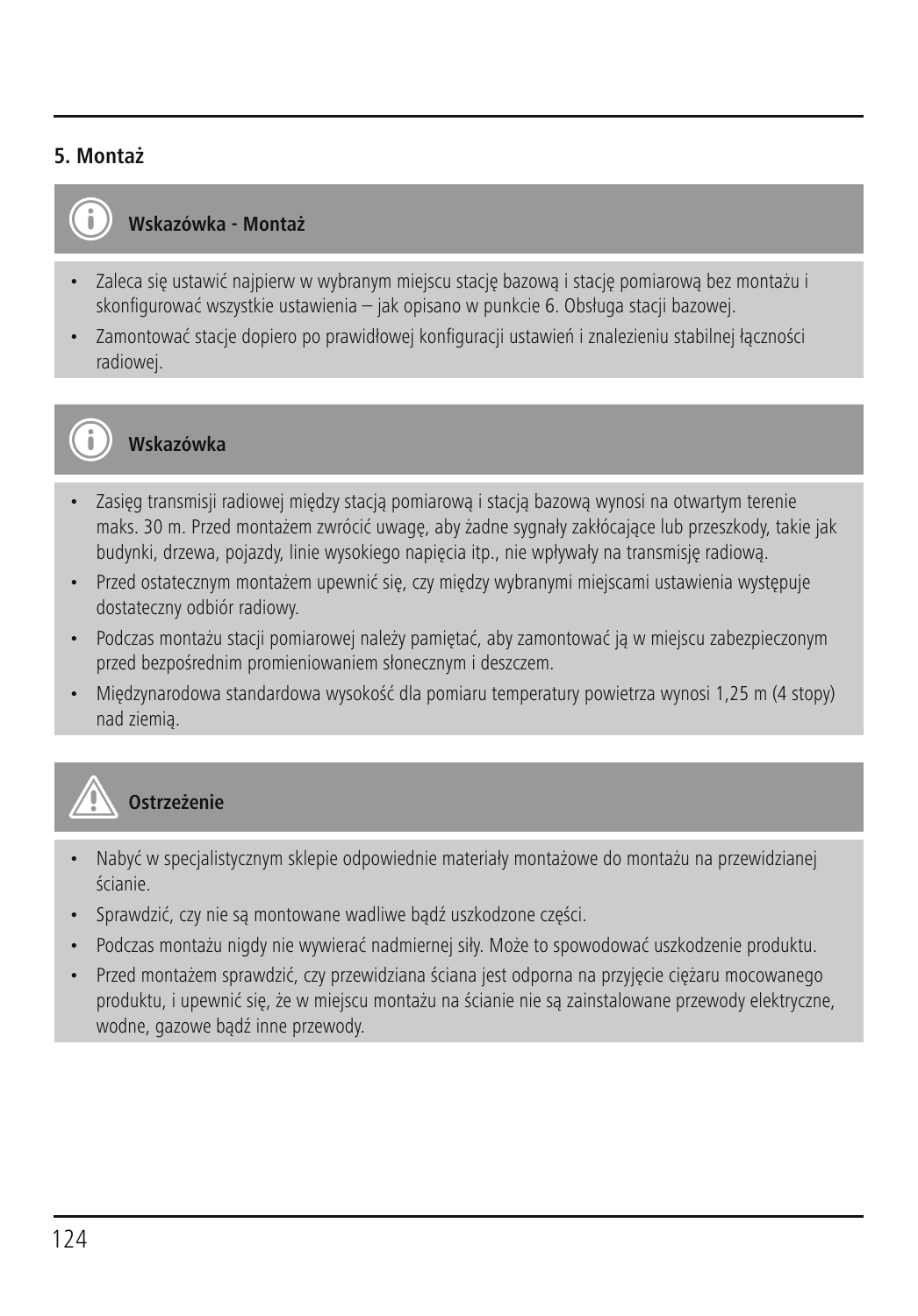#### **5.1 Stacja bazowa**

- Za pomocą podpórki (35) ustawić stację bazową na równym podłożu.
- Alternatywnie stację bazową można zamontować na ścianie za pomocą otworu (33) ztyłu stacji.

#### **5.2 Stacja pomiarowa**

- Stację pomiarową można także ustawić za pomocą podpórki na równym podłożu na zewnątrz.
- Zaleca się bezpieczne i trwałe zamontowanie stacji pomiarowej na ścianie zewnętrznej.
- Zamocować kołk irozporowe, śruby, gwoździe itp na przewidzianej ścianie.
- Na przeznaczonych do tego otworach (33/39) zawiesić stacie bazowa/ stacie pomiarową.

# **6. Obsługa stacji bazowej**

**Wskazówka – wprowadzanie danych**

Trzymać wciśnięty przycisk **MIN/MAX** (30) lub przycisk **+** (31), aby przyspieszyć nastawę wartości.

Naciśnięcie przycisku **SNOOZE / LIGHT** (32) podświetla ekran przez ok. 10 sekund.

#### **6.1. Automatyczna pierwsza konfiguracja**

- Po pierwszym włączeniu na ekranie wskazywane są krótko wszystkie segmenty LCD.
- Następnie stacja bazowa przeprowadza automatycznie pierwszą konfigurację. Następuje przy tym synchronizacja ze stacją pomiarową, stabilizacja zmierzonych wartości ciśnienia oraz konfiguracja ustawień fabrycznych.



- Pierwsza konfiguracja trwa ok. 3 minuty.
- Nie naciskać w tym czasie żadnych przycisków! W przeciwnym razie wartości i ich transmisja mogą zawierać błędy i niedokładne dane.
- Proces jest zakończony, gdy wyświetlane są dane pomiarowe dla pomieszczenia (12, 14) i na zewnątrz (18, 20).
- Po pierwszym włączeniu stacji bazowej i udanej transmisji sygnałów między stacją bazową i stacją pomiarową, zegar automatycznie rozpoczyna wyszukiwanie radiowego sygnału czasowego DCF. Podczas wyszukiwania symbol sygnału radiowego (27) zaczyna migać.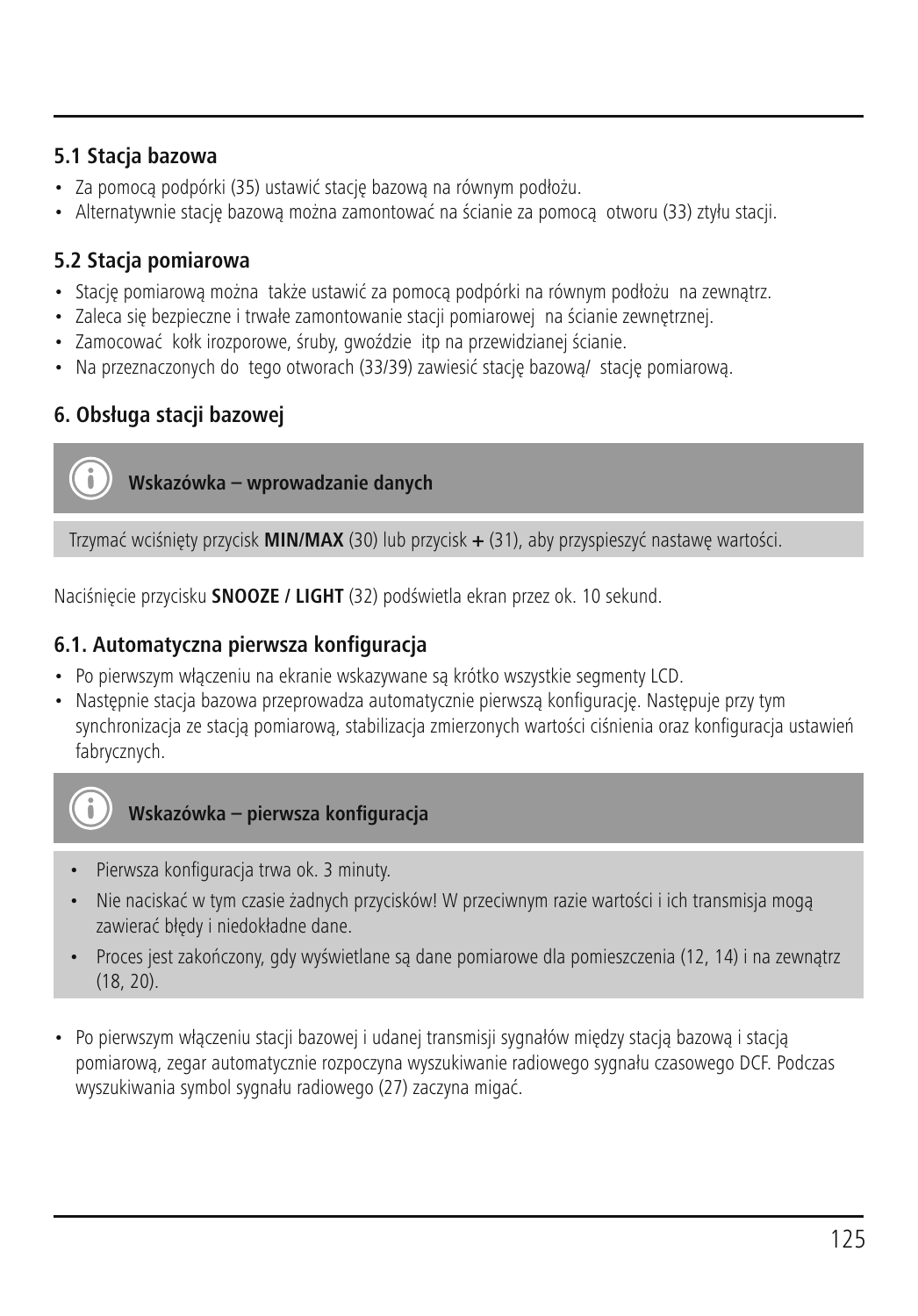| Symbol                 | Wyszukiwanie sygnału czasowego DCF                |
|------------------------|---------------------------------------------------|
| Migający wskaźnik<br>Ã | Aktywne                                           |
| Stały wskaźnik<br>Ñ    | Proces powiódł się - sygnał jest odbierany        |
| Brak symbolu           | Proces nie powiódł się- sygnał nie jest odbierany |

# **Wskazówka – ustawianie zegara**

- Jeżeli w ciągu minuty podczas pierwszej konfiguracji nie zostanie odebrany sygnał DCF, proces wyszukiwania jest przerywany i wznawiany automatycznie co dwie godziny. Symbol sygnału radiowego gaśnie.
- W tym czasie można ręcznie ustawić godzinę i datę.
- Zegar będzie codziennie szukał automatycznie sygnału DCF. Po pomyślnym odbiorze sygnału ręcznie ustawiona godzina i data są nadpisywane.

# **Wskazówka – czas letni**

Czas zegara jest automatycznie przestawiany na czas letni. Gdy czas letni jest aktywny, na ekranie wyświetlany jest symbol  $P = T$ .

#### **6.2. Ustawienia podstawowe i konfiguracja ręczna**

- Nacisnąć i trzymać wciśnięty przez ok. 3 sekundy przycisk **SET** (28) , aby po kolei dokonać poniższych ustawień:
	- strefa czasowa (24)
	- format 12/24-godzinny (24)
	- godzina (24)
	- minuty (24)
	- rok (21)

Œ

G

• miesiąc (21)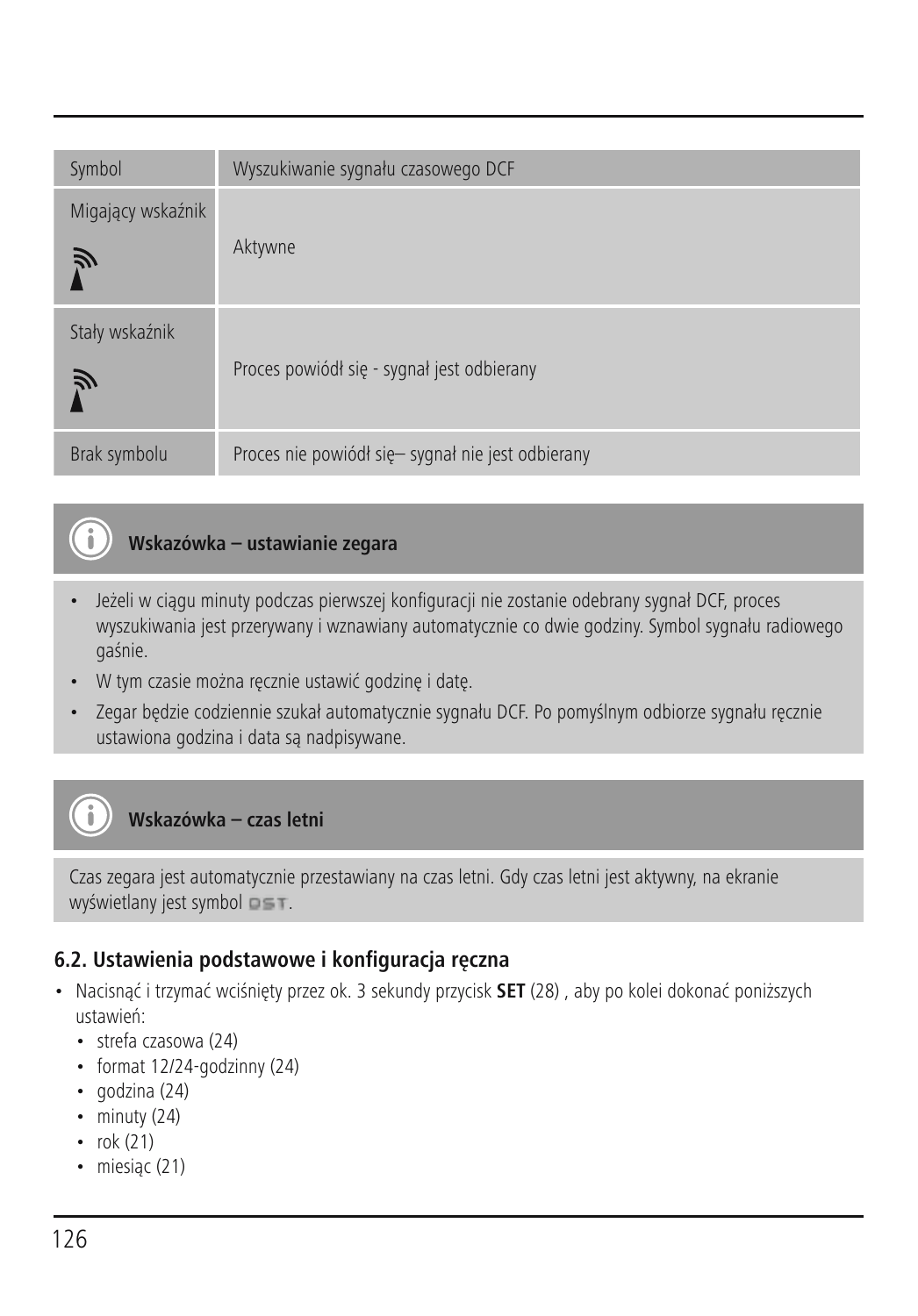- dzień (21)
- jednostkę temperatury (°C/°F) (13+17)
- wartość temperatury w pomieszczeniu (12)
- wartość wilgotności powietrza w pomieszczeniu (14)
- wartość temperatury na zewnątrz (18)
- wartość wilgotności powietrza na zewnątrz (20)
- jednostka ciśnienia atmosferycznego (hPa / inHg) (5+9)
- względna wartość referencyjna ciśnienia atmosferycznego (5)
- wartość progowa ciśnienia atmosferycznego (5)
- wartość progowa burzy (5)
- Ustawić poszczególne wartości przyciskiem **MIN/MAX** (30) lub + (31) i potwierdzić wybór przyciskiem **SET** (28).
- Bezpośrednio nacisnąć przycisk **SET** (28), aby przejąć lub pominąć wyświetlaną ustawioną wartość.
- Jeżeli w ciągu 20 sekund nie zostanie wprowadzona żadna wartość, tryb ustawiania jest automatycznie zamykany. Alternatywnie można nacisnąć przycisk **SNOOZE / LIGHT** (32), aby opuścić tryb ustawiania przed wyborem wartości.

# **Wskazówka – strefa czasowa**

- Sygnał czasowy DCF może być odbierany na całym świecie, jednakże odpowiada on zawsze strefie czasu środkowoeuropejskiego (CET) obowiązującego w Niemczech. Należy pamiętać, aby w krajach o innej strefie czasowej przesunąć czas.
- Np. w Moskwie jest 3 godziny później niż w Niemczech. Przy strefie czasowej należy wtedy ustawić wartość +3. Po odbiorze sygnału czasowego DCF, wzgl. w odniesieniu do ręcznie ustawionego czasu zegara, zegar ustawia się wtedy zawsze o 3 godziny później.

# **Wskazówka - temperatura i wilgotność powietrza**

- Dokładność pomiaru temperatury i wilgotności powietrza odnosi się do niekomercyjnego, prywatnego użytku.
- W niektórych przypadkach może dojść do lekkich odchyłek w stosunku do porównywalnych wartości zmierzonych np. przez skalibrowane urządzenie pomiarowe. Można wtedy ponownie dopasować i skalibrować wartości temperatury w pomieszczeniu / na zewnątrz i/lub wilgotności powietrza poprzez Ustawienia podstawowe i konfiguracja ręczna.
- Nie zaleca się ręcznego kalibrowania wartości pomiarowych i podczas konfiguracji ręcznej zaleca się pominąć je poprzez naciśnięcie przycisku **SET** (28).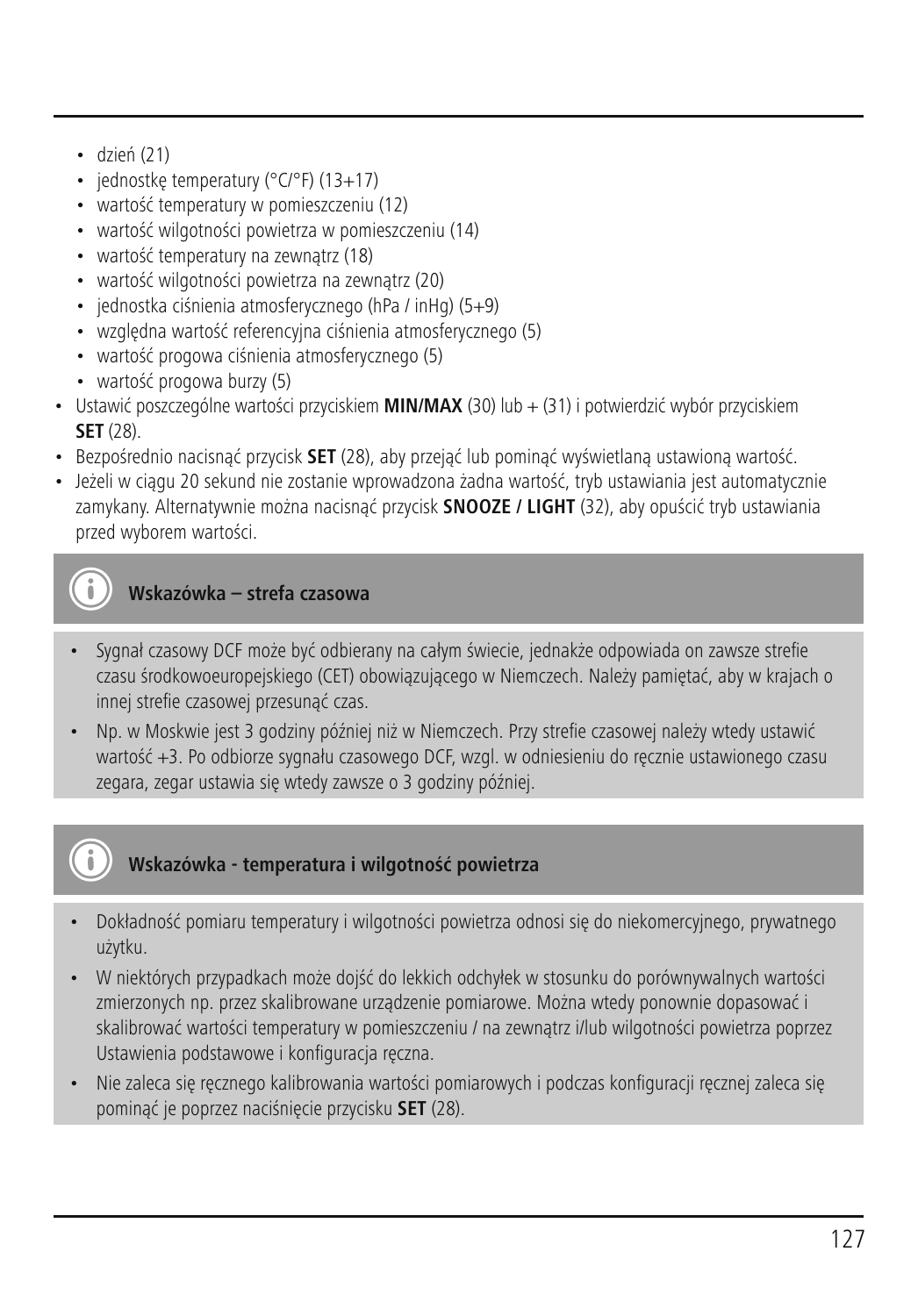#### **Wskazówka – ciśnienie atmosferyczne**

- Bezwzględne ciśnienie atmosferyczne (**abs**) to zmierzona w miejscu ustawienia wartość, której nie można zmienić.
- Względne ciśnienie atmosferyczne (**rel**) to bezwzględne ciśnienie atmosferyczne w miejscu ustawienia w przeliczeniu na wysokość nad poziomem morza (poziom morza).
- Standardowo wartość referencyjna względnego ciśnienia atmosferycznego ustawiona jest na 1013,2 hPa. W celu dokładnego pomiaru dostosować wartość referencyjną do lokalizacji. Wartość referencyjną można ustawiać ręcznie w zakresie od 919,0 hPa do 1080,0 hPa. Informacje dotyczące aktualnego względnego ciśnienia atmosferycznego dla danej lokalizacji dostępne są w Internecie, lokalnej służbie meteorologicznej, radiu itp.

#### **Wskazówka - wartość progowa ciśnienia atmosferycznego**

- Prognoza pogody bazuje na wahaniach ciśnienia atmosferycznego, którego wartości progowe można indywidualnie ustawić pomiędzy 2 hPa i 4 hPa. Standardowo ustawiona jest wartość progowa 3 hPA.
- Jeżeli wystąpi spadek lub wzrost ciśnienia atmosferycznego o co najmniej ustawioną wartość progową, rejestrowane jest to jako zmiana pogody.
- W miejscach, w których występują częste zmiany ciśnienia atmosferycznego, zaleca się ustawienie wyższej wartości progowej ciśnienia atmosferycznego niż w miejscach o względnie stałym ciśnieniu atmosferycznym.

#### **Wskazówka – wartość progowa burzy**

- Prognozowanie burzy bazuje również na wahaniach ciśnienia atmosferycznego, którego wartości progowe można indywidualnie ustawić pomiędzy 3 hPa i 9 hPa. Standardowo ustawiona jest wartość progowa 6 hPA.
- Jeżeli w ciągu trzech godzin nastąpi spadek ciśnienia atmosferycznego o co najmniej ustawioną wartość progową, aktywowany jest wskaźnik ostrzegania przed burzą.
- Przy aktywnym wskaźniku ostrzegania przed burzą przez trzy godziny miga symbol parasola i strzałki

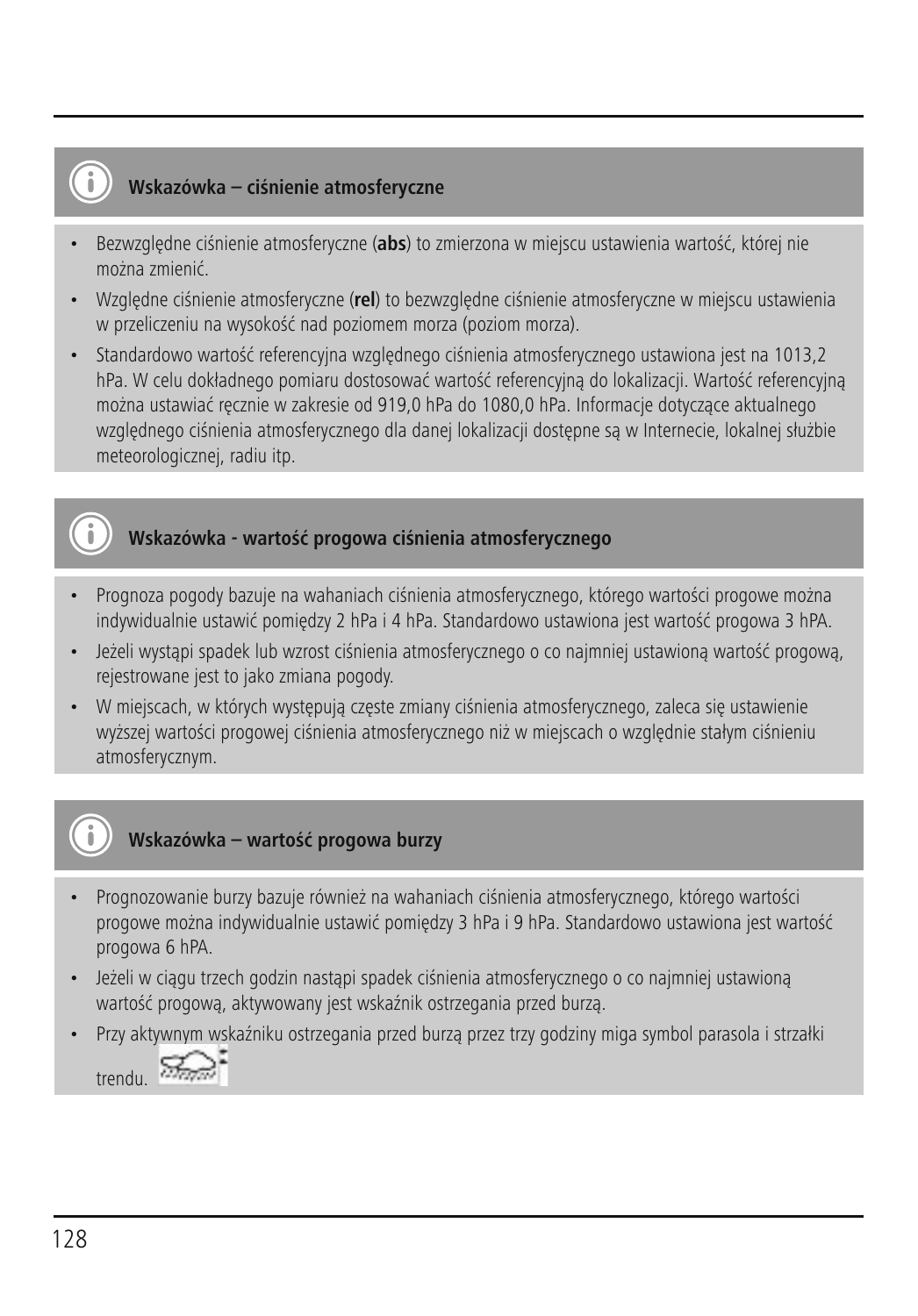# **6.3. Prognoza pogody**

• Na podstawie wahań ciśnienia atmosferycznego i zapisanych danych stacja bazowa podaje prognozę pogody na najbliższe 12-24 godziny.

# **Wskazówka – prognoza pogody**

W pierwszych godzinach użytkowania nie jest możliwe prognozowanie pogody ze względu na brakujące dane, które zostaną zapisane dopiero po pewnym czasie.

Prognozowanie pogody i aktualny stan pogody przedstawiane są za pomocą czterech różnych symboli (1):

| Symbol (1) | Pogoda              |
|------------|---------------------|
|            | Słońce              |
|            | Lekkie zachmurzenie |
|            | Zachmurzenie        |
|            | Deszcz              |

• Trend ciśnienia atmosferycznego na następne godziny na podstawie zmierzonych wartości barometrycznych podawany jest między symbolami prognozy pogody.

| Wskaźnik (3) | Trend zmian ciśnienia atmosferycznego / prognoza pogody |  |
|--------------|---------------------------------------------------------|--|
| –            | Rosnacy / poprawa pogody                                |  |
|              | Opadający / pogorszenie pogody                          |  |

- Symbole pogodowe zmieniają się w zależności od aktualnego względnego ciśnienia atmosferycznego i jego wahań w ciągu ostatnich sześciu godzin. Jeżeli pogoda się zmienia, przez trzy godziny migają strzałki trendu zmiany ciśnienia atmosferycznego (3), aby wskazać zmianę pogody. Jeżeli następnie pogoda ustabilizuje się i nie zostanie zarejestrowana żadna jej zmiana, strzałki (3) przestają migać.
- Przykłady: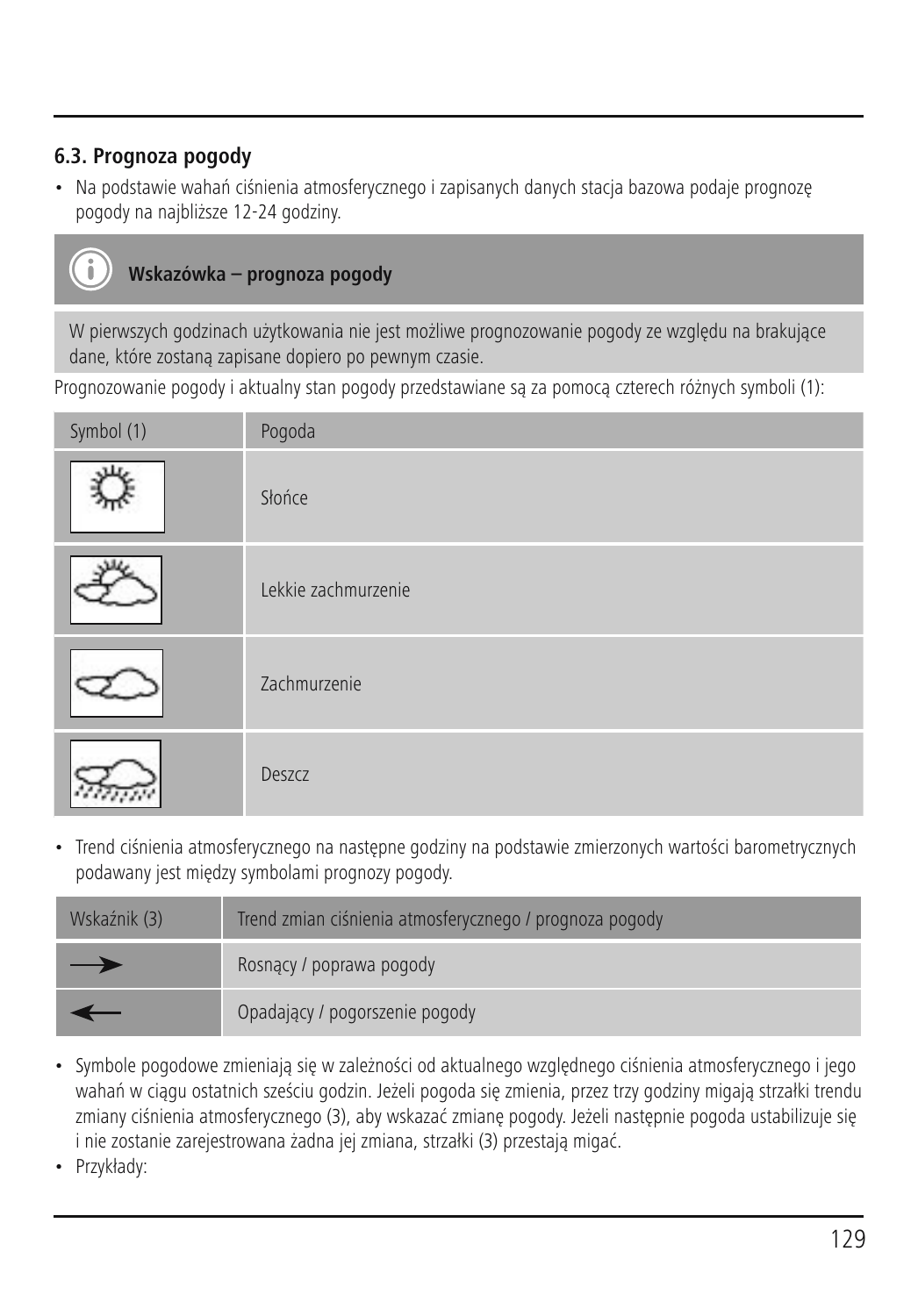| Symbol | <b>Znaczenie</b>                                                                                                                      |
|--------|---------------------------------------------------------------------------------------------------------------------------------------|
|        | Prognoza pogody: deszcz<br>Trend zmiany ciśnienia atmosferycznego: opadający / pogorszenie<br>pogody<br>Aktualna pogoda: zachmurzenie |
|        | Aktualna pogoda: lekkie zachmurzenie<br>Trend zmian ciśnienia atmosferycznego: rosnący / poprawa pogody<br>Prognoza pogody: słońce    |

• Diagram słupkowy (8) odzwierciedla przebieg względnego ciśnienia atmosferycznego w ciągu ostatnich 24 godzin.

#### **6.4. Tryb wyświetlania temperatury / ciśnienia atmosferycznego**

- Kilkakrotnie naciskać przycisk **SET** (28), aby przełączać pomiędzy następującymi wskaźnikami:
	- Temperatura na zewnątrz (18: **TEMP**) / punkt rosy (18: **DEWPOINT**)
	- Bezwzględne ciśnienie atmosferyczne (7: **abs**) / względne ciśnienie atmosferyczne (7: **rel**) Odpowiednie wskaźniki zaczynają migać.
- W trakcie wyświetlania wskaźnika nacisnąć przycisk **MIN/MAX** (30) lub **+** (31), aby przełączyć pomiędzy wskaźnikiem temperatury na zewnątrz i punktem rosy, wzgl. bezwzględnym i względnym ciśnieniem atmosferycznym.
- Potwierdzić wybór wskaźnika przyciskiem **SET** (28).

# **Wskazówka – punkt rosy**

Temperatura punktu rosy określa wartość, do której temperatura na zewnątrz przy aktualnej wilgotności powietrza musiałaby wzrosnąć / spaść, aby osiągnąć 100% względnej wilgotności powietrza.

#### **6.5 Tryb alarmowy**

- Nacisnąć kilkakrotnie przycisk **ALM** (29), aby przejść do trybu alarmowego **HI AL** (4/11/16/21) lub **LO AL** (4/11/16/21).
- W trybie alarmowym **HI AL** (4/11/16/21) nacisnąć kilkakrotnie przycisk **SET** (28), aby przełączać pomiędzy następującymi funkcjami alarmowymi:
	- Sygnał budzenia (godzina / minuty) (24)
	- Alarm wysoka wilgotność powietrza w pomieszczeniu (14)
	- Alarm wysoka temperatura w pomieszczeniu (12)
	- Alarm wysoka wilgotność powietrza na zewnątrz (20)
	- Alarm wysoka temperatura na zewnątrz (18)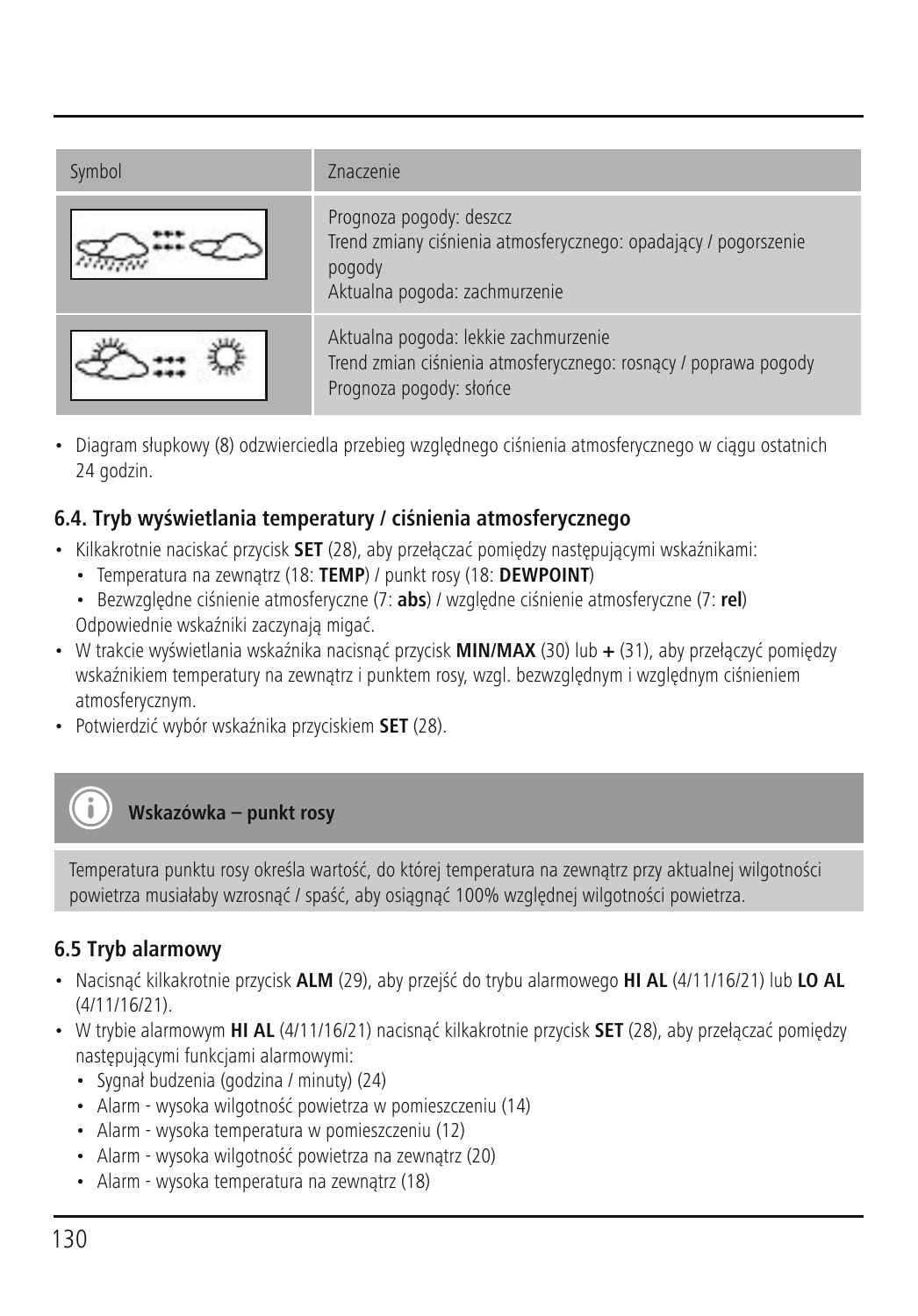- Alarm wysokie bezwzględne ciśnienie atmosferyczne (5) Poszczególne wskaźniki zaczynają migać.
- W trybie alarmowym **LO AL** (4/11/16/21) nacisnąć kilkakrotnie przycisk **SET** (28), aby przełączyć pomiędzy następującymi funkcjami alarmowymi:
	- Sygnał budzenia (godzina / minuty) (24)
	- Alarm niska wilgotność powietrza w pomieszczeniu (14)
	- Alarm niska temperatura w pomieszczeniu (12)
	- Alarm niska wilgotność powietrza na zewnątrz (20)
	- Alarm niska temperatura na zewnątrz (18)
	- Alarm niskie bezwzględne ciśnienie atmosferyczne (5)
	- Poszczególne wskaźniki zaczynają migać.
- W trakcie wyświetlania poszczególnego wskaźnika nacisnąć przycisk **MIN/MAX** (30) lub **+** (31), aby zmienić wartość alarmową, i potwierdzić wybór za pomocą przycisku **SET** (28).
- W trakcie wyświetlania poszczególnego wskaźnika nacisnąć przycisk **ALM** (29), aby włączyć lub wyłączyć daną funkcję alarmową. Przy włączonej funkcji alarmowej wyświetlany jest odpowiedni symbol (6/10/15/26), **HI AL** (4/11/16) i/lub **LO AL** (4/11/16).
- Jeżeli w ciągu 20 sekund nie zostanie wprowadzona żadna wartość, tryb ustawiania jest automatycznie zamykany. Alternatywnie można nacisnąć przycisk **SNOOZE / LIGHT** (32), aby opuścić tryb ustawiania przed wyborem wartości.

# **Wskazówka**

Jeżeli alarmy są już włączone, wyświetlane są ich ustawione wartości, jeżeli alarmy są wyłączone, wyświetlany jest symbol --- lub --.

- Jeżeli warunki pogodowe lub czas zegara osiągną ustawione wartości włączonej funkcji alarmowej, rozlega się odpowiedni alarm.
- Rozlega się sygnał alarmowy i przez 2 minuty migają odpowiednie symbole (6/10/15/26), **HI AL** (4/11/16) i/ lub **LO AL** (4/11/16) oraz wartość alarmowa.
- Aby zakończyć alarm, nacisnąć dowolny przycisk.

# **Wskazówka – alarm pogodowy**

- Jeżeli ta sama funkcja alarmowa zostanie wyzwolona ponownie w ciągu 10 minut, nie rozlegnie się więcej sygnał alarmowy. Symbol i wartość alarmowa migają tak długo, aż warunki pogodowe ustabilizują się.
- Jeżeli warunki pogodowe spadną poniżej lub wzrosną powyżej ustawionych wartości funkcji alarmowej, funkcja alarmowa włącza się ponownie automatycznie.
- Jeżeli alarm wysokiej/ niskiej temperatury na zewnątrz zostanie uruchomiony przez punkt rosy, dodatkowo zaczyna migać napis **DEW POINT**.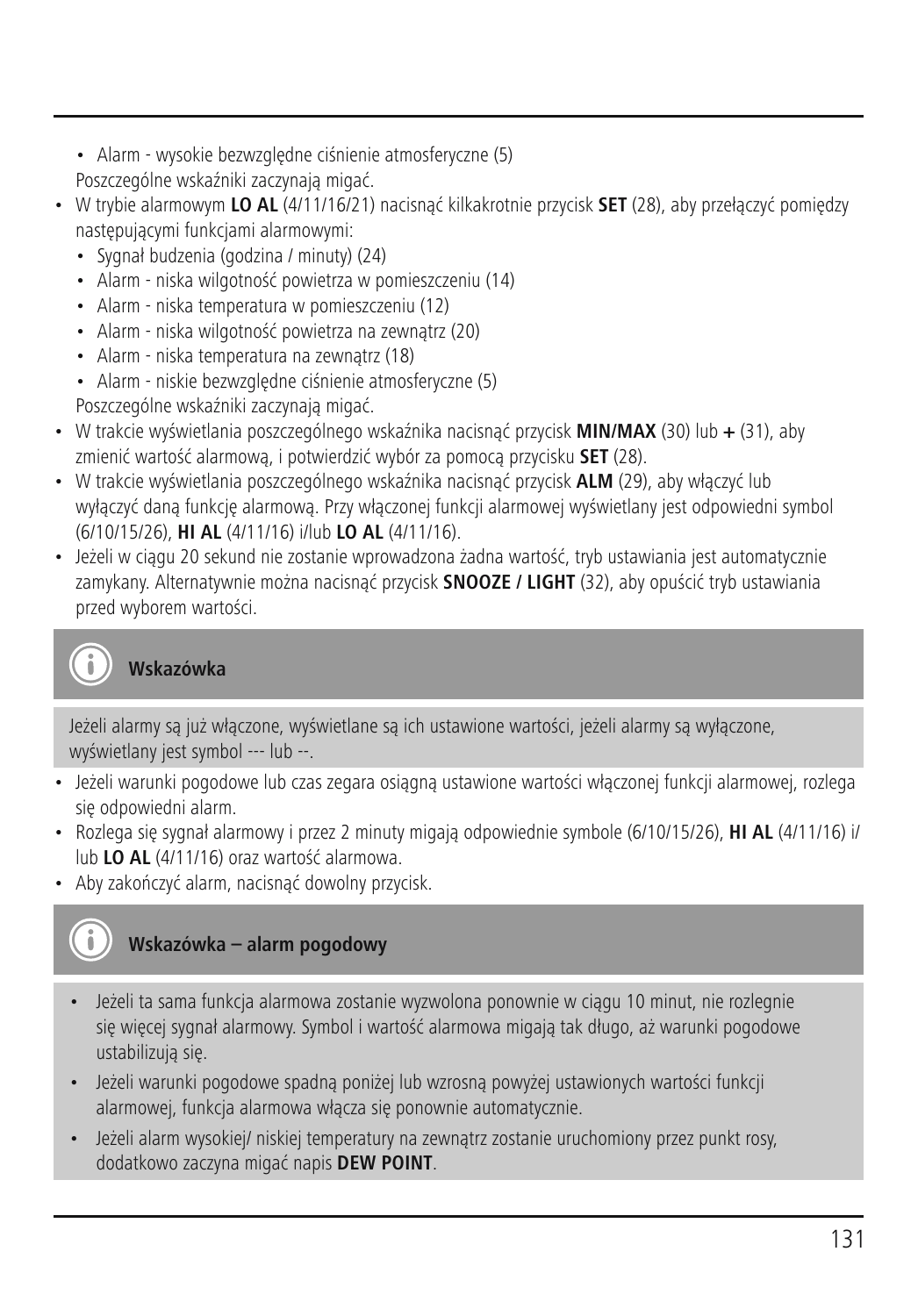#### **Wskazówka – funkcja drzemki**

• W trakcie sygnału alarmowego nacisnąć przycisk **SNOOZE / LIGHT** (32), aby włączyć funkcję drzemki. Sygnał budzika jest przerywany na 5 minut, a następnie ponownie wyzwalany. Odpowiedni symbol alarmowy zaczyna migać.

#### **6.6. Najwyższe i najniższe wartości temperatury i wilgotności powietrza**

- Stacja bazowa automatycznie zapisuje najwyższe i najniższe wartości temperatury i wilgotności powietrza na zewnątrz i w pomieszczeniu.
- Kilkakrotnie naciskać przycisk **MIN/MAX** (30), aby przełączyć pomiędzy wskaźnikiem aktualnej temperatury i wilgotności powietrza, najniższej temperatury i wilgotności powietrza (2: **MIN**) i najwyższej temperatury i wilgotności powietrza (2: **MAX**).
- Naciskać kilkakrotnie w trakcie wyświetlania maksymalnych wartości (2: **MAX**) przycisk **+** (31), aby wyświetlić następujące zmierzone wartości z datą (21) i godziną (24) zapisu:
	- Maksymalna wilgotność powietrza w pomieszczeniu (14)
	- Maksymalna temperatura w pomieszczeniu (12)
	- Maksymalna wilgotność powietrza na zewnątrz (20)
	- Maksymalna temperatura na zewnątrz (18)
	- Maksymalne bezwzględne / względne ciśnienie atmosferyczne (5)
- Naciskać kilkakrotnie w trakcie wyświetlania najniższych wartości (2: **MIN**) przycisk + (31), aby wyświetlić następujące zmierzone wartości z datą (21) i godziną (24) zapisu:
	- Minimalna wilgotność powietrza w pomieszczeniu (14)
	- Minimalna temperatura w pomieszczeniu (12)
	- Minimalna wilgotność powietrza na zewnątrz (20)
	- Minimalna temperatura na zewnątrz (18)
	- Minimalne bezwzględne / względne ciśnienie atmosferyczne (5)
- W trakcie wyświetlania poszczególnych wartości maksymalnych i minimalnych nacisnąć przez ok. 3 sekundy przycisk **SET** (28), aby usunąć zapisane wartości z datą (21) i godziną (24).
- Nacisnąć przycisk **SNOOZE / LIGHT** (32) lub odczekać ok. 20 sekund, aby powrócić do wskaźnika aktualnych wartości pomiarowych.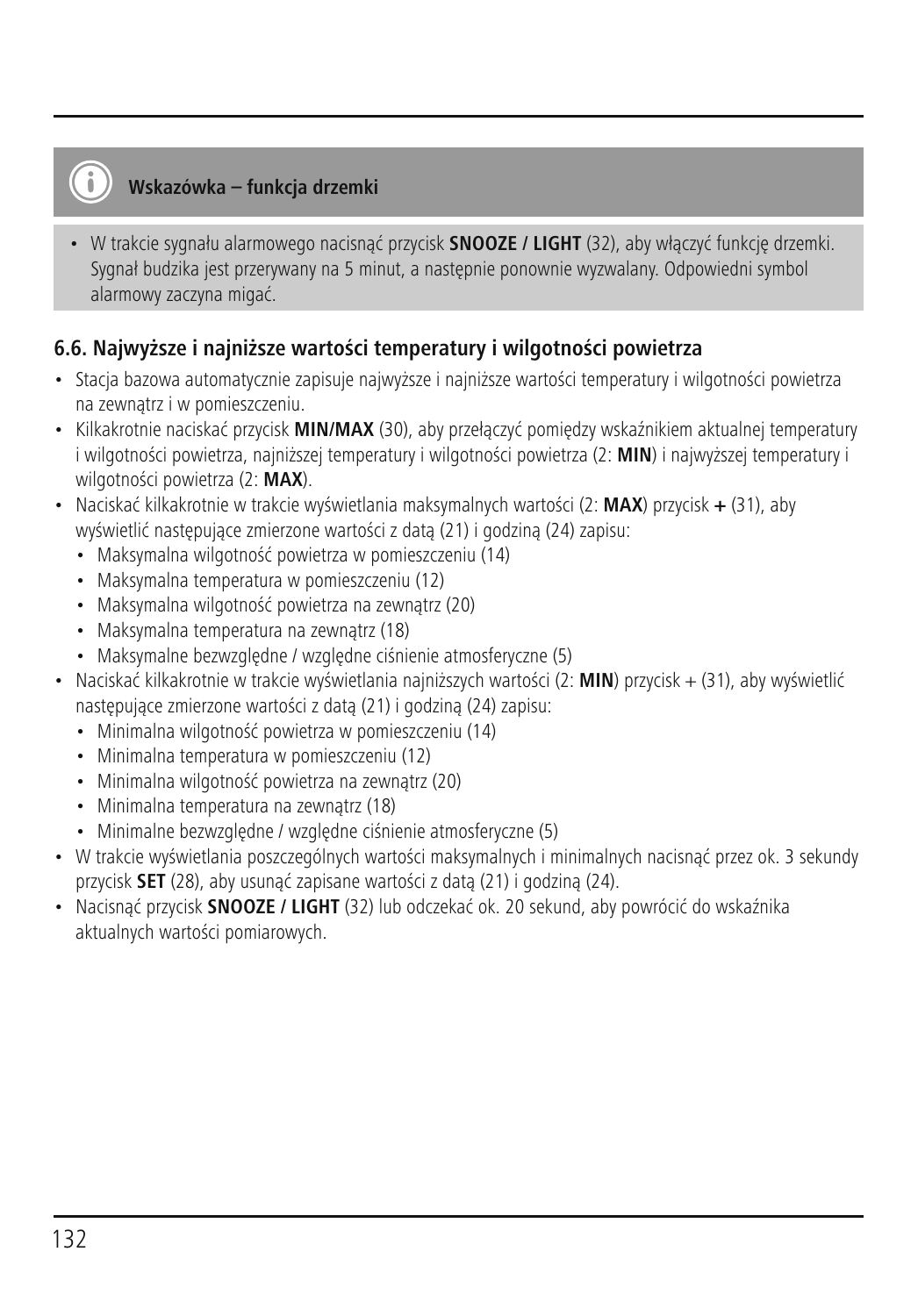# **Wskazówka – wymiana baterii**

Należy pamiętać, że po każdej wymianie baterii w stacji pomiarowej lub bazowej konieczna jest ponowna synchronizacja stacji. W tym celu wyjąć baterie ze stacji i ponownie je włożyć lub w razie potrzeby także je wymienić.



# **Wskazówka - wadliwa transmisja wartości pomiarowych**

W niektórych przypadkach, ze względu na sygnały zakłócające - np. przez sieć WLAN, komputer, telewizor, itd. - może dojść do wadliwej transmisji wartości pomiarowych między stacją bazową i pomiarową. Należy wtedy na nowo zsynchronizować stacje, poprzez wyciągnięcie na krótko i ponowne włożenie baterii w obu staciach.

Jeżeli wartości pomiarowe wciąż nie będą transmitowane, należy wymienić baterie na nowe.

Ewentualnie należy wybrać nowe miejsce ustawienia, aby w przyszłości uniknąć możliwych sygnałów zakłócających.

#### **7. Konserwacja i czyszczenie**

Czyścić produkt tylko przy użyciu niestrzępiącej się, lekko zwilżonej szmatki i nie stosować agresywnych detergentów. Uważać, aby do wnętrza produktu nie wniknęła woda.

#### **8. Wyłączenie odpowiedzialności**

Hama GmbH & Co. KG nie udziela gwarancji ani nie odpowiada za szkody wskutek niewłaściwej instalacji, montażu oraz nieprawidłowego stosowania produktu lub nieprzestrzegania instrukcji obsługi i/lub wskazówek bezpieczeństwa.

#### **9. Serwis i pomoc techniczna**

W razie pytań dotyczących produktu prosimy zwrócić się do infolinii Hama. Gorąca linia: +49 9091 502-115 (niem./ang.) Dodatkowe informacje są dostępne na stronie: www.hama.com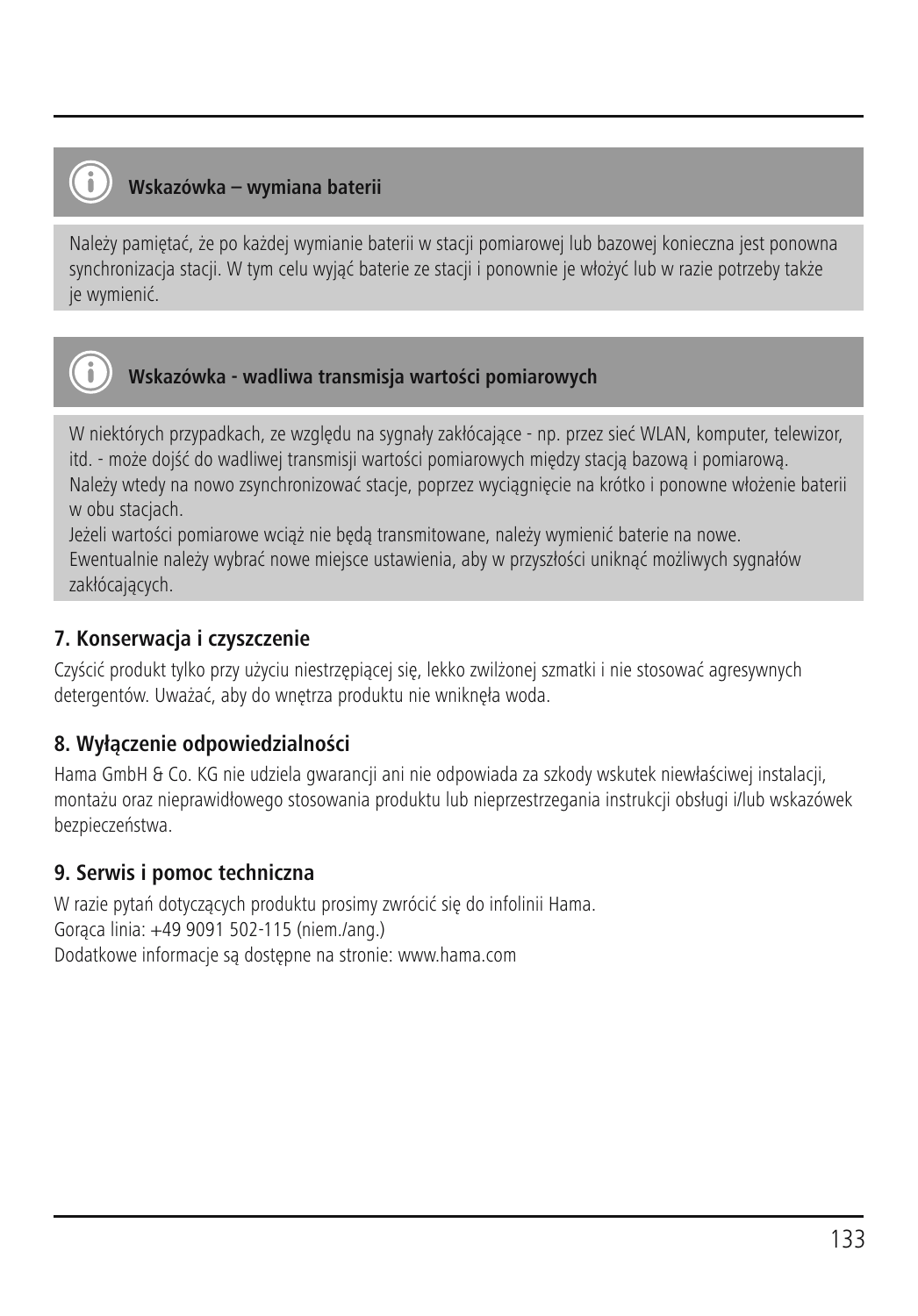# **10. Dane techniczne**

|                                                               | Stacja bazowa                                            | Stacja pomiarowa                                                         |
|---------------------------------------------------------------|----------------------------------------------------------|--------------------------------------------------------------------------|
| Zasilanie elektryczne                                         | 4.5V<br>3 haterie AA                                     | 3.0V<br>2 baterie typu AAA                                               |
| Zakres pomiaru<br>temperatury<br>wilgotności powietrza        | $0^{\circ}$ C - +50°C/32°F - 122°F<br>$20% - 95%$        | $-20^{\circ}$ C - $+60^{\circ}$ C/ $-4^{\circ}$ F - 140°F<br>$20% - 95%$ |
| Rozdzielczość<br>pomiaru temperatury<br>wilgotności powietrza | $0.1^{\circ}$ C / $0.2^{\circ}$ F<br>1%                  | $0.1^{\circ}$ C / $0.2^{\circ}$ F<br>1%                                  |
| Cykl pomiaru temperatury/<br>wilgotności powietrza            | 30<                                                      | 57 <sub>s</sub>                                                          |
| Zakres pomiarowy barometru<br>Rozdzielczość pomiaru           | 919 - 1080 mbar/hPa (27,14 -<br>31,89 inHq)<br>$0.1$ hPa |                                                                          |
| Zegar radiowy DCF                                             | Tak                                                      | Nie                                                                      |
| Higrometr                                                     | Tak                                                      | Tak                                                                      |
| Termometr                                                     | Tak                                                      | Tak                                                                      |
| <b>Barometr</b>                                               | Tak                                                      | Nie                                                                      |
| Funkcja budzika                                               | Tak                                                      | Nie                                                                      |
| Częstotliwość                                                 | 433 MHz                                                  |                                                                          |
| Zasieg                                                        | $\leq 100$ m                                             |                                                                          |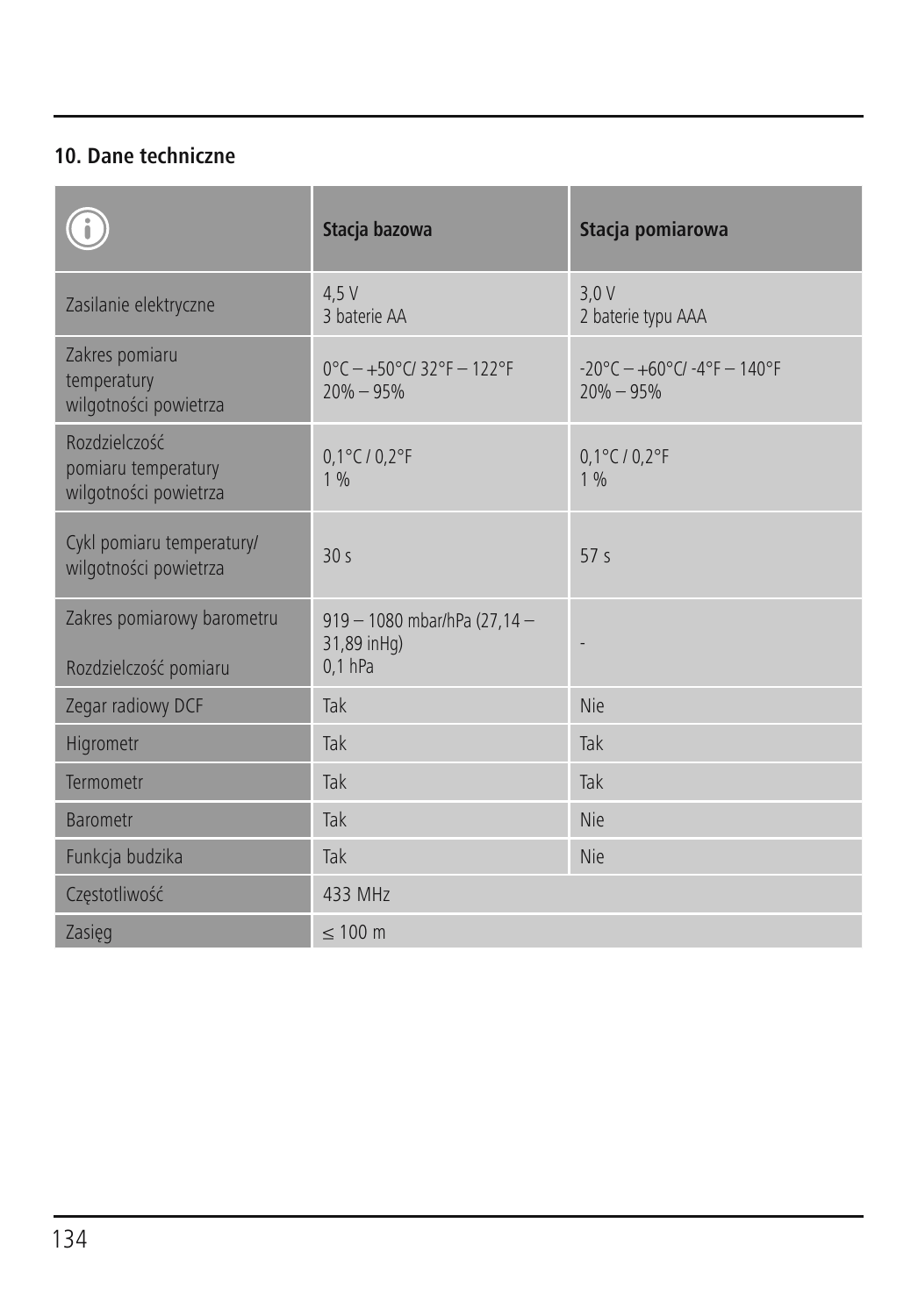# **11. Informacje dotycząca recyklingu**

#### **Wskazówki dotyczące ochrony środowiska:**



Od czasu wprowadzenia europejskiej dyrektywy 2012/19/EU i 2006/66/EU do prawa narodowego obowiązują następujące ustalenia: Urządzeń elektrycznych, elektronicznych oraz baterii jednorazowych nie należy wyrzucać razem z codziennymi odpadami domowymi! Użytkownik zobowiązany prawnie do odniesienia zepsutych, zniszczonych lub niepotrzebnych urządzeń elektrycznych i elektronicznych do punktu zbiórki lub do sprzedawcy. Szczegółowe kwestie

regulują przepisy prawne danego kraju. Informuje o tym symbol przekreślonego kosza umieszczony na opakowaniu. Segregując odpady pomagasz chronić środowisko!

#### **12. Deklaracja zgodności**

Hama GmbH & Co. KG oświadcza niniejszym, że niniejsze urządzenie jest zgodne z podstawowymi wymaganiami i innymi właściwymi przepisami dyrektywy 2014/53/UE. Deklaracja zgodności wg odpowiedniej dyrektywy dostępna jest na stronie www.hama.com.